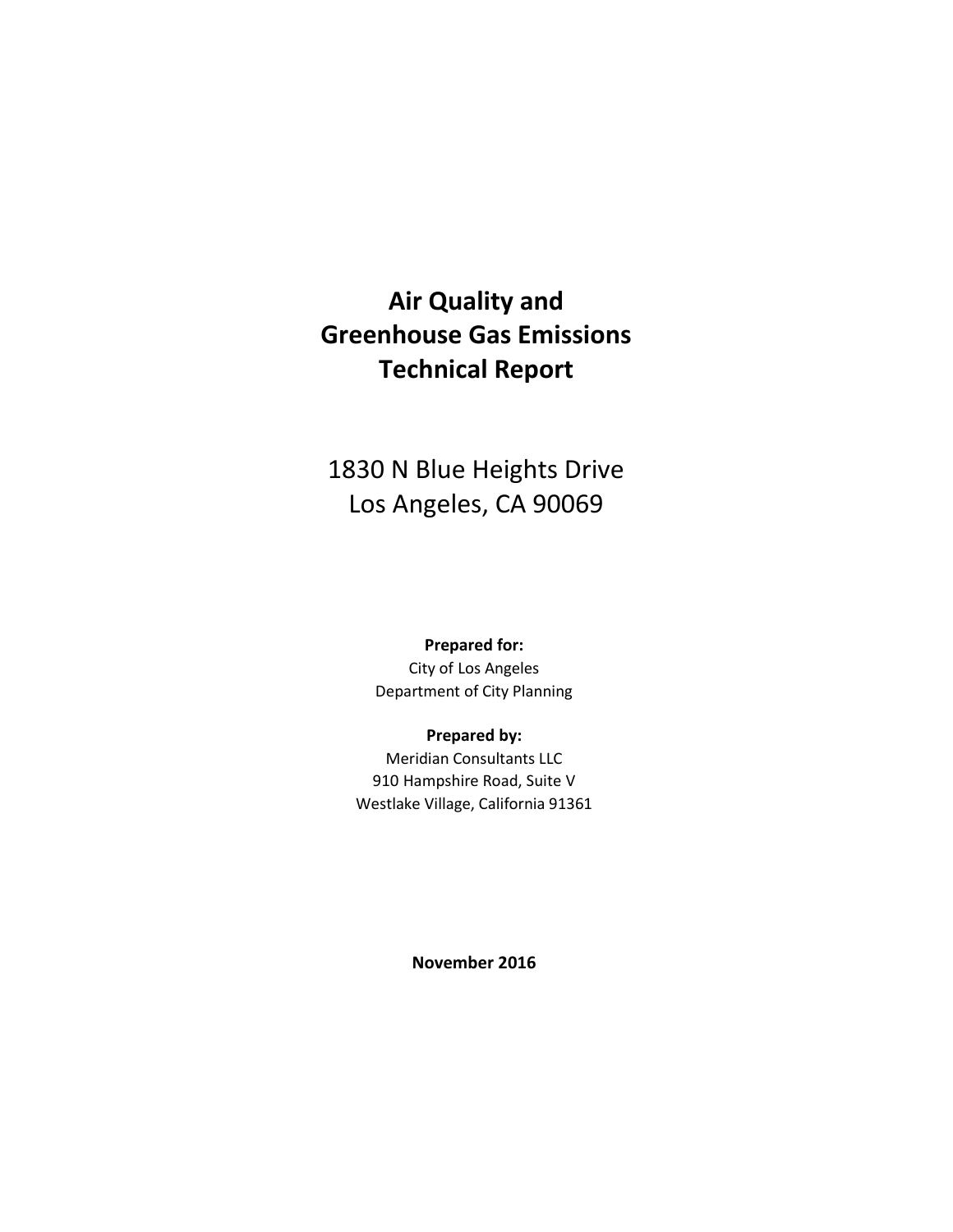## **PURPOSE**

This Air Quality and Greenhouse Gas Technical Report was prepared to support the CEQA evaluation of a proposed residence. The Project Site is within the Hollywood Community Plan area and the Bel Air – Beverly Crest neighborhood of the City of Los Angeles. The Project involves the construction of a new 2 story, 8,976-square-foot single-family residence with attached 1,107-square-foot 4-car garage and 8,611 square feet of basement space.

This report describes the existing framework and methodology used to estimate emissions associated with the Project and includes the model data output sheets.

## **FRAMEWORK**

## *Air Quality Pollutants*

Title I of the federal Clean Air Act (CAA) identifies attainment, nonattainment, and unclassifiable areas with regard to the criteria pollutants, and sets deadlines for all areas to reach attainment for criteria pollutants. The USEPA has set National Ambient Air Quality Standards (NAAQS) and also designates air basins as achieving "attainment" or suffering from "nonattainment" of the standards.

The California Clean Air Act requires all areas of the state to achieve and maintain the California Ambient Air Quality Standards (CAAQS) by the earliest practicable date. The California Air Resources Board (CARB) sets the CAAQS for each of the criteria pollutants. In general, the CAAQS are more restrictive than the NAAQS.

California is divided into air districts which are the regional governing authorities with primary responsibility for controlling air pollution from stationary sources. Los Angeles is within the South Coast Air Quality Management District (SCAQMD). SCAQMD has established thresholds and methodology for evaluating the significance of emissions of criteria pollutants.

The criteria pollutants are described below.

## **Ozone**

Ozone (O3) is a gas formed when volatile organic compounds (VOCs) and oxides of nitrogen (NOx), both byproducts of internal combustion engine exhaust and other sources, undergo slow photochemical reactions in the presence of sunlight. Ozone concentrations are generally highest during the summer months, when direct sunlight, light wind, and warm temperature conditions are favorable to the formation of this pollutant.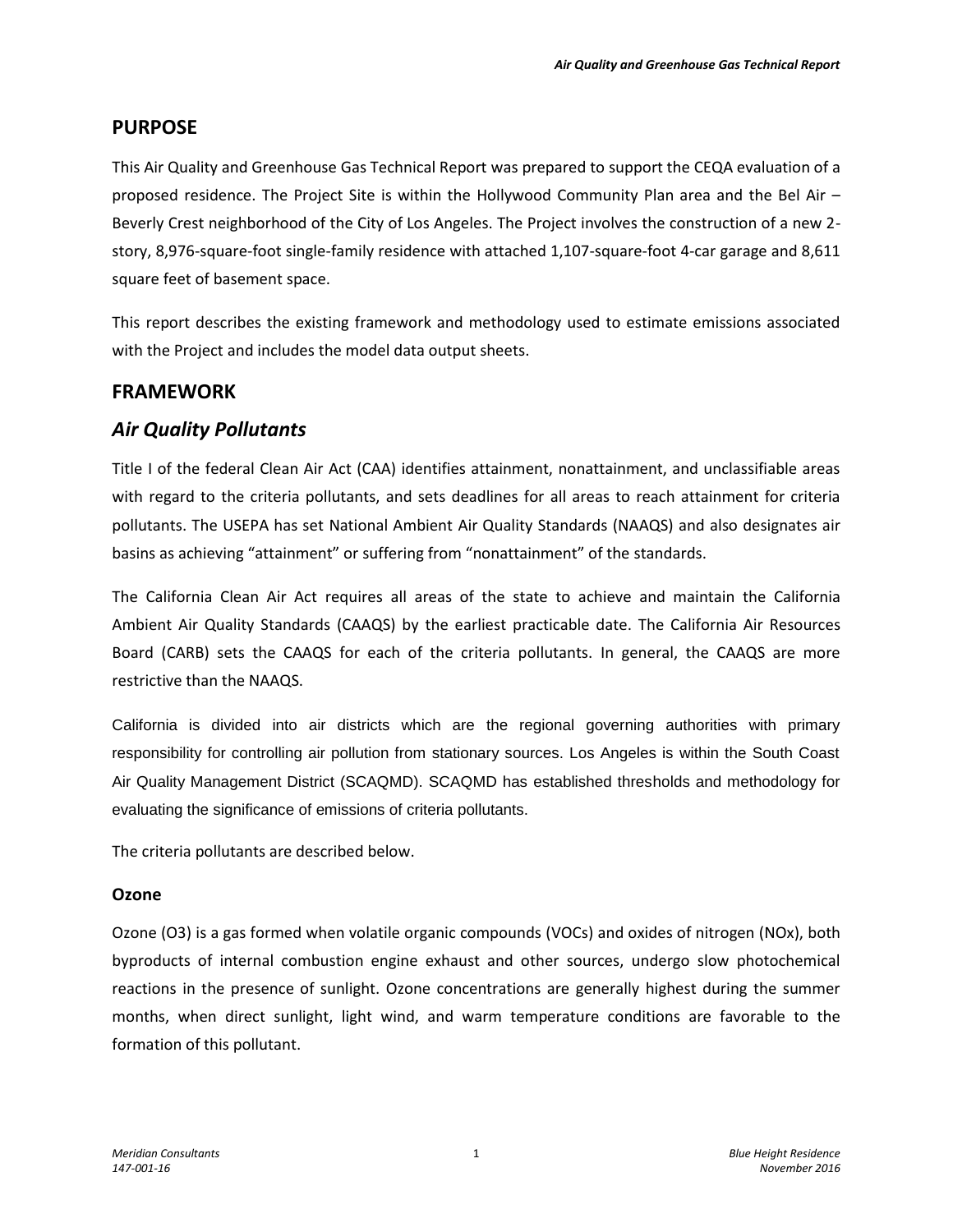## **Respirable Particulate Matter (PM10)**

Respirable particulate matter (PM10) consists of extremely small, suspended particles or droplets 10 micrometers (μm) or smaller in diameter. Some sources of PM10, like pollen and windstorms, are naturally occurring. However, in populated areas, most PM10 is caused by road dust, diesel soot, combustion products, the abrasion of tires and brakes, and construction activities.

#### **Fine Particulate Matter (PM2.5)**

PM2.5 refers to fine particulate matter that is 2.5 μm or smaller in size. The sources of PM2.5 include fuel combustion from automobiles, power plants, wood burning, industrial processes, and dieselpowered vehicles such as buses and trucks. These fine particles are also formed in the atmosphere when gases such as SO2, NOx, and VOCs are transformed in the air by chemical reactions.

## **Carbon Monoxide (CO)**

Carbon monoxide (CO) is a colorless, odorless gas produced by the incomplete combustion of fuels. CO concentrations tend to be the highest during winter mornings with little to no wind, when surface-based inversions trap the pollutant at ground levels. Because CO is emitted directly from internal combustion engines, unlike ozone, and because motor vehicles operating at slow speeds are the primary source of CO in the basin, the highest ambient CO concentrations are generally found near congested transportation corridors and intersections.

## **Nitrogen Dioxide (NO2)**

Nitrogen dioxide (NO2) is a reddish-brown, highly reactive gas that is formed in the ambient air through the oxidation of nitric oxide (NO). NO2 is also a byproduct of fuel combustion. The principle form of NO2 produced by combustion is NO, but NO reacts quickly to form NO2, creating the mixture of NO and NO2 referred to as oxides of nitrogen (NOx). NO2 acts as an acute irritant and, in equal concentrations, is more injurious than NO. At atmospheric concentrations, however, NOx is only potentially irritating. NO2 absorbs blue light, the result of which is a brownish-red cast to the atmosphere and reduced visibility.

## **Sulfur Dioxide (SO2)**

Sulfur Dioxide (SO2) is a colorless, extremely irritating gas or liquid. It enters the atmosphere as a pollutant mainly as a result of the burning of high-sulfur-content fuel oils and coal and from chemical processes occurring at chemical plants and refineries. When SO2 oxidizes in the atmosphere, it forms sulfates (SO4).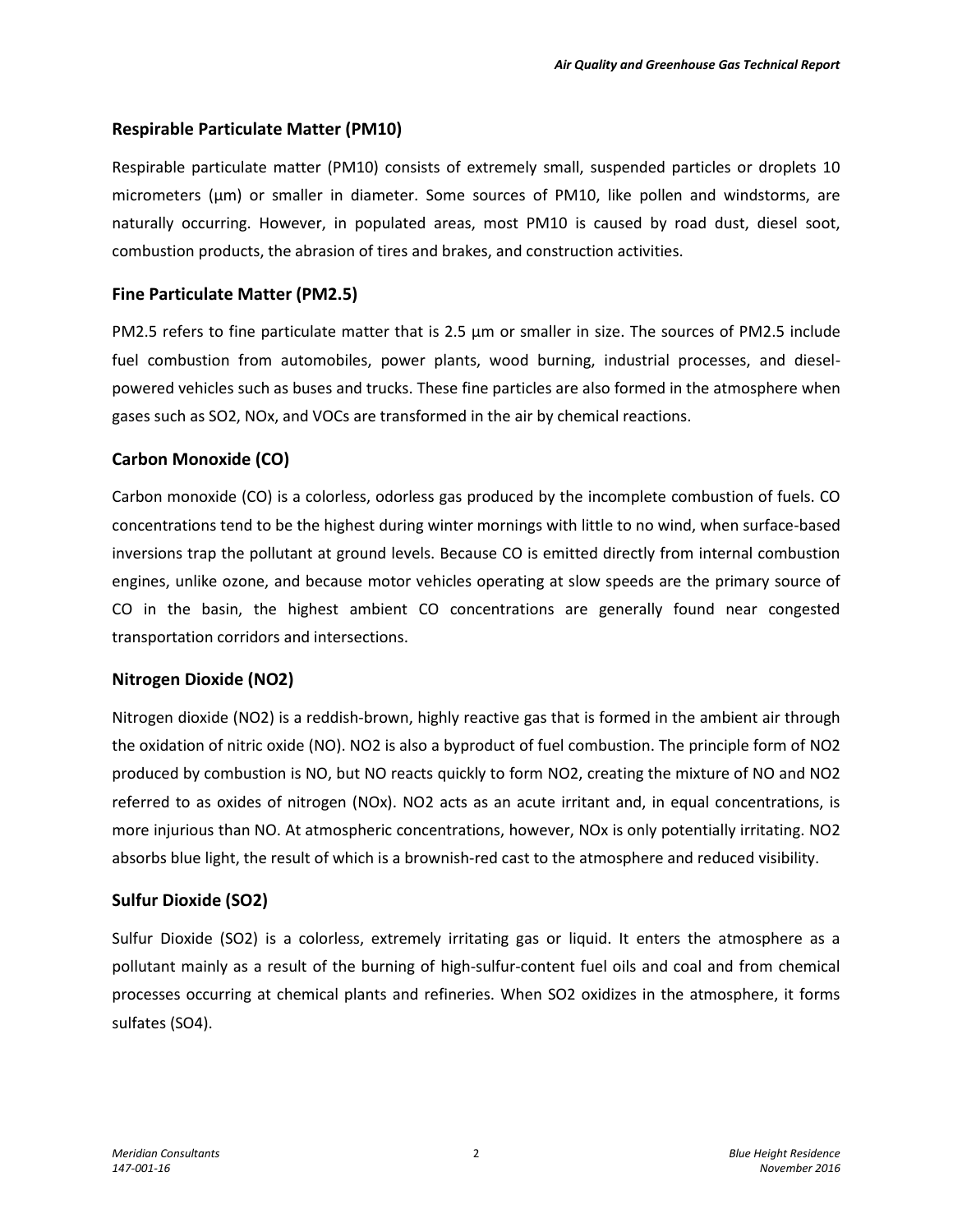## **Greenhouse Gases**

Greenhouse gases (GHGs) are gases that trap heat in the atmosphere in a way that is analogous to how a greenhouse functions. Common GHGs include water vapor, carbon dioxide (CO2), methane (CH4), nitrous oxides, chlorofluorocarbons, hydrofluorocarbons, perfluorocarbons, sulfur hexafluoride, ozone, and aerosols. Both natural processes and human activities emit GHGs. Emissions from human activities, such as electricity production and vehicle use, have elevated concentration of these gases in the atmosphere beyond the level of naturally occurring concentrations. The presence of these GHGs in the atmosphere affects the earth's temperature by retaining heat.

In September 2006, Governor Schwarzenegger signed California's Global Warming Solutions Act of 2006 (AB32) that requires CARB to establish statewide GHG emissions cap for 2020 based on 1990 emissions. As such, evaluating GHG emissions has become part of the CEQA process. The SCAQMD has provided guidance to determining significance of GHG emissions.

## **EMISSIONS MODELING**

Emissions of air pollutants and GHGs were estimated for construction and operation of the Project using the California Emission Estimator Model (CalEEMod). CalEEMod is a computer model developed by the California Air Pollution Control Officer's Association (CAPCOA) in collaboration with the California Air Districts and is the recommended methodology by SCAQMD. CalEEMod relies on project-specific information pertaining to geographic setting, utility service, construction scheduling, equipment inventory, and operational design features to generate estimates of air pollutants and GHG emissions. The model quantifies direct emissions from construction and operation activities (including vehicle use), as well as indirect emissions, such as GHG emissions from energy use, solid waste disposal, vegetation planting and/or removal, and water use.

The resulting calculations of maximum daily emissions are shown in the attached model output pages. Within the CalEEMod terminology, "Mitigated Construction" refers to compliance with SCAQMD rules. It is assumed that Project construction would abide by these rules.

For construction emissions, the highest value from mitigated onsite construction output tables for each phases of construction for each season (Winter, Summer) is used. For operational values, the highest values from each seasonal output are used. Predicted GHG emissions are derived from the Annual project output. The current accepted method for accounting for construction GHG emissions within the SCAQMD service area is to annualize these emissions over a project's operational lifetime, generally defined as 30 years for analysis purposes.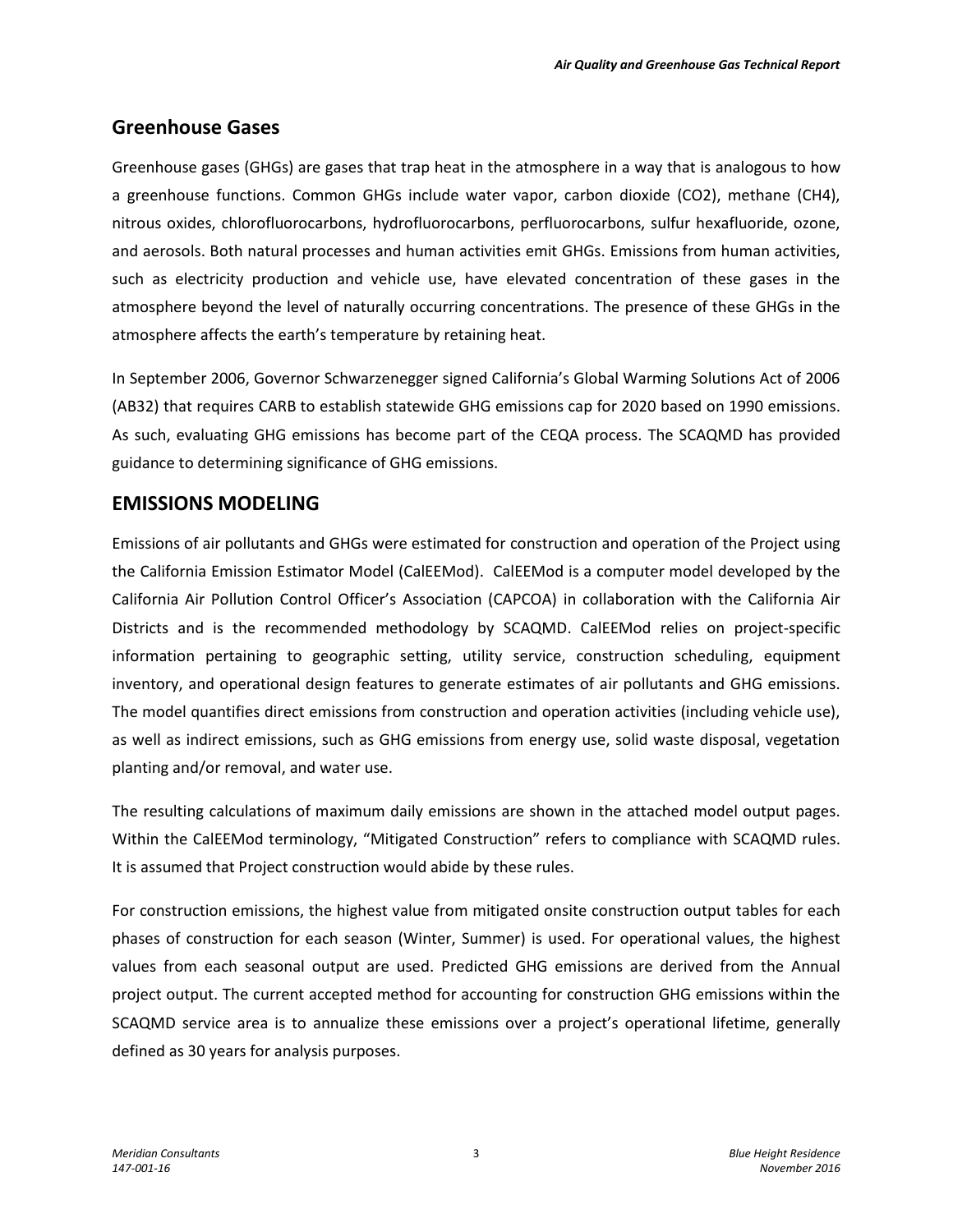## **Blue Heights Residence**

**South Coast Air Basin, Annual**

## **1.0 Project Characteristics**

## **1.1 Land Usage**

| <b>Land Uses</b>      | Size | Metric        | Lot Acreage | <b>Floor Surface Area</b> | Population |
|-----------------------|------|---------------|-------------|---------------------------|------------|
| Single Family Housing | 1.00 | Dwelling Unit | 0.85        | 16,360.00                 |            |

## **1.2 Other Project Characteristics**

| <b>Urbanization</b>               | Urban                                   | Wind Speed (m/s)                  | 2.2   | <b>Precipitation Freg (Days)</b>        | 31    |
|-----------------------------------|-----------------------------------------|-----------------------------------|-------|-----------------------------------------|-------|
| <b>Climate Zone</b>               | 11                                      |                                   |       | <b>Operational Year</b>                 | 2019  |
| <b>Utility Company</b>            | Los Angeles Department of Water & Power |                                   |       |                                         |       |
| <b>CO2 Intensity</b><br>(lb/MWhr) | 1227.89                                 | <b>CH4 Intensity</b><br>(lb/MWhr) | 0.029 | N <sub>2</sub> O Intensity<br>(lb/MWhr) | 0.006 |

## **1.3 User Entered Comments & Non-Default Data**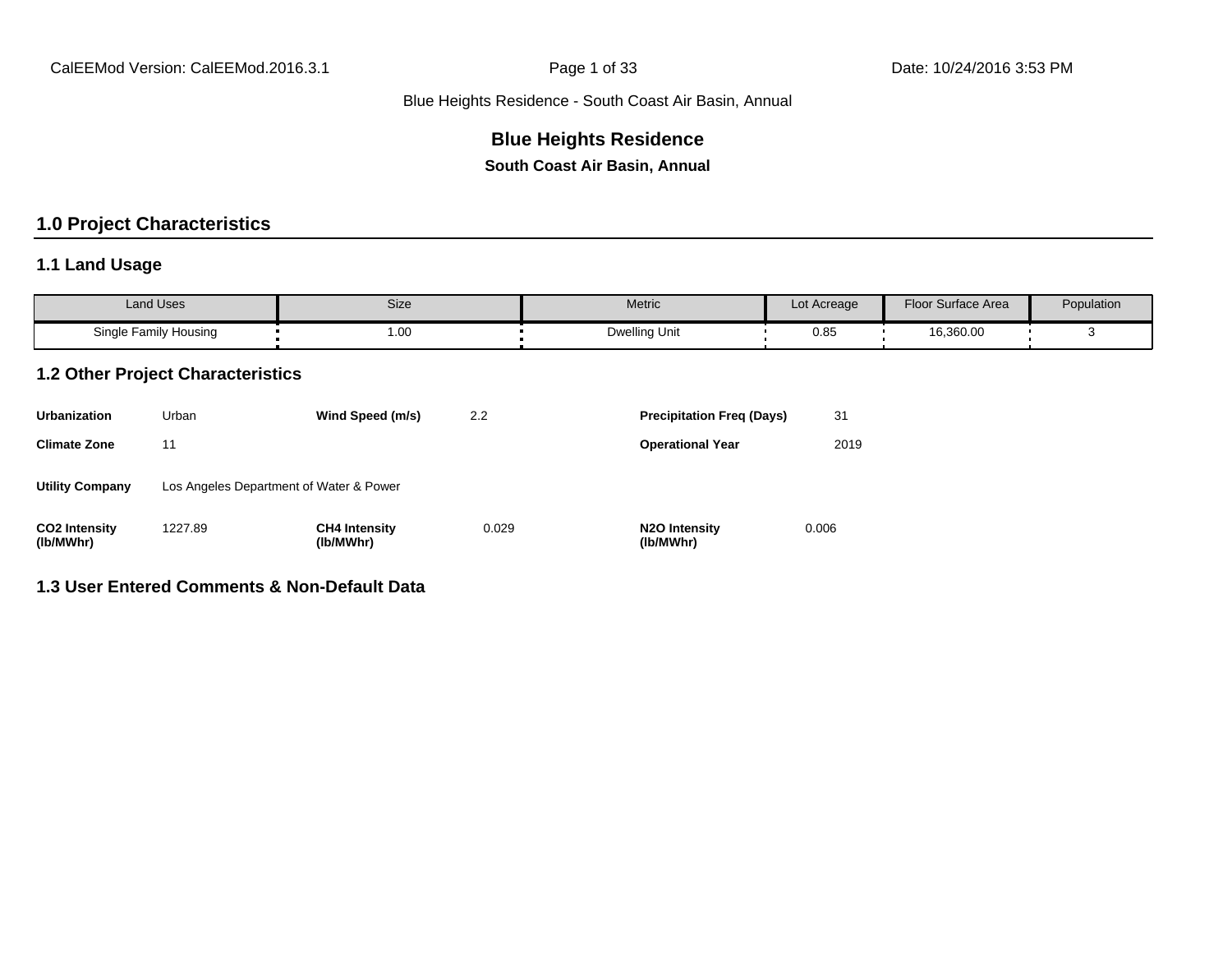Project Characteristics -

Land Use - Lot coverage  $= 14,316$  sq. ft. Lot area  $= 37,056$  sq. ft.

Construction Phase - Export during grading would be limited to 12 truck trips per day with a capacity of 10 cubic yards per truck

Off-road Equipment - No cranes

Grading - 9,586 cy of soil exported offi-site

Trips and VMT - Grading will last approximately 80 days, with 12 truck trips per day with a capacity of 10 cy. Export taken to Scholl Canyon Landfill, 40 miles roundtrip

Woodstoves - No woodstoves

Construction Off-road Equipment Mitigation - Per CARB Title 13 CCR Section 2520-2427, equipment required to be Tier 4 Final for new equipment. For conservative analysis, equipment set to Tier 2.

Area Mitigation -

Water Mitigation -

Waste Mitigation -

| <b>Table Name</b>       | <b>Column Name</b>           | Default Value | <b>New Value</b> |
|-------------------------|------------------------------|---------------|------------------|
| tblAreaMitigation       | UseLowVOCPaintParkingCheck   | False         | True             |
| tblConstDustMitigation  | WaterUnpavedRoadVehicleSpeed | 40            | 15               |
| tblConstEquipMitigation | NumberOfEquipmentMitigated   | 0.00          | 1.00             |
| tblConstEquipMitigation | NumberOfEquipmentMitigated   | 0.00          | 4.00             |
| tblConstEquipMitigation | NumberOfEquipmentMitigated   | 0.00          | 1.00             |
| tblConstEquipMitigation | NumberOfEquipmentMitigated   | 0.00          | 2.00             |
| tblConstEquipMitigation | NumberOfEquipmentMitigated   | 0.00          | 1.00             |
| tblConstEquipMitigation | NumberOfEquipmentMitigated   | 0.00          | 1.00             |
| tblConstEquipMitigation | NumberOfEquipmentMitigated   | 0.00          | 1.00             |
| tblConstEquipMitigation | NumberOfEquipmentMitigated   | 0.00          | 1.00             |
| tblConstEquipMitigation | NumberOfEquipmentMitigated   | 0.00          | 6.00             |
| tblConstructionPhase    | <b>NumDays</b>               | 2.00          | 80.00            |
| tblConstructionPhase    | PhaseEndDate                 | 7/31/2017     | 4/24/2018        |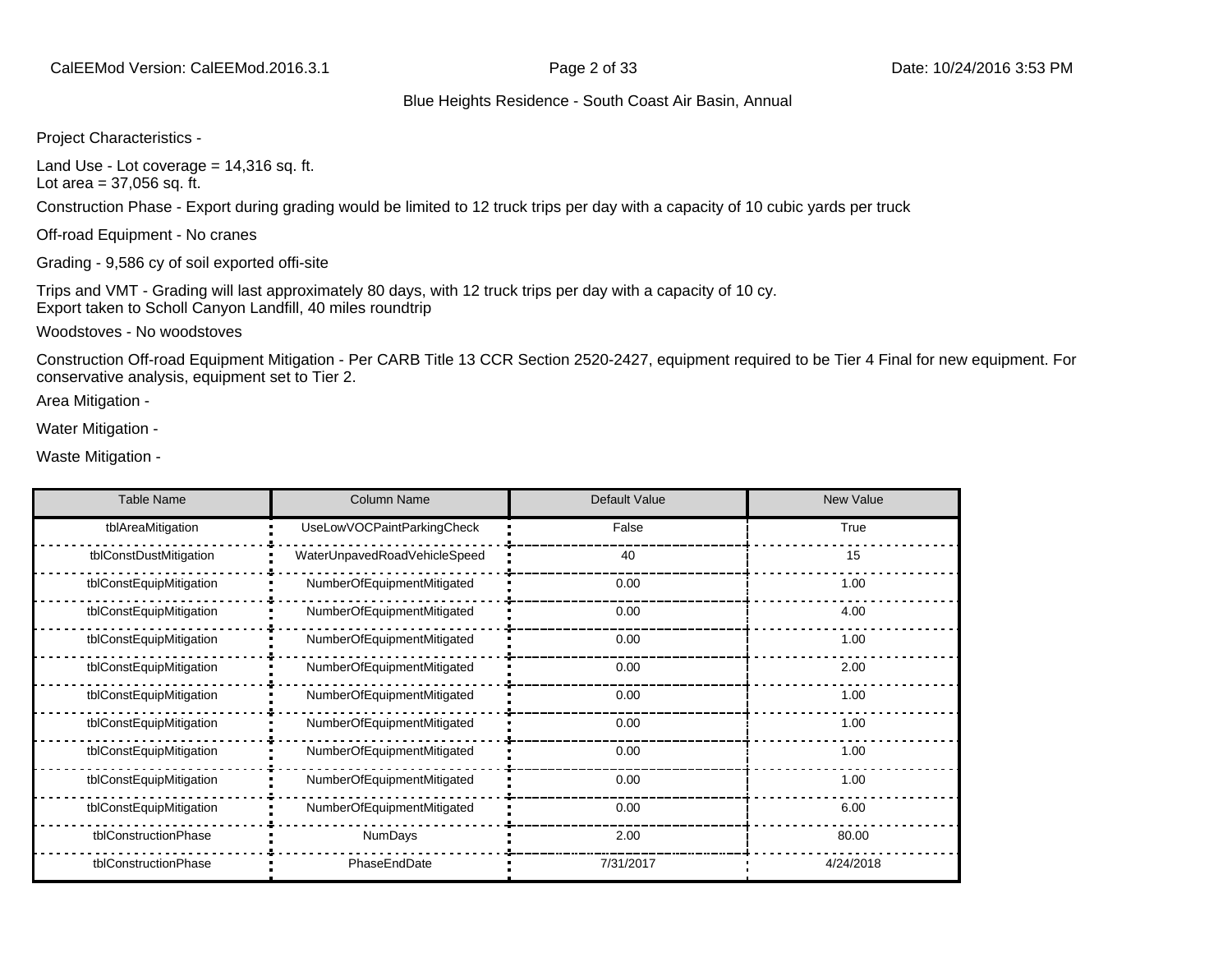| tblConstructionPhase      | PhaseEndDate            | 7/31/2017 | 4/10/2018  |
|---------------------------|-------------------------|-----------|------------|
| tblConstructionPhase      | PhaseEndDate            | 7/31/2017 | 11/21/2017 |
| tblConstructionPhase      | PhaseEndDate            | 7/31/2017 | 4/17/2018  |
| tblConstructionPhase      | PhaseEndDate            | 7/31/2017 | 8/1/2017   |
| tblConstructionPhase      | PhaseStartDate          | 8/1/2017  | 4/18/2018  |
| tblConstructionPhase      | PhaseStartDate          | 8/1/2017  | 11/22/2017 |
| tblConstructionPhase      | PhaseStartDate          | 8/1/2017  | 8/2/2017   |
| tblConstructionPhase      | PhaseStartDate          | 8/1/2017  | 4/11/2018  |
| tblGrading                | AcresOfGrading          | 0.00      | 0.85       |
| tblGrading                | MaterialExported        | 0.00      | 9,586.00   |
| tblLandUse                | BuildingSpaceSquareFeet | 1,800.00  | 16,360.00  |
| tblLandUse                | LandUseSquareFeet       | 1,800.00  | 16,360.00  |
| tblLandUse                | LotAcreage              | 0.32      | 0.85       |
| tblProjectCharacteristics | OperationalYear         | 2018      | 2019       |
| tblTripsAndVMT            | HaulingTripLength       | 20.00     | 40.00      |
| tblTripsAndVMT            | HaulingTripNumber       | 1,198.00  | 960.00     |
| tblWoodstoves             | NumberCatalytic         | 0.05      | 0.00       |
| tblWoodstoves             | NumberNoncatalytic      | 0.05      | 0.00       |
| tblWoodstoves             | WoodstoveDayYear        | 25.00     | 0.00       |
| tblWoodstoves             | WoodstoveWoodMass       | 999.60    | 0.00       |

## **2.0 Emissions Summary**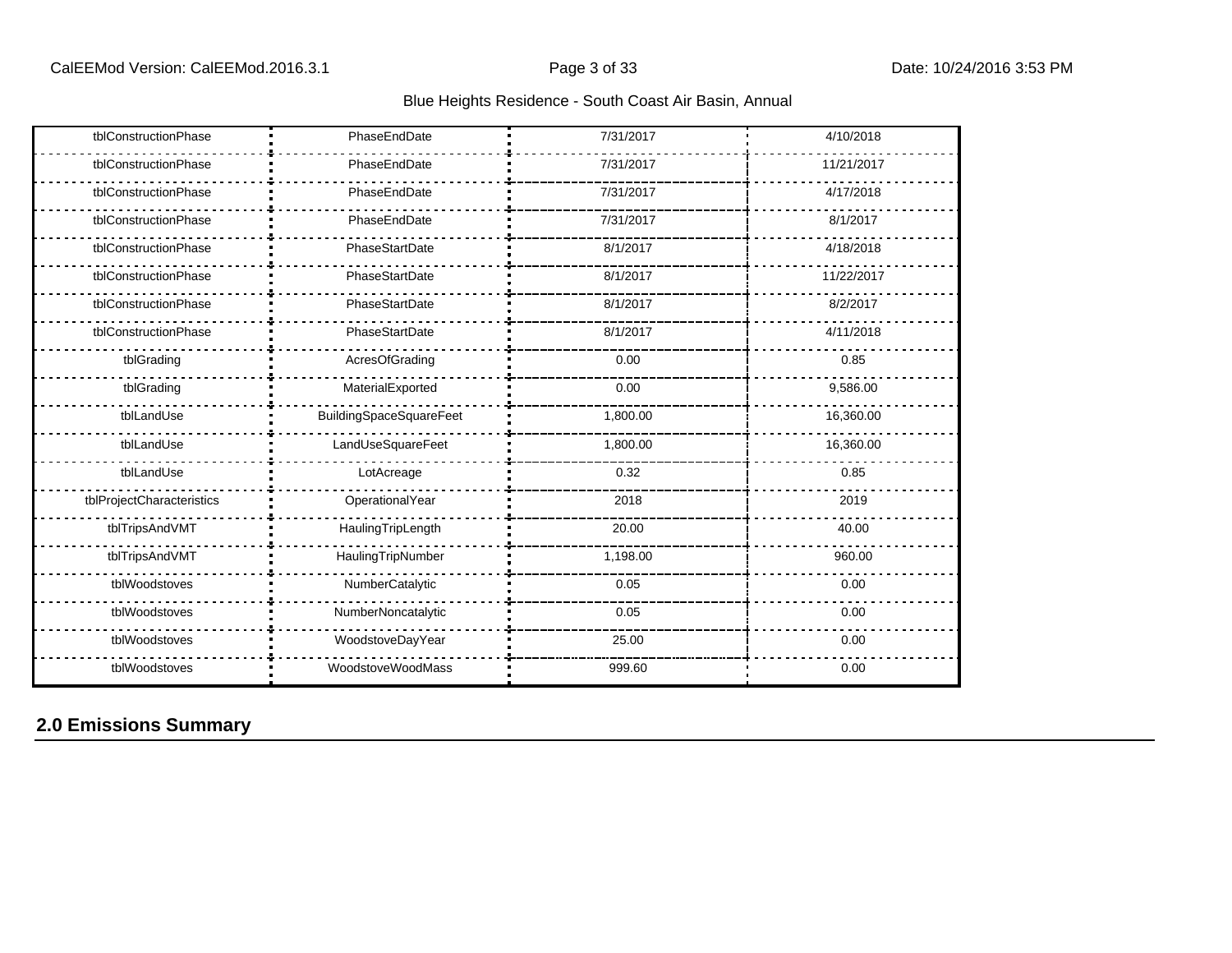## **2.1 Overall Construction**

## **Unmitigated Construction**

|                | <b>ROG</b>   | <b>NO<sub>x</sub></b> | <b>CO</b> | SO <sub>2</sub> | Fugitive<br><b>PM10</b> | Exhaust<br><b>PM10</b> | <b>PM10</b><br>Total | Fugitive<br>PM2.5 | Exhaust<br>PM2.5 | PM2.5<br>Total |        | Bio- CO2   NBio- CO2   Total CO2 |          | CH <sub>4</sub> | <b>N2O</b> | CO <sub>2e</sub> |
|----------------|--------------|-----------------------|-----------|-----------------|-------------------------|------------------------|----------------------|-------------------|------------------|----------------|--------|----------------------------------|----------|-----------------|------------|------------------|
| Year           | tons/yr      |                       |           |                 |                         |                        |                      |                   |                  |                | MT/yr  |                                  |          |                 |            |                  |
| 2017           | 0.0782<br>ш. | 0.8940                | 0.5101    | 1.4100e-<br>003 | 0.0523                  | 0.0433                 | 0.0956               | 0.0224            | 0.0409           | 0.0633         | 0.0000 | .132.9681                        | 132.9681 | 0.0179          | 0.0000     | $+133.4150$      |
| 2018           | 0.0935<br>   | 0.4242                | 0.3038    | 4.5000e-<br>004 | 4.9000e-<br>004         | 0.0272                 | 0.0277               | 1.3000e-<br>004   | 0.0250           | 0.0252         | 0.0000 | 40.9836                          | 40.9836  | 0.0124          | 0.0000     | 41.2941          |
| <b>Maximum</b> | 0.0935       | 0.8940                | 0.5101    | 1.4100e-<br>003 | 0.0523                  | 0.0433                 | 0.0956               | 0.0224            | 0.0409           | 0.0633         | 0.0000 | 132.9681                         | 132.9681 | 0.0179          | 0.0000     | 133,4150         |

#### **Mitigated Construction**

|                      | <b>ROG</b>          | <b>NO<sub>x</sub></b> | CO        | SO <sub>2</sub> | Fugitive<br><b>PM10</b>        | Exhaust<br><b>PM10</b>        | <b>PM10</b><br>Total | Fugitive<br>PM2.5               | Exhaust<br>PM2.5               | PM2.5<br>Total               |                                 |          | Bio- CO2 NBio- CO2 Total CO2 | CH <sub>4</sub> | <b>N2O</b> | CO <sub>2</sub> e |
|----------------------|---------------------|-----------------------|-----------|-----------------|--------------------------------|-------------------------------|----------------------|---------------------------------|--------------------------------|------------------------------|---------------------------------|----------|------------------------------|-----------------|------------|-------------------|
| Year                 |                     |                       |           |                 | tons/yr                        |                               | MT/yr                |                                 |                                |                              |                                 |          |                              |                 |            |                   |
| 2017                 | 0.0782<br>$\bullet$ | 0.8940                | 0.5101    | 1.4100e-<br>003 | 0.0331                         | 0.0433                        | 0.0764               | 0.0122                          | 0.0409                         | 0.0531                       | 0.0000                          |          | 132.9680 132.9680            | 0.0179          | 0.0000     | 133.4149          |
| 2018                 | 0.0935              | 0.4242                | 0.3038    | 4.5000e-<br>004 | 4.9000e-<br>004                | 0.0272                        | 0.0277               | .3000e-<br>004                  | 0.0250                         | 0.0252                       | 0.0000                          | 40.9836  | 40.9836                      | 0.0124          | 0.0000     | 41.2940           |
| <b>Maximum</b>       | 0.0935              | 0.8940                | 0.5101    | 1.4100e-<br>003 | 0.0331                         | 0.0433                        | 0.0764               | 0.0122                          | 0.0409                         | 0.0531                       | 0.0000                          | 132.9680 | 132.9680                     | 0.0179          | 0.0000     | 133.4149          |
|                      | <b>ROG</b>          | <b>NO<sub>x</sub></b> | <b>CO</b> | <b>SO2</b>      | <b>Fugitive</b><br><b>PM10</b> | <b>Exhaust</b><br><b>PM10</b> | <b>PM10</b><br>Total | <b>Fugitive</b><br><b>PM2.5</b> | <b>Exhaust</b><br><b>PM2.5</b> | <b>PM2.5</b><br><b>Total</b> | Bio- CO2   NBio-CO2   Total CO2 |          |                              | CH4             | <b>N20</b> | CO <sub>2e</sub>  |
| Percent<br>Reduction | 0.00                | 0.00                  | 0.00      | 0.00            | 36.26                          | 0.00                          | 15.52                | 45.25                           | 0.00                           | 11.52                        | 0.00                            | 0.00     | 0.00                         | 0.00            | 0.00       | 0.00              |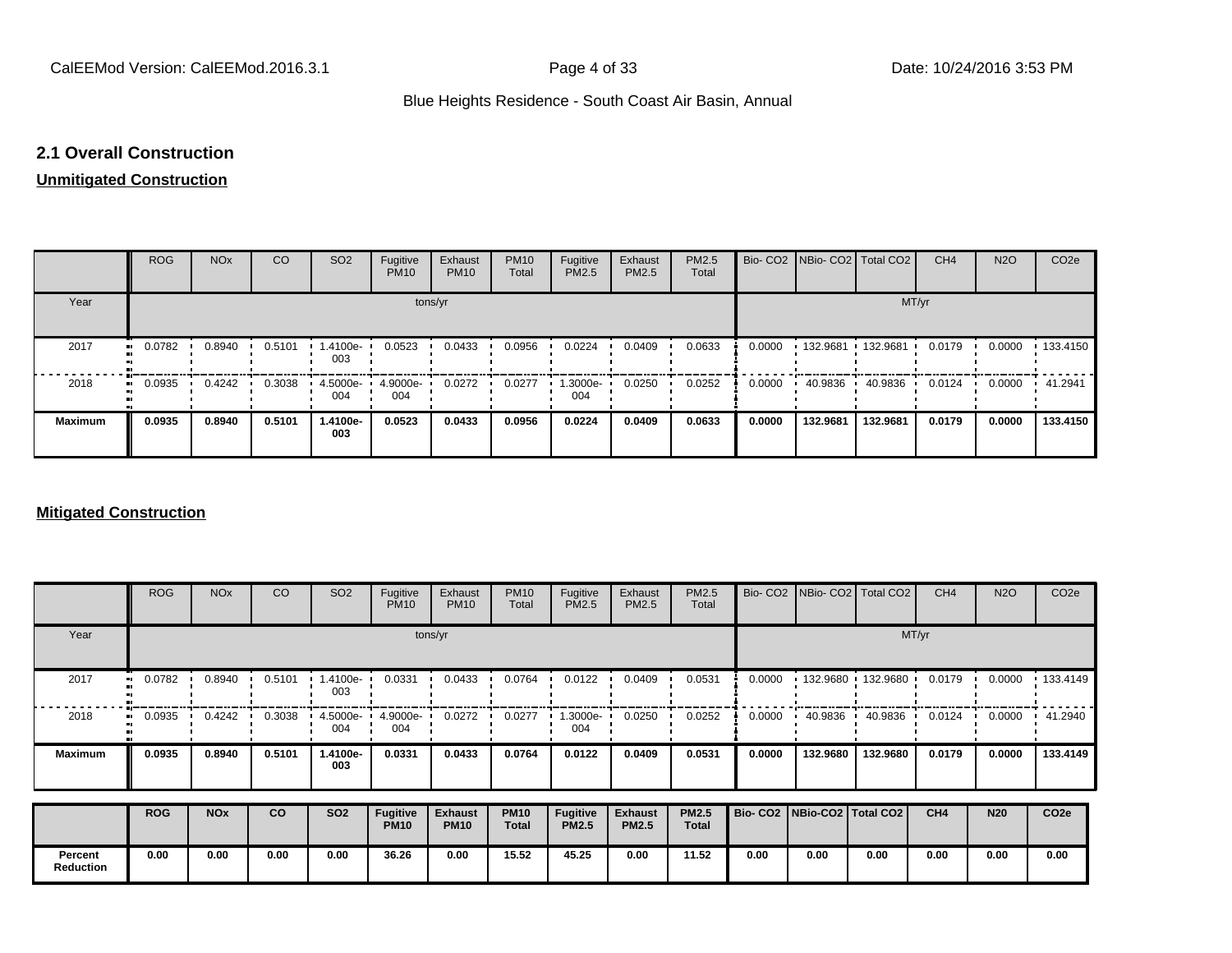| Quarter | <b>Start Date</b> | <b>End Date</b> | Maximum Unmitigated ROG + NOX (tons/quarter) | Maximum Mitigated ROG + NOX (tons/quarter) |
|---------|-------------------|-----------------|----------------------------------------------|--------------------------------------------|
|         | 8-1-2017          | 10-31-2017      | 0.6216                                       | 0.6216                                     |
|         | 11-1-2017         | 1-31-2018       | 0.4782                                       | 0.4782                                     |
|         | $2 - 1 - 2018$    | 4-30-2018       | 0.3801                                       | 0.3801                                     |
|         |                   | Highest         | 0.6216                                       | 0.6216                                     |

## **2.2 Overall Operational**

## **Unmitigated Operational**

|                      | <b>ROG</b>      | <b>NO<sub>x</sub></b> | CO              | SO <sub>2</sub>      | Fugitive<br><b>PM10</b> | Exhaust<br><b>PM10</b> | <b>PM10</b><br>Total | Fugitive<br>PM2.5 | Exhaust<br>PM2.5 | PM2.5<br>Total  |        | Bio- CO2   NBio- CO2   Total CO2 |         | CH <sub>4</sub> | <b>N2O</b>         | CO <sub>2e</sub> |
|----------------------|-----------------|-----------------------|-----------------|----------------------|-------------------------|------------------------|----------------------|-------------------|------------------|-----------------|--------|----------------------------------|---------|-----------------|--------------------|------------------|
| Category             |                 |                       |                 |                      | tons/yr                 |                        | MT/yr                |                   |                  |                 |        |                                  |         |                 |                    |                  |
| Area<br>$\mathbf{u}$ | 0.0675          | 3.3000e-<br>004       | 0.0137          | 1.0000e-<br>005      |                         | $5.1000e -$<br>004     | 5.1000e-<br>004      |                   | 5.1000e-<br>004  | 5.1000e-<br>004 | 0.0393 | 0.2210                           | 0.2603  | 2.0000e-<br>005 | 1.0000e-<br>005    | 0.2629           |
| Energy               | -8000e-<br>004  | -5400e-<br>003        | 6.6000e-<br>004 | $1.0000e - 1$<br>005 |                         | 1.2000e- •<br>004      | 1.2000e-<br>004      |                   | .2000e-<br>004   | 1.2000e-<br>004 | 0.0000 | 6.5386                           | 6.5386  | 1.5000e-<br>004 | 6.0000e-<br>005    | 6.5590           |
| Mobile               | 5.5400e-<br>003 | 0.0114                | 0.0623          | .4000e-<br>004       | 0.0122                  | --1.4000e<br>004       | 0.0123               | 3.2500e-<br>003   | .3000e-<br>004   | 3.3800e-<br>003 | 0.0000 | $12.8430$ $\cdot$                | 12.8430 | 8.4000e-<br>004 | 0.0000             | 12.8641          |
| Waste                |                 |                       |                 |                      |                         | 0.0000                 | 0.0000               |                   | 0.0000           | 0.0000          | 0.2497 | 0.0000                           | 0.2497  | 0.0148          | 0.0000             | 0.6186           |
| Water                |                 |                       |                 |                      |                         | 0.0000                 | 0.0000               |                   | 0.0000           | 0.0000          | 0.0207 | 0.7267                           | 0.7474  | 2.1400e-<br>003 | $5.0000e -$<br>005 | 0.8169           |
| <b>Total</b>         | 0.0732          | 0.0132                | 0.0766          | 1.6000e-<br>004      | 0.0122                  | 7.7000e-<br>004        | 0.0129               | 3.2500e-<br>003   | 7.6000e-<br>004  | 4.0100e-<br>003 | 0.3097 | 20.3293                          | 20.6389 | 0.0179          | 1.2000e-<br>004    | 21.1214          |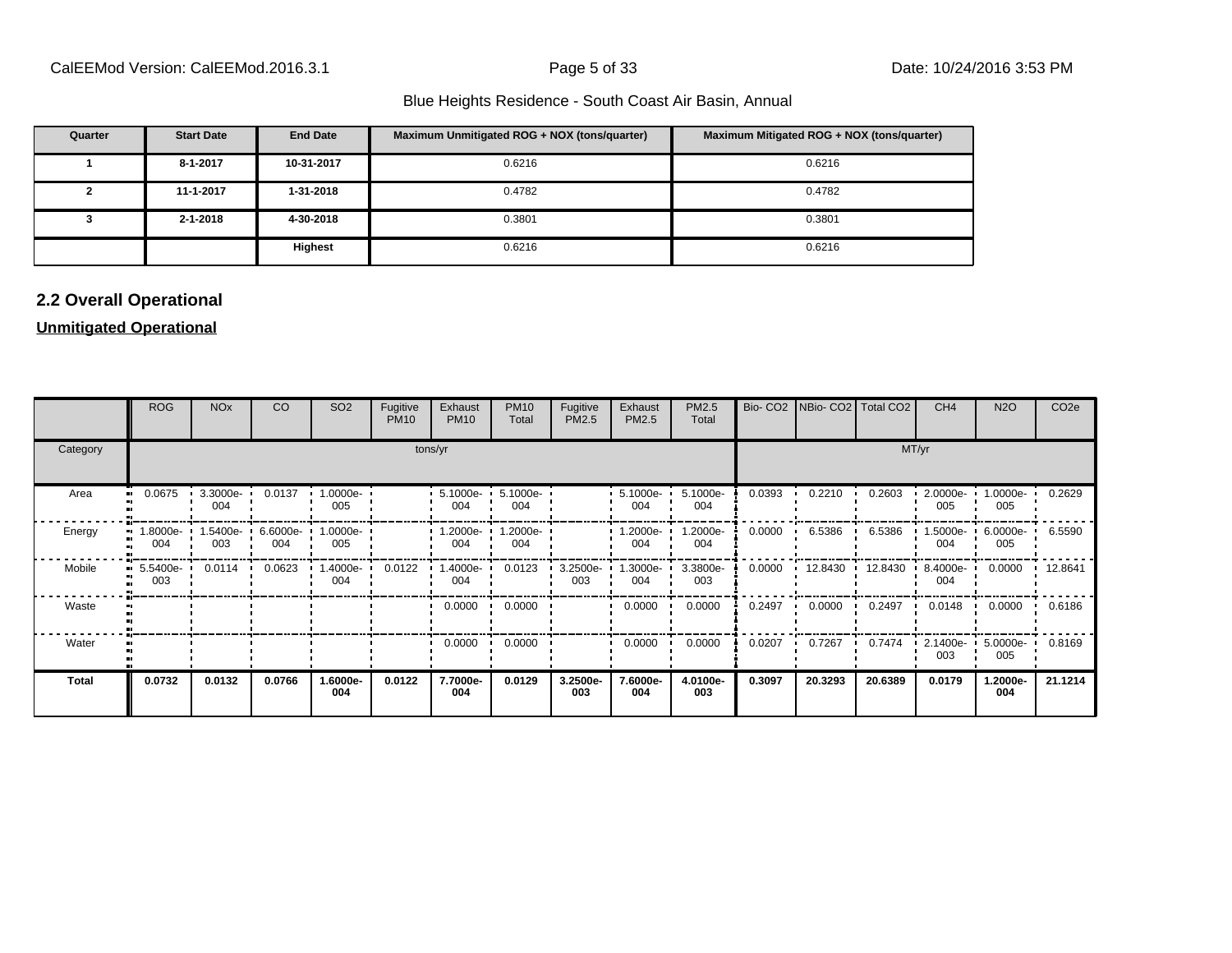## **2.2 Overall Operational**

## **Mitigated Operational**

|                             | <b>ROG</b>                                 | <b>NO<sub>x</sub></b> | <b>CO</b>  |           | SO <sub>2</sub>                                                                          | Fugitive<br><b>PM10</b> |                                | Exhaust<br><b>PM10</b>          | <b>PM10</b><br>Total                         | Fugitive<br><b>PM2.5</b>    |                                 | Exhaust<br><b>PM2.5</b>  |                                | PM2.5<br>Total               |        |                             |                  | Bio- CO2   NBio- CO2   Total CO2                                                        |      | CH <sub>4</sub> | <b>N2O</b>                           |            | CO <sub>2e</sub> |
|-----------------------------|--------------------------------------------|-----------------------|------------|-----------|------------------------------------------------------------------------------------------|-------------------------|--------------------------------|---------------------------------|----------------------------------------------|-----------------------------|---------------------------------|--------------------------|--------------------------------|------------------------------|--------|-----------------------------|------------------|-----------------------------------------------------------------------------------------|------|-----------------|--------------------------------------|------------|------------------|
| Category                    |                                            | tons/yr               |            |           |                                                                                          |                         |                                |                                 |                                              |                             |                                 |                          |                                |                              |        |                             | MT/yr            |                                                                                         |      |                 |                                      |            |                  |
| Area                        | $\bullet\bullet$                           | 004                   |            |           | $0.0646$ $\cdot$ 3.1000e 0.0104 0.0000 $\cdot$                                           |                         |                                | 005                             | 1 7.0000e- 1 7.0000e-<br>005<br>$\mathbf{r}$ |                             |                                 | 7.0000e- 7.0000e-<br>005 |                                | 005                          |        | $0.0000 \cdot 0.2330 \cdot$ |                  | 0.2330                                                                                  |      | 005             | 2.0000e- 0.0000 0.2347               |            |                  |
| Energy                      | 1.8000e- 1.5400e- 6.6000e- 1.0000e-<br>004 | 003                   |            | 004       | 005                                                                                      |                         |                                | $\frac{1}{1}$ 004 $\frac{1}{1}$ | $\cdot$ 1.2000e- $\cdot$ 1.2000e-<br>004     |                             |                                 | $1.2000e -$<br>004       |                                | 1.2000e-<br>004              | 0.0000 |                             |                  | $6.5386$ $6.5386$ $1.5000e$ $6.0000e$ $6.5590$                                          |      | 004             | 005                                  |            |                  |
| Mobile                      | 003                                        |                       |            |           | 5.5400e- 0.0114 0.0623 1.4000e- 0.0122 1.4000e- 0.0123 3.2500e- 1.3000e- 3.3800e-<br>004 |                         |                                | 004                             |                                              |                             | 003                             | 004                      |                                | 003                          |        |                             |                  | $0.0000$ $\cdot$ 12.8430 $\cdot$ 12.8430 $\cdot$ 8.4000e $\cdot$ 0.0000 $\cdot$ 12.8641 |      | 004             |                                      |            |                  |
| Waste                       |                                            |                       |            |           |                                                                                          |                         |                                |                                 | $0.0000 \cdot 0.0000$                        |                             |                                 | $0.0000$ $\blacksquare$  | 0.0000                         |                              |        |                             |                  | $0.0749$ 0.0000 0.0749 4.4300e 0.0000 0.1856                                            |      | 003             |                                      |            |                  |
| Water                       |                                            |                       |            |           |                                                                                          |                         |                                |                                 | $0.0000$ $\cdot$ 0.0000 $\cdot$              |                             |                                 | 0.0000                   |                                | 0.0000                       | 0.0165 | $\mathbf{L}$                | $0.6167$ $\cdot$ |                                                                                         |      | 003             | 0.6332 1.7100e 4.0000e 0.6889<br>005 |            |                  |
| <b>Total</b>                | 0.0703                                     | 0.0132                | 0.0734     |           | 1.5000e-<br>004                                                                          | 0.0122                  |                                | 3.3000e-<br>004                 | 0.0125                                       | 3.2500e-<br>003             |                                 | 3.2000e-<br>004          |                                | 3.5700e-<br>003              | 0.0914 |                             | 20.2313          | 20.3227                                                                                 |      | 7.1500e-<br>003 | 1.0000e-<br>004                      | 20.5322    |                  |
|                             | <b>ROG</b>                                 |                       | <b>NOx</b> | <b>CO</b> |                                                                                          | <b>SO2</b>              | <b>Fugitive</b><br><b>PM10</b> |                                 | <b>Exhaust</b><br><b>PM10</b>                | <b>PM10</b><br><b>Total</b> | <b>Fugitive</b><br><b>PM2.5</b> |                          | <b>Exhaust</b><br><b>PM2.5</b> | <b>PM2.5</b><br><b>Total</b> |        |                             |                  | Bio- CO2   NBio-CO2   Total CO2                                                         |      | CH <sub>4</sub> |                                      | <b>N20</b> | CO <sub>2e</sub> |
| Percent<br><b>Reduction</b> | 3.99                                       |                       | 0.15       | 4.20      |                                                                                          | 6.25                    | 0.00                           |                                 | 57.14                                        | 3.40                        | 0.00                            |                          | 57.89                          | 10.97                        |        | 70.47                       | 0.48             |                                                                                         | 1.53 | 60.08           |                                      | 16.67      | 2.79             |

## **3.0 Construction Detail**

**Construction Phase**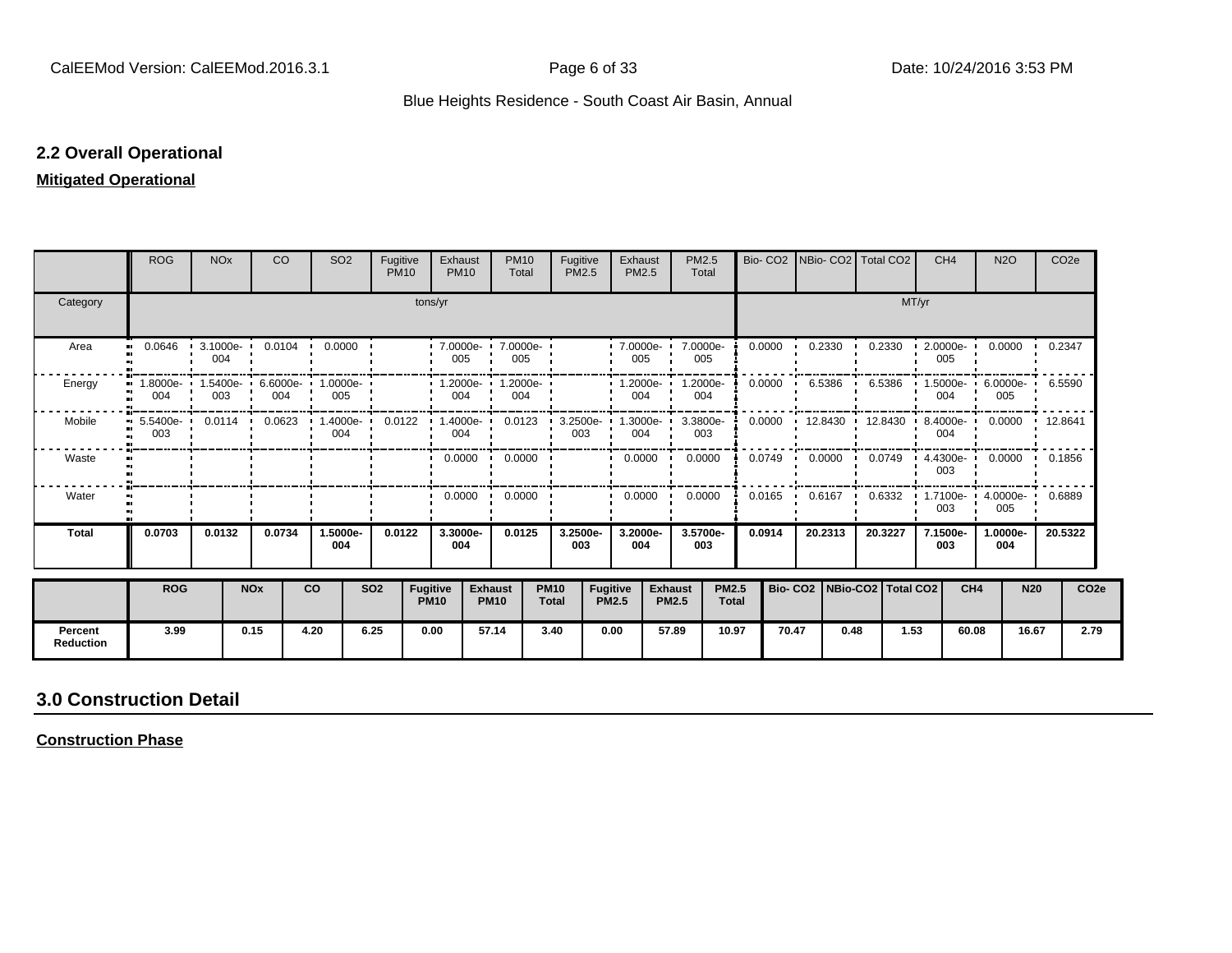| Phase<br><b>Number</b> | <b>Phase Name</b>            | Phase Type                   | <b>Start Date</b> | End Date    | Num Days Num Days<br>Week |      | <b>Phase Description</b> |
|------------------------|------------------------------|------------------------------|-------------------|-------------|---------------------------|------|--------------------------|
|                        | Architectural Coating        | Architectural Coating        | 14/18/2018        | !4/24/2018  |                           |      |                          |
|                        | <b>Building Construction</b> | <b>Building Construction</b> | 11/22/2017        | !4/10/2018  |                           | 100! |                          |
|                        | •Grading                     | •Grading                     | 8/2/2017          | !11/21/2017 |                           | 80   |                          |
| 14                     | • Paving                     | • Paving                     | 14/11/2018        | !4/17/2018  |                           |      |                          |
| 15                     | • Site Preparation           | •Site Preparation            | .8/1/2017         | .8/1/2017   | 5'                        |      |                          |

#### **Acres of Grading (Site Preparation Phase): 0.5**

#### **Acres of Grading (Grading Phase): 0.85**

#### **Acres of Paving: 0**

**Residential Indoor: 33,129; Residential Outdoor: 11,043; Non-Residential Indoor: 0; Non-Residential Outdoor: 0; Striped Parking Area: 0 (Architectural Coating – sqft)**

#### **OffRoad Equipment**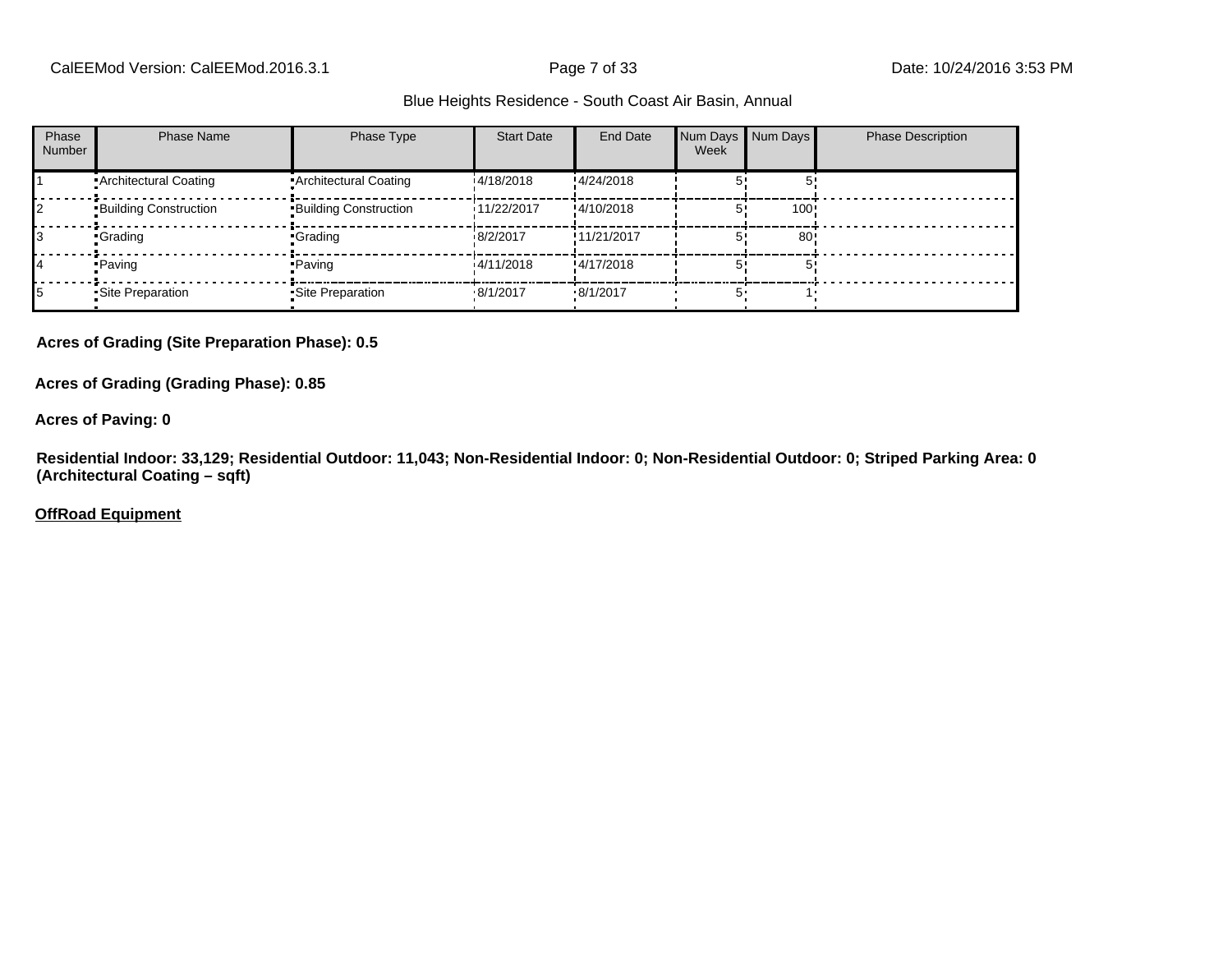| <b>Phase Name</b>            | Offroad Equipment Type     | Amount | <b>Usage Hours</b> | Horse Power | Load Factor |
|------------------------------|----------------------------|--------|--------------------|-------------|-------------|
| <b>Architectural Coating</b> | Air Compressors            |        | 6.00:              | 78'         | 0.48        |
| Paving                       | *Cement and Mortar Mixers  |        | 6.00               | 9           | 0.56        |
| <b>Building Construction</b> | •Cranes                    |        | 4.00               | 231         | 0.29        |
| Grading                      | *Concrete/Industrial Saws  |        | 8.00               | 81'         | 0.73        |
| <b>Building Construction</b> | •Forklifts                 |        | 6.00               | 89          | 0.20        |
| <b>Site Preparation</b>      | <b>Craders</b>             |        | 8.00               | 187         | 0.41        |
| Paving                       | Pavers                     |        | 7.00               | 130         | 0.42        |
| Paving                       | Rollers <sup>-</sup>       |        | 7.00               | 80          | 0.38        |
| Grading                      | Rubber Tired Dozers        |        | 1.00               | 247         | 0.40        |
| <b>Building Construction</b> | -Tractors/Loaders/Backhoes |        | 8.00               | 97'         | 0.37        |
| Grading                      | -Tractors/Loaders/Backhoes |        | 6.00               | 97          | 0.37        |
| Paving                       | *Tractors/Loaders/Backhoes |        | 7.00               | 97'         | 0.37        |
| Site Preparation             | *Tractors/Loaders/Backhoes |        | 8.00               | 97'         | 0.37        |

## **Trips and VMT**

| <b>Phase Name</b>            | <b>Offroad Equipment</b><br>Count | <b>Worker Trip</b><br><b>Number</b> | Vendor Trip<br><b>Number</b> | <b>Hauling Trip</b><br><b>Number</b> | <b>Worker Trip</b><br>Length | Vendor Trip<br>Length | <b>Hauling Trip</b><br>Length | <b>Worker Vehicle</b><br>Class | Vendor         | Hauling<br>Vehicle Class Vehicle Class |
|------------------------------|-----------------------------------|-------------------------------------|------------------------------|--------------------------------------|------------------------------|-----------------------|-------------------------------|--------------------------------|----------------|----------------------------------------|
| <b>Architectural Coating</b> |                                   | 0.00:                               | 0.00                         | $0.00 \cdot$                         | 14.70i                       | 6.90!                 |                               | 20.00 LD Mix                   | <b>HDT Mix</b> | !HHDT                                  |
| <b>Building Construction</b> |                                   | 0.00:                               | 0.00                         | $0.00 \cdot$                         | 14.70i                       | 6.90!                 |                               | 20.00 LD Mix                   | <b>HDT Mix</b> | !HHDT                                  |
| Grading                      |                                   | 10.00                               | 0.00                         | 960.00                               | 14.70i                       | 6.90!                 |                               | 40.00 LD Mix                   | <b>HDT Mix</b> | !HHDT                                  |
| Paving                       |                                   | 18.00                               | 0.00                         | 0.00                                 | 14.70i                       | 6.90!                 |                               | $20.00$ <sup>i</sup> LD Mix    | <b>HDT Mix</b> | <b>!HHDT</b>                           |
| Site Preparation             |                                   | $5.00 -$                            | $0.00 -$                     | $0.00 \cdot$                         | 14.70                        | $6.90 \cdot$          |                               | 20.00 LD Mix                   | <b>HDT Mix</b> | <b>HHDT</b>                            |

## **3.1 Mitigation Measures Construction**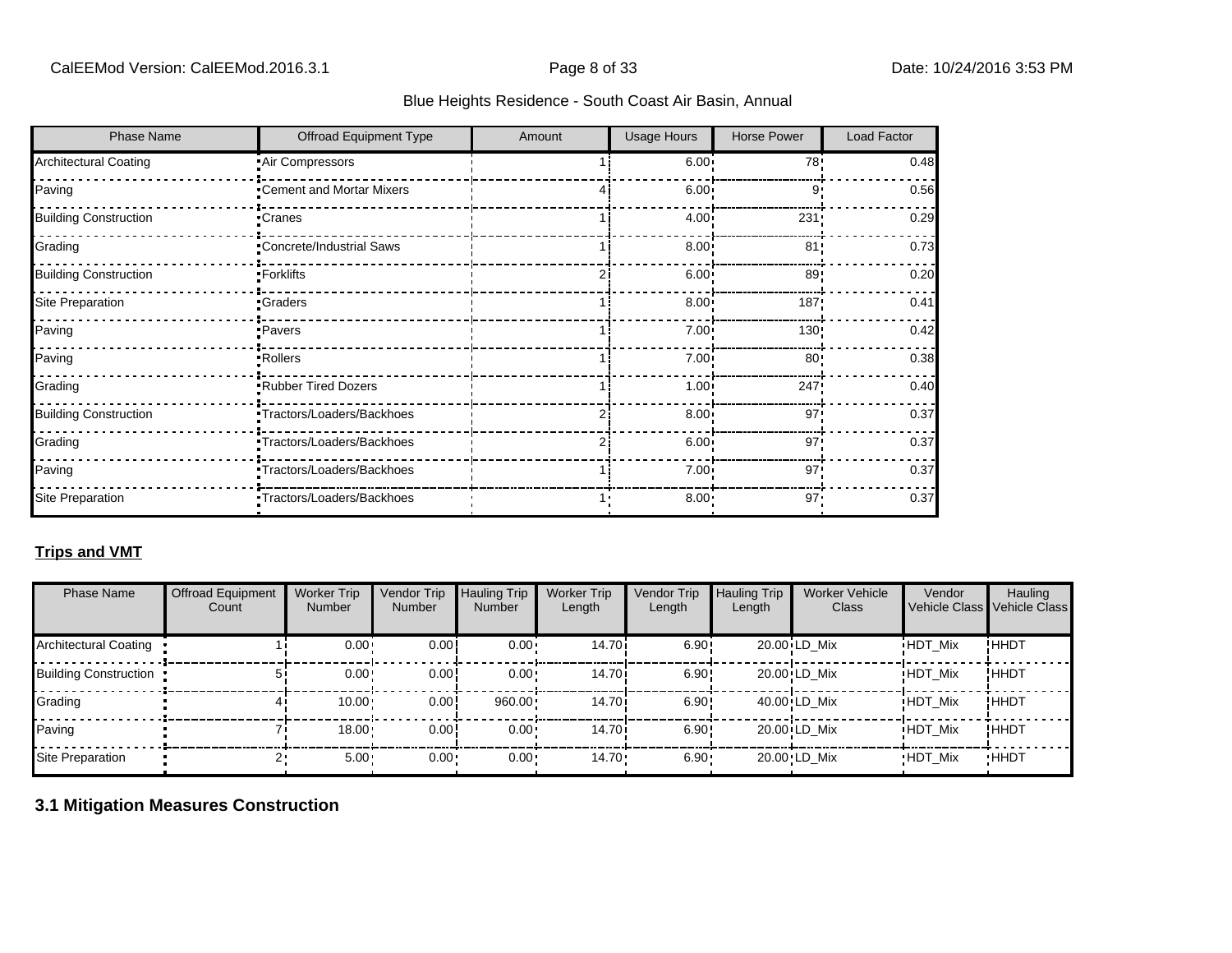CalEEMod Version: CalEEMod.2016.3.1 Page 9 of 33 Date: 10/24/2016 3:53 PM

#### Blue Heights Residence - South Coast Air Basin, Annual

Water Exposed Area

Reduce Vehicle Speed on Unpaved Roads

Clean Paved Roads

## **3.2 Architectural Coating - 2018**

## **Unmitigated Construction On-Site**

|                 | <b>ROG</b>                     | <b>NO<sub>x</sub></b> | CO              | SO <sub>2</sub> | Fugitive<br><b>PM10</b> | Exhaust<br><b>PM10</b> | <b>PM10</b><br>Total | Fugitive<br><b>PM2.5</b> | Exhaust<br>PM2.5 | <b>PM2.5</b><br>Total |        | Bio- CO2 NBio- CO2 Total CO2 |        | CH <sub>4</sub> | <b>N2O</b> | CO <sub>2e</sub> |
|-----------------|--------------------------------|-----------------------|-----------------|-----------------|-------------------------|------------------------|----------------------|--------------------------|------------------|-----------------------|--------|------------------------------|--------|-----------------|------------|------------------|
| Category        |                                |                       |                 |                 |                         | tons/yr                |                      |                          |                  |                       |        |                              | MT/yr  |                 |            |                  |
| Archit. Coating | 0.0512                         |                       |                 |                 |                         | 0.0000                 | 0.0000               |                          | 0.0000           | 0.0000                | 0.0000 | 0.0000                       | 0.0000 | 0.0000          | 0.0000     | 0.0000           |
| Off-Road        | $\blacksquare$ 7.5000e-<br>004 | 5.0100e-<br>003       | 4.6400e-<br>003 | 1.0000e-<br>005 |                         | 3.8000e-<br>004        | 3.8000e-<br>004      |                          | 3.8000e-<br>004  | 3.8000e-<br>004       | 0.0000 | 0.6383                       | 0.6383 | 6.0000e-<br>005 | 0.0000     | 0.6398           |
| Total           | 0.0519                         | 5.0100e-<br>003       | 4.6400e-<br>003 | -.0000e<br>005  |                         | 3.8000e-<br>004        | 3.8000e-<br>004      |                          | 3.8000e-<br>004  | 3.8000e-<br>004       | 0.0000 | 0.6383                       | 0.6383 | 6.0000e-<br>005 | 0.0000     | 0.6398           |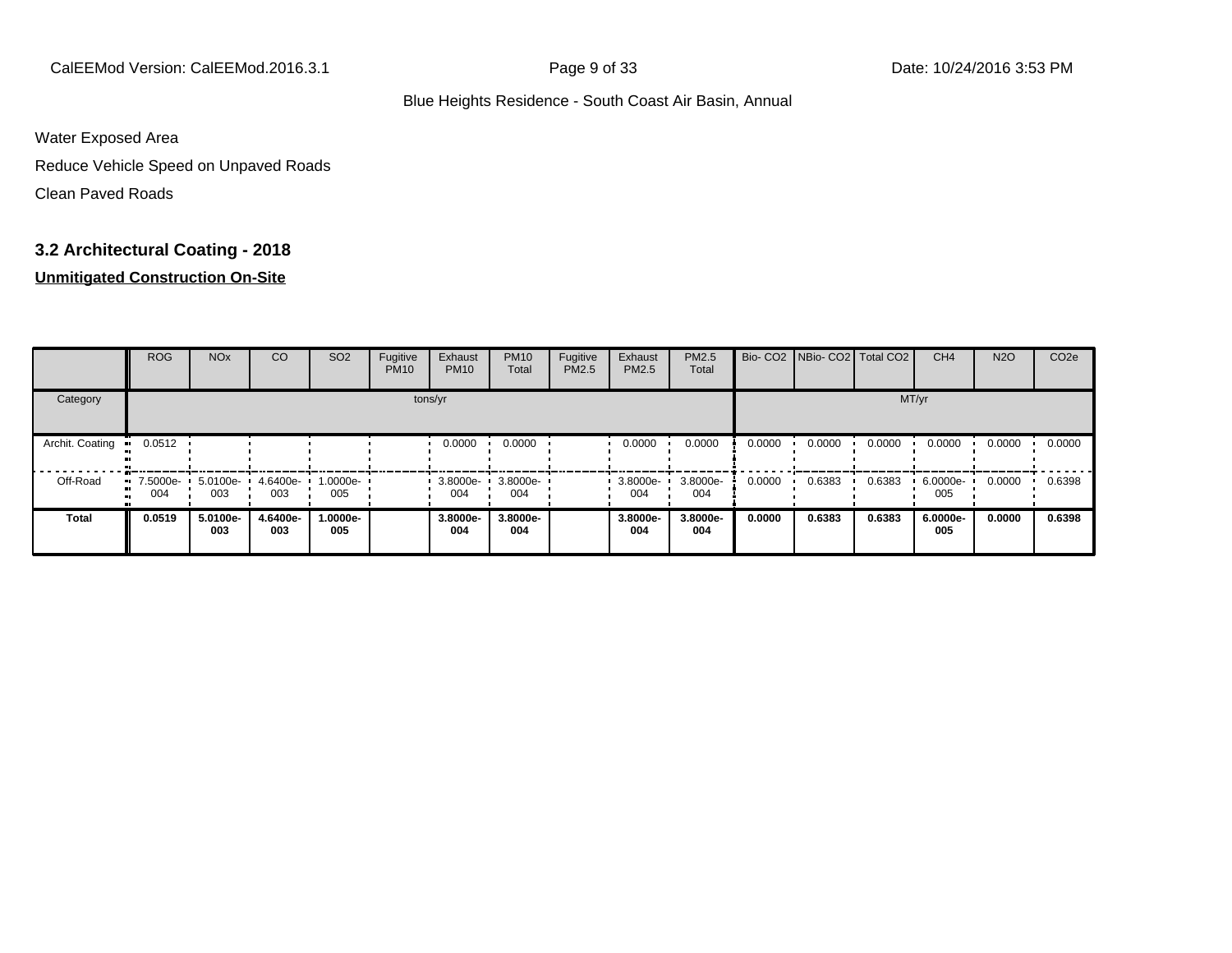## **3.2 Architectural Coating - 2018**

## **Unmitigated Construction Off-Site**

|              | <b>ROG</b>                 | <b>NO<sub>x</sub></b> | CO     | SO <sub>2</sub> | Fugitive<br><b>PM10</b> | Exhaust<br><b>PM10</b> | <b>PM10</b><br>Total | Fugitive<br>PM2.5 | Exhaust<br>PM2.5 | PM2.5<br>Total |        | Bio- CO2   NBio- CO2   Total CO2 |        | CH <sub>4</sub> | <b>N2O</b> | CO <sub>2e</sub> |
|--------------|----------------------------|-----------------------|--------|-----------------|-------------------------|------------------------|----------------------|-------------------|------------------|----------------|--------|----------------------------------|--------|-----------------|------------|------------------|
| Category     |                            |                       |        |                 | tons/yr                 |                        |                      |                   |                  |                |        |                                  | MT/yr  |                 |            |                  |
| Hauling      | 0.0000<br>$\bullet\bullet$ | 0.0000                | 0.0000 | 0.0000          | 0.0000                  | 0.0000                 | 0.0000               | 0.0000            | 0.0000           | 0.0000         | 0.0000 | 0.0000                           | 0.0000 | 0.0000          | 0.0000     | 0.0000           |
| Vendor       | 0.0000<br>$\bullet$        | 0.0000                | 0.0000 | 0.0000          | 0.0000                  | 0.0000                 | 0.0000               | 0.0000            | 0.0000           | 0.0000         | 0.0000 | 0.0000                           | 0.0000 | 0.0000          | 0.0000     | 0.0000           |
| Worker       | 0.0000<br>$\bullet$        | 0.0000                | 0.0000 | 0.0000          | 0.0000                  | 0.0000                 | 0.0000               | 0.0000            | 0.0000           | 0.0000         | 0.0000 | 0.0000                           | 0.0000 | 0.0000          | 0.0000     | 0.0000           |
| <b>Total</b> | 0.0000                     | 0.0000                | 0.0000 | 0.0000          | 0.0000                  | 0.0000                 | 0.0000               | 0.0000            | 0.0000           | 0.0000         | 0.0000 | 0.0000                           | 0.0000 | 0.0000          | 0.0000     | 0.0000           |

## **Mitigated Construction On-Site**

|                 | <b>ROG</b>         | <b>NO<sub>x</sub></b> | CO              | SO <sub>2</sub> | Fugitive<br><b>PM10</b> | Exhaust<br><b>PM10</b> | <b>PM10</b><br>Total | Fugitive<br>PM2.5 | Exhaust<br><b>PM2.5</b> | PM2.5<br>Total  |        | Bio- CO2 NBio- CO2 Total CO2 |        | CH <sub>4</sub> | <b>N2O</b> | CO <sub>2e</sub> |
|-----------------|--------------------|-----------------------|-----------------|-----------------|-------------------------|------------------------|----------------------|-------------------|-------------------------|-----------------|--------|------------------------------|--------|-----------------|------------|------------------|
| Category        |                    |                       |                 |                 |                         | tons/yr                |                      |                   |                         |                 |        |                              | MT/yr  |                 |            |                  |
| Archit. Coating | 0.0512             |                       |                 |                 |                         | 0.0000                 | 0.0000               |                   | 0.0000                  | 0.0000          | 0.0000 | 0.0000                       | 0.0000 | 0.0000          | 0.0000     | 0.0000           |
| Off-Road        | $-7.5000e-$<br>004 | 5.0100e-<br>003       | 4.6400e-<br>003 | 1.0000e-<br>005 |                         | $3.8000e -$<br>004     | 3.8000e-<br>004      |                   | 3.8000e-<br>004         | 3.8000e-<br>004 | 0.0000 | 0.6383                       | 0.6383 | 6.0000e-<br>005 | 0.0000     | 0.6398           |
| <b>Total</b>    | 0.0519             | 5.0100e-<br>003       | 4.6400e-<br>003 | 1.0000e-<br>005 |                         | 3.8000e-<br>004        | 3.8000e-<br>004      |                   | 3.8000e-<br>004         | 3.8000e-<br>004 | 0.0000 | 0.6383                       | 0.6383 | 6.0000e-<br>005 | 0.0000     | 0.6398           |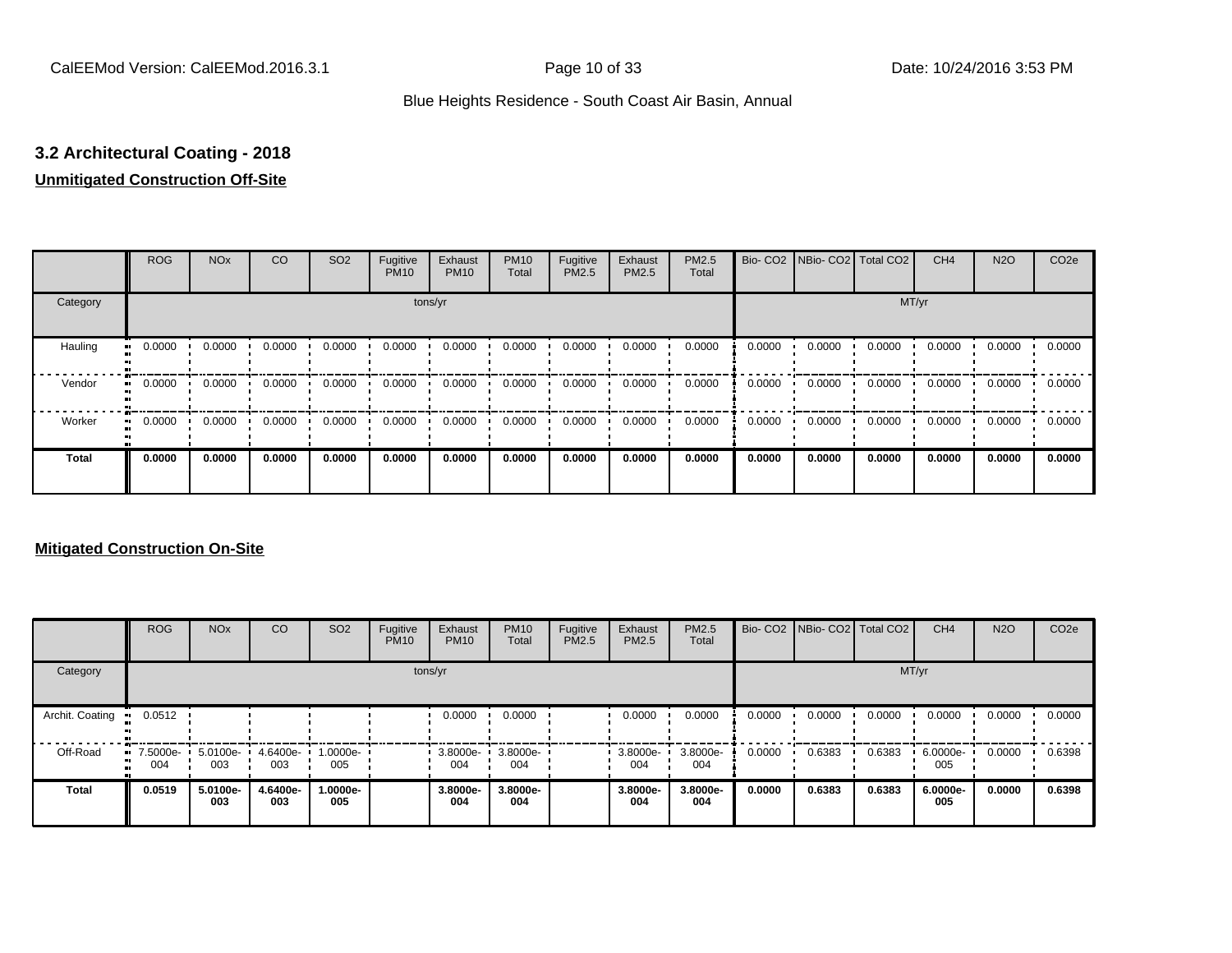## **3.2 Architectural Coating - 2018**

## **Mitigated Construction Off-Site**

|                      | <b>ROG</b>          | <b>NO<sub>x</sub></b> | CO     | SO <sub>2</sub> | Fugitive<br><b>PM10</b> | Exhaust<br><b>PM10</b> | <b>PM10</b><br>Total | Fugitive<br><b>PM2.5</b> | Exhaust<br>PM2.5 | PM2.5<br>Total |        | Bio- CO2   NBio- CO2   Total CO2 |        | CH <sub>4</sub> | <b>N2O</b> | CO <sub>2e</sub> |
|----------------------|---------------------|-----------------------|--------|-----------------|-------------------------|------------------------|----------------------|--------------------------|------------------|----------------|--------|----------------------------------|--------|-----------------|------------|------------------|
| Category             |                     |                       |        |                 | tons/yr                 |                        |                      |                          |                  |                |        |                                  | MT/yr  |                 |            |                  |
| Hauling<br>$\bullet$ | 0.0000              | 0.0000                | 0.0000 | 0.0000          | 0.0000                  | 0.0000                 | 0.0000               | 0.0000                   | 0.0000           | 0.0000         | 0.0000 | 0.0000                           | 0.0000 | 0.0000          | 0.0000     | 0.0000           |
| Vendor               | 0.0000<br>$\bullet$ | 0.0000                | 0.0000 | 0.0000          | 0.0000                  | 0.0000                 | 0.0000               | 0.0000                   | 0.0000           | 0.0000         | 0.0000 | 0.0000                           | 0.0000 | 0.0000          | 0.0000     | 0.0000           |
| Worker<br>$\bullet$  | 0.0000              | 0.0000                | 0.0000 | 0.0000          | 0.0000                  | 0.0000                 | 0.0000               | 0.0000                   | 0.0000           | 0.0000         | 0.0000 | 0.0000                           | 0.0000 | 0.0000          | 0.0000     | 0.0000           |
| <b>Total</b>         | 0.0000              | 0.0000                | 0.0000 | 0.0000          | 0.0000                  | 0.0000                 | 0.0000               | 0.0000                   | 0.0000           | 0.0000         | 0.0000 | 0.0000                           | 0.0000 | 0.0000          | 0.0000     | 0.0000           |

**3.3 Building Construction - 2017**

**Unmitigated Construction On-Site**

|          | <b>ROG</b>   | <b>NO<sub>x</sub></b> | CO     | SO <sub>2</sub> | Fugitive<br><b>PM10</b> | Exhaust<br><b>PM10</b> | <b>PM10</b><br>Total | Fugitive<br><b>PM2.5</b> | Exhaust<br>PM2.5 | <b>PM2.5</b><br>Total |        | Bio- CO2 NBio- CO2 Total CO2 |         | CH <sub>4</sub> | <b>N2O</b> | CO <sub>2e</sub> |
|----------|--------------|-----------------------|--------|-----------------|-------------------------|------------------------|----------------------|--------------------------|------------------|-----------------------|--------|------------------------------|---------|-----------------|------------|------------------|
| Category |              |                       |        |                 |                         | tons/yr                |                      |                          |                  |                       |        |                              |         | MT/yr           |            |                  |
| Off-Road | 0.0179<br>ш. | 0.1786                | 0.1130 | 1.6000e-<br>004 |                         | 0.0120                 | 0.0120               |                          | 0.0111           | 0.0111                | 0.0000 | 14.8078                      | 14.8078 | 4.5400e-<br>003 | 0.0000     | 14.9213          |
| Total    | 0.0179       | 0.1786                | 0.1130 | 1.6000e-<br>004 |                         | 0.0120                 | 0.0120               |                          | 0.0111           | 0.0111                | 0.0000 | 14.8078                      | 14.8078 | 4.5400e-<br>003 | 0.0000     | 14.9213          |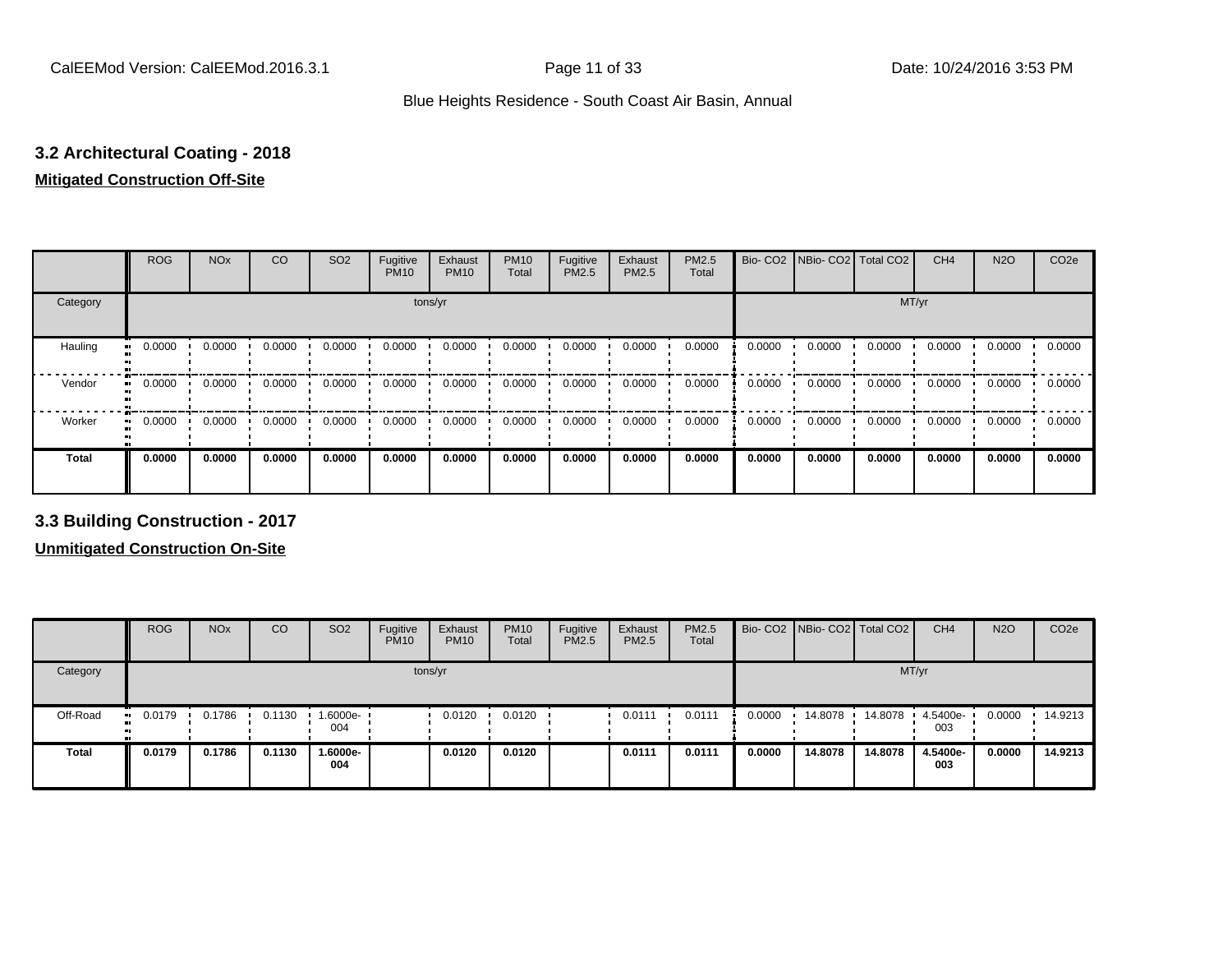## **3.3 Building Construction - 2017**

## **Unmitigated Construction Off-Site**

|              | <b>ROG</b>                 | <b>NO<sub>x</sub></b> | CO     | SO <sub>2</sub> | Fugitive<br><b>PM10</b> | Exhaust<br><b>PM10</b> | <b>PM10</b><br>Total | Fugitive<br>PM2.5 | Exhaust<br>PM2.5 | PM2.5<br>Total |        | Bio- CO2   NBio- CO2   Total CO2 |        | CH <sub>4</sub> | <b>N2O</b> | CO <sub>2e</sub> |
|--------------|----------------------------|-----------------------|--------|-----------------|-------------------------|------------------------|----------------------|-------------------|------------------|----------------|--------|----------------------------------|--------|-----------------|------------|------------------|
| Category     |                            |                       |        |                 |                         | tons/yr                |                      |                   |                  |                |        |                                  | MT/yr  |                 |            |                  |
| Hauling      | 0.0000<br>$\bullet\bullet$ | 0.0000                | 0.0000 | 0.0000          | 0.0000                  | 0.0000                 | 0.0000               | 0.0000            | 0.0000           | 0.0000         | 0.0000 | 0.0000                           | 0.0000 | 0.0000          | 0.0000     | 0.0000           |
| Vendor       | 0.0000<br>$\bullet\bullet$ | 0.0000                | 0.0000 | 0.0000          | 0.0000                  | 0.0000                 | 0.0000               | 0.0000            | 0.0000           | 0.0000         | 0.0000 | 0.0000                           | 0.0000 | 0.0000          | 0.0000     | 0.0000           |
| Worker       | 0.0000<br>$\bullet$        | 0.0000                | 0.0000 | 0.0000          | 0.0000                  | 0.0000                 | 0.0000               | 0.0000            | 0.0000           | 0.0000         | 0.0000 | 0.0000                           | 0.0000 | 0.0000          | 0.0000     | 0.0000           |
| <b>Total</b> | 0.0000                     | 0.0000                | 0.0000 | 0.0000          | 0.0000                  | 0.0000                 | 0.0000               | 0.0000            | 0.0000           | 0.0000         | 0.0000 | 0.0000                           | 0.0000 | 0.0000          | 0.0000     | 0.0000           |

## **Mitigated Construction On-Site**

|              | <b>ROG</b> | <b>NO<sub>x</sub></b> | CO     | SO <sub>2</sub>    | Fugitive<br><b>PM10</b> | Exhaust<br><b>PM10</b> | <b>PM10</b><br>Total | Fugitive<br><b>PM2.5</b> | Exhaust<br><b>PM2.5</b> | PM2.5<br>Total |        | Bio- CO2 NBio- CO2 Total CO2 |         | CH <sub>4</sub> | <b>N2O</b> | CO <sub>2</sub> e |
|--------------|------------|-----------------------|--------|--------------------|-------------------------|------------------------|----------------------|--------------------------|-------------------------|----------------|--------|------------------------------|---------|-----------------|------------|-------------------|
| Category     |            |                       |        |                    |                         | tons/yr                |                      |                          |                         |                |        |                              |         | MT/yr           |            |                   |
| Off-Road     | 0.0179     | 0.1786                | 0.1130 | $1.6000e -$<br>004 |                         | 0.0120                 | 0.0120               |                          | 0.0111                  | 0.0111         | 0.0000 | 14.8078                      | 14.8078 | 4.5400e-<br>003 | 0.0000     | 14.9212           |
| <b>Total</b> | 0.0179     | 0.1786                | 0.1130 | -.6000e<br>004     |                         | 0.0120                 | 0.0120               |                          | 0.0111                  | 0.0111         | 0.0000 | 14,8078                      | 14.8078 | 4.5400e-<br>003 | 0.0000     | 14.9212           |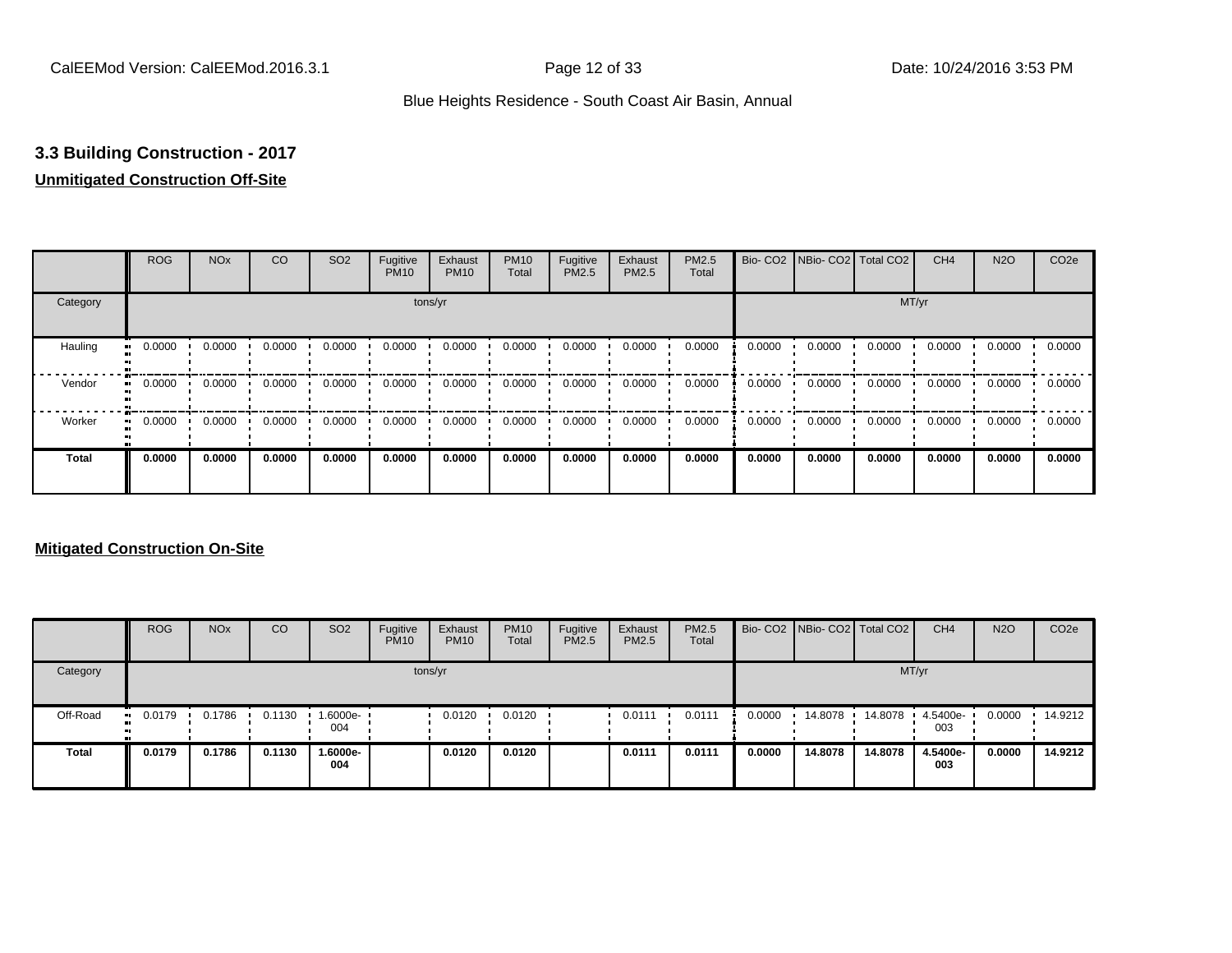## **3.3 Building Construction - 2017**

## **Mitigated Construction Off-Site**

|                     | <b>ROG</b> | <b>NO<sub>x</sub></b> | CO     | SO <sub>2</sub> | Fugitive<br><b>PM10</b> | Exhaust<br><b>PM10</b> | <b>PM10</b><br>Total | Fugitive<br>PM2.5 | Exhaust<br>PM2.5 | PM2.5<br>Total |        | Bio- CO2   NBio- CO2   Total CO2 |        | CH <sub>4</sub> | <b>N2O</b> | CO <sub>2e</sub> |
|---------------------|------------|-----------------------|--------|-----------------|-------------------------|------------------------|----------------------|-------------------|------------------|----------------|--------|----------------------------------|--------|-----------------|------------|------------------|
| Category            |            |                       |        |                 | tons/yr                 |                        |                      |                   |                  |                |        |                                  | MT/yr  |                 |            |                  |
| Hauling             | 0.0000     | 0.0000                | 0.0000 | 0.0000          | 0.0000                  | 0.0000                 | 0.0000               | 0.0000            | 0.0000           | 0.0000         | 0.0000 | 0.0000                           | 0.0000 | 0.0000          | 0.0000     | 0.0000           |
| Vendor<br>$\bullet$ | 0.0000     | 0.0000                | 0.0000 | 0.0000          | 0.0000                  | 0.0000                 | 0.0000               | 0.0000            | 0.0000           | 0.0000         | 0.0000 | 0.0000                           | 0.0000 | 0.0000          | 0.0000     | 0.0000           |
| Worker<br>$\bullet$ | 0.0000     | 0.0000                | 0.0000 | 0.0000          | 0.0000                  | 0.0000                 | 0.0000               | 0.0000            | 0.0000           | 0.0000         | 0.0000 | 0.0000                           | 0.0000 | 0.0000          | 0.0000     | 0.0000           |
| <b>Total</b>        | 0.0000     | 0.0000                | 0.0000 | 0.0000          | 0.0000                  | 0.0000                 | 0.0000               | 0.0000            | 0.0000           | 0.0000         | 0.0000 | 0.0000                           | 0.0000 | 0.0000          | 0.0000     | 0.0000           |

**3.3 Building Construction - 2018**

**Unmitigated Construction On-Site**

|          | <b>ROG</b>   | <b>NO<sub>x</sub></b> | CO     | SO <sub>2</sub> | Fugitive<br><b>PM10</b> | Exhaust<br><b>PM10</b> | <b>PM10</b><br>Total | Fugitive<br>PM2.5 | Exhaust<br>PM2.5 | <b>PM2.5</b><br>Total |        | Bio- CO2 NBio- CO2   Total CO2 |         | CH <sub>4</sub> | <b>N2O</b> | CO <sub>2e</sub> |
|----------|--------------|-----------------------|--------|-----------------|-------------------------|------------------------|----------------------|-------------------|------------------|-----------------------|--------|--------------------------------|---------|-----------------|------------|------------------|
| Category |              |                       |        |                 |                         | tons/yr                |                      |                   |                  |                       |        |                                |         | MT/yr           |            |                  |
| Off-Road | 0.0391<br>ш. | 0.3971                | 0.2790 | 4.1000e-<br>004 |                         | 0.0255                 | 0.0255               |                   | 0.0235           | 0.0235                | 0.0000 | 37.4442 .                      | 37.4442 | 0.0117          | 0.0000     | 37.7356          |
| Total    | 0.0391       | 0.3971                | 0.2790 | 4.1000e-<br>004 |                         | 0.0255                 | 0.0255               |                   | 0.0235           | 0.0235                | 0.0000 | 37.4442                        | 37.4442 | 0.0117          | 0.0000     | 37.7356          |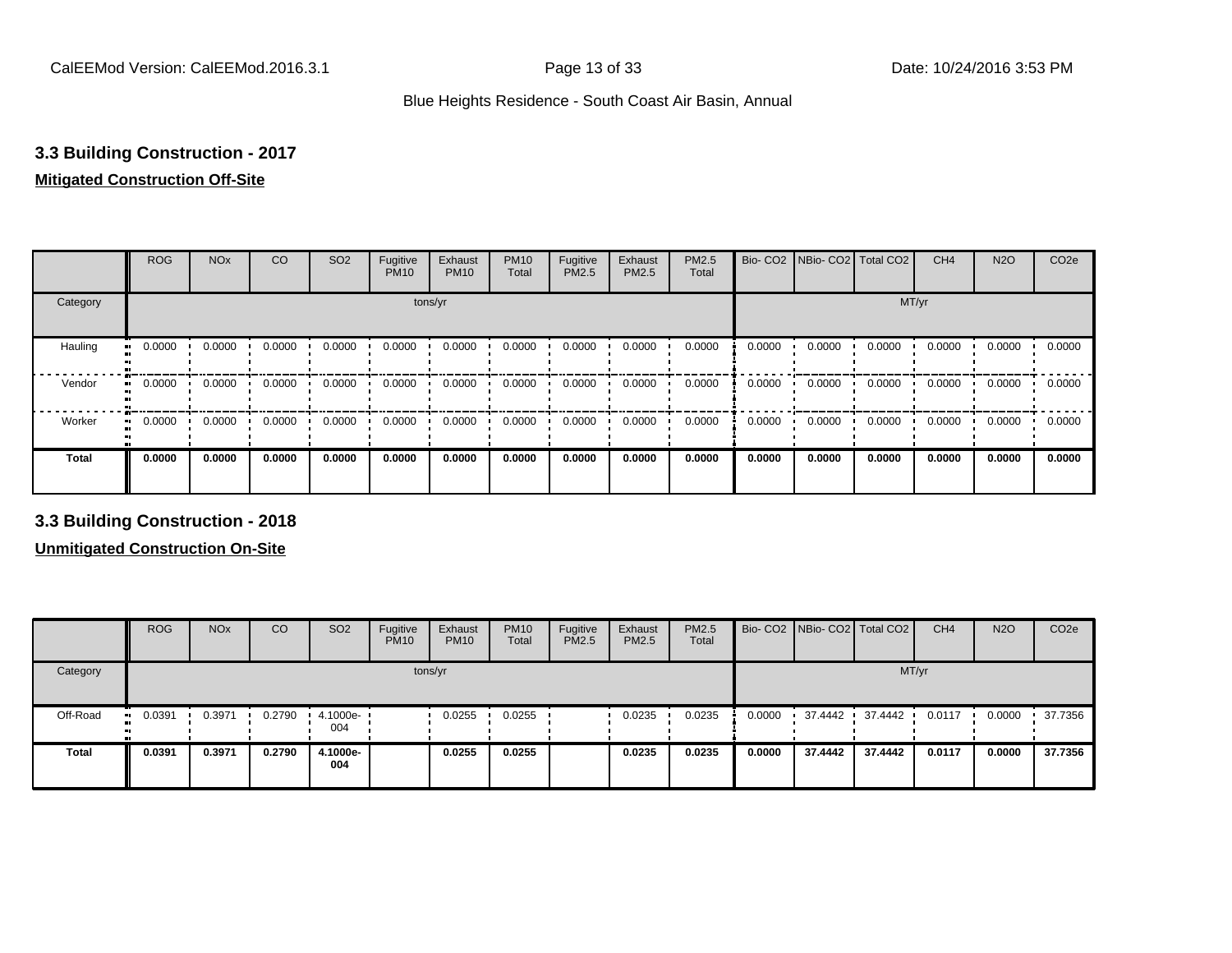## **3.3 Building Construction - 2018**

## **Unmitigated Construction Off-Site**

|                      | <b>ROG</b>          | <b>NO<sub>x</sub></b> | CO     | SO <sub>2</sub> | Fugitive<br><b>PM10</b> | Exhaust<br><b>PM10</b> | <b>PM10</b><br>Total | Fugitive<br><b>PM2.5</b> | Exhaust<br>PM2.5 | PM2.5<br>Total |        | Bio- CO2   NBio- CO2   Total CO2 |        | CH <sub>4</sub> | <b>N2O</b> | CO <sub>2e</sub> |
|----------------------|---------------------|-----------------------|--------|-----------------|-------------------------|------------------------|----------------------|--------------------------|------------------|----------------|--------|----------------------------------|--------|-----------------|------------|------------------|
| Category             |                     |                       |        |                 | tons/yr                 |                        |                      |                          |                  |                |        |                                  | MT/yr  |                 |            |                  |
| Hauling<br>$\bullet$ | 0.0000              | 0.0000                | 0.0000 | 0.0000          | 0.0000                  | 0.0000                 | 0.0000               | 0.0000                   | 0.0000           | 0.0000         | 0.0000 | 0.0000                           | 0.0000 | 0.0000          | 0.0000     | 0.0000           |
| Vendor               | 0.0000<br>$\bullet$ | 0.0000                | 0.0000 | 0.0000          | 0.0000                  | 0.0000                 | 0.0000               | 0.0000                   | 0.0000           | 0.0000         | 0.0000 | 0.0000                           | 0.0000 | 0.0000          | 0.0000     | 0.0000           |
| Worker<br>$\bullet$  | 0.0000              | 0.0000                | 0.0000 | 0.0000          | 0.0000                  | 0.0000                 | 0.0000               | 0.0000                   | 0.0000           | 0.0000         | 0.0000 | 0.0000                           | 0.0000 | 0.0000          | 0.0000     | 0.0000           |
| Total                | 0.0000              | 0.0000                | 0.0000 | 0.0000          | 0.0000                  | 0.0000                 | 0.0000               | 0.0000                   | 0.0000           | 0.0000         | 0.0000 | 0.0000                           | 0.0000 | 0.0000          | 0.0000     | 0.0000           |

## **Mitigated Construction On-Site**

|              | <b>ROG</b> | <b>NO<sub>x</sub></b> | CO     | SO <sub>2</sub>    | Fugitive<br><b>PM10</b> | Exhaust<br><b>PM10</b> | <b>PM10</b><br>Total | Fugitive<br><b>PM2.5</b> | Exhaust<br><b>PM2.5</b> | PM2.5<br>Total |        |         | Bio- CO2 NBio- CO2 Total CO2 | CH <sub>4</sub> | <b>N2O</b> | CO <sub>2</sub> e |
|--------------|------------|-----------------------|--------|--------------------|-------------------------|------------------------|----------------------|--------------------------|-------------------------|----------------|--------|---------|------------------------------|-----------------|------------|-------------------|
| Category     |            |                       |        |                    |                         | tons/yr                |                      |                          |                         |                |        |         |                              | MT/yr           |            |                   |
| Off-Road     | 0.0391     | 0.3971                | 0.2790 | $4.1000e -$<br>004 |                         | 0.0255                 | 0.0255               |                          | 0.0235                  | 0.0235         | 0.0000 |         | 37.4442 37.4442              | 0.0117          | 0.0000     | 37.7356           |
| <b>Total</b> | 0.0391     | 0.3971                | 0.2790 | 4.1000e-<br>004    |                         | 0.0255                 | 0.0255               |                          | 0.0235                  | 0.0235         | 0.0000 | 37.4442 | 37.4442                      | 0.0117          | 0.0000     | 37.7356           |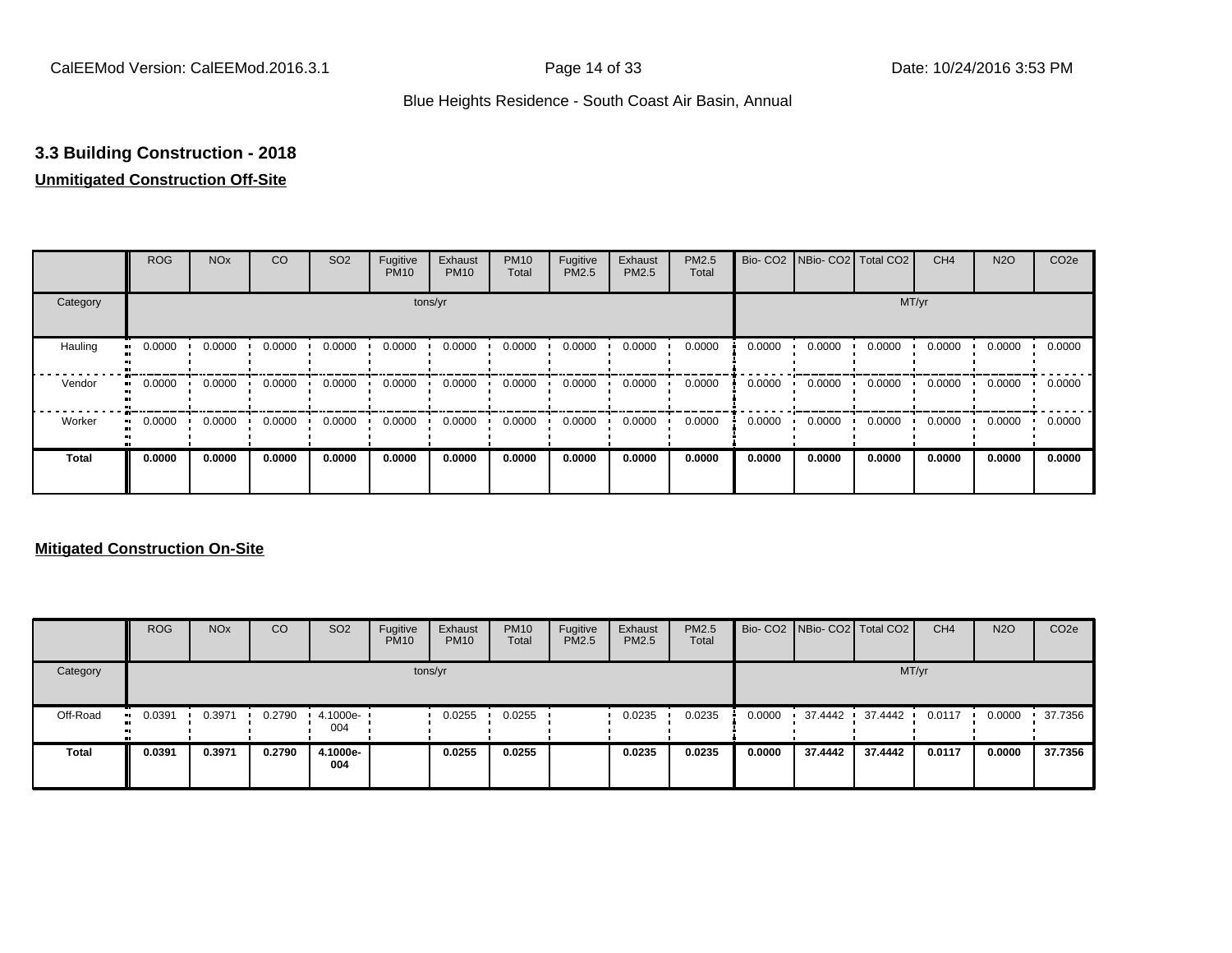## **3.3 Building Construction - 2018**

## **Mitigated Construction Off-Site**

|                             | <b>ROG</b>                 | <b>NO<sub>x</sub></b> | CO     | SO <sub>2</sub> | Fugitive<br><b>PM10</b> | Exhaust<br><b>PM10</b> | <b>PM10</b><br>Total | Fugitive<br>PM2.5 | Exhaust<br>PM2.5 | PM2.5<br>Total |        | Bio- CO2   NBio- CO2   Total CO2 |        | CH <sub>4</sub> | <b>N2O</b> | CO <sub>2e</sub> |
|-----------------------------|----------------------------|-----------------------|--------|-----------------|-------------------------|------------------------|----------------------|-------------------|------------------|----------------|--------|----------------------------------|--------|-----------------|------------|------------------|
| Category                    |                            |                       |        |                 | tons/yr                 |                        |                      |                   |                  |                |        |                                  | MT/yr  |                 |            |                  |
| Hauling<br>$\bullet\bullet$ | 0.0000                     | 0.0000                | 0.0000 | 0.0000          | 0.0000                  | 0.0000                 | 0.0000               | 0.0000            | 0.0000           | 0.0000         | 0.0000 | 0.0000                           | 0.0000 | 0.0000          | 0.0000     | 0.0000           |
| Vendor                      | 0.0000<br>$\bullet\bullet$ | 0.0000                | 0.0000 | 0.0000          | 0.0000                  | 0.0000                 | 0.0000               | 0.0000            | 0.0000           | 0.0000         | 0.0000 | 0.0000                           | 0.0000 | 0.0000          | 0.0000     | 0.0000           |
| Worker                      | 0.0000<br>$\bullet\bullet$ | 0.0000                | 0.0000 | 0.0000          | 0.0000                  | 0.0000                 | 0.0000               | 0.0000            | 0.0000           | 0.0000         | 0.0000 | 0.0000                           | 0.0000 | 0.0000          | 0.0000     | 0.0000           |
| <b>Total</b>                | 0.0000                     | 0.0000                | 0.0000 | 0.0000          | 0.0000                  | 0.0000                 | 0.0000               | 0.0000            | 0.0000           | 0.0000         | 0.0000 | 0.0000                           | 0.0000 | 0.0000          | 0.0000     | 0.0000           |

**3.4 Grading - 2017**

**Unmitigated Construction On-Site**

|                      | <b>ROG</b>       | <b>NO<sub>x</sub></b> | CO     | SO <sub>2</sub> | Fugitive<br><b>PM10</b> | Exhaust<br><b>PM10</b> | <b>PM10</b><br>Total | Fugitive<br><b>PM2.5</b> | Exhaust<br>PM2.5 | PM2.5<br>Total |        | Bio- CO2   NBio- CO2   Total CO2 |         | CH <sub>4</sub> | <b>N2O</b> | CO <sub>2e</sub> |
|----------------------|------------------|-----------------------|--------|-----------------|-------------------------|------------------------|----------------------|--------------------------|------------------|----------------|--------|----------------------------------|---------|-----------------|------------|------------------|
| Category             |                  |                       |        |                 |                         | tons/yr                |                      |                          |                  |                |        |                                  | MT/yr   |                 |            |                  |
| <b>Fugitive Dust</b> | $\bullet\bullet$ |                       |        |                 | 0.0311                  | 0.0000                 | 0.0311               | 0.0167                   | 0.0000           | 0.0167         | 0.0000 | 0.0000                           | 0.0000  | 0.0000          | 0.0000     | 0.0000           |
| Off-Road             | 0.0484<br>ш.     | 0.4199                | 0.3167 | 4.8000e-<br>004 |                         | 0.0293                 | 0.0293               |                          | 0.0279           | 0.0279         | 0.0000 | 42.7940                          | 42.7940 | 8.4100e-<br>003 | 0.0000     | 43.0044          |
| <b>Total</b>         | 0.0484           | 0.4199                | 0.3167 | 4.8000e-<br>004 | 0.0311                  | 0.0293                 | 0.0604               | 0.0167                   | 0.0279           | 0.0446         | 0.0000 | 42.7940                          | 42.7940 | 8.4100e-<br>003 | 0.0000     | 43.0044          |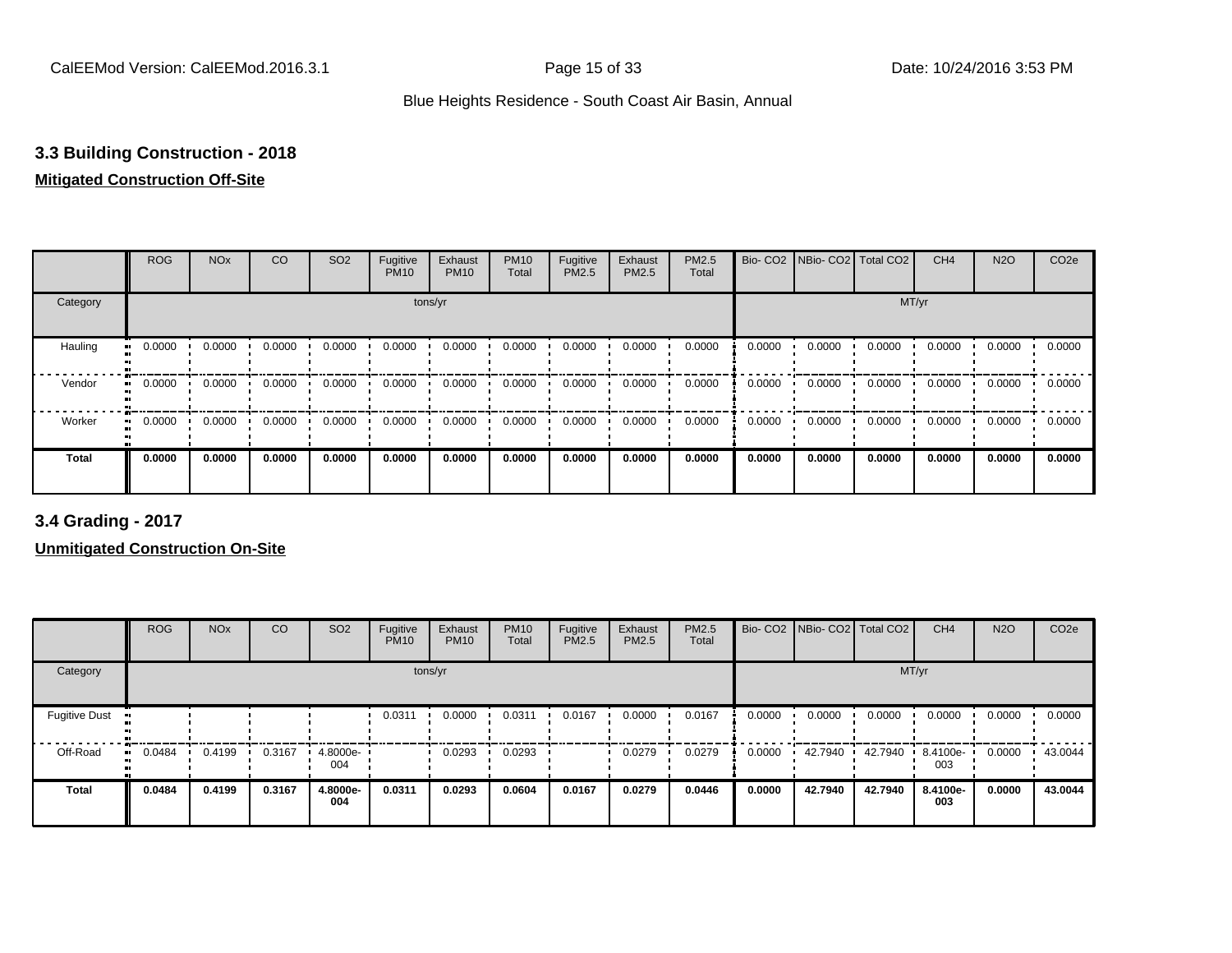## **3.4 Grading - 2017**

## **Unmitigated Construction Off-Site**

|              | <b>ROG</b>                 | <b>NO<sub>x</sub></b> | CO     | SO <sub>2</sub> | Fugitive<br><b>PM10</b> | Exhaust<br><b>PM10</b> | <b>PM10</b><br>Total | Fugitive<br>PM2.5 | Exhaust<br>PM2.5 | PM2.5<br>Total  |        | Bio- CO2   NBio- CO2   Total CO2 |         | CH <sub>4</sub> | <b>N2O</b> | CO <sub>2e</sub> |
|--------------|----------------------------|-----------------------|--------|-----------------|-------------------------|------------------------|----------------------|-------------------|------------------|-----------------|--------|----------------------------------|---------|-----------------|------------|------------------|
| Category     |                            |                       |        |                 |                         | tons/yr                |                      |                   |                  |                 |        |                                  | MT/yr   |                 |            |                  |
| Hauling      | 9.0100e-<br>003            | 0.2882                | 0.0567 | 7.2000e-<br>004 | 0.0165                  | 1.7300e-<br>003        | 0.0182               | 4.5300e-<br>003   | .6500e-<br>003   | 6.1800e-<br>003 | 0.0000 | 70.5504                          | 70.5504 | 4.6200e-<br>003 | 0.0000     | 70.6659          |
| Vendor       | 0.0000<br>$\bullet\bullet$ | 0.0000                | 0.0000 | 0.0000          | 0.0000                  | 0.0000                 | 0.0000               | 0.0000            | 0.0000           | 0.0000          | 0.0000 | 0.0000                           | 0.0000  | 0.0000          | 0.0000     | 0.0000           |
| Worker       | 2.3900e-<br>003            | 2.0000e-<br>003       | 0.0213 | 5.0000e-<br>005 | 4.3900e-<br>003         | 4.0000e-<br>005        | 4.4300e-<br>003      | 1.1700e-<br>003   | 3.0000e-<br>005  | 1.2000e-<br>003 | 0.0000 | 4.3354                           | 4.3354  | 1.6000e-<br>004 | 0.0000     | 4.3395           |
| <b>Total</b> | 0.0114                     | 0.2902                | 0.0781 | 7.7000e-<br>004 | 0.0209                  | 1.7700e-<br>003        | 0.0227               | 5.7000e-<br>003   | .6800e-<br>003   | 7.3800e-<br>003 | 0.0000 | 74.8858                          | 74.8858 | 4.7800e-<br>003 | 0.0000     | 75.0054          |

## **Mitigated Construction On-Site**

|                      | <b>ROG</b> | <b>NO<sub>x</sub></b> | CO     | SO <sub>2</sub> | Fugitive<br><b>PM10</b> | Exhaust<br><b>PM10</b> | <b>PM10</b><br>Total | Fugitive<br>PM2.5 | Exhaust<br>PM2.5 | PM2.5<br>Total  |        | Bio- CO2   NBio- CO2   Total CO2 |         | CH <sub>4</sub> | <b>N2O</b> | CO <sub>2e</sub> |
|----------------------|------------|-----------------------|--------|-----------------|-------------------------|------------------------|----------------------|-------------------|------------------|-----------------|--------|----------------------------------|---------|-----------------|------------|------------------|
| Category             |            |                       |        |                 |                         | tons/yr                |                      |                   |                  |                 |        |                                  | MT/yr   |                 |            |                  |
| <b>Fugitive Dust</b> |            |                       |        |                 | 0.0121                  | 0.0000                 | 0.0121               | 6.5100e-<br>003   | 0.0000           | 6.5100e-<br>003 | 0.0000 | 0.0000                           | 0.0000  | 0.0000          | 0.0000     | 0.0000           |
| Off-Road             | 0.0484     | 0.4199                | 0.3167 | 4.8000e-<br>004 |                         | 0.0293                 | 0.0293               |                   | 0.0279           | 0.0279          | 0.0000 | 42.7939                          | 42.7939 | 8.4100e-<br>003 | 0.0000     | 43.0043          |
| Total                | 0.0484     | 0.4199                | 0.3167 | 4.8000e-<br>004 | 0.0121                  | 0.0293                 | 0.0414               | 6.5100e-<br>003   | 0.0279           | 0.0344          | 0.0000 | 42.7939                          | 42.7939 | 8.4100e-<br>003 | 0.0000     | 43.0043          |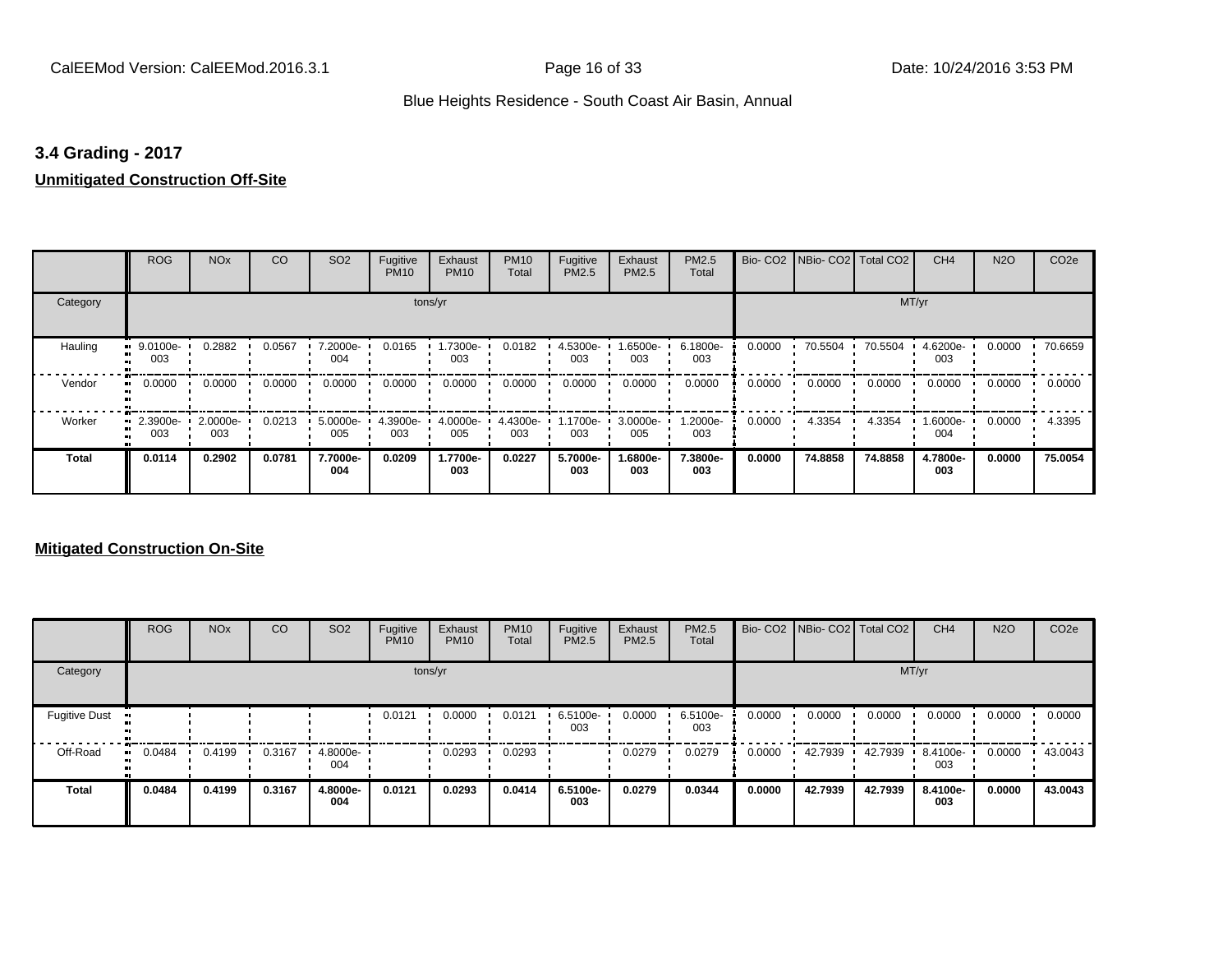## **3.4 Grading - 2017**

## **Mitigated Construction Off-Site**

|              | <b>ROG</b>           | <b>NO<sub>x</sub></b> | CO     | SO <sub>2</sub> | Fugitive<br><b>PM10</b> | Exhaust<br><b>PM10</b> | <b>PM10</b><br>Total | Fugitive<br>PM2.5 | Exhaust<br><b>PM2.5</b> | PM2.5<br>Total  |        | Bio- CO2 NBio- CO2 Total CO2 |         | CH <sub>4</sub> | <b>N2O</b> | CO <sub>2e</sub> |
|--------------|----------------------|-----------------------|--------|-----------------|-------------------------|------------------------|----------------------|-------------------|-------------------------|-----------------|--------|------------------------------|---------|-----------------|------------|------------------|
| Category     |                      |                       |        |                 |                         | tons/yr                |                      |                   |                         |                 |        |                              | MT/yr   |                 |            |                  |
| Hauling      | 9.0100e-<br>ш<br>003 | 0.2882                | 0.0567 | 7.2000e-<br>004 | 0.0165                  | 1.7300e-<br>003        | 0.0182               | 4.5300e-<br>003   | -6500e.<br>003          | 6.1800e-<br>003 | 0.0000 | 70.5504                      | 70.5504 | 4.6200e-<br>003 | 0.0000     | 70.6659          |
| Vendor       | 0.0000               | 0.0000                | 0.0000 | 0.0000          | 0.0000                  | 0.0000                 | 0.0000               | 0.0000            | 0.0000                  | 0.0000          | 0.0000 | 0.0000                       | 0.0000  | 0.0000          | 0.0000     | 0.0000           |
| Worker       | 2.3900e-<br>003      | 2.0000e-<br>003       | 0.0213 | 5.0000e-<br>005 | 4.3900e-<br>003         | 4.0000e-<br>005        | 4.4300e-<br>003      | .1700e-<br>003    | 3.0000e-<br>005         | 1.2000e-<br>003 | 0.0000 | 4.3354                       | 4.3354  | 1.6000e-<br>004 | 0.0000     | 4.3395           |
| <b>Total</b> | 0.0114               | 0.2902                | 0.0781 | 7.7000e-<br>004 | 0.0209                  | 1.7700e-<br>003        | 0.0227               | 5.7000e-<br>003   | .6800e-<br>003          | 7.3800e-<br>003 | 0.0000 | 74.8858                      | 74.8858 | 4.7800e-<br>003 | 0.0000     | 75.0054          |

**3.5 Paving - 2018**

**Unmitigated Construction On-Site**

|          | <b>ROG</b>         | <b>NO<sub>x</sub></b> | CO     | SO <sub>2</sub>    | Fugitive<br><b>PM10</b> | Exhaust<br><b>PM10</b> | <b>PM10</b><br>Total | Fugitive<br>PM2.5 | Exhaust<br><b>PM2.5</b> | PM2.5<br>Total  |        | Bio- CO2   NBio- CO2   Total CO2 |        | CH <sub>4</sub> | <b>N2O</b> | CO <sub>2e</sub> |
|----------|--------------------|-----------------------|--------|--------------------|-------------------------|------------------------|----------------------|-------------------|-------------------------|-----------------|--------|----------------------------------|--------|-----------------|------------|------------------|
| Category |                    |                       |        |                    |                         | tons/yr                |                      |                   |                         |                 |        |                                  | MT/yr  |                 |            |                  |
| Off-Road | $-2.3000e-$<br>003 | 0.0219                | 0.0181 | $3.0000e -$<br>005 |                         | 1.2800e-<br>003        | 1.2800e-<br>003      |                   | 1.1800e-<br>003         | 1.1800e-<br>003 | 0.0000 | 2.4270                           | 2.4270 | 6.8000e-<br>004 | 0.0000     | 2.4441           |
| Paving   | 0.0000             |                       |        |                    |                         | 0.0000                 | 0.0000               |                   | 0.0000                  | 0.0000          | 0.0000 | 0.0000                           | 0.0000 | 0.0000          | 0.0000     | 0.0000           |
| Total    | 2.3000e-<br>003    | 0.0219                | 0.0181 | 3.0000e-<br>005    |                         | 1.2800e-<br>003        | 1.2800e-<br>003      |                   | 1.1800e-<br>003         | 1.1800e-<br>003 | 0.0000 | 2.4270                           | 2.4270 | 6.8000e-<br>004 | 0.0000     | 2.4441           |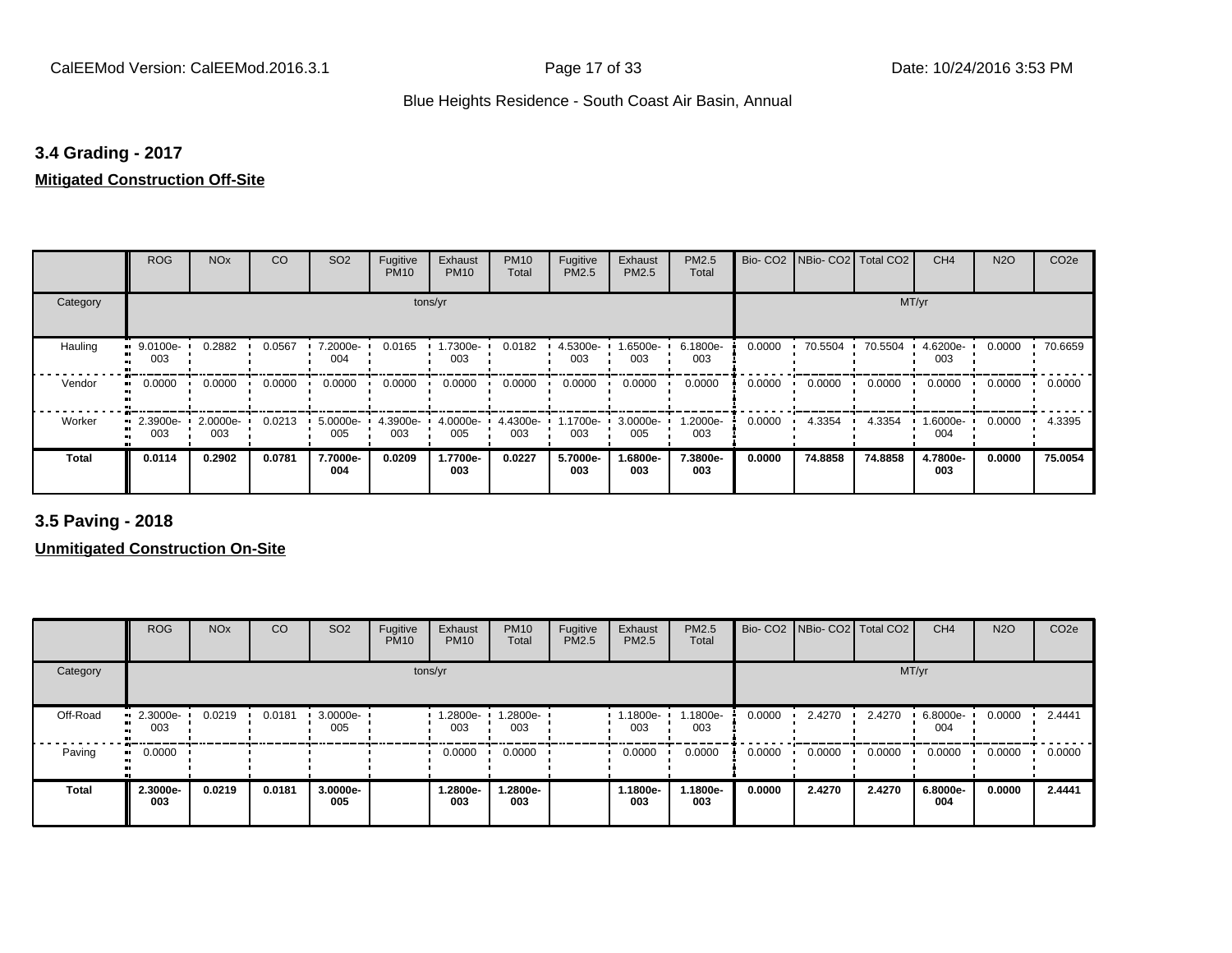## **3.5 Paving - 2018**

## **Unmitigated Construction Off-Site**

|               | <b>ROG</b>                 | <b>NO<sub>x</sub></b>    | CO              | SO <sub>2</sub> | Fugitive<br><b>PM10</b> | Exhaust<br><b>PM10</b> | <b>PM10</b><br>Total | Fugitive<br><b>PM2.5</b> | Exhaust<br>PM2.5 | <b>PM2.5</b><br>Total |        | Bio- CO2   NBio- CO2   Total CO2 |        | CH <sub>4</sub> | <b>N2O</b> | CO <sub>2e</sub> |
|---------------|----------------------------|--------------------------|-----------------|-----------------|-------------------------|------------------------|----------------------|--------------------------|------------------|-----------------------|--------|----------------------------------|--------|-----------------|------------|------------------|
| Category      |                            |                          |                 |                 | tons/yr                 |                        |                      |                          |                  |                       |        |                                  | MT/yr  |                 |            |                  |
| Hauling<br>ш, | 0.0000                     | 0.0000                   | 0.0000          | 0.0000          | 0.0000                  | 0.0000                 | 0.0000               | 0.0000                   | 0.0000           | 0.0000                | 0.0000 | 0.0000                           | 0.0000 | 0.0000          | 0.0000     | 0.0000           |
| Vendor        | 0.0000<br>$\bullet\bullet$ | 0.0000                   | 0.0000          | 0.0000          | 0.0000                  | 0.0000                 | 0.0000               | 0.0000                   | 0.0000           | 0.0000                | 0.0000 | 0.0000                           | 0.0000 | 0.0000          | 0.0000     | 0.0000           |
| Worker        | 2.4000e-<br>. .<br>004     | 2.0000e- 2.1000e-<br>004 | 003             | 1.0000e-<br>005 | 4.9000e-<br>004         | 0.0000                 | 5.0000e-<br>004      | 1.3000e-<br>004          | 0.0000           | 1.3000e-<br>004       | 0.0000 | 0.4741                           | 0.4741 | 2.0000e-<br>005 | 0.0000     | 0.4745           |
| <b>Total</b>  | 2.4000e-<br>004            | 2.0000e-<br>004          | 2.1000e-<br>003 | 1.0000e-<br>005 | 4.9000e-<br>004         | 0.0000                 | 5.0000e-<br>004      | 1.3000e-<br>004          | 0.0000           | 1.3000e-<br>004       | 0.0000 | 0.4741                           | 0.4741 | 2.0000e-<br>005 | 0.0000     | 0.4745           |

## **Mitigated Construction On-Site**

|              | <b>ROG</b>         | <b>NO<sub>x</sub></b> | CO     | SO <sub>2</sub> | Fugitive<br><b>PM10</b> | Exhaust<br><b>PM10</b> | <b>PM10</b><br>Total | Fugitive<br><b>PM2.5</b> | Exhaust<br>PM2.5 | PM2.5<br>Total  |        | Bio- CO2 NBio- CO2 Total CO2 |        | CH <sub>4</sub> | <b>N2O</b> | CO <sub>2e</sub> |
|--------------|--------------------|-----------------------|--------|-----------------|-------------------------|------------------------|----------------------|--------------------------|------------------|-----------------|--------|------------------------------|--------|-----------------|------------|------------------|
| Category     |                    |                       |        |                 | tons/yr                 |                        |                      |                          |                  |                 |        |                              |        | MT/yr           |            |                  |
| Off-Road     | $-2.3000e-$<br>003 | 0.0219                | 0.0181 | 3.0000e-<br>005 |                         | 1.2800e-<br>003        | 1.2800e-<br>003      |                          | 1.1800e-<br>003  | 1.1800e-<br>003 | 0.0000 | 2.4270                       | 2.4270 | 6.8000e-<br>004 | 0.0000     | 2.4441           |
| Paving       | 0.0000<br>. .      |                       |        |                 |                         | 0.0000                 | 0.0000               |                          | 0.0000           | 0.0000          | 0.0000 | 0.0000                       | 0.0000 | 0.0000          | 0.0000     | 0.0000           |
| <b>Total</b> | 2.3000e-<br>003    | 0.0219                | 0.0181 | 3.0000e-<br>005 |                         | 1.2800e-<br>003        | 1.2800e-<br>003      |                          | 1.1800e-<br>003  | 1.1800e-<br>003 | 0.0000 | 2.4270                       | 2.4270 | 6.8000e-<br>004 | 0.0000     | 2.4441           |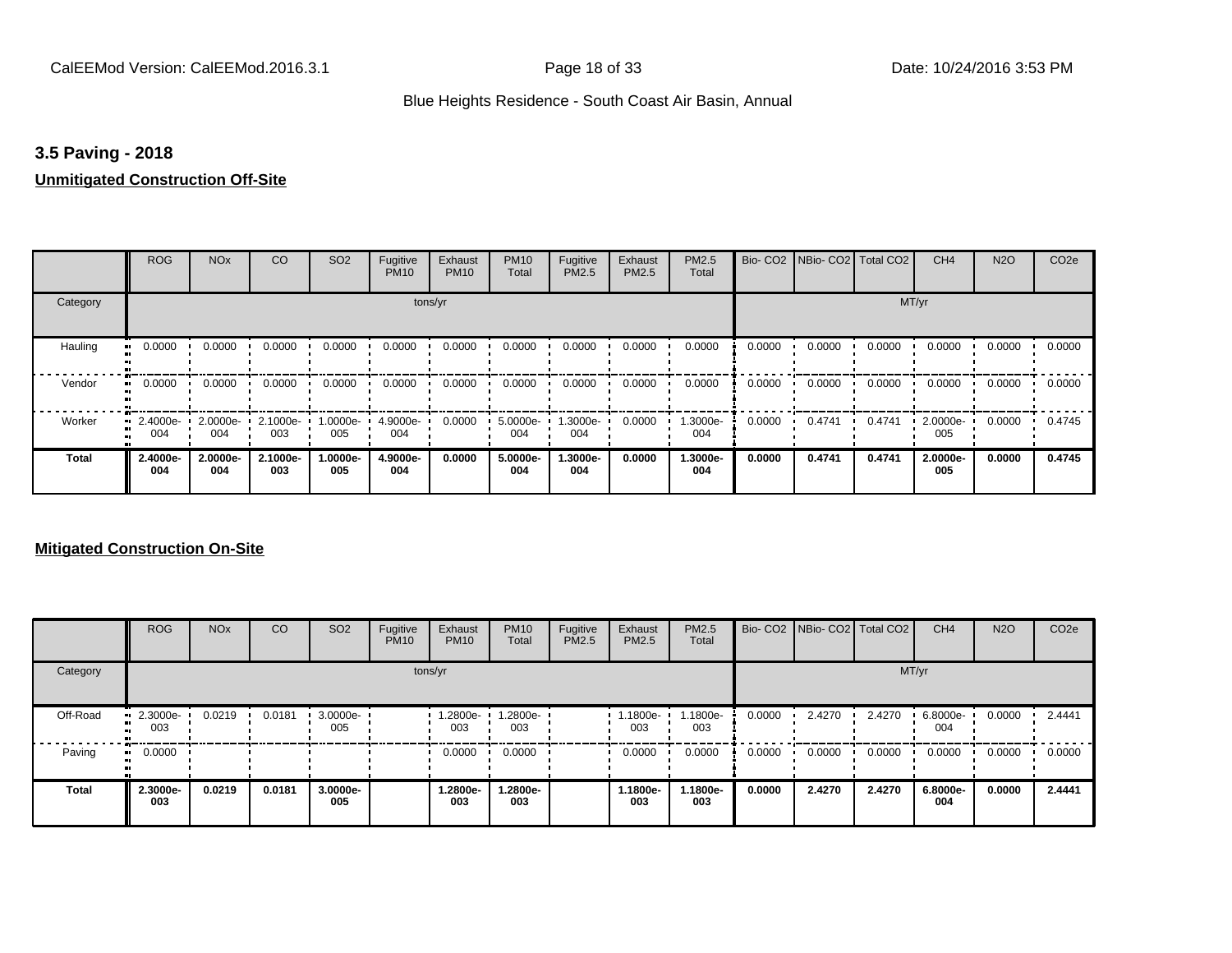## **3.5 Paving - 2018**

#### **Mitigated Construction Off-Site**

|                     | <b>ROG</b>         | <b>NO<sub>x</sub></b> | CO              | SO <sub>2</sub> | Fugitive<br><b>PM10</b> | Exhaust<br><b>PM10</b> | <b>PM10</b><br>Total | Fugitive<br><b>PM2.5</b> | Exhaust<br>PM2.5 | PM2.5<br>Total  |        | Bio- CO2 NBio- CO2 Total CO2 |        | CH <sub>4</sub> | <b>N2O</b> | CO <sub>2e</sub> |
|---------------------|--------------------|-----------------------|-----------------|-----------------|-------------------------|------------------------|----------------------|--------------------------|------------------|-----------------|--------|------------------------------|--------|-----------------|------------|------------------|
| Category            |                    |                       |                 |                 | tons/yr                 |                        |                      |                          |                  |                 |        |                              | MT/yr  |                 |            |                  |
| Hauling             | 0.0000             | 0.0000                | 0.0000          | 0.0000          | 0.0000                  | 0.0000                 | 0.0000               | 0.0000                   | 0.0000           | 0.0000          | 0.0000 | 0.0000                       | 0.0000 | 0.0000          | 0.0000     | 0.0000           |
| Vendor<br>$\bullet$ | 0.0000             | 0.0000                | 0.0000          | 0.0000          | 0.0000                  | 0.0000                 | 0.0000               | 0.0000                   | 0.0000           | 0.0000          | 0.0000 | 0.0000                       | 0.0000 | 0.0000          | 0.0000     | 0.0000           |
| Worker              | $2.4000e -$<br>004 | $2.0000e -$<br>004    | 2.1000e-<br>003 | -0000e-<br>005  | 4.9000e-<br>004         | 0.0000                 | 5.0000e-<br>004      | 1.3000e-<br>004          | 0.0000           | 1.3000e-<br>004 | 0.0000 | 0.4741                       | 0.4741 | 2.0000e-<br>005 | 0.0000     | 0.4745           |
| <b>Total</b>        | 2.4000e-<br>004    | 2.0000e-<br>004       | 2.1000e-<br>003 | -.0000e<br>005  | 4.9000e-<br>004         | 0.0000                 | 5.0000e-<br>004      | 1.3000e-<br>004          | 0.0000           | 1.3000e-<br>004 | 0.0000 | 0.4741                       | 0.4741 | 2.0000e-<br>005 | 0.0000     | 0.4745           |

**3.6 Site Preparation - 2017**

**Unmitigated Construction On-Site**

|                      | <b>ROG</b>         | <b>NO<sub>x</sub></b> | CO              | SO <sub>2</sub> | Fugitive<br><b>PM10</b> | Exhaust<br><b>PM10</b> | <b>PM10</b><br>Total | Fugitive<br>PM2.5 | Exhaust<br><b>PM2.5</b> | PM2.5<br>Total  |        | Bio- CO2   NBio- CO2   Total CO2 |        | CH <sub>4</sub> | <b>N2O</b> | CO <sub>2e</sub> |
|----------------------|--------------------|-----------------------|-----------------|-----------------|-------------------------|------------------------|----------------------|-------------------|-------------------------|-----------------|--------|----------------------------------|--------|-----------------|------------|------------------|
| Category             |                    |                       |                 |                 |                         | tons/yr                |                      |                   |                         |                 |        |                                  | MT/yr  |                 |            |                  |
| <b>Fugitive Dust</b> |                    |                       |                 |                 | 2.7000e-<br>004         | 0.0000                 | 2.7000e-<br>004      | 3.0000e-<br>005   | 0.0000                  | 3.0000e-<br>005 | 0.0000 | 0.0000                           | 0.0000 | 0.0000          | 0.0000     | 0.0000           |
| Off-Road             | $-4.3000e-$<br>004 | 5.2600e-<br>003       | 2.1800e-<br>003 | 0.0000          |                         | 2.4000e-<br>004        | 2.4000e-<br>004      |                   | 2.2000e-<br>004         | 2.2000e-<br>004 | 0.0000 | 0.4534                           | 0.4534 | 1.4000e-<br>004 | 0.0000     | 0.4569           |
| <b>Total</b>         | 4.3000e-<br>004    | 5.2600e-<br>003       | 2.1800e-<br>003 | 0.0000          | 2.7000e-<br>004         | 2.4000e-<br>004        | 5.1000e-<br>004      | 3.0000e-<br>005   | 2.2000e-<br>004         | 2.5000e-<br>004 | 0.0000 | 0.4534                           | 0.4534 | 1.4000e-<br>004 | 0.0000     | 0.4569           |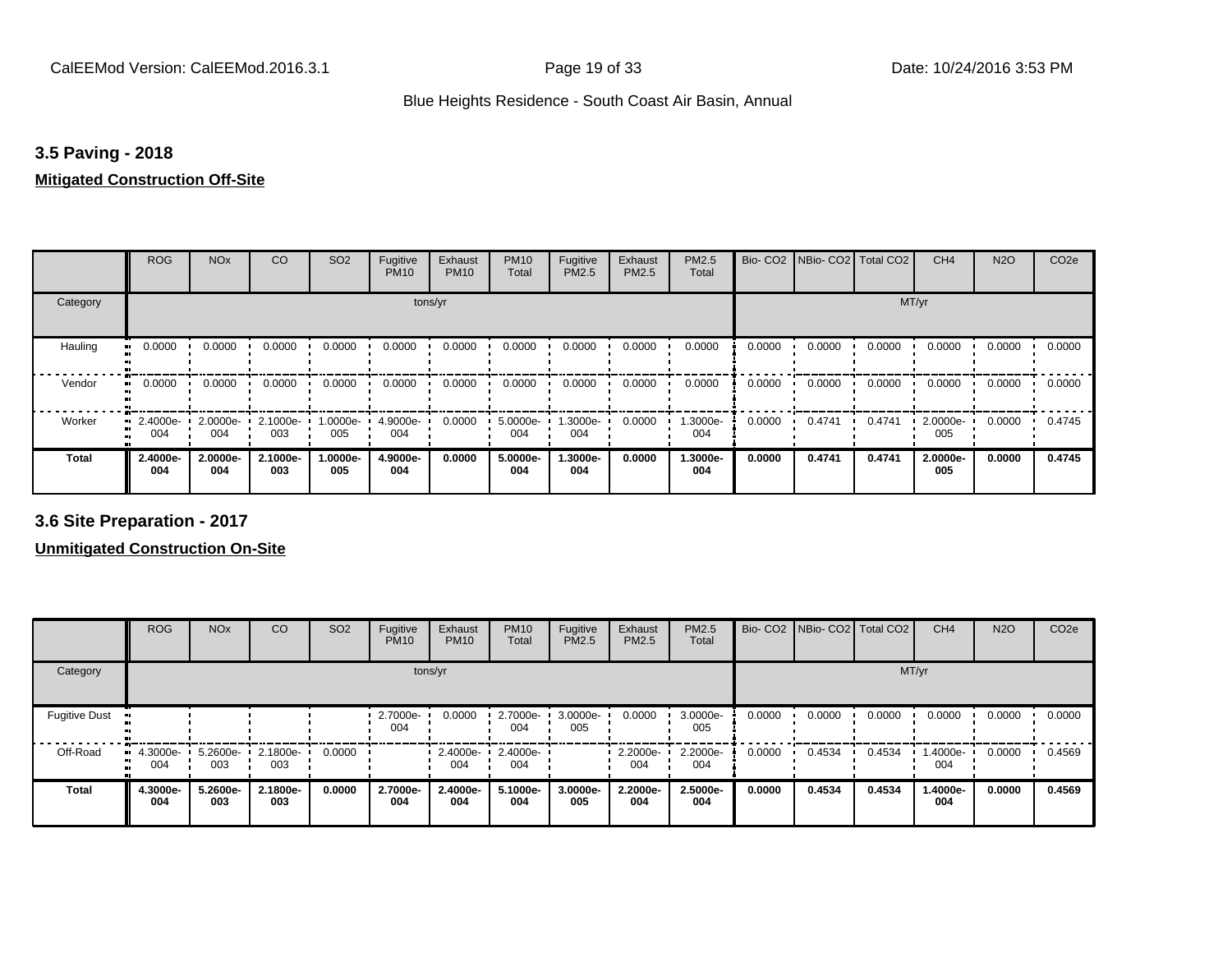## **3.6 Site Preparation - 2017**

## **Unmitigated Construction Off-Site**

|                      | <b>ROG</b>                 | <b>NO<sub>x</sub></b> | CO              | SO <sub>2</sub> | Fugitive<br><b>PM10</b> | Exhaust<br><b>PM10</b> | <b>PM10</b><br>Total | Fugitive<br>PM2.5 | Exhaust<br>PM2.5 | PM2.5<br>Total  |        | Bio- CO2   NBio- CO2   Total CO2 |        | CH <sub>4</sub> | <b>N2O</b> | CO <sub>2e</sub> |
|----------------------|----------------------------|-----------------------|-----------------|-----------------|-------------------------|------------------------|----------------------|-------------------|------------------|-----------------|--------|----------------------------------|--------|-----------------|------------|------------------|
| Category             |                            |                       |                 |                 | tons/yr                 |                        |                      |                   |                  |                 |        |                                  | MT/yr  |                 |            |                  |
| Hauling<br>$\bullet$ | 0.0000                     | 0.0000                | 0.0000          | 0.0000          | 0.0000                  | 0.0000                 | 0.0000               | 0.0000            | 0.0000           | 0.0000          | 0.0000 | 0.0000                           | 0.0000 | 0.0000          | 0.0000     | 0.0000           |
| Vendor               | 0.0000<br>$\bullet\bullet$ | 0.0000                | 0.0000          | 0.0000          | 0.0000                  | 0.0000                 | 0.0000               | 0.0000            | 0.0000           | 0.0000          | 0.0000 | 0.0000                           | 0.0000 | 0.0000          | 0.0000     | 0.0000           |
| Worker               | 1.0000e-<br>. .<br>005     | 1.0000e-<br>005       | 1.3000e-<br>004 | 0.0000          | 3.0000e-<br>005         | 0.0000                 | 3.0000e-<br>005      | 1.0000e-<br>005   | 0.0000           | 1.0000e-<br>005 | 0.0000 | 0.0271                           | 0.0271 | 0.0000          | 0.0000     | 0.0271           |
| <b>Total</b>         | 1.0000e-<br>005            | 1.0000e-<br>005       | 1.3000e-<br>004 | 0.0000          | 3.0000e-<br>005         | 0.0000                 | 3.0000e-<br>005      | 1.0000e-<br>005   | 0.0000           | 1.0000e-<br>005 | 0.0000 | 0.0271                           | 0.0271 | 0.0000          | 0.0000     | 0.0271           |

## **Mitigated Construction On-Site**

|                      | <b>ROG</b>         | <b>NO<sub>x</sub></b>      | CO              | SO <sub>2</sub> | Fugitive<br><b>PM10</b> | Exhaust<br><b>PM10</b> | <b>PM10</b><br>Total | Fugitive<br><b>PM2.5</b> | Exhaust<br><b>PM2.5</b> | PM2.5<br>Total  |        | Bio- CO2   NBio- CO2   Total CO2 |        | CH <sub>4</sub> | <b>N2O</b> | CO <sub>2e</sub> |
|----------------------|--------------------|----------------------------|-----------------|-----------------|-------------------------|------------------------|----------------------|--------------------------|-------------------------|-----------------|--------|----------------------------------|--------|-----------------|------------|------------------|
| Category             |                    |                            |                 |                 |                         | tons/yr                |                      |                          |                         |                 |        |                                  | MT/yr  |                 |            |                  |
| <b>Fugitive Dust</b> |                    |                            |                 |                 | 1.0000e-<br>004         | 0.0000                 | 1.0000e-<br>004      | 1.0000e-<br>005          | 0.0000                  | 1.0000e-<br>005 | 0.0000 | 0.0000                           | 0.0000 | 0.0000          | 0.0000     | 0.0000           |
| Off-Road             | $-4.3000e-$<br>004 | $5.2600e - 2.1800e$<br>003 | 003             | 0.0000          |                         | 2.4000e-<br>004        | 2.4000e-<br>004      |                          | 2.2000e-<br>004         | 2.2000e-<br>004 | 0.0000 | 0.4534                           | 0.4534 | 1.4000e-<br>004 | 0.0000     | 0.4569           |
| <b>Total</b>         | 4.3000e-<br>004    | 5.2600e-<br>003            | 2.1800e-<br>003 | 0.0000          | 1.0000e-<br>004         | 2.4000e-<br>004        | 3.4000e-<br>004      | 1.0000e-<br>005          | 2.2000e-<br>004         | 2.3000e-<br>004 | 0.0000 | 0.4534                           | 0.4534 | 1.4000e-<br>004 | 0.0000     | 0.4569           |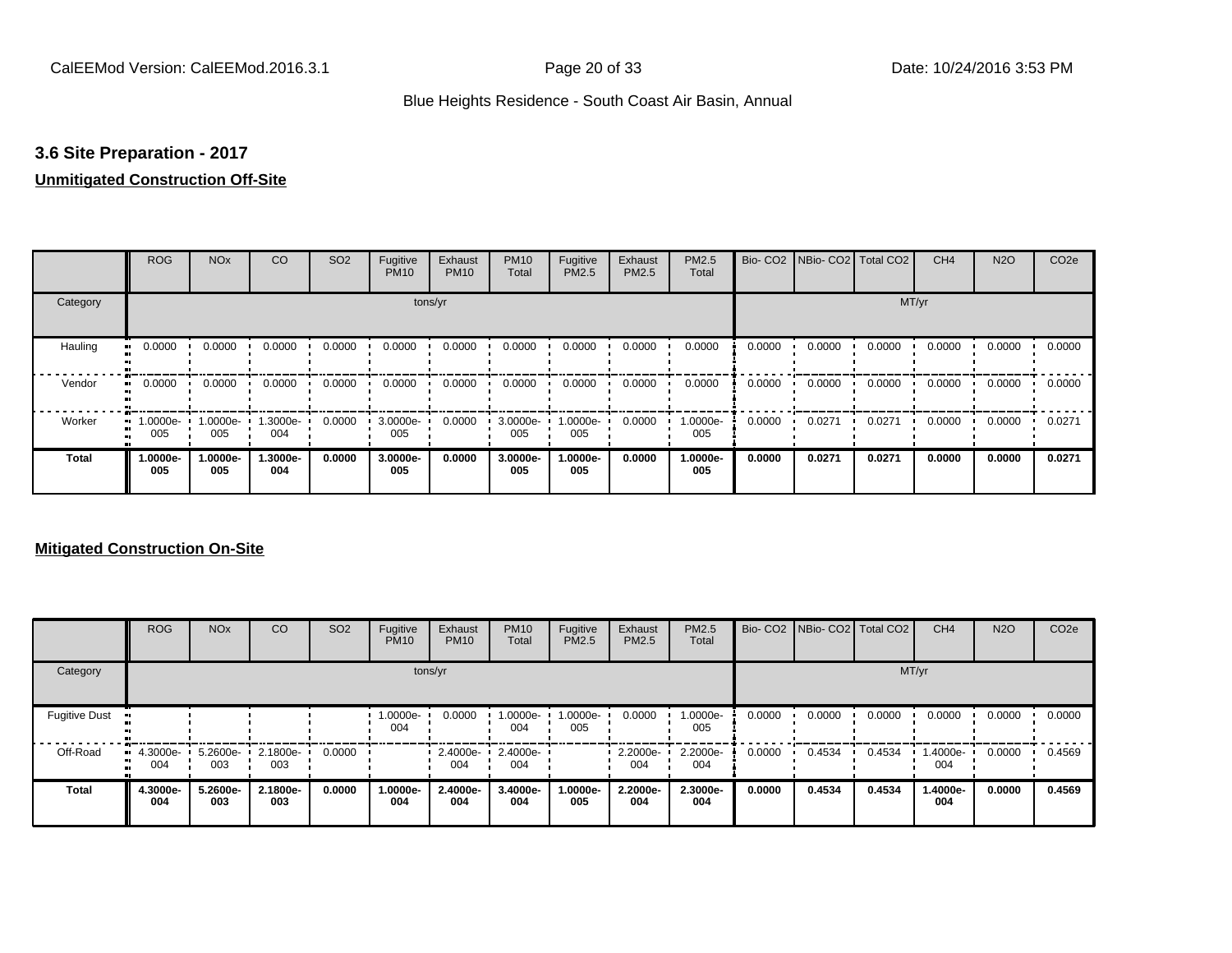## **3.6 Site Preparation - 2017**

#### **Mitigated Construction Off-Site**

|                             | <b>ROG</b>                   | <b>NO<sub>x</sub></b> | CO              | SO <sub>2</sub> | Fugitive<br><b>PM10</b> | Exhaust<br><b>PM10</b> | <b>PM10</b><br>Total | Fugitive<br>PM2.5 | Exhaust<br>PM2.5 | PM2.5<br>Total  |        | Bio- CO2   NBio- CO2   Total CO2 |        | CH <sub>4</sub> | <b>N2O</b> | CO <sub>2e</sub> |
|-----------------------------|------------------------------|-----------------------|-----------------|-----------------|-------------------------|------------------------|----------------------|-------------------|------------------|-----------------|--------|----------------------------------|--------|-----------------|------------|------------------|
| Category                    |                              |                       |                 |                 | tons/yr                 |                        |                      |                   |                  |                 |        |                                  | MT/yr  |                 |            |                  |
| Hauling<br>$\bullet\bullet$ | 0.0000                       | 0.0000                | 0.0000          | 0.0000          | 0.0000                  | 0.0000                 | 0.0000               | 0.0000            | 0.0000           | 0.0000          | 0.0000 | 0.0000                           | 0.0000 | 0.0000          | 0.0000     | 0.0000           |
| Vendor                      | 0.0000<br>$\bullet$          | 0.0000                | 0.0000          | 0.0000          | 0.0000                  | 0.0000                 | 0.0000               | 0.0000            | 0.0000           | 0.0000          | 0.0000 | 0.0000                           | 0.0000 | 0.0000          | 0.0000     | 0.0000           |
| Worker                      | 1.0000e-<br>$\bullet$<br>005 | 1.0000e-<br>005       | 1.3000e-<br>004 | 0.0000          | 3.0000e-<br>005         | 0.0000                 | 3.0000e-<br>005      | 1.0000e-<br>005   | 0.0000           | 1.0000e-<br>005 | 0.0000 | 0.0271                           | 0.0271 | 0.0000          | 0.0000     | 0.0271           |
| <b>Total</b>                | -.0000e<br>005               | 1.0000e-<br>005       | 1.3000e-<br>004 | 0.0000          | 3.0000e-<br>005         | 0.0000                 | 3.0000e-<br>005      | -.0000e<br>005    | 0.0000           | 1.0000e-<br>005 | 0.0000 | 0.0271                           | 0.0271 | 0.0000          | 0.0000     | 0.0271           |

## **4.0 Operational Detail - Mobile**

**4.1 Mitigation Measures Mobile**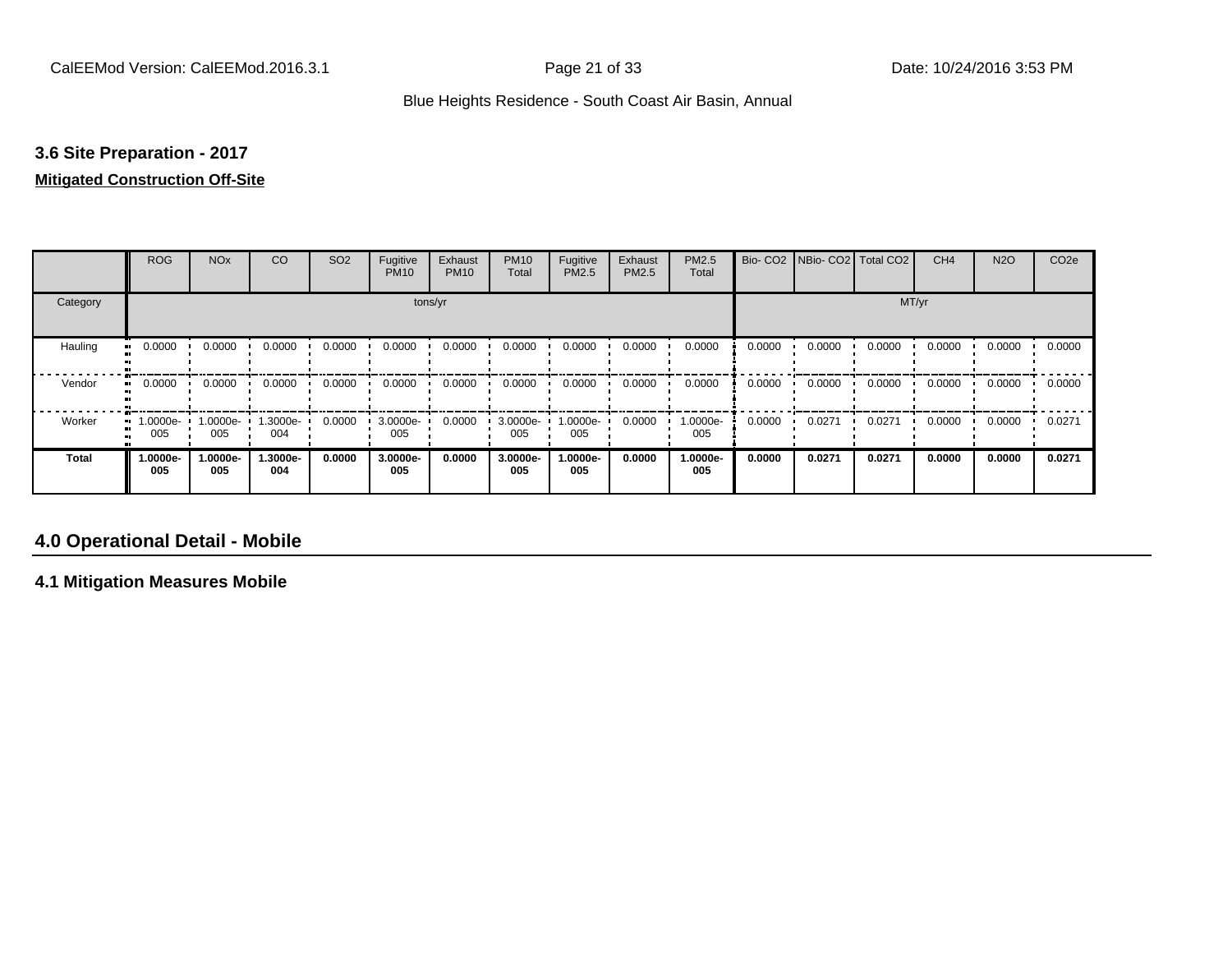|             | <b>ROG</b>                     | <b>NO<sub>x</sub></b> | CO     | SO <sub>2</sub> | Fugitive<br><b>PM10</b> | Exhaust<br><b>PM10</b> | <b>PM10</b><br>Total | Fugitive<br><b>PM2.5</b> | Exhaust<br>PM2.5 | <b>PM2.5</b><br>Total |        | Bio- CO2   NBio- CO2   Total CO2 |         | CH <sub>4</sub>    | <b>N2O</b> | CO <sub>2e</sub> |
|-------------|--------------------------------|-----------------------|--------|-----------------|-------------------------|------------------------|----------------------|--------------------------|------------------|-----------------------|--------|----------------------------------|---------|--------------------|------------|------------------|
| Category    |                                |                       |        |                 |                         | tons/yr                |                      |                          |                  |                       |        |                                  | MT/yr   |                    |            |                  |
| Mitigated   | $\blacksquare$ 5.5400e-<br>003 | 0.0114                | 0.0623 | .4000e-<br>004  | 0.0122                  | 1.4000e-<br>004        | 0.0123               | 3.2500e-<br>003          | --3000e.<br>004  | 3.3800e-<br>003       | 0.0000 | 12.8430                          | 12.8430 | 8.4000e-<br>004    | 0.0000     | 12.8641          |
| Unmitigated | $\blacksquare$ 5.5400e-<br>003 | 0.0114                | 0.0623 | .4000e-<br>004  | 0.0122                  | 1.4000e-<br>004        | 0.0123               | 3.2500e-<br>003          | .3000e-<br>004   | 3.3800e-<br>003       | 0.0000 | 12.8430                          | 12.8430 | $-8.4000e-$<br>004 | 0.0000     | 12.8641          |

## **4.2 Trip Summary Information**

|                       |         | <b>Average Daily Trip Rate</b> |        | Unmitigated       | Mitigated         |
|-----------------------|---------|--------------------------------|--------|-------------------|-------------------|
| Land Use              | Weekday | Saturday                       | Sunday | <b>Annual VMT</b> | <b>Annual VMT</b> |
| Single Family Housing | 9.52    | 9.91                           | 8.62   | 32,282            | 32,282            |
| Total                 | 9.52    | 9.91                           | 8.62   | 32,282            | 32,282            |

## **4.3 Trip Type Information**

|                       |            | <b>Miles</b>               |                                                     |       | Trip % |       |         | Trip Purpose %  |         |
|-----------------------|------------|----------------------------|-----------------------------------------------------|-------|--------|-------|---------|-----------------|---------|
| Land Use              | H-W or C-W | $H-S$ or $C-C$ $\parallel$ | │ H-O or C-NW ┃H-W or C-W┃ H-S or C-C ┃ H-O or C-NW |       |        |       | Primary | <b>Diverted</b> | Pass-by |
| Single Family Housing | 4.70       | 5.90                       | 8.70                                                | 40.20 | 19.20  | 40.60 | 86      |                 |         |

## **4.4 Fleet Mix**

| Land Use                     | LDA      | LDT1     | LDT <sub>2</sub> | <b>MDV</b> | HD <sup>2</sup> | LHD <sub>2</sub> | AA1<br>MHD | HHD      | OBUS      | <b>UBUS</b> | <b>MCY</b> | <b>SBUS</b> | MH       |
|------------------------------|----------|----------|------------------|------------|-----------------|------------------|------------|----------|-----------|-------------|------------|-------------|----------|
| Single Family I<br>/ Housing | J.555637 | 0.046489 | 0.189274         | .131530    | 0.019327        | 0.005527         | J.013212   | 0.007588 | י0.001170 | 0.000625    | 024698.ر   | 0.000655    | 0.004269 |

## **5.0 Energy Detail**

Historical Energy Use: N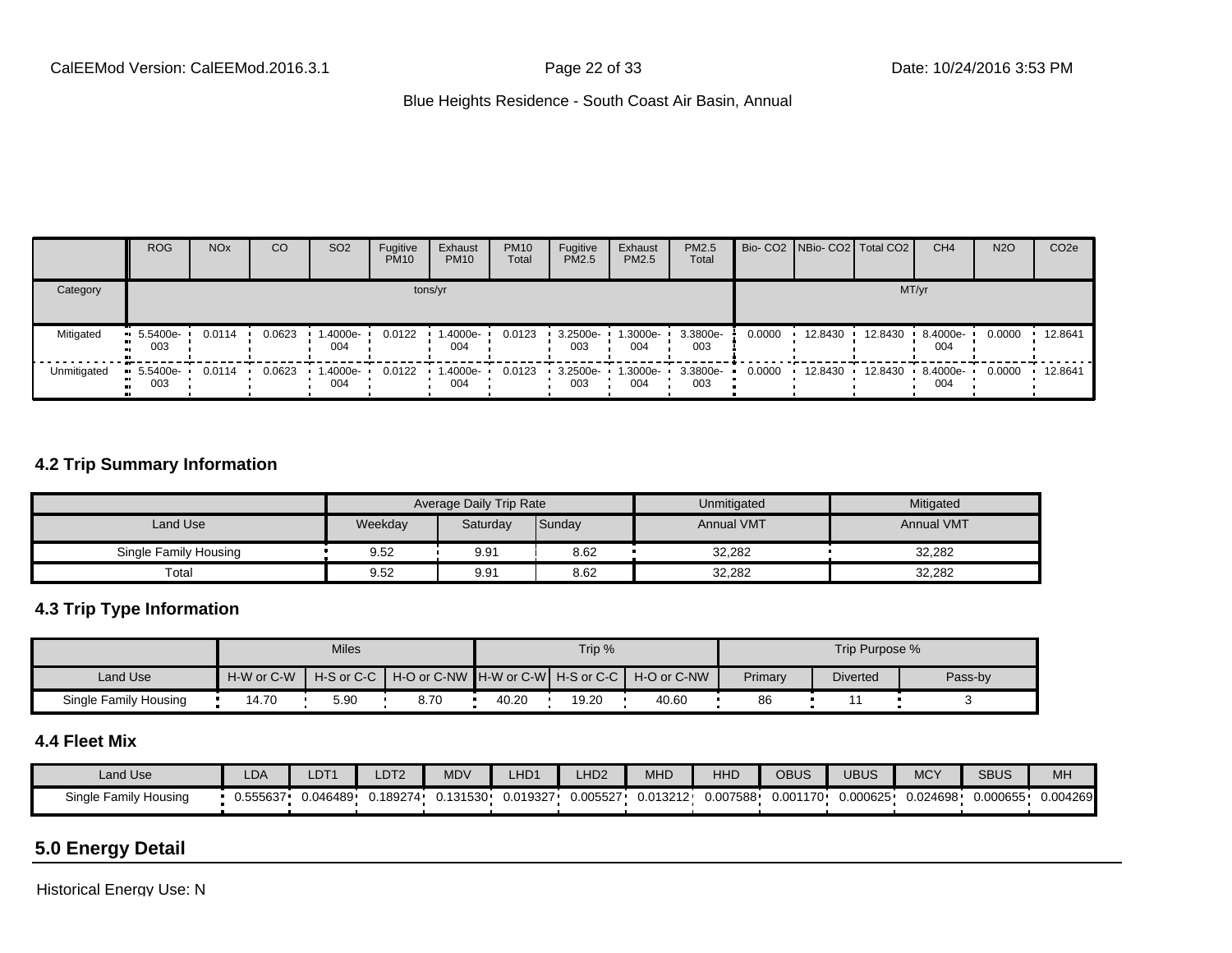## **5.1 Mitigation Measures Energy**

|                            | <b>ROG</b>         | <b>NO<sub>x</sub></b> | CO              | SO <sub>2</sub>    | Fugitive<br><b>PM10</b> | Exhaust<br><b>PM10</b> | <b>PM10</b><br>Total | Fugitive<br>PM2.5 | Exhaust<br><b>PM2.5</b> | <b>PM2.5</b><br>Total |        | Bio- CO2 NBio- CO2 Total CO2 |        | CH <sub>4</sub> | <b>N2O</b>      | CO <sub>2e</sub> |
|----------------------------|--------------------|-----------------------|-----------------|--------------------|-------------------------|------------------------|----------------------|-------------------|-------------------------|-----------------------|--------|------------------------------|--------|-----------------|-----------------|------------------|
| Category                   |                    |                       |                 |                    |                         | tons/yr                |                      |                   |                         |                       |        |                              |        | MT/yr           |                 |                  |
| Electricity<br>Mitigated   |                    |                       |                 |                    |                         | 0.0000                 | 0.0000               |                   | 0.0000                  | 0.0000                | 0.0000 | 4.7498                       | 4.7498 | 1.1000e-<br>004 | 2.0000e-<br>005 | 4.7595           |
| Electricity<br>Unmitigated |                    |                       |                 |                    |                         | 0.0000                 | 0.0000               |                   | 0.0000                  | 0.0000                | 0.0000 | 4.7498                       | 4.7498 | 1.1000e-<br>004 | 2.0000e-<br>005 | 4.7595           |
| NaturalGas<br>Mitigated    | $-1.8000e-$<br>004 | 1.5400e-<br>003       | 6.6000e-<br>004 | 1.0000e-<br>005    |                         | 1.2000e-<br>004        | 1.2000e-<br>004      |                   | $.2000e-$<br>004        | 1.2000e-<br>004       | 0.0000 | 1.7888                       | 1.7888 | 3.0000e-<br>005 | 3.0000e-<br>005 | 1.7995           |
| NaturalGas<br>Unmitigated  | $-1.8000e-$<br>004 | 1.5400e-<br>003       | 6.6000e-<br>004 | $1.0000e -$<br>005 |                         | 1.2000e-<br>004        | 1.2000e-<br>004      |                   | -2000e.<br>004          | 1.2000e-<br>004       | 0.0000 | 1.7888                       | 1.7888 | 3.0000e-<br>005 | 3.0000e-<br>005 | 1.7995           |

## **5.2 Energy by Land Use - NaturalGas**

## **Unmitigated**

|                          | NaturalGa<br>s Use | <b>ROG</b>      | <b>NO<sub>x</sub></b> | CO              | SO <sub>2</sub> | Fugitive<br><b>PM10</b> | Exhaust<br><b>PM10</b> | <b>PM10</b><br>Total | Fugitive<br><b>PM2.5</b> | Exhaust<br><b>PM2.5</b> | PM2.5<br>Total |        | Bio- CO2   NBio- CO2   Total CO2 |        | CH <sub>4</sub> | <b>N2O</b>      | CO <sub>2e</sub> |
|--------------------------|--------------------|-----------------|-----------------------|-----------------|-----------------|-------------------------|------------------------|----------------------|--------------------------|-------------------------|----------------|--------|----------------------------------|--------|-----------------|-----------------|------------------|
| Land Use                 | kBTU/yr            |                 |                       |                 |                 |                         | tons/yr                |                      |                          |                         |                |        |                                  | MT/yr  |                 |                 |                  |
| Single Family<br>Housing | 33521.2            | 1.8000e-<br>004 | 1.5400e-<br>003       | 6.6000e-<br>004 | 1.0000e-<br>005 |                         | $1.2000e-$<br>004      | $1.2000e-$<br>004    |                          | 1.2000e-<br>004         | .2000e-<br>004 | 0.0000 | .7888                            | 1.7888 | 3.0000e-<br>005 | 3.0000e-<br>005 | 1.7995           |
| <b>Total</b>             |                    | 1.8000e-<br>004 | 1.5400e-<br>003       | 6.6000e-<br>004 | 1.0000e-<br>005 |                         | 1.2000e-<br>004        | 1.2000e-<br>004      |                          | 1.2000e-<br>004         | .2000e-<br>004 | 0.0000 | 1.7888                           | 1.7888 | 3.0000e-<br>005 | 3.0000e-<br>005 | 1.7995           |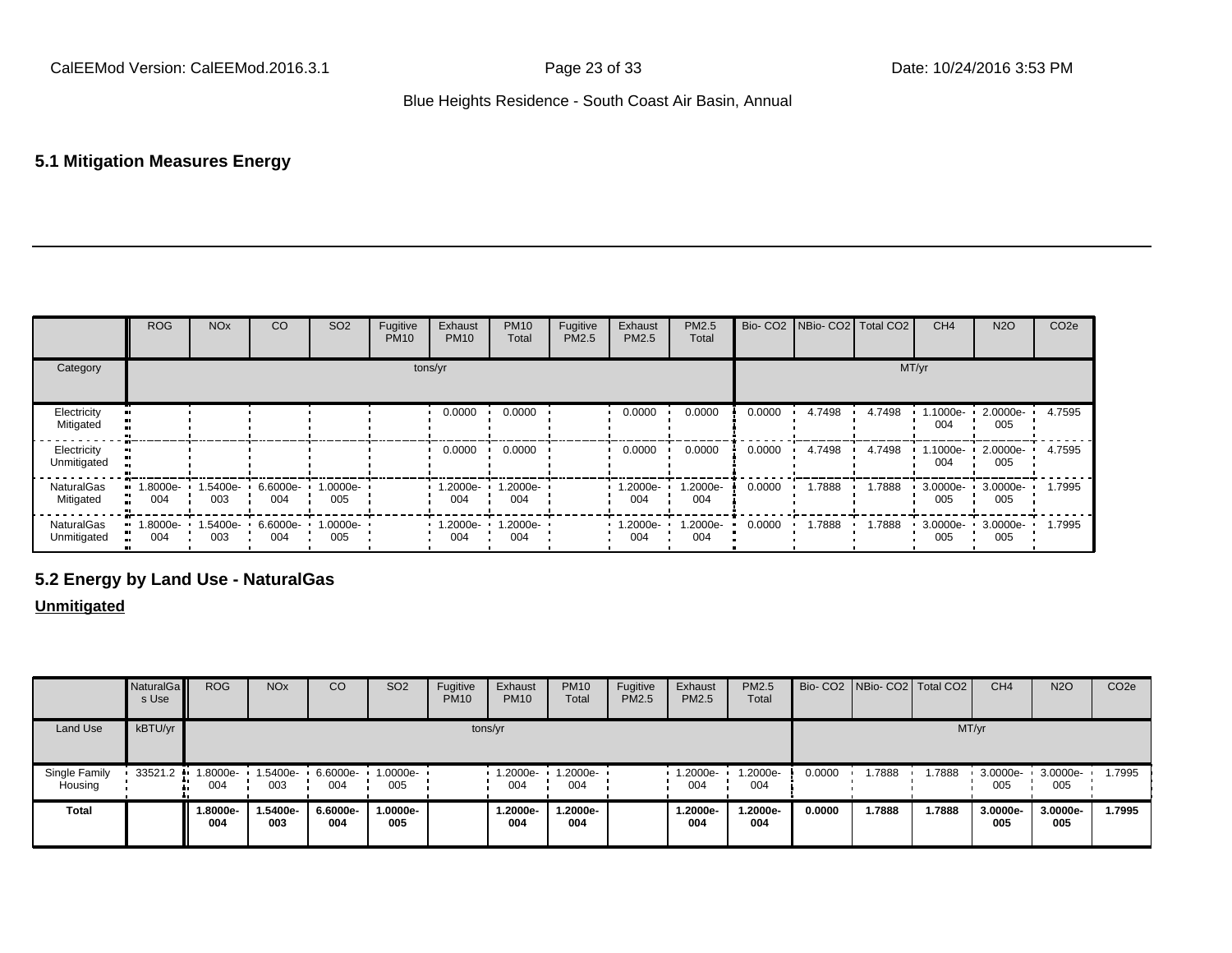## **5.2 Energy by Land Use - NaturalGas**

**Mitigated**

|                          | NaturalGa<br>s Use | <b>ROG</b>     | <b>NO<sub>x</sub></b> | CO              | SO <sub>2</sub> | Fugitive<br><b>PM10</b> | Exhaust<br><b>PM10</b> | <b>PM10</b><br>Total | Fugitive<br>PM2.5 | Exhaust<br>PM2.5 | PM2.5<br>Total  |        | Bio- CO2   NBio- CO2   Total CO2 |        | CH <sub>4</sub> | <b>N2O</b>      | CO <sub>2e</sub> |
|--------------------------|--------------------|----------------|-----------------------|-----------------|-----------------|-------------------------|------------------------|----------------------|-------------------|------------------|-----------------|--------|----------------------------------|--------|-----------------|-----------------|------------------|
| Land Use                 | kBTU/yr            |                |                       |                 |                 | tons/yr                 |                        |                      |                   |                  |                 |        |                                  | MT/yr  |                 |                 |                  |
| Single Family<br>Housing | 33521.2            | --8000e<br>004 | 5400e-<br>003         | 6.6000e-<br>004 | 1.0000e-<br>005 |                         | 1.2000e-<br>004        | 1.2000e-<br>004      |                   | 1.2000e-<br>004  | 1.2000e-<br>004 | 0.0000 | 1.7888                           | 1.7888 | 3.0000e-<br>005 | 3.0000e-<br>005 | 1.7995           |
| <b>Total</b>             |                    | -.8000e<br>004 | -5400e.<br>003        | 6.6000e-<br>004 | 1.0000e-<br>005 |                         | 1.2000e-<br>004        | 1.2000e-<br>004      |                   | 1.2000e-<br>004  | 1.2000e-<br>004 | 0.0000 | 1.7888                           | 1.7888 | 3.0000e-<br>005 | 3.0000e-<br>005 | 1.7995           |

## **5.3 Energy by Land Use - Electricity**

**Unmitigated**

|                          | Electricity<br><b>Use</b> | Total CO <sub>2</sub> | CH <sub>4</sub> | <b>N2O</b>         | CO <sub>2e</sub> |
|--------------------------|---------------------------|-----------------------|-----------------|--------------------|------------------|
| Land Use                 | kWh/yr                    |                       |                 | MT/yr              |                  |
| Single Family<br>Housing | 8528.1<br>٠.              | 4.7498                | 1.1000e-<br>004 | $-2.0000e-$<br>005 | 4.7595           |
| <b>Total</b>             |                           | 4.7498                | 1.1000e-<br>004 | 2.0000e-<br>005    | 4.7595           |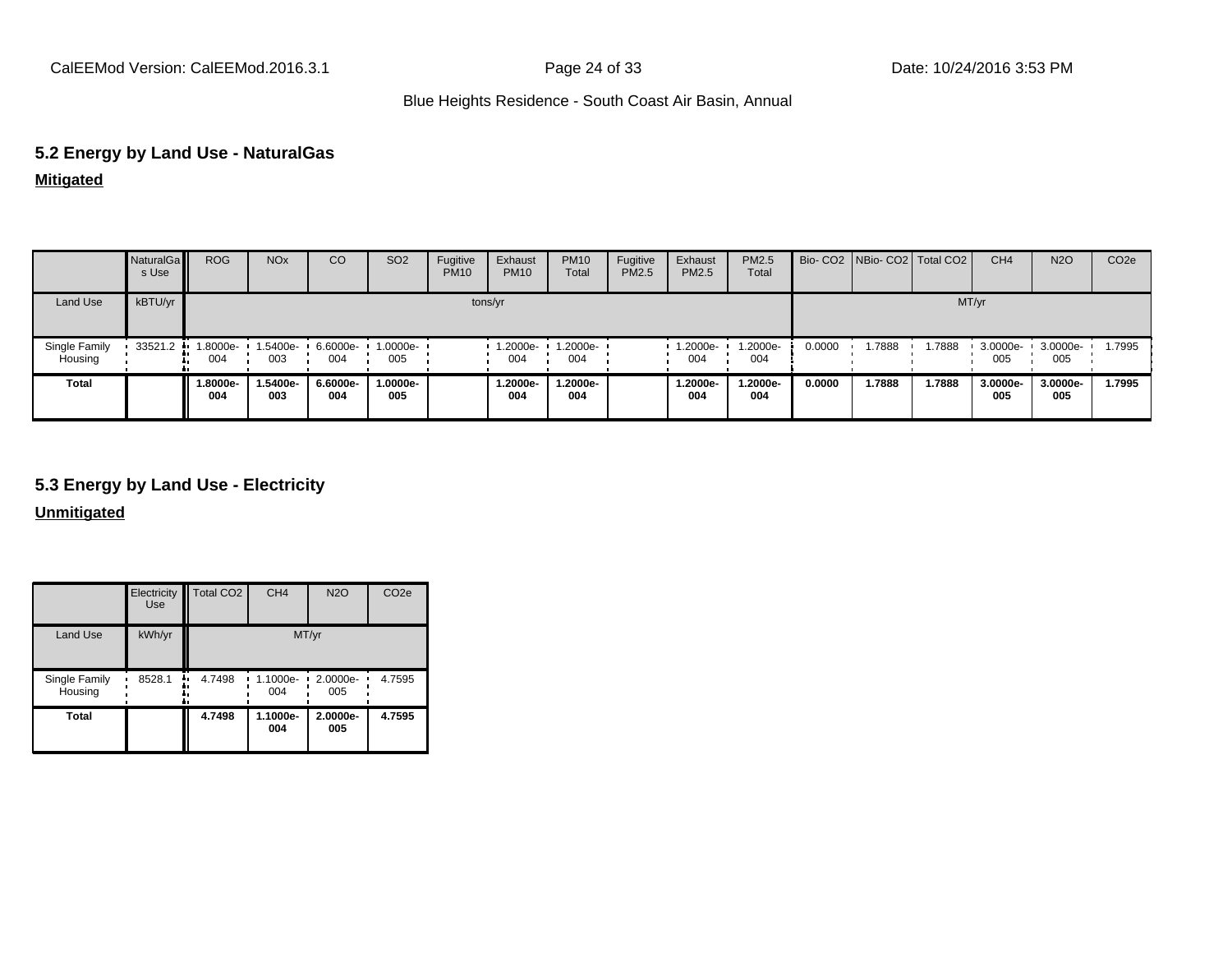CalEEMod Version: CalEEMod.2016.3.1 Page 25 of 33 Date: 10/24/2016 3:53 PM

## Blue Heights Residence - South Coast Air Basin, Annual

## **5.3 Energy by Land Use - Electricity**

## **Mitigated**

|                          | Electricity<br><b>Use</b> | Total CO <sub>2</sub> | CH <sub>4</sub> | <b>N2O</b>      | CO <sub>2e</sub> |
|--------------------------|---------------------------|-----------------------|-----------------|-----------------|------------------|
| Land Use                 | kWh/yr                    |                       |                 | MT/yr           |                  |
| Single Family<br>Housing | 8528.1                    | 4.7498<br>۰.          | 1.1000e-<br>004 | 2.0000e-<br>005 | 4.7595           |
| <b>Total</b>             |                           | 4.7498                | 1.1000e-<br>004 | 2.0000e-<br>005 | 4.7595           |

## **6.0 Area Detail**

## **6.1 Mitigation Measures Area**

- Use Low VOC Paint Residential Interior Use Low VOC Paint - Residential Exterior Use Low VOC Paint - Non-Residential Interior
- Use Low VOC Paint Non-Residential Exterior
- Use only Natural Gas Hearths
- Use Low VOC Cleaning Supplies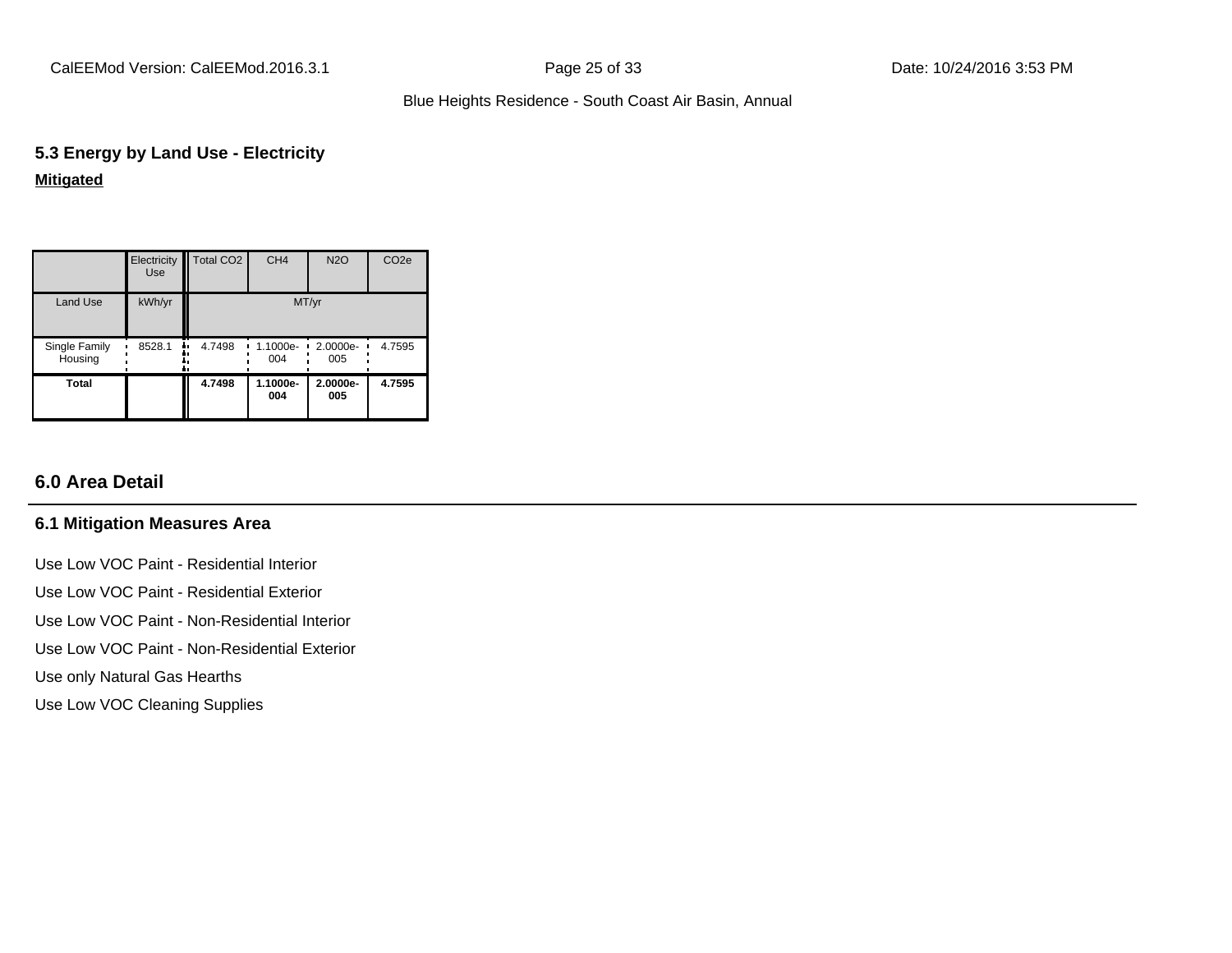|             | <b>ROG</b>            | <b>NO<sub>x</sub></b>   | CO     | SO <sub>2</sub>    | Fugitive<br><b>PM10</b> | Exhaust<br><b>PM10</b>                           | <b>PM10</b><br>Total | Fugitive<br>PM2.5 | Exhaust<br>PM2.5   | <b>PM2.5</b><br>Total |        | Bio- CO2   NBio- CO2   Total CO2 |        | CH <sub>4</sub> | <b>N2O</b>      | CO <sub>2e</sub> |
|-------------|-----------------------|-------------------------|--------|--------------------|-------------------------|--------------------------------------------------|----------------------|-------------------|--------------------|-----------------------|--------|----------------------------------|--------|-----------------|-----------------|------------------|
| Category    |                       |                         |        |                    |                         | tons/yr                                          |                      |                   |                    |                       |        |                                  | MT/yr  |                 |                 |                  |
| Mitigated   | $\blacksquare$ 0.0646 | 3.1000e-<br>004         | 0.0104 | 0.0000             |                         | 7.0000e-<br>005                                  | 7.0000e-<br>005      |                   | 7.0000e-<br>005    | 7.0000e-<br>005       | 0.0000 | 0.2330                           | 0.2330 | 2.0000e-<br>005 | 0.0000          | 0.2347           |
| Unmitigated | 0.0675<br>. .         | $\cdot$ 3.3000e-<br>004 | 0.0137 | $1.0000e -$<br>005 |                         | $\cdot$ 5.1000e- $\cdot$ 5.1000e- $\cdot$<br>004 | 004                  |                   | $-5.1000e-$<br>004 | 5.1000e-<br>004       | 0.0393 | 0.2210                           | 0.2603 | 2.0000e-<br>005 | 1.0000e-<br>005 | 0.2629           |

## **6.2 Area by SubCategory**

## **Unmitigated**

|                          | <b>ROG</b>                     | <b>NO<sub>x</sub></b> | CO              | SO <sub>2</sub> | Fugitive<br><b>PM10</b> | Exhaust<br><b>PM10</b> | <b>PM10</b><br>Total | Fugitive<br>PM2.5 | Exhaust<br>PM2.5 | PM2.5<br>Total  |        | Bio- CO2   NBio- CO2   Total CO2 |        | CH <sub>4</sub> | <b>N2O</b>      | CO <sub>2e</sub> |
|--------------------------|--------------------------------|-----------------------|-----------------|-----------------|-------------------------|------------------------|----------------------|-------------------|------------------|-----------------|--------|----------------------------------|--------|-----------------|-----------------|------------------|
| SubCategory              |                                |                       |                 |                 |                         | tons/yr                |                      |                   |                  |                 |        |                                  |        | MT/yr           |                 |                  |
| Architectural<br>Coating | $\blacksquare$ 5.1200e-<br>003 |                       |                 |                 |                         | 0.0000                 | 0.0000               |                   | 0.0000           | 0.0000          | 0.0000 | 0.0000                           | 0.0000 | 0.0000          | 0.0000          | 0.0000           |
| Consumer<br>Products     | 0.0591                         |                       |                 |                 |                         | 0.0000                 | 0.0000               |                   | 0.0000           | 0.0000          | 0.0000 | 0.0000                           | 0.0000 | 0.0000          | 0.0000          | 0.0000           |
| Hearth                   | $\blacksquare$ 2.9400e-<br>003 | 2.1000e-<br>004       | 3.2900e-<br>003 | 1.0000e-<br>005 |                         | $4.6000e -$<br>004     | 4.6000e-<br>004      |                   | 4.6000e-<br>004  | 4.6000e-<br>004 | 0.0393 | 0.2041                           | 0.2434 | 0.0000          | 1.0000e-<br>005 | 0.2457           |
| Landscaping              | 3.2000e-<br>004                | 1.2000e-<br>004       | 0.0104          | 0.0000          |                         | $6.0000e -$<br>005     | 6.0000e-<br>005      |                   | 6.0000e-<br>005  | 6.0000e-<br>005 | 0.0000 | 0.0169                           | 0.0169 | 2.0000e-<br>005 | 0.0000          | 0.0173           |
| <b>Total</b>             | 0.0675                         | 3.3000e-<br>004       | 0.0137          | -.0000e<br>005  |                         | 5.2000e-<br>004        | 5.2000e-<br>004      |                   | 5.2000e-<br>004  | 5.2000e-<br>004 | 0.0393 | 0.2210                           | 0.2603 | 2.0000e-<br>005 | 1.0000e-<br>005 | 0.2629           |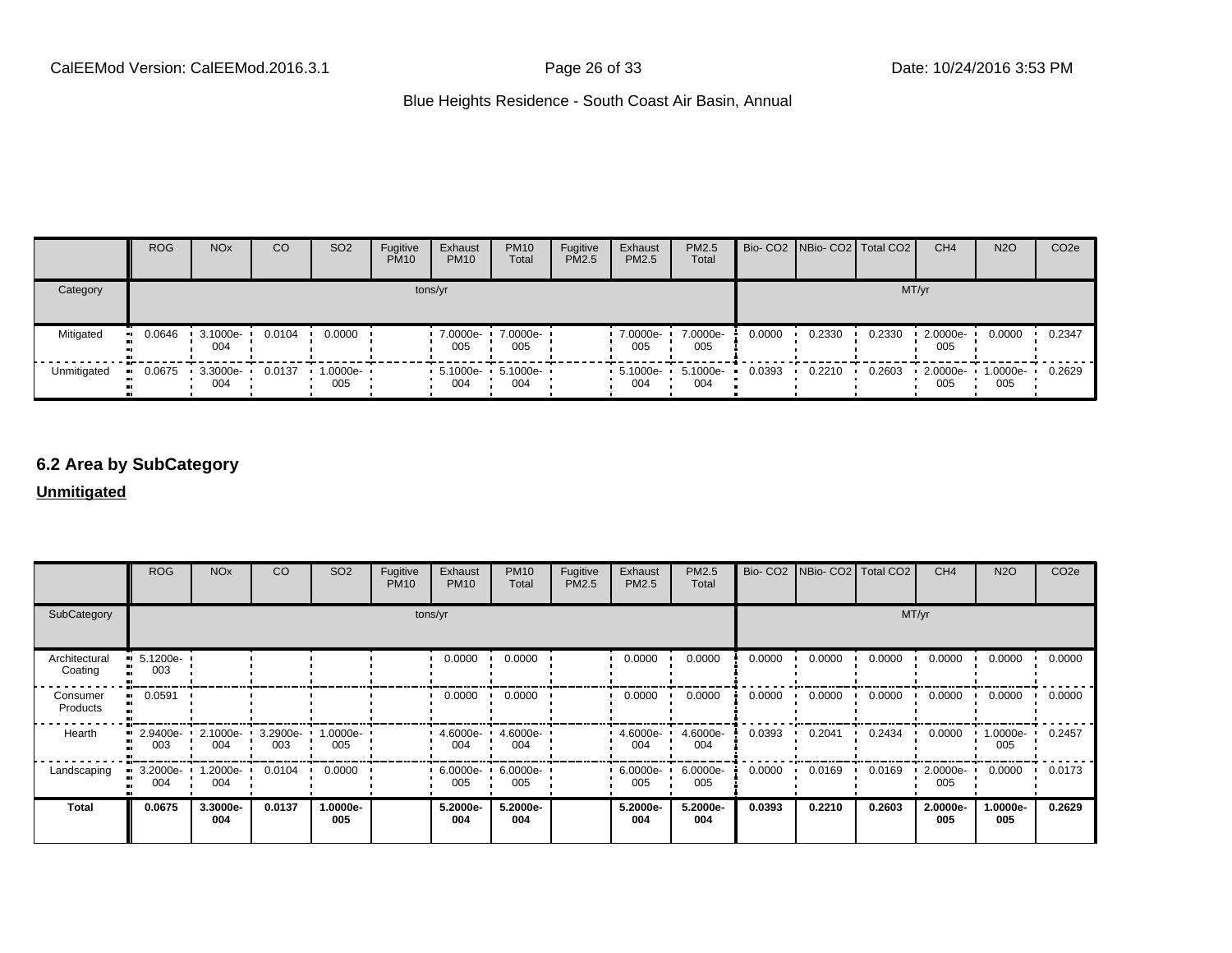#### **6.2 Area by SubCategory**

#### **Mitigated**

|                          | <b>ROG</b>                     | <b>NO<sub>x</sub></b> | CO              | SO <sub>2</sub> | Fugitive<br><b>PM10</b> | Exhaust<br><b>PM10</b> | <b>PM10</b><br>Total | Fugitive<br>PM2.5 | Exhaust<br>PM2.5 | <b>PM2.5</b><br>Total |        | Bio- CO2   NBio- CO2   Total CO2 |        | CH <sub>4</sub>   | <b>N2O</b> | CO <sub>2e</sub> |
|--------------------------|--------------------------------|-----------------------|-----------------|-----------------|-------------------------|------------------------|----------------------|-------------------|------------------|-----------------------|--------|----------------------------------|--------|-------------------|------------|------------------|
| SubCategory              | tons/yr                        |                       |                 |                 |                         |                        |                      | MT/yr             |                  |                       |        |                                  |        |                   |            |                  |
| Architectural<br>Coating | $-5.1200e-$<br>003             |                       |                 |                 |                         | 0.0000                 | 0.0000               |                   | 0.0000           | 0.0000                | 0.0000 | 0.0000                           | 0.0000 | 0.0000            | 0.0000     | 0.0000           |
| Consumer<br>Products     | 0.0591<br>                     |                       |                 |                 |                         | 0.0000                 | 0.0000               |                   | 0.0000           | 0.0000                | 0.0000 | 0.0000                           | 0.0000 | 0.0000            | 0.0000     | 0.0000           |
| Hearth                   | $\blacksquare$ 2.0000e-<br>005 | 1.9000e- ·<br>004     | 8.0000e-<br>005 | 0.0000          |                         | $2.0000e -$<br>005     | 2.0000e-<br>005      |                   | 2.0000e-<br>005  | 2.0000e-<br>005       | 0.0000 | 0.2161                           | 0.2161 | 0.0000            | 0.0000     | 0.2174           |
| Landscaping              | $3.2000e -$<br>004             | 1.2000e-<br>004       | 0.0104          | 0.0000          |                         | $6.0000e -$<br>005     | 6.0000e-<br>005      |                   | 6.0000e-<br>005  | 6.0000e-<br>005       | 0.0000 | 0.0169                           | 0.0169 | $2.0000e-$<br>005 | 0.0000     | 0.0173           |
| <b>Total</b>             | 0.0646                         | 3.1000e-<br>004       | 0.0104          | 0.0000          |                         | 8.0000e-<br>005        | 8.0000e-<br>005      |                   | 8.0000e-<br>005  | 8.0000e-<br>005       | 0.0000 | 0.2330                           | 0.2330 | 2.0000e-<br>005   | 0.0000     | 0.2347           |

## **7.0 Water Detail**

## **7.1 Mitigation Measures Water**

Install Low Flow Bathroom Faucet

Install Low Flow Kitchen Faucet

Install Low Flow Toilet

Install Low Flow Shower

Use Water Efficient Irrigation System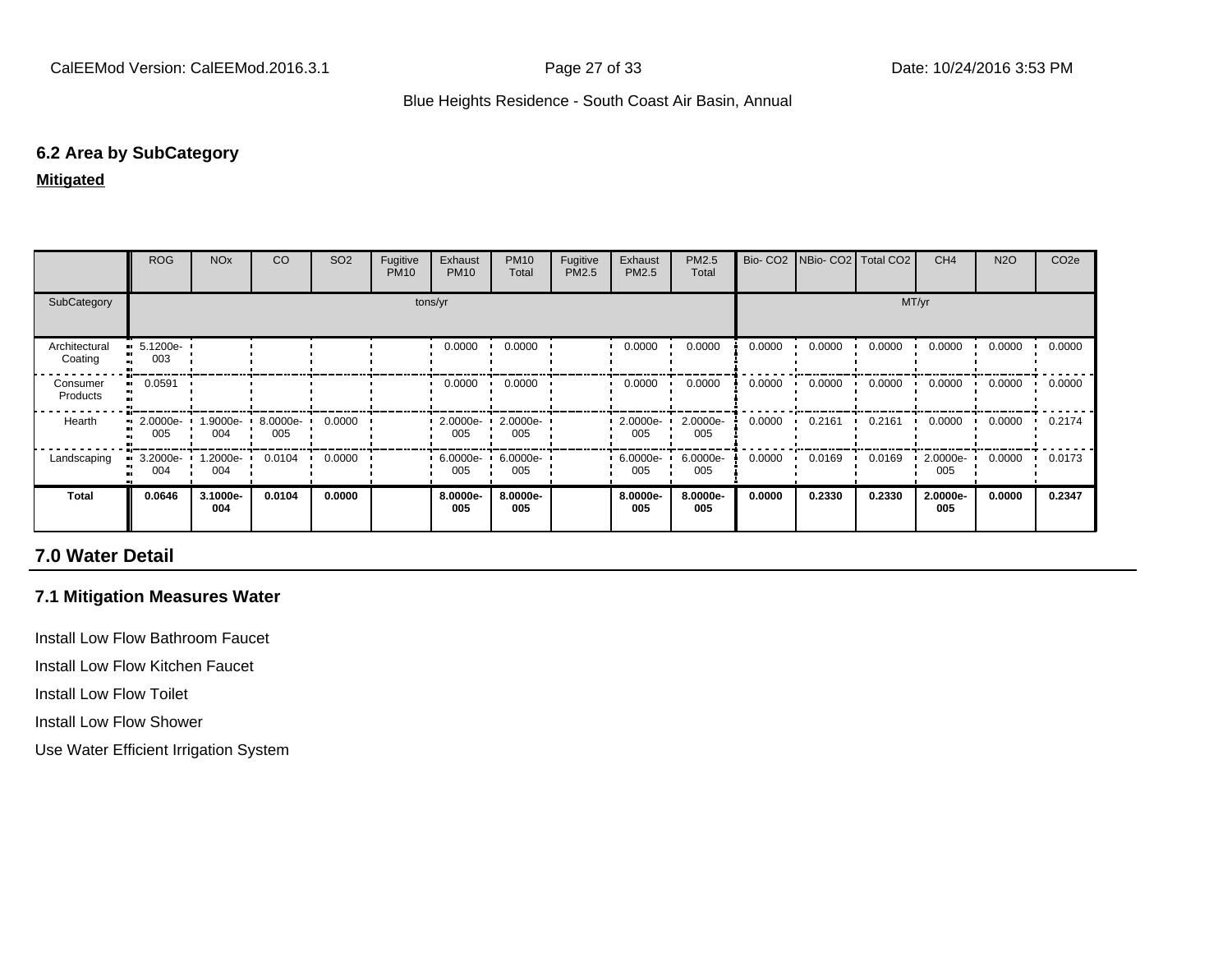|             | <b>Total CO2</b>                 | CH <sub>4</sub>         | <b>N2O</b>        | CO <sub>2e</sub> |  |  |
|-------------|----------------------------------|-------------------------|-------------------|------------------|--|--|
| Category    | MT/yr                            |                         |                   |                  |  |  |
| Mitigated   | 0.6332<br>$\blacksquare$<br><br> | $\cdot$ 1.7100e-<br>003 | $4.0000e-$<br>005 | 0.6889           |  |  |
| Unmitigated | 0.7474<br><br><br><br>           | 2.1400e-<br>003         | 5.0000e-<br>005   | 0.8169           |  |  |

## **7.2 Water by Land Use**

**Unmitigated**

|                          | door Use                                | Indoor/Out Total CO2 | CH <sub>4</sub>                   | N2O             | CO <sub>2e</sub> |
|--------------------------|-----------------------------------------|----------------------|-----------------------------------|-----------------|------------------|
| <b>Land Use</b>          | Mgal                                    |                      |                                   | MT/yr           |                  |
| Single Family<br>Housing | $\cdot$ 0.065154 / $\cdot$<br>0.0410754 | 0.7474               | 2.1400e-<br>$\blacksquare$<br>003 | 5.0000e-<br>005 | 0.8169           |
| <b>Total</b>             |                                         | 0.7474               | 2.1400e-<br>003                   | 5.0000e-<br>005 | 0.8169           |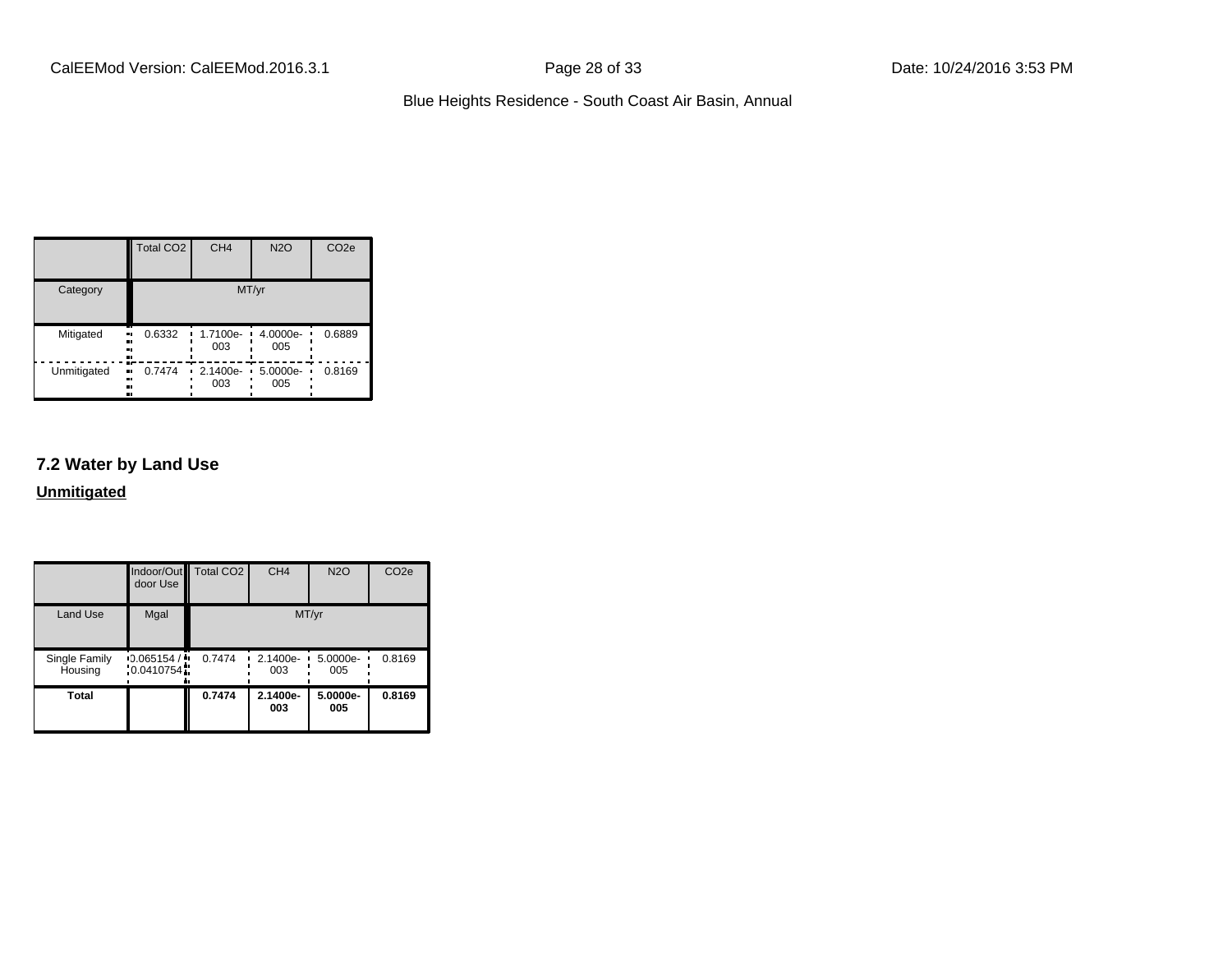CalEEMod Version: CalEEMod.2016.3.1 Page 29 of 33 Date: 10/24/2016 3:53 PM

## Blue Heights Residence - South Coast Air Basin, Annual

## **7.2 Water by Land Use**

**Mitigated**

|                          | door Use               | Indoor/Out Total CO2 | CH <sub>4</sub> | <b>N2O</b>      | CO <sub>2e</sub> |  |
|--------------------------|------------------------|----------------------|-----------------|-----------------|------------------|--|
| Land Use                 | Mgal                   | MT/yr                |                 |                 |                  |  |
| Single Family<br>Housing | 0.0521232<br>0.0385698 | 0.6332               | 1.7100e-<br>003 | 4.0000e-<br>005 | 0.6889           |  |
| Total                    |                        | 0.6332               | 1.7100e-<br>003 | 4.0000e-<br>005 | 0.6889           |  |

## **8.0 Waste Detail**

## **8.1 Mitigation Measures Waste**

Institute Recycling and Composting Services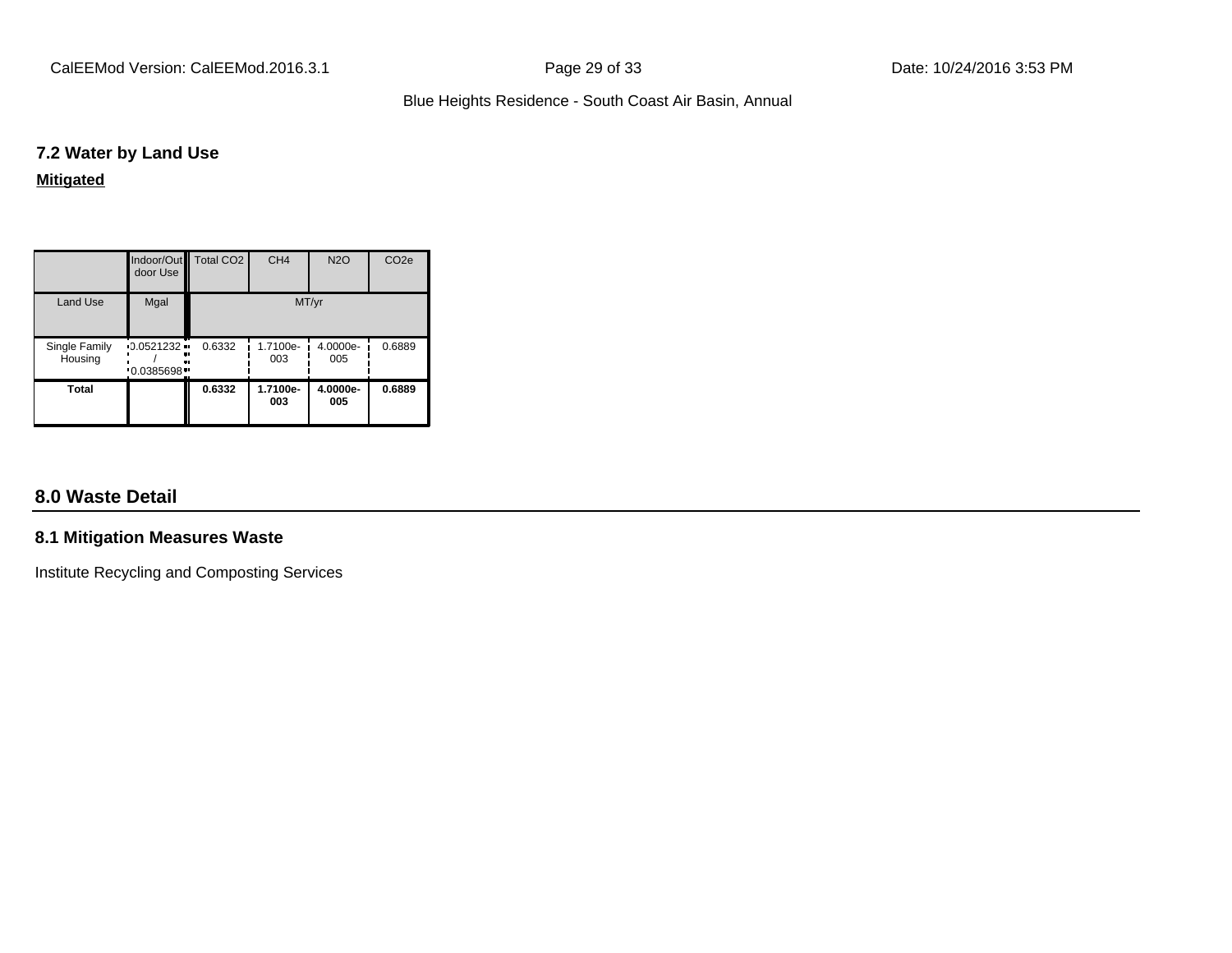CalEEMod Version: CalEEMod.2016.3.1 **Page 30 of 33** Date: 10/24/2016 3:53 PM

Blue Heights Residence - South Coast Air Basin, Annual

## **Category/Year**

|                         | Total CO <sub>2</sub> | CH <sub>4</sub> | <b>N2O</b> | CO <sub>2e</sub> |  |  |  |  |
|-------------------------|-----------------------|-----------------|------------|------------------|--|--|--|--|
|                         | MT/yr                 |                 |            |                  |  |  |  |  |
| Mitigated<br><br><br>   | 0.0749                | 4.4300e-<br>003 | 0.0000     | 0.1856           |  |  |  |  |
| Unmitigated<br><br><br> | 0.2497<br>            | 0.0148          | 0.0000     | 0.6186           |  |  |  |  |

## **8.2 Waste by Land Use**

**Unmitigated**

|                          | Waste<br>Disposed | Total CO <sub>2</sub> | CH <sub>4</sub> | <b>N2O</b> | CO <sub>2e</sub> |
|--------------------------|-------------------|-----------------------|-----------------|------------|------------------|
| Land Use                 | tons              |                       |                 | MT/yr      |                  |
| Single Family<br>Housing | 1.23              | 0.2497<br>            | 0.0148          | 0.0000     | 0.6186           |
| <b>Total</b>             |                   | 0.2497                | 0.0148          | 0.0000     | 0.6186           |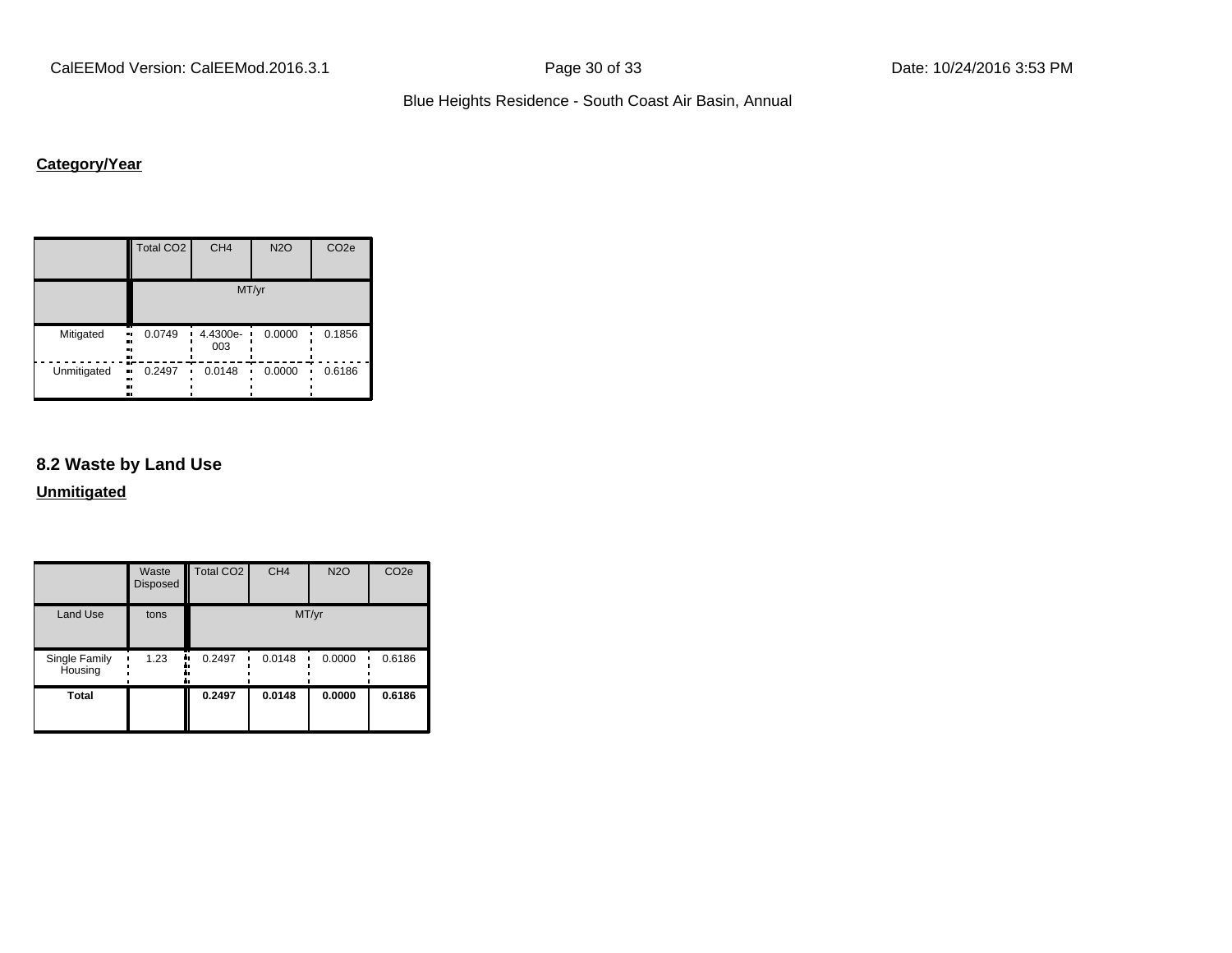CalEEMod Version: CalEEMod.2016.3.1 Page 31 of 33 Date: 10/24/2016 3:53 PM

#### Blue Heights Residence - South Coast Air Basin, Annual

## **8.2 Waste by Land Use**

## **Mitigated**

|                          | Waste<br>Disposed | Total CO <sub>2</sub> | CH <sub>4</sub> | <b>N2O</b> | CO <sub>2e</sub> |  |
|--------------------------|-------------------|-----------------------|-----------------|------------|------------------|--|
| <b>Land Use</b>          | tons              | MT/yr                 |                 |            |                  |  |
| Single Family<br>Housing | 0.369             | 0.0749                | 4.4300e-<br>003 | 0.0000     | 0.1856           |  |
| <b>Total</b>             |                   | 0.0749                | 4.4300e-<br>003 | 0.0000     | 0.1856           |  |

## **9.0 Operational Offroad**

| Equipment Type | Number | Hours/Day | Days/Year | <b>Horse Power</b> | Load Factor | $\overline{\phantom{0}}$<br>Fuel<br>Type |
|----------------|--------|-----------|-----------|--------------------|-------------|------------------------------------------|

## **10.0 Stationary Equipment**

## **Fire Pumps and Emergency Generators**

| Equipment Type | Number | Hours/Day | Hours/Year | Horse Power | Load Factor | <b>Fuel Type</b> |
|----------------|--------|-----------|------------|-------------|-------------|------------------|
|                |        |           |            |             |             |                  |

#### **Boilers**

| Equipment Type | Number | Heat Input/Dav | Heat Input/Year | <b>Boiler Rating</b> | $\sim$ $\sim$ $\sim$<br>Type |
|----------------|--------|----------------|-----------------|----------------------|------------------------------|

#### **User Defined Equipment**

Equipment Type Number

## **11.0 Vegetation**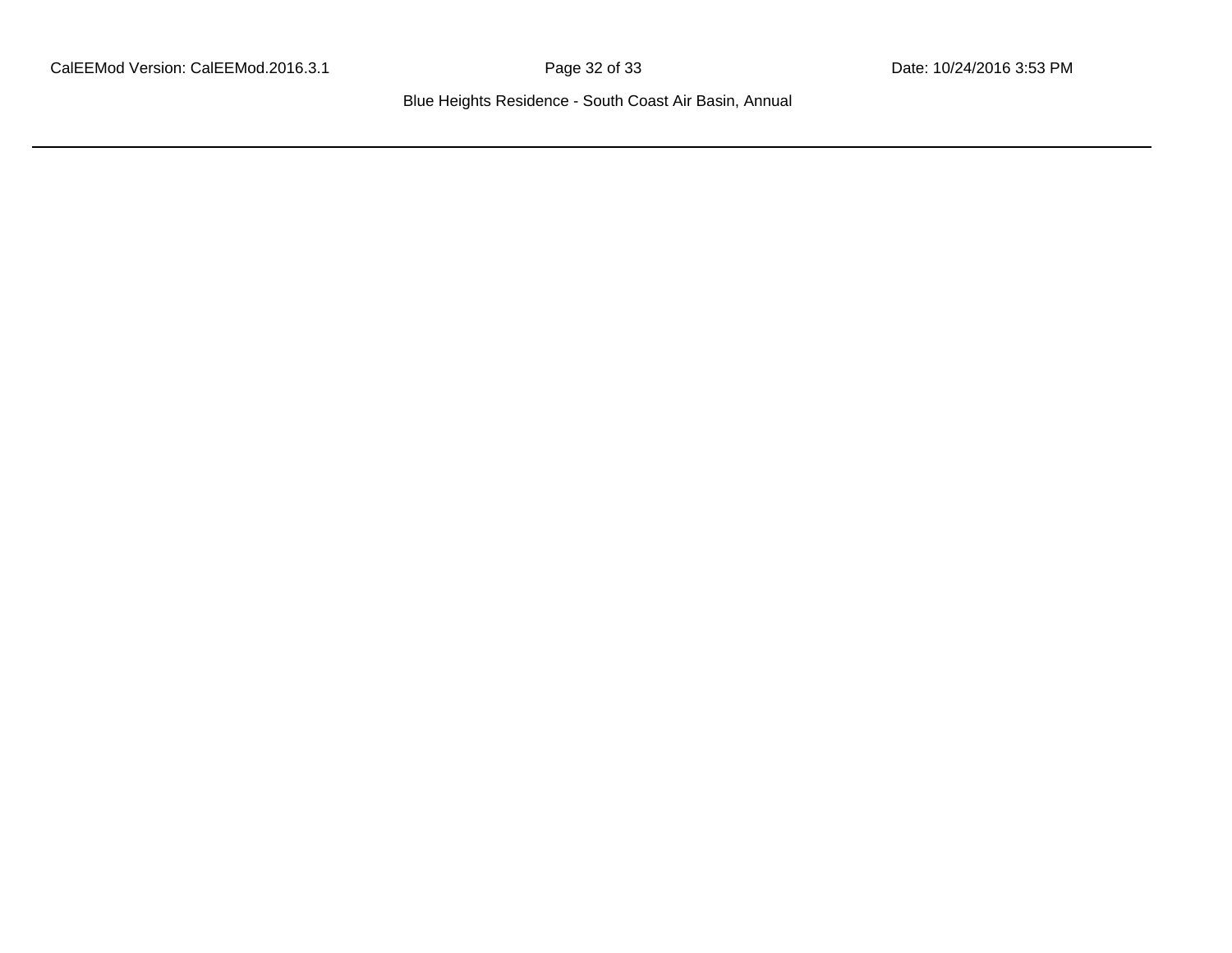# **Blue Heights Residence**

**South Coast Air Basin, Summer**

# **1.0 Project Characteristics**

## **1.1 Land Usage**

| <b>Land Uses</b>      | Size | Metric        | Lot Acreage | <b>Floor Surface Area</b> | Population |
|-----------------------|------|---------------|-------------|---------------------------|------------|
| Single Family Housing | 1.00 | Dwelling Unit | 0.85        | 16,360.00                 |            |

#### **1.2 Other Project Characteristics**

| <b>Urbanization</b>               | Urban                                   | Wind Speed (m/s)                  | 2.2   | <b>Precipitation Freg (Days)</b>        | 31    |
|-----------------------------------|-----------------------------------------|-----------------------------------|-------|-----------------------------------------|-------|
| <b>Climate Zone</b>               | 11                                      |                                   |       | <b>Operational Year</b>                 | 2019  |
| <b>Utility Company</b>            | Los Angeles Department of Water & Power |                                   |       |                                         |       |
| <b>CO2 Intensity</b><br>(lb/MWhr) | 1227.89                                 | <b>CH4 Intensity</b><br>(lb/MWhr) | 0.029 | N <sub>2</sub> O Intensity<br>(lb/MWhr) | 0.006 |

### **1.3 User Entered Comments & Non-Default Data**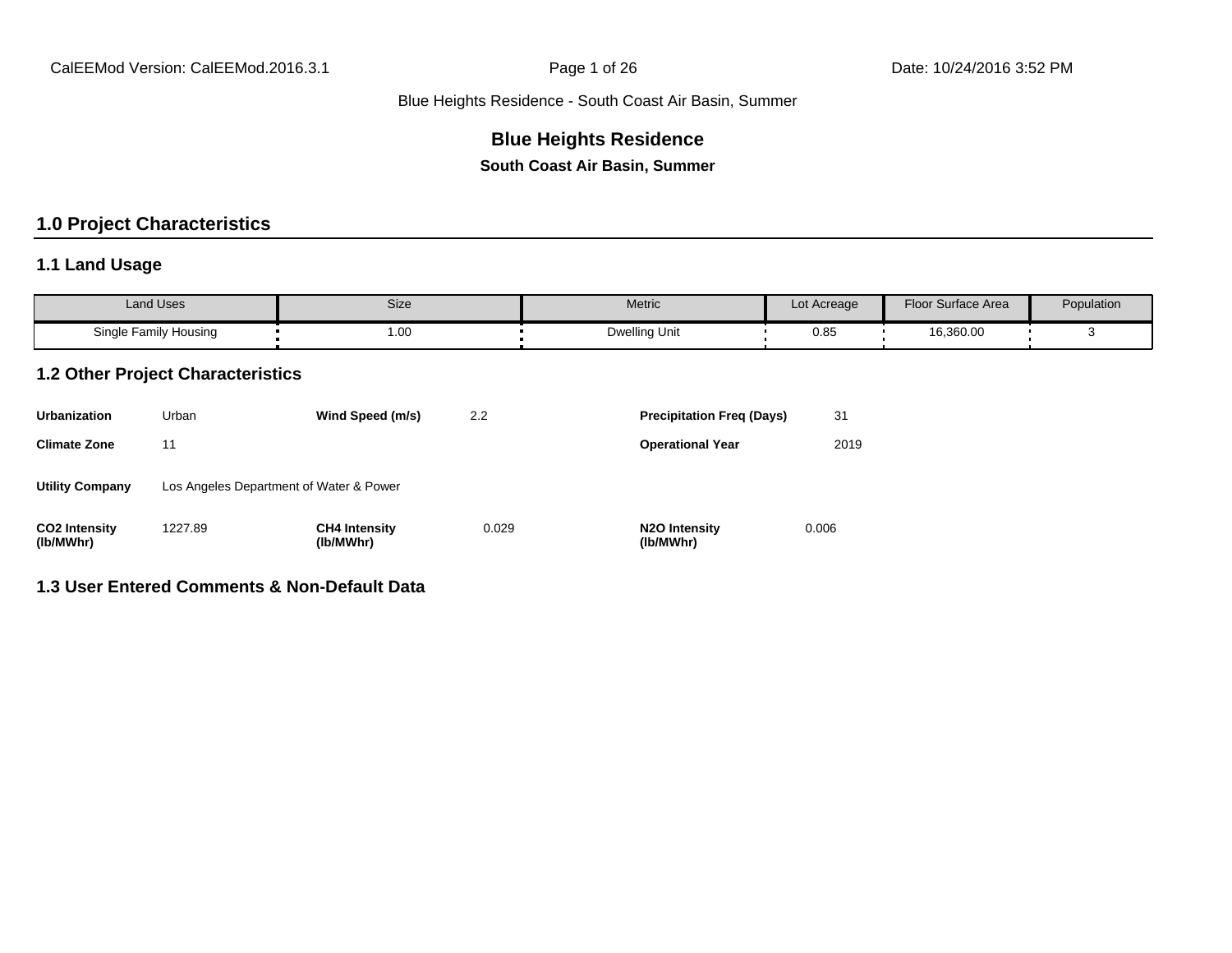Project Characteristics -

Land Use - Lot coverage  $= 14,316$  sq. ft. Lot area  $= 37,056$  sq. ft.

Construction Phase - Export during grading would be limited to 12 truck trips per day with a capacity of 10 cubic yards per truck

Off-road Equipment - No cranes

Grading - 9,586 cy of soil exported offi-site

Trips and VMT - Grading will last approximately 80 days, with 12 truck trips per day with a capacity of 10 cy. Export taken to Scholl Canyon Landfill, 40 miles roundtrip

Woodstoves - No woodstoves

Construction Off-road Equipment Mitigation - Per CARB Title 13 CCR Section 2520-2427, equipment required to be Tier 4 Final for new equipment. For conservative analysis, equipment set to Tier 2.

Area Mitigation -

Water Mitigation -

Waste Mitigation -

| <b>Table Name</b>       | <b>Column Name</b>           | Default Value | New Value |
|-------------------------|------------------------------|---------------|-----------|
| tblAreaMitigation       | UseLowVOCPaintParkingCheck   | False         | True      |
| tblConstDustMitigation  | WaterUnpavedRoadVehicleSpeed | 40            | 15        |
| tblConstEquipMitigation | NumberOfEquipmentMitigated   | 0.00          | 1.00      |
| tblConstEquipMitigation | NumberOfEquipmentMitigated   | 0.00          | 4.00      |
| tblConstEquipMitigation | NumberOfEquipmentMitigated   | 0.00          | 1.00      |
| tblConstEquipMitigation | NumberOfEquipmentMitigated   | 0.00          | 2.00      |
| tblConstEquipMitigation | NumberOfEquipmentMitigated   | 0.00          | 1.00      |
| tblConstEquipMitigation | NumberOfEquipmentMitigated   | 0.00          | 1.00      |
| tblConstEquipMitigation | NumberOfEquipmentMitigated   | 0.00          | 1.00      |
| tblConstEquipMitigation | NumberOfEquipmentMitigated   | 0.00          | 1.00      |
| tblConstEquipMitigation | NumberOfEquipmentMitigated   | 0.00          | 6.00      |
| tblConstructionPhase    | <b>NumDays</b>               | 2.00          | 80.00     |
| tblConstructionPhase    | PhaseEndDate                 | 7/31/2017     | 4/24/2018 |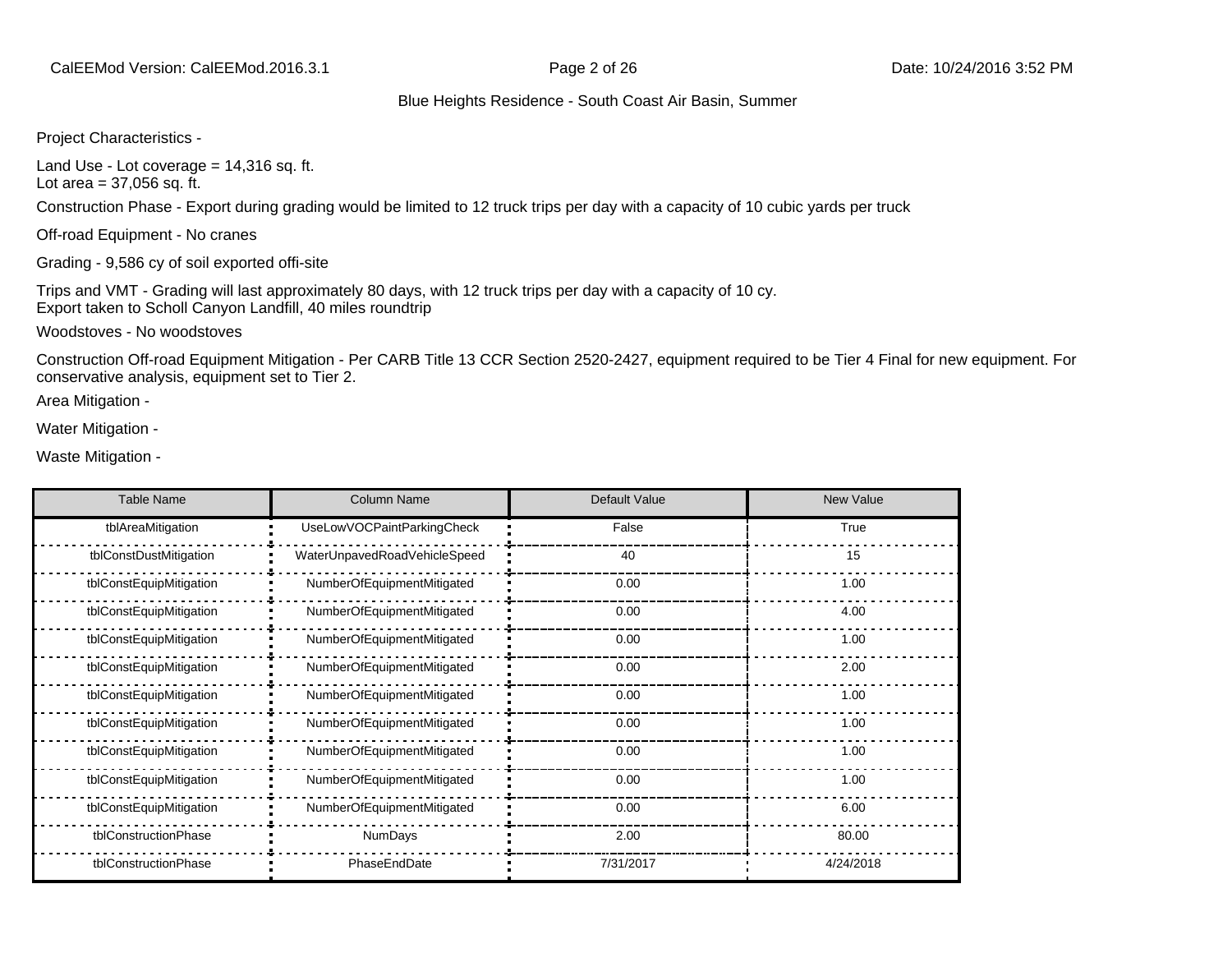| tblConstructionPhase      | PhaseEndDate                   | 7/31/2017 | 4/10/2018  |
|---------------------------|--------------------------------|-----------|------------|
| tblConstructionPhase      | PhaseEndDate                   | 7/31/2017 | 11/21/2017 |
| tblConstructionPhase      | PhaseEndDate                   | 7/31/2017 | 4/17/2018  |
| tblConstructionPhase      | PhaseEndDate                   | 7/31/2017 | 8/1/2017   |
| tblConstructionPhase      | PhaseStartDate                 | 8/1/2017  | 4/18/2018  |
| tblConstructionPhase      | PhaseStartDate                 | 8/1/2017  | 11/22/2017 |
| tblConstructionPhase      | PhaseStartDate                 | 8/1/2017  | 8/2/2017   |
| tblConstructionPhase      | PhaseStartDate                 | 8/1/2017  | 4/11/2018  |
| tblGrading                | AcresOfGrading                 | 0.00      | 0.85       |
| tblGrading                | MaterialExported               | 0.00      | 9,586.00   |
| tblLandUse                | <b>BuildingSpaceSquareFeet</b> | 1,800.00  | 16,360.00  |
| tblLandUse                | LandUseSquareFeet              | 1,800.00  | 16,360.00  |
| tblLandUse                | LotAcreage                     | 0.32      | 0.85       |
| tblProjectCharacteristics | OperationalYear                | 2018      | 2019       |
| tblTripsAndVMT            | HaulingTripLength              | 20.00     | 40.00      |
| tblTripsAndVMT            | HaulingTripNumber              | 1,198.00  | 960.00     |
| tblWoodstoves             | NumberCatalytic                | 0.05      | 0.00       |
| tblWoodstoves             | NumberNoncatalytic             | 0.05      | 0.00       |
| tblWoodstoves             | WoodstoveDayYear               | 25.00     | 0.00       |
| tblWoodstoves             | WoodstoveWoodMass              | 999.60    | 0.00       |

# **2.0 Emissions Summary**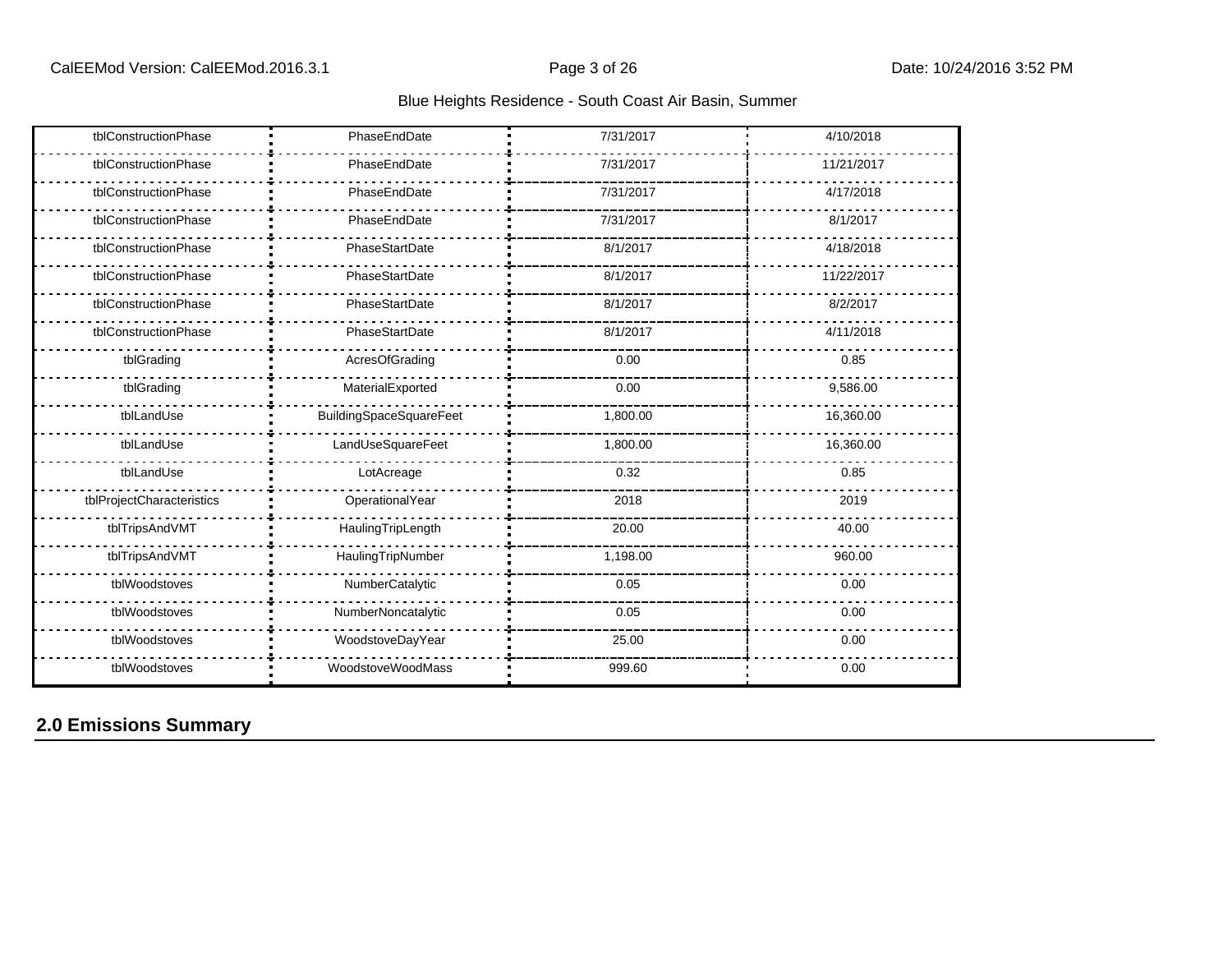## **2.1 Overall Construction (Maximum Daily Emission)**

**Unmitigated Construction**

|                | <b>ROG</b>                                                   | NO <sub>x</sub> | CO     | SO <sub>2</sub> | Fugitive<br><b>PM10</b> | Exhaust<br><b>PM10</b> | <b>PM10</b><br>Total | Fugitive<br>PM2.5 | Exhaust<br>PM2.5 | <b>PM2.5</b><br>Total |        | Bio- CO2   NBio- CO2   Total CO2 | CH <sub>4</sub> | <b>N2O</b> | CO <sub>2e</sub>  |
|----------------|--------------------------------------------------------------|-----------------|--------|-----------------|-------------------------|------------------------|----------------------|-------------------|------------------|-----------------------|--------|----------------------------------|-----------------|------------|-------------------|
| Year           |                                                              |                 |        |                 |                         | lb/day                 |                      |                   |                  |                       |        | lb/day                           |                 |            |                   |
| 2017           | 1.4939<br>                                                   | 17.4435         | 9.8816 | 0.0313          | 1.3083                  | 0.8591                 | 2.0841               | 0.5615            | 0.7904           | 1.3013                | 0.0000 | $-3,255.919 - 3,255.919$         | 0.3626          | 0.0000     | $\cdot$ 3,264.983 |
| 2018           | $\blacksquare$ 20.7724 $\blacksquare$ 11.0316 $\blacksquare$ |                 | 8.1246 | 0.0135          | 0.2012                  | 0.7087                 | 0.7137               | 0.0534            | 0.6520           | 0.6520                | 0.0000 | $1,289.506$ $1,289.506$          | 0.3569          | 0.0000     | 1,297.236         |
| <b>Maximum</b> | 20.7724                                                      | 17.4435         | 9.8816 | 0.0313          | 1.3083                  | 0.8591                 | 2.0841               | 0.5615            | 0.7904           | 1.3013                | 0.0000 | 3,255.919 3,255.919              | 0.3626          | 0.0000     | 3,264.983         |

#### **Mitigated Construction**

|                             | <b>ROG</b> | <b>NO<sub>x</sub></b> | CO        | SO <sub>2</sub> | Fugitive<br><b>PM10</b>        | Exhaust<br><b>PM10</b>        | <b>PM10</b><br>Total | Fugitive<br>PM2.5               | Exhaust<br>PM2.5               | PM2.5<br>Total               |        | Bio- CO2 NBio- CO2 Total CO2    |                                             | CH <sub>4</sub> | <b>N2O</b> | CO <sub>2</sub> e |
|-----------------------------|------------|-----------------------|-----------|-----------------|--------------------------------|-------------------------------|----------------------|---------------------------------|--------------------------------|------------------------------|--------|---------------------------------|---------------------------------------------|-----------------|------------|-------------------|
| Year                        |            |                       |           |                 |                                | lb/day                        |                      |                                 |                                |                              |        |                                 |                                             | lb/day          |            |                   |
| 2017                        | 1.4939     | 17.4435               | 9.8816    | 0.0313          | 0.8340                         | 0.8591                        | 1.6098               | 0.3071                          | 0.7904                         | 1.0469                       | 0.0000 |                                 | $\cdot$ 3,255.919 $\cdot$ 3,255.919 $\cdot$ | 0.3626          | 0.0000     | $\cdot$ 3,264.983 |
| 2018                        |            | 20.7724 11.0316       | 8.1246    | 0.0135          | 0.2012                         | 0.7087                        | 0.7137               | 0.0534                          | 0.6520                         | 0.6520                       | 0.0000 | $1,289.506$ $1,289.506$         |                                             | 0.3569          | 0.0000     | $\cdot$ 1,297.236 |
| <b>Maximum</b>              | 20.7724    | 17.4435               | 9.8816    | 0.0313          | 0.8340                         | 0.8591                        | 1.6098               | 0.3071                          | 0.7904                         | 1.0469                       | 0.0000 |                                 | 3,255.919 3,255.919                         | 0.3626          | 0.0000     | 3,264.983         |
|                             | <b>ROG</b> | <b>NO<sub>x</sub></b> | <b>CO</b> | <b>SO2</b>      | <b>Fugitive</b><br><b>PM10</b> | <b>Exhaust</b><br><b>PM10</b> | <b>PM10</b><br>Total | <b>Fugitive</b><br><b>PM2.5</b> | <b>Exhaust</b><br><b>PM2.5</b> | <b>PM2.5</b><br><b>Total</b> |        | Bio- CO2   NBio-CO2   Total CO2 |                                             | CH4             | <b>N20</b> | CO <sub>2e</sub>  |
| Percent<br><b>Reduction</b> | 0.00       | 0.00                  | 0.00      | 0.00            | 31.42                          | 0.00                          | 16.95                | 41.38                           | 0.00                           | 13.02                        | 0.00   | 0.00                            | 0.00                                        | 0.00            | 0.00       | 0.00              |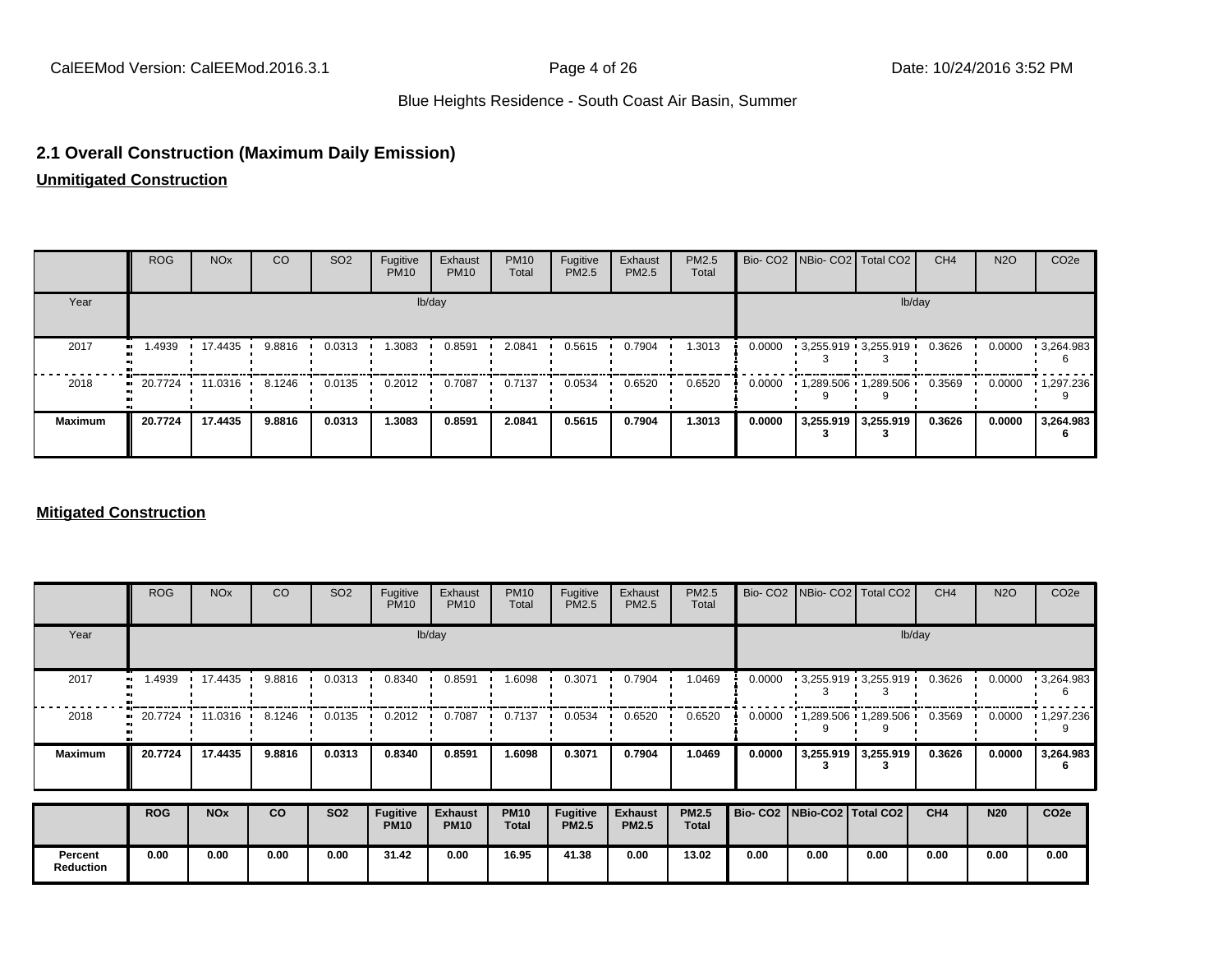# **2.2 Overall Operational**

# **Unmitigated Operational**

|              | <b>ROG</b>      | <b>NO<sub>x</sub></b> | CO                       | SO <sub>2</sub>  | Fugitive<br><b>PM10</b> | Exhaust<br><b>PM10</b> | <b>PM10</b><br>Total | Fugitive<br>PM2.5 | Exhaust<br>PM2.5   | PM2.5<br>Total  |        | Bio- CO2   NBio- CO2   Total CO2 |          | CH <sub>4</sub>    | <b>N2O</b>      | CO <sub>2e</sub> |
|--------------|-----------------|-----------------------|--------------------------|------------------|-------------------------|------------------------|----------------------|-------------------|--------------------|-----------------|--------|----------------------------------|----------|--------------------|-----------------|------------------|
| Category     |                 |                       |                          |                  | lb/day                  |                        |                      |                   |                    |                 |        |                                  | lb/day   |                    |                 |                  |
| Area         | 0.5896          | 0.0177                | 0.3464                   | 5.0000e-<br>004  |                         | 0.0369                 | 0.0369               |                   | 0.0369             | 0.0369          | 3.4653 | 18.1486 ·                        | 21.6138  | 4.9000e-<br>004    | 6.4000e-<br>004 | 21.8156          |
| Energy       | 9.9000e-<br>004 | 003                   | 8.4600e- 3.6000e-<br>003 | 5.0000e ·<br>005 |                         | 6.8000e- '<br>004      | 6.8000e-<br>004      |                   | $6.8000e -$<br>004 | 6.8000e-<br>004 |        | $10.8046$ $\cdot$                | 10.8046  | $2.1000e -$<br>004 | 2.0000e-<br>004 | 10.8688          |
| Mobile       | 0.0335          | 0.0610                | 0.3697                   | 8.5000e-<br>004  | 0.0714                  | 8.2000e-<br>004        | 0.0722               | 0.0190            | 7.7000e-<br>004    | 0.0198          |        | 85.1762                          | 85.1762  | $5.3800e -$<br>003 |                 | 85.3108          |
| <b>Total</b> | 0.6241          | 0.0872                | 0.7196                   | 1.4000e-<br>003  | 0.0714                  | 0.0384                 | 0.1097               | 0.0190            | 0.0383             | 0.0573          | 3.4653 | 114.1293                         | 117.5946 | 6.0800e-<br>003    | 8.4000e-<br>004 | 117.9951         |

# **Mitigated Operational**

|              | <b>ROG</b>         | <b>NO<sub>x</sub></b> | CO              | SO <sub>2</sub> | Fugitive<br><b>PM10</b> | Exhaust<br><b>PM10</b> | <b>PM10</b><br>Total | Fugitive<br>PM2.5 | Exhaust<br><b>PM2.5</b> | PM2.5<br>Total  |        |           | Bio- CO2 NBio- CO2 Total CO2 | CH <sub>4</sub> | <b>N2O</b>      | CO <sub>2e</sub> |
|--------------|--------------------|-----------------------|-----------------|-----------------|-------------------------|------------------------|----------------------|-------------------|-------------------------|-----------------|--------|-----------|------------------------------|-----------------|-----------------|------------------|
| Category     |                    |                       |                 |                 |                         | lb/day                 |                      |                   |                         |                 |        |           | lb/day                       |                 |                 |                  |
| Area         | 0.3563             | 0.0159                | 0.0893          | 1.0000e-<br>004 |                         | 1.6600e-<br>003        | -6600e-<br>003       |                   | 1.6600e-<br>003         | 1.6600e-<br>003 | 0.0000 | 19.2074   | 19.2074                      | 5.1000e-<br>004 | 3.5000e-<br>004 | 19.3243          |
| Energy       | $-9.9000e-$<br>004 | 8.4600e-<br>003       | 3.6000e-<br>003 | 5.0000e-<br>005 |                         | 6.8000e-<br>004        | 6.8000e-<br>004      |                   | 6.8000e-<br>004         | 6.8000e-<br>004 |        | 10.8046   | 10.8046                      | 2.1000e-<br>004 | 2.0000e-<br>004 | 10.8688          |
| Mobile       | 0.0335             | 0.0610                | 0.3697          | 8.5000e-<br>004 | 0.0714                  | 8.2000e-<br>004        | 0.0722               | 0.0190            | 7.7000e-<br>004         | 0.0198          |        | 85.1762 · | 85.1762                      | 5.3800e-<br>003 |                 | 85.3108          |
| <b>Total</b> | 0.3908             | 0.0853                | 0.4625          | 1.0000e-<br>003 | 0.0714                  | 3.1600e-<br>003        | 0.0745               | 0.0190            | 3.1100e-<br>003         | 0.0221          | 0.0000 | 115.1882  | 115.1882                     | 6.1000e-<br>003 | 5.5000e-<br>004 | 115.5038         |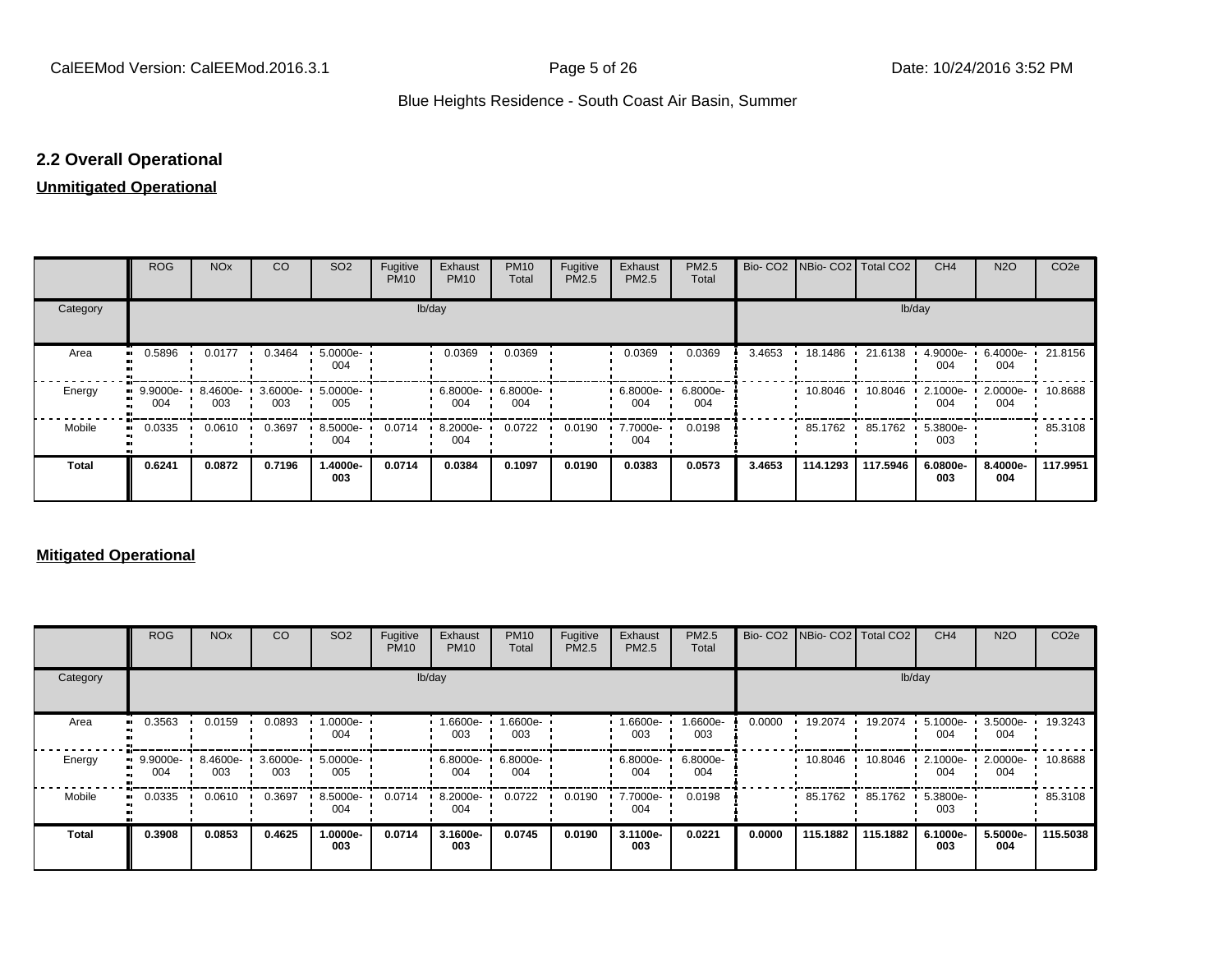|                      | <b>ROG</b> | <b>NO<sub>x</sub></b> | CO    | <b>SO2</b> | <b>Fugitive</b><br><b>PM10</b> | <b>Exhaust</b><br><b>PM10</b> | <b>PM10</b><br><b>Total</b> | <b>Fugitive</b><br><b>PM2.5</b> | <b>Exhaust</b><br><b>PM2.5</b> | <b>PM2.5</b><br><b>Total</b> |        |         | Bio-CO2 NBio-CO2 Total CO2 | CH <sub>4</sub> | <b>N20</b> | CO <sub>2e</sub> |
|----------------------|------------|-----------------------|-------|------------|--------------------------------|-------------------------------|-----------------------------|---------------------------------|--------------------------------|------------------------------|--------|---------|----------------------------|-----------------|------------|------------------|
| Percent<br>Reduction | 37.38      | 2.09                  | 35.73 | 28.57      | 0.00                           | 91.76                         | 32.08                       | 0.00                            | 91.88                          | 61.39                        | 100.00 | $-0.93$ | 2.05                       | $-0.33$         | 34.52      | 2.11             |

# **3.0 Construction Detail**

#### **Construction Phase**

| Phase<br><b>Number</b> | <b>Phase Name</b>            | Phase Type                   | <b>Start Date</b> | <b>End Date</b>  | Week | Num Days Num Days | <b>Phase Description</b> |
|------------------------|------------------------------|------------------------------|-------------------|------------------|------|-------------------|--------------------------|
|                        | • Architectural Coating      | • Architectural Coating      | 14/18/2018        | !4/24/2018       |      |                   |                          |
|                        | <b>Building Construction</b> | <b>Building Construction</b> | i11/22/2017       | !4/10/2018       |      | 100!              |                          |
|                        | •Grading                     | •Grading                     | 18/2/2017         | !11/21/2017      |      | 80 <sup>1</sup>   |                          |
|                        | • Paving                     | • Paving                     | 14/11/2018        | !4/17/2018       |      |                   |                          |
|                        | •Site Preparation            | • Site Preparation           | .8/1/2017         | $\cdot$ 8/1/2017 |      |                   |                          |

**Acres of Grading (Site Preparation Phase): 0.5**

**Acres of Grading (Grading Phase): 0.85**

**Acres of Paving: 0**

**Residential Indoor: 33,129; Residential Outdoor: 11,043; Non-Residential Indoor: 0; Non-Residential Outdoor: 0; Striped Parking Area: 0 (Architectural Coating – sqft)**

**OffRoad Equipment**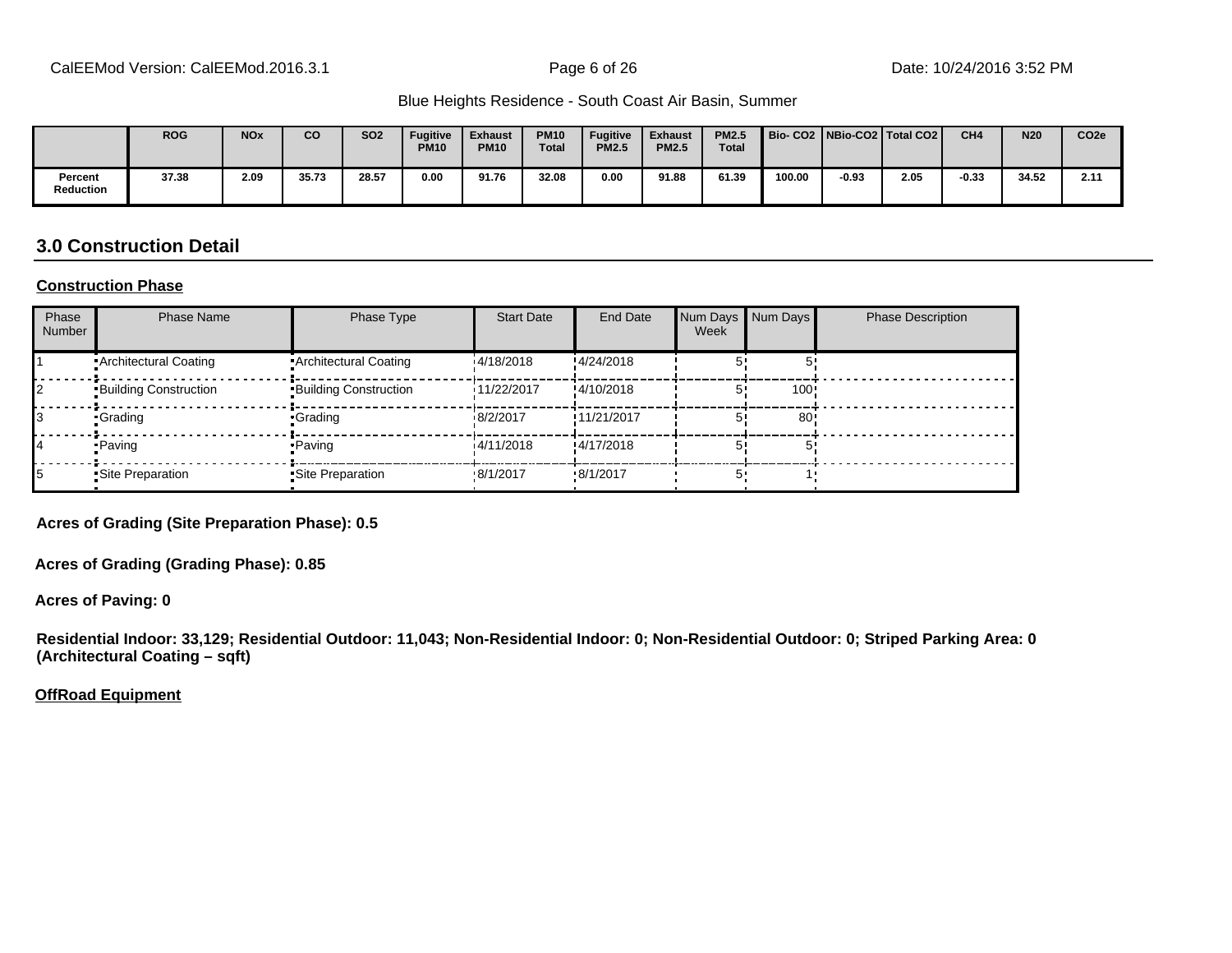| <b>Phase Name</b>            | Offroad Equipment Type     | Amount | <b>Usage Hours</b> | <b>Horse Power</b> | Load Factor |
|------------------------------|----------------------------|--------|--------------------|--------------------|-------------|
| <b>Architectural Coating</b> | Air Compressors            |        | $6.00 -$           | 78!                | 0.48        |
| Paving                       | Cement and Mortar Mixers   |        | 6.00               | 9'                 | 0.56        |
| <b>Building Construction</b> | •Cranes                    |        | $4.00 -$           | 231                | 0.29        |
| Grading                      | *Concrete/Industrial Saws  |        | $8.00 -$           | 81'                | 0.73        |
| <b>Building Construction</b> | •Forklifts                 |        | 6.00:              | 89                 | 0.20        |
| <b>Site Preparation</b>      | •Graders                   |        | $8.00 -$           | 187!               | 0.41        |
| Paving                       | ·Pavers                    |        | $7.00 -$           | 130!               | 0.42        |
| Paving                       | <b>Rollers</b>             |        | $7.00 -$           | 80                 | 0.38        |
| Grading                      | Rubber Tired Dozers        |        | $1.00 -$           | 247!               | 0.40        |
| <b>Building Construction</b> | -Tractors/Loaders/Backhoes |        | $8.00 -$           | 97'                | 0.37        |
| Grading                      | Tractors/Loaders/Backhoes  |        | $6.00 -$           | 97'                | 0.37        |
| Paving                       | "Tractors/Loaders/Backhoes |        | $7.00 \cdot$       | 97'                | 0.37        |
| Site Preparation             | *Tractors/Loaders/Backhoes |        | $8.00 -$           | 97'                | 0.37        |

# **Trips and VMT**

| <b>Phase Name</b>            | <b>Offroad Equipment</b><br>Count | <b>Worker Trip</b><br><b>Number</b> | Vendor Trip<br><b>Number</b> | <b>Hauling Trip</b><br><b>Number</b> | <b>Worker Trip</b><br>Length | Vendor Trip<br>Length | <b>Hauling Trip</b><br>Length | <b>Worker Vehicle</b><br>Class | Vendor         | Hauling<br>Vehicle Class Vehicle Class |
|------------------------------|-----------------------------------|-------------------------------------|------------------------------|--------------------------------------|------------------------------|-----------------------|-------------------------------|--------------------------------|----------------|----------------------------------------|
| <b>Architectural Coating</b> |                                   | 0.00                                | 0.00                         | $0.00 \cdot$                         | 14.70i                       | 6.90!                 |                               | 20.00 LD Mix                   | <b>HDT Mix</b> | !ннот                                  |
| <b>Building Construction</b> |                                   | 0.00                                | 0.00                         | $0.00 \cdot$                         | 14.70i                       | 6.90!                 |                               | 20.00 LD Mix                   | <b>HDT Mix</b> | !ннот                                  |
| Grading                      |                                   | 10.00                               | 0.00                         | 960.00                               | 14.70i                       | 6.90!                 |                               | 40.00 LD Mix                   | <b>HDT Mix</b> | !ннот                                  |
| Paving                       |                                   | 18.00                               | 0.00                         | 0.00                                 | 14.70i                       | 6.90!                 |                               | 20.00 LD Mix                   | <b>HDT Mix</b> | !ннот                                  |
| Site Preparation             |                                   | 5.00                                | $0.00 -$                     | $0.00 \cdot$                         | $14.70 \cdot$                | 6.90                  |                               | 20.00 LD Mix                   | <b>HDT Mix</b> | <b>HHDT</b>                            |

# **3.1 Mitigation Measures Construction**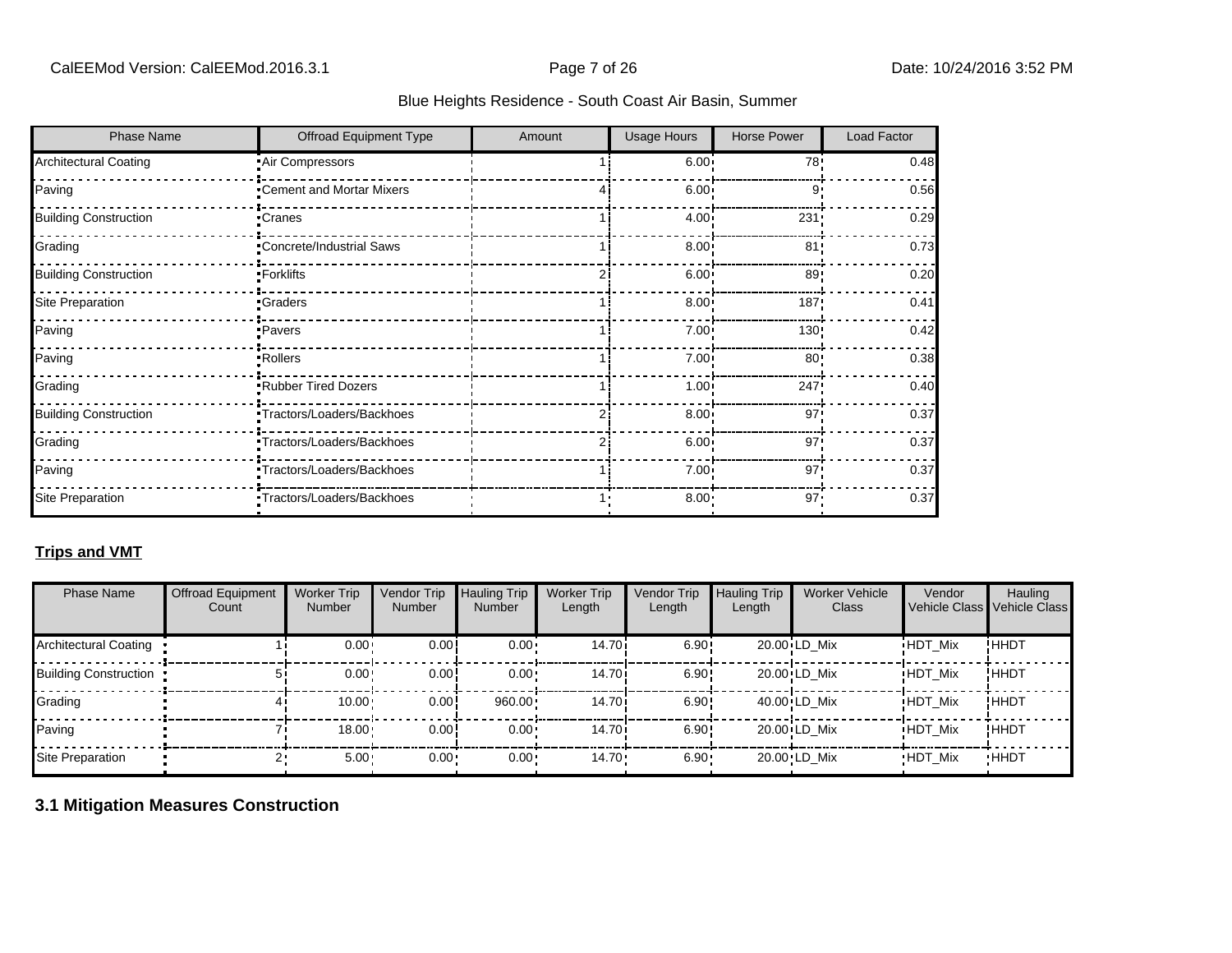CalEEMod Version: CalEEMod.2016.3.1 Page 8 of 26 Date: 10/24/2016 3:52 PM

#### Blue Heights Residence - South Coast Air Basin, Summer

Water Exposed Area

Reduce Vehicle Speed on Unpaved Roads

Clean Paved Roads

# **3.2 Architectural Coating - 2018**

|                 | <b>ROG</b>          | <b>NO<sub>x</sub></b> | CO     | SO <sub>2</sub>    | Fugitive<br><b>PM10</b> | Exhaust<br><b>PM10</b> | <b>PM10</b><br>Total | Fugitive<br><b>PM2.5</b> | Exhaust<br><b>PM2.5</b> | PM2.5<br>Total | Bio- CO2   NBio- CO2   Total CO2 |          | CH <sub>4</sub> | <b>N2O</b> | CO <sub>2e</sub> |
|-----------------|---------------------|-----------------------|--------|--------------------|-------------------------|------------------------|----------------------|--------------------------|-------------------------|----------------|----------------------------------|----------|-----------------|------------|------------------|
| Category        |                     |                       |        |                    |                         | lb/day                 |                      |                          |                         |                |                                  | lb/day   |                 |            |                  |
| Archit. Coating | $-20.4737$          |                       |        |                    |                         | 0.0000                 | 0.0000               |                          | 0.0000                  | 0.0000         |                                  | 0.0000   |                 |            | 0.0000           |
| Off-Road        | 0.2986<br>$\bullet$ | 2.0058                | 1.8542 | $-2.9700e-$<br>003 |                         | 0.1506                 | 0.1506               |                          | 0.1506                  | 0.1506         | $-281.4485 - 281.4485$           |          | 0.0267          |            | 282.1171         |
| <b>Total</b>    | 20.7724             | 2.0058                | 1.8542 | 2.9700e-<br>003    |                         | 0.1506                 | 0.1506               |                          | 0.1506                  | 0.1506         | 281.4485                         | 281.4485 | 0.0267          |            | 282.1171         |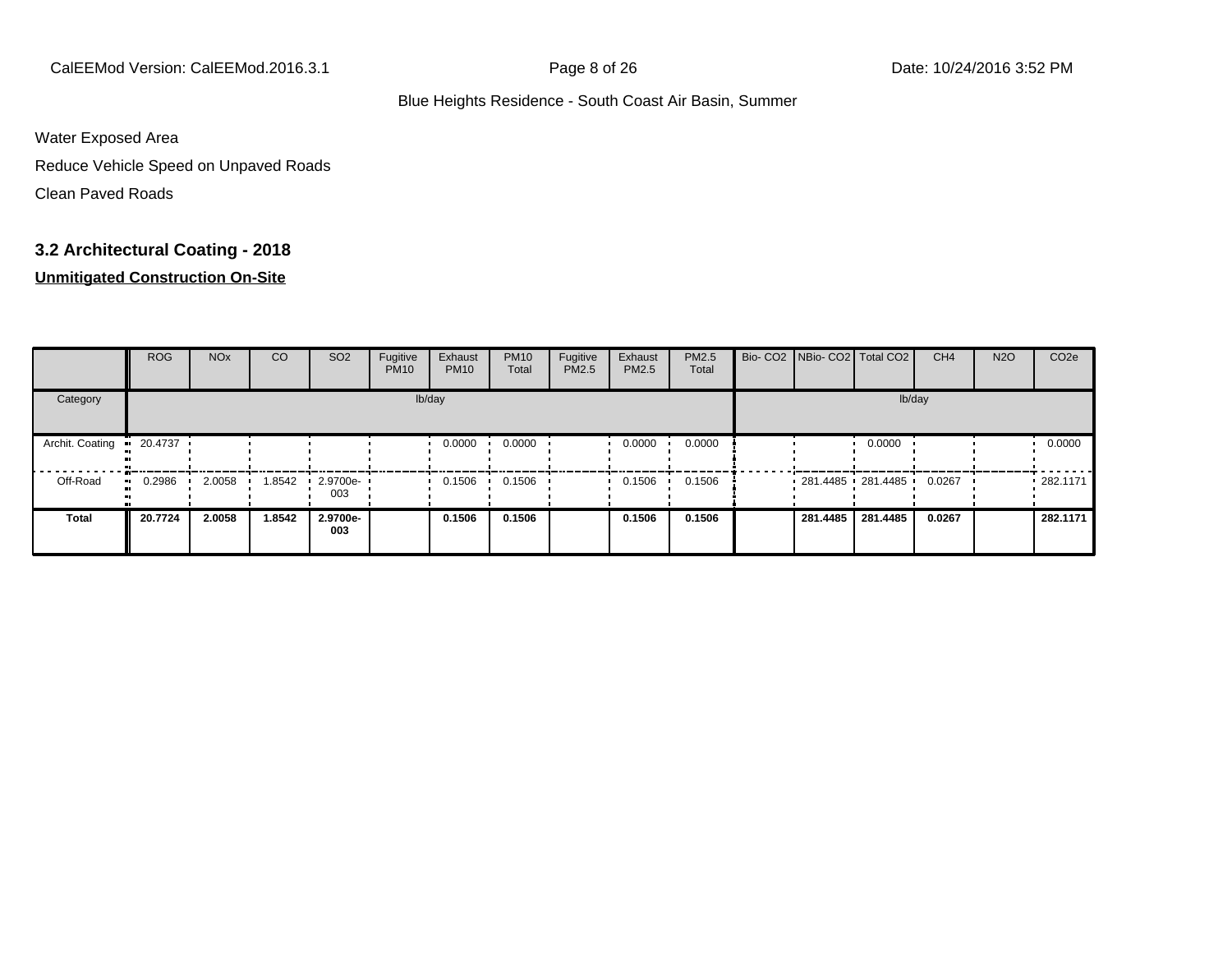# **3.2 Architectural Coating - 2018**

#### **Unmitigated Construction Off-Site**

|                      | <b>ROG</b>          | <b>NO<sub>x</sub></b> | CO     | SO <sub>2</sub> | Fugitive<br><b>PM10</b> | Exhaust<br><b>PM10</b> | <b>PM10</b><br>Total | Fugitive<br><b>PM2.5</b> | Exhaust<br>PM2.5 | PM2.5<br>Total | Bio- CO2   NBio- CO2   Total CO2 |        | CH <sub>4</sub> | <b>N2O</b> | CO <sub>2e</sub> |
|----------------------|---------------------|-----------------------|--------|-----------------|-------------------------|------------------------|----------------------|--------------------------|------------------|----------------|----------------------------------|--------|-----------------|------------|------------------|
| Category             |                     |                       |        |                 |                         | lb/day                 |                      |                          |                  |                |                                  |        | lb/day          |            |                  |
| Hauling<br>$\bullet$ | 0.0000              | 0.0000                | 0.0000 | 0.0000          | 0.0000                  | 0.0000                 | 0.0000               | 0.0000                   | 0.0000           | 0.0000         | 0.0000                           | 0.0000 | 0.0000          |            | 0.0000           |
| Vendor               | 0.0000<br>$\bullet$ | 0.0000                | 0.0000 | 0.0000          | 0.0000                  | 0.0000                 | 0.0000               | 0.0000                   | 0.0000           | 0.0000         | 0.0000                           | 0.0000 | 0.0000          |            | 0.0000           |
| Worker<br>$\bullet$  | 0.0000              | 0.0000                | 0.0000 | 0.0000          | 0.0000                  | 0.0000                 | 0.0000               | 0.0000                   | 0.0000           | 0.0000         | 0.0000                           | 0.0000 | 0.0000          |            | 0.0000           |
| Total                | 0.0000              | 0.0000                | 0.0000 | 0.0000          | 0.0000                  | 0.0000                 | 0.0000               | 0.0000                   | 0.0000           | 0.0000         | 0.0000                           | 0.0000 | 0.0000          |            | 0.0000           |

|                 | <b>ROG</b>   | <b>NO<sub>x</sub></b> | CO     | SO <sub>2</sub>         | Fugitive<br><b>PM10</b> | Exhaust<br><b>PM10</b> | <b>PM10</b><br>Total | Fugitive<br>PM2.5 | Exhaust<br><b>PM2.5</b> | PM2.5<br>Total |        | Bio- CO2   NBio- CO2   Total CO2 |          | CH <sub>4</sub> | <b>N2O</b> | CO <sub>2e</sub> |
|-----------------|--------------|-----------------------|--------|-------------------------|-------------------------|------------------------|----------------------|-------------------|-------------------------|----------------|--------|----------------------------------|----------|-----------------|------------|------------------|
| Category        |              |                       |        |                         |                         | lb/day                 |                      |                   |                         |                |        |                                  | lb/day   |                 |            |                  |
| Archit. Coating | 20.4737      |                       |        |                         |                         | 0.0000                 | 0.0000               |                   | 0.0000                  | 0.0000         |        |                                  | 0.0000   |                 |            | 0.0000           |
| Off-Road        | 0.2986<br>ш. | 2.0058                | 1.8542 | $\cdot$ 2.9700e-<br>003 |                         | 0.1506                 | 0.1506               |                   | 0.1506                  | 0.1506         | 0.0000 | 281.4485 281.4485                |          | 0.0267          |            | $-282.1171$      |
| Total           | 20.7724      | 2.0058                | 1.8542 | 2.9700e-<br>003         |                         | 0.1506                 | 0.1506               |                   | 0.1506                  | 0.1506         | 0.0000 | 281.4485                         | 281.4485 | 0.0267          |            | 282.1171         |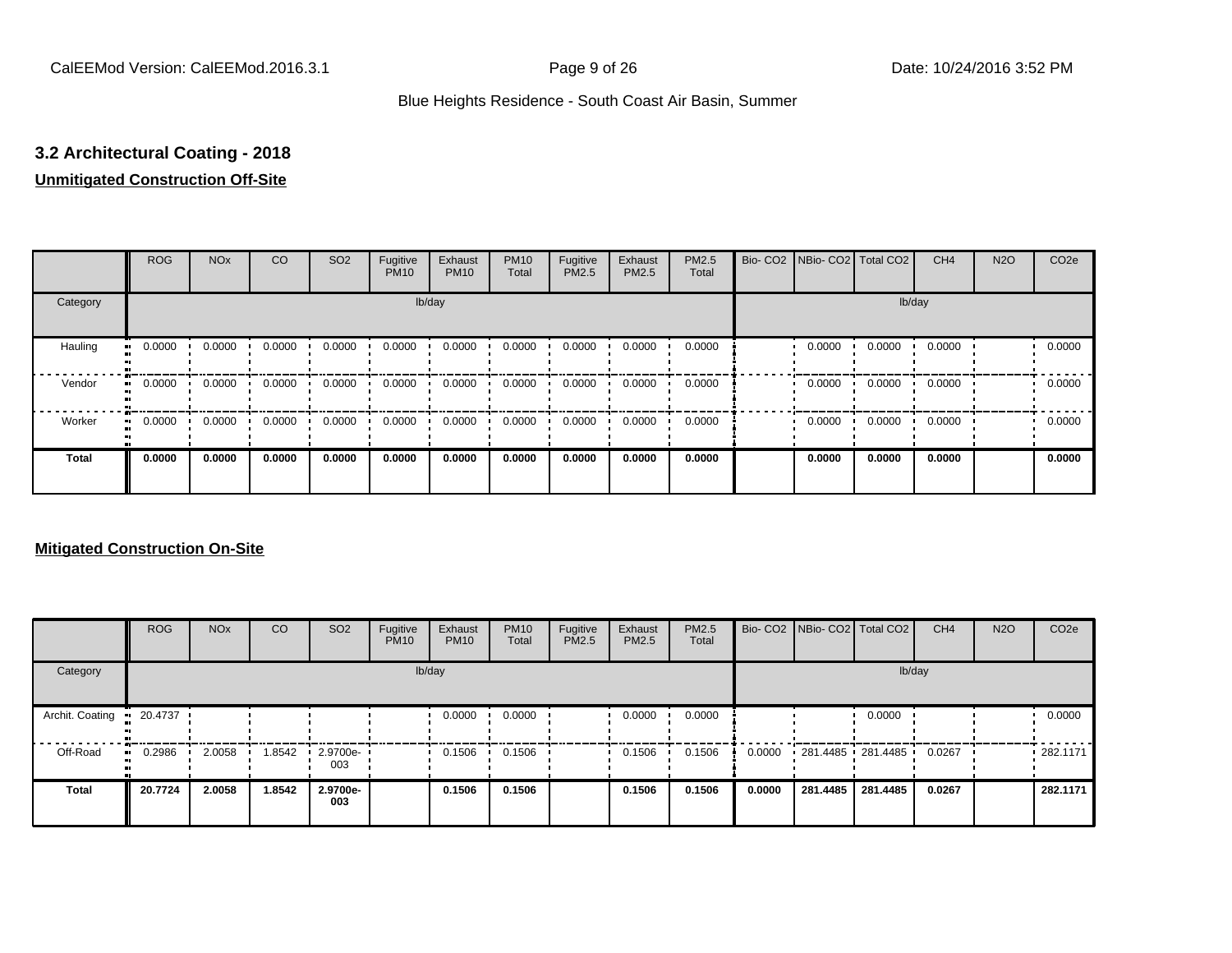# **3.2 Architectural Coating - 2018**

## **Mitigated Construction Off-Site**

|                             | <b>ROG</b>          | <b>NO<sub>x</sub></b> | CO     | SO <sub>2</sub> | Fugitive<br><b>PM10</b> | Exhaust<br><b>PM10</b> | <b>PM10</b><br>Total | Fugitive<br>PM2.5 | Exhaust<br>PM2.5 | PM2.5<br>Total | Bio- CO2   NBio- CO2   Total CO2 |        | CH <sub>4</sub> | <b>N2O</b> | CO <sub>2e</sub> |
|-----------------------------|---------------------|-----------------------|--------|-----------------|-------------------------|------------------------|----------------------|-------------------|------------------|----------------|----------------------------------|--------|-----------------|------------|------------------|
| Category                    |                     |                       |        |                 | lb/day                  |                        |                      |                   |                  |                |                                  | lb/day |                 |            |                  |
| Hauling<br>$\bullet\bullet$ | 0.0000              | 0.0000                | 0.0000 | 0.0000          | 0.0000                  | 0.0000                 | 0.0000               | 0.0000            | 0.0000           | 0.0000         | 0.0000                           | 0.0000 | 0.0000          |            | 0.0000           |
| Vendor<br>$\bullet\bullet$  | 0.0000              | 0.0000                | 0.0000 | 0.0000          | 0.0000                  | 0.0000                 | 0.0000               | 0.0000            | 0.0000           | 0.0000         | 0.0000                           | 0.0000 | 0.0000          |            | 0.0000           |
| Worker                      | 0.0000<br>$\bullet$ | 0.0000                | 0.0000 | 0.0000          | 0.0000                  | 0.0000                 | 0.0000               | 0.0000            | 0.0000           | 0.0000         | 0.0000                           | 0.0000 | 0.0000          |            | 0.0000           |
| <b>Total</b>                | 0.0000              | 0.0000                | 0.0000 | 0.0000          | 0.0000                  | 0.0000                 | 0.0000               | 0.0000            | 0.0000           | 0.0000         | 0.0000                           | 0.0000 | 0.0000          |            | 0.0000           |

**3.3 Building Construction - 2017**

|              | <b>ROG</b>   | <b>NO<sub>x</sub></b> | CO     | SO <sub>2</sub> | Fugitive<br><b>PM10</b> | Exhaust<br><b>PM10</b> | <b>PM10</b><br>Total | Fugitive<br>PM2.5 | Exhaust<br>PM2.5 | <b>PM2.5</b><br>Total |  | Bio- CO2   NBio- CO2   Total CO2 | CH <sub>4</sub> | <b>N2O</b> | CO <sub>2e</sub> |
|--------------|--------------|-----------------------|--------|-----------------|-------------------------|------------------------|----------------------|-------------------|------------------|-----------------------|--|----------------------------------|-----------------|------------|------------------|
| Category     |              |                       |        |                 |                         | lb/day                 |                      |                   |                  |                       |  |                                  | lb/day          |            |                  |
| Off-Road     | 1.2812<br>ш. | 12.7589               | 8.0700 | 0.0114          |                         | 0.8591                 | 0.8591               |                   | 0.7904           | 0.7904                |  | $1,165.916$ $1,165.916$          | 0.3572          |            | 1,174.847        |
| <b>Total</b> | 1.2812       | 12.7589               | 8.0700 | 0.0114          |                         | 0.8591                 | 0.8591               |                   | 0.7904           | 0.7904                |  | 1,165.916   1,165.916            | 0.3572          |            | 1,174.847        |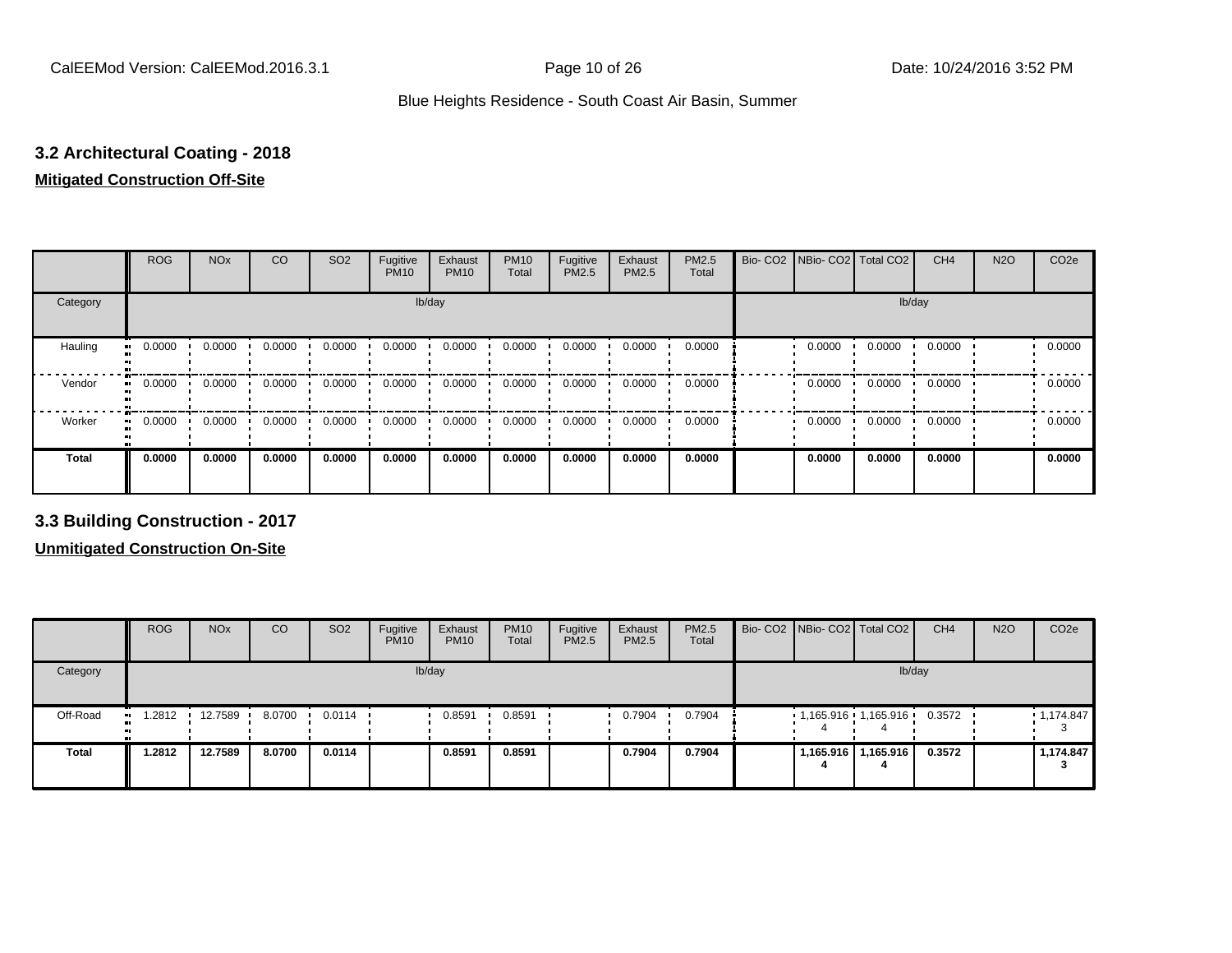# **3.3 Building Construction - 2017**

# **Unmitigated Construction Off-Site**

|                      | <b>ROG</b>          | <b>NO<sub>x</sub></b> | CO     | SO <sub>2</sub> | Fugitive<br><b>PM10</b> | Exhaust<br><b>PM10</b> | <b>PM10</b><br>Total | Fugitive<br><b>PM2.5</b> | Exhaust<br>PM2.5 | PM2.5<br>Total | Bio- CO2   NBio- CO2   Total CO2 |        | CH <sub>4</sub> | <b>N2O</b> | CO <sub>2e</sub> |
|----------------------|---------------------|-----------------------|--------|-----------------|-------------------------|------------------------|----------------------|--------------------------|------------------|----------------|----------------------------------|--------|-----------------|------------|------------------|
| Category             |                     |                       |        |                 |                         | lb/day                 |                      |                          |                  |                |                                  |        | lb/day          |            |                  |
| Hauling<br>$\bullet$ | 0.0000              | 0.0000                | 0.0000 | 0.0000          | 0.0000                  | 0.0000                 | 0.0000               | 0.0000                   | 0.0000           | 0.0000         | 0.0000                           | 0.0000 | 0.0000          |            | 0.0000           |
| Vendor               | 0.0000<br>$\bullet$ | 0.0000                | 0.0000 | 0.0000          | 0.0000                  | 0.0000                 | 0.0000               | 0.0000                   | 0.0000           | 0.0000         | 0.0000                           | 0.0000 | 0.0000          |            | 0.0000           |
| Worker<br>$\bullet$  | 0.0000              | 0.0000                | 0.0000 | 0.0000          | 0.0000                  | 0.0000                 | 0.0000               | 0.0000                   | 0.0000           | 0.0000         | 0.0000                           | 0.0000 | 0.0000          |            | 0.0000           |
| Total                | 0.0000              | 0.0000                | 0.0000 | 0.0000          | 0.0000                  | 0.0000                 | 0.0000               | 0.0000                   | 0.0000           | 0.0000         | 0.0000                           | 0.0000 | 0.0000          |            | 0.0000           |

|              | <b>ROG</b>          | <b>NO<sub>x</sub></b> | CO     | SO <sub>2</sub> | Fugitive<br><b>PM10</b> | Exhaust<br><b>PM10</b> | <b>PM10</b><br>Total | Fugitive<br><b>PM2.5</b> | Exhaust<br><b>PM2.5</b> | <b>PM2.5</b><br>Total |        | Bio- CO2 NBio- CO2 Total CO2 | CH <sub>4</sub> | <b>N2O</b> | CO <sub>2e</sub> |
|--------------|---------------------|-----------------------|--------|-----------------|-------------------------|------------------------|----------------------|--------------------------|-------------------------|-----------------------|--------|------------------------------|-----------------|------------|------------------|
| Category     |                     |                       |        |                 |                         | lb/day                 |                      |                          |                         |                       |        |                              | lb/day          |            |                  |
| Off-Road     | 1.2812<br>$\bullet$ | 12.7589               | 8.0700 | 0.0114          |                         | 0.8591                 | 0.8591               |                          | 0.7904                  | 0.7904                | 0.0000 | 1,165.916 1,165.916          | 0.3572          |            | 1,174.847        |
| <b>Total</b> | 1.2812              | 12.7589               | 8.0700 | 0.0114          |                         | 0.8591                 | 0.8591               |                          | 0.7904                  | 0.7904                | 0.0000 | 1,165.916   1,165.916        | 0.3572          |            | 1,174.847        |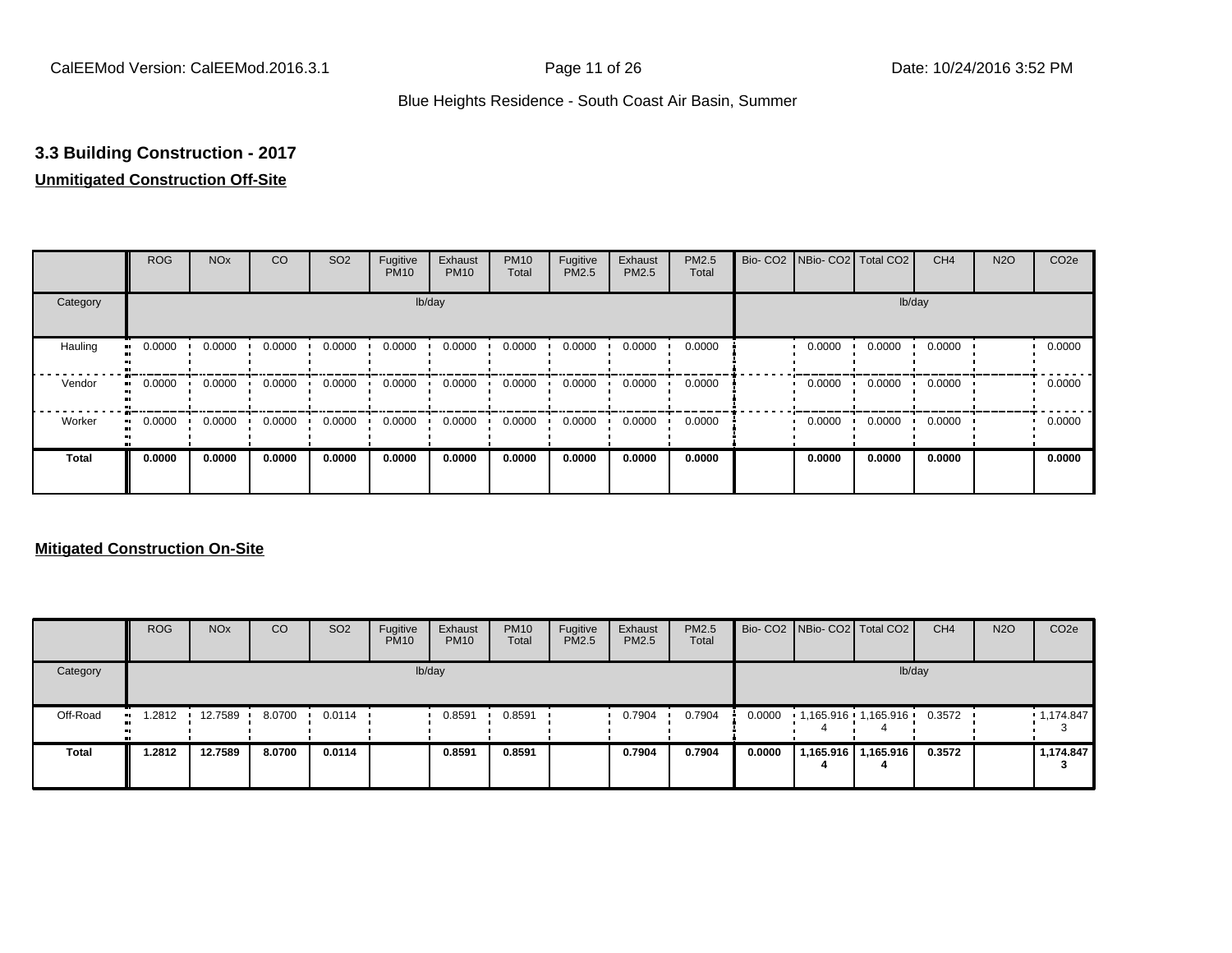# **3.3 Building Construction - 2017**

#### **Mitigated Construction Off-Site**

|              | <b>ROG</b>          | <b>NO<sub>x</sub></b> | CO     | SO <sub>2</sub> | Fugitive<br><b>PM10</b> | Exhaust<br><b>PM10</b> | <b>PM10</b><br>Total | Fugitive<br>PM2.5 | Exhaust<br>PM2.5 | PM2.5<br>Total | Bio- CO2   NBio- CO2   Total CO2 |        | CH <sub>4</sub> | <b>N2O</b> | CO <sub>2e</sub> |
|--------------|---------------------|-----------------------|--------|-----------------|-------------------------|------------------------|----------------------|-------------------|------------------|----------------|----------------------------------|--------|-----------------|------------|------------------|
| Category     |                     |                       |        |                 | lb/day                  |                        |                      |                   |                  |                |                                  | lb/day |                 |            |                  |
| Hauling      | 0.0000<br>ш.        | 0.0000                | 0.0000 | 0.0000          | 0.0000                  | 0.0000                 | 0.0000               | 0.0000            | 0.0000           | 0.0000         | 0.0000                           | 0.0000 | 0.0000          |            | 0.0000           |
| Vendor       | 0.0000<br>$\bullet$ | 0.0000                | 0.0000 | 0.0000          | 0.0000                  | 0.0000                 | 0.0000               | 0.0000            | 0.0000           | 0.0000         | 0.0000                           | 0.0000 | 0.0000          |            | 0.0000           |
| Worker       | 0.0000<br>ш.        | 0.0000                | 0.0000 | 0.0000          | 0.0000                  | 0.0000                 | 0.0000               | 0.0000            | 0.0000           | 0.0000         | 0.0000                           | 0.0000 | 0.0000          |            | 0.0000           |
| <b>Total</b> | 0.0000              | 0.0000                | 0.0000 | 0.0000          | 0.0000                  | 0.0000                 | 0.0000               | 0.0000            | 0.0000           | 0.0000         | 0.0000                           | 0.0000 | 0.0000          |            | 0.0000           |

**3.3 Building Construction - 2018**

|              | <b>ROG</b>   | <b>NO<sub>x</sub></b> | <b>CO</b> | SO <sub>2</sub> | Fugitive<br><b>PM10</b> | Exhaust<br><b>PM10</b> | <b>PM10</b><br>Total | Fugitive<br>PM2.5 | Exhaust<br>PM2.5 | <b>PM2.5</b><br>Total | Bio- CO2 NBio- CO2 Total CO2 |                     | CH <sub>4</sub> | <b>N2O</b> | CO <sub>2e</sub> |
|--------------|--------------|-----------------------|-----------|-----------------|-------------------------|------------------------|----------------------|-------------------|------------------|-----------------------|------------------------------|---------------------|-----------------|------------|------------------|
| Category     |              |                       |           |                 |                         | lb/day                 |                      |                   |                  |                       |                              | lb/day              |                 |            |                  |
| Off-Road     | 1.0848<br>ш. | 11.0316               | 7.7512    | 0.0114          |                         | 0.7087                 | 0.7087               |                   | 0.6520           | 0.6520                | $1,146.532$ $1,146.532$      |                     | 0.3569          |            | 1,155.455        |
| <b>Total</b> | 1.0848       | 11.0316               | 7.7512    | 0.0114          |                         | 0.7087                 | 0.7087               |                   | 0.6520           | 0.6520                |                              | 1,146.532 1,146.532 | 0.3569          |            | 1,155.455        |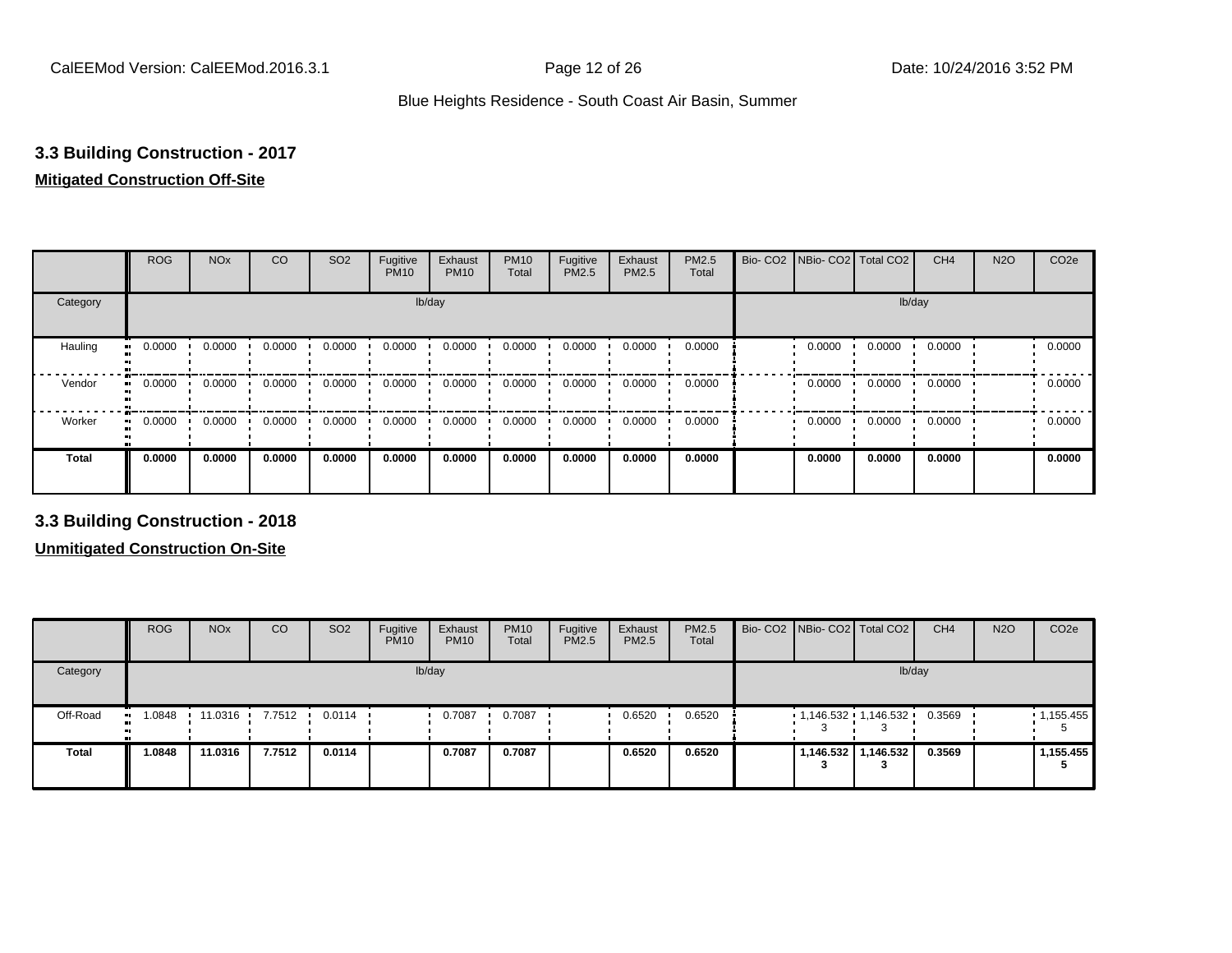# **3.3 Building Construction - 2018**

# **Unmitigated Construction Off-Site**

|                      | <b>ROG</b>          | <b>NO<sub>x</sub></b> | CO     | SO <sub>2</sub> | Fugitive<br><b>PM10</b> | Exhaust<br><b>PM10</b> | <b>PM10</b><br>Total | Fugitive<br><b>PM2.5</b> | Exhaust<br>PM2.5 | PM2.5<br>Total | Bio- CO2   NBio- CO2   Total CO2 |        | CH <sub>4</sub> | <b>N2O</b> | CO <sub>2e</sub> |
|----------------------|---------------------|-----------------------|--------|-----------------|-------------------------|------------------------|----------------------|--------------------------|------------------|----------------|----------------------------------|--------|-----------------|------------|------------------|
| Category             |                     |                       |        |                 |                         | lb/day                 |                      |                          |                  |                |                                  |        | lb/day          |            |                  |
| Hauling<br>$\bullet$ | 0.0000              | 0.0000                | 0.0000 | 0.0000          | 0.0000                  | 0.0000                 | 0.0000               | 0.0000                   | 0.0000           | 0.0000         | 0.0000                           | 0.0000 | 0.0000          |            | 0.0000           |
| Vendor               | 0.0000<br>$\bullet$ | 0.0000                | 0.0000 | 0.0000          | 0.0000                  | 0.0000                 | 0.0000               | 0.0000                   | 0.0000           | 0.0000         | 0.0000                           | 0.0000 | 0.0000          |            | 0.0000           |
| Worker<br>$\bullet$  | 0.0000              | 0.0000                | 0.0000 | 0.0000          | 0.0000                  | 0.0000                 | 0.0000               | 0.0000                   | 0.0000           | 0.0000         | 0.0000                           | 0.0000 | 0.0000          |            | 0.0000           |
| Total                | 0.0000              | 0.0000                | 0.0000 | 0.0000          | 0.0000                  | 0.0000                 | 0.0000               | 0.0000                   | 0.0000           | 0.0000         | 0.0000                           | 0.0000 | 0.0000          |            | 0.0000           |

|              | <b>ROG</b> | <b>NO<sub>x</sub></b> | CO               | SO <sub>2</sub>  | Fugitive<br><b>PM10</b> | Exhaust<br><b>PM10</b> | <b>PM10</b><br>Total | Fugitive<br>PM2.5 | Exhaust<br><b>PM2.5</b> | <b>PM2.5</b><br>Total |        | Bio- CO2 NBio- CO2 Total CO2 | CH <sub>4</sub> | <b>N2O</b> | CO <sub>2e</sub> |
|--------------|------------|-----------------------|------------------|------------------|-------------------------|------------------------|----------------------|-------------------|-------------------------|-----------------------|--------|------------------------------|-----------------|------------|------------------|
| Category     |            |                       |                  |                  |                         | lb/day                 |                      |                   |                         |                       |        | lb/day                       |                 |            |                  |
| Off-Road     | 1.0848     | 11.0316               | $7.7512$ $\cdot$ | $0.0114$ $\cdot$ |                         | 0.7087                 | 0.7087               |                   | 0.6520                  | 0.6520                | 0.0000 | 1,146.532 1,146.532          | 0.3569          |            | 1,155.455        |
| <b>Total</b> | 1.0848     | 11.0316               | 7.7512           | 0.0114           |                         | 0.7087                 | 0.7087               |                   | 0.6520                  | 0.6520                | 0.0000 | 1,146.532   1,146.532        | 0.3569          |            | 1.155.455        |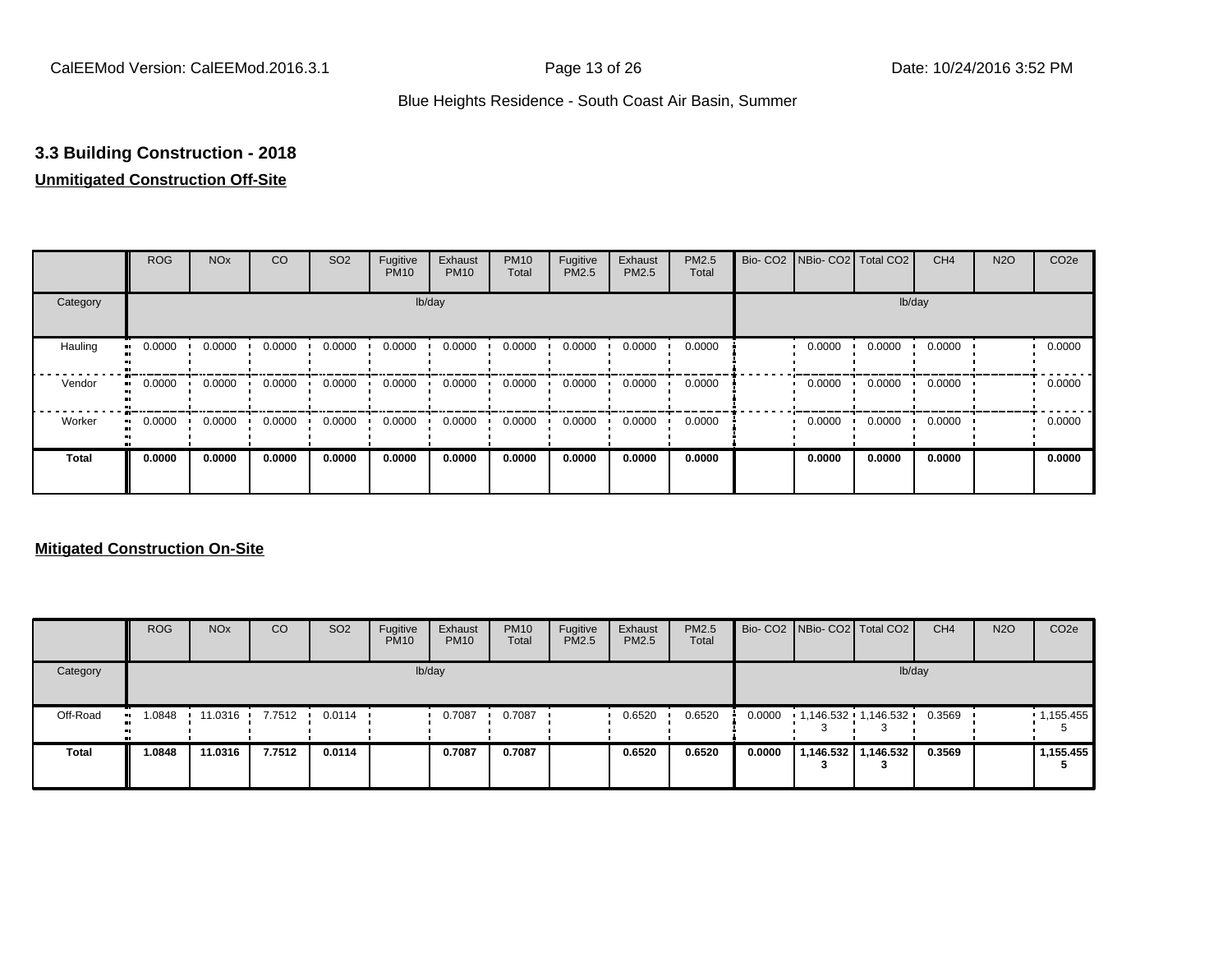## **3.3 Building Construction - 2018**

# **Mitigated Construction Off-Site**

|              | <b>ROG</b>                 | <b>NO<sub>x</sub></b> | CO     | SO <sub>2</sub> | Fugitive<br><b>PM10</b> | Exhaust<br><b>PM10</b> | <b>PM10</b><br>Total | Fugitive<br>PM2.5 | Exhaust<br>PM2.5 | PM2.5<br>Total | Bio- CO2   NBio- CO2   Total CO2 |        | CH <sub>4</sub> | <b>N2O</b> | CO <sub>2e</sub> |
|--------------|----------------------------|-----------------------|--------|-----------------|-------------------------|------------------------|----------------------|-------------------|------------------|----------------|----------------------------------|--------|-----------------|------------|------------------|
| Category     |                            |                       |        |                 | lb/day                  |                        |                      |                   |                  |                |                                  |        | lb/day          |            |                  |
| Hauling      | 0.0000<br>$\bullet\bullet$ | 0.0000                | 0.0000 | 0.0000          | 0.0000                  | 0.0000                 | 0.0000               | 0.0000            | 0.0000           | 0.0000         | 0.0000                           | 0.0000 | 0.0000          |            | 0.0000           |
| Vendor       | 0.0000<br>$\bullet\bullet$ | 0.0000                | 0.0000 | 0.0000          | 0.0000                  | 0.0000                 | 0.0000               | 0.0000            | 0.0000           | 0.0000         | 0.0000                           | 0.0000 | 0.0000          |            | 0.0000           |
| Worker       | 0.0000<br>$\bullet$        | 0.0000                | 0.0000 | 0.0000          | 0.0000                  | 0.0000                 | 0.0000               | 0.0000            | 0.0000           | 0.0000         | 0.0000                           | 0.0000 | 0.0000          |            | 0.0000           |
| <b>Total</b> | 0.0000                     | 0.0000                | 0.0000 | 0.0000          | 0.0000                  | 0.0000                 | 0.0000               | 0.0000            | 0.0000           | 0.0000         | 0.0000                           | 0.0000 | 0.0000          |            | 0.0000           |

**3.4 Grading - 2017**

|                      | <b>ROG</b>       | <b>NO<sub>x</sub></b> | CO     | SO <sub>2</sub> | Fugitive<br><b>PM10</b> | Exhaust<br><b>PM10</b> | <b>PM10</b><br>Total | Fugitive<br>PM2.5 | Exhaust<br><b>PM2.5</b> | PM2.5<br>Total |  | Bio- CO2   NBio- CO2   Total CO2 | CH <sub>4</sub> | <b>N2O</b> | CO <sub>2e</sub> |
|----------------------|------------------|-----------------------|--------|-----------------|-------------------------|------------------------|----------------------|-------------------|-------------------------|----------------|--|----------------------------------|-----------------|------------|------------------|
| Category             |                  |                       |        |                 |                         | lb/day                 |                      |                   |                         |                |  |                                  | lb/day          |            |                  |
| <b>Fugitive Dust</b> | $\bullet\bullet$ |                       |        |                 | 0.7776                  | 0.0000                 | 0.7776               | 0.4171            | 0.0000                  | 0.4171         |  | 0.0000                           |                 |            | 0.0000           |
| Off-Road             | 1.2100<br>ш.     | 10.4978 7.9182        |        | 0.0120          |                         | 0.7318                 | 0.7318               |                   | 0.6978                  | 0.6978         |  | $1,179.307$ 1,179.307            | 0.2319          |            | 1,185.104        |
| <b>Total</b>         | 1.2100           | 10.4978               | 7.9182 | 0.0120          | 0.7776                  | 0.7318                 | .5094                | 0.4171            | 0.6978                  | 1.1148         |  | 1,179.307   1,179.307            | 0.2319          |            | 1,185.104        |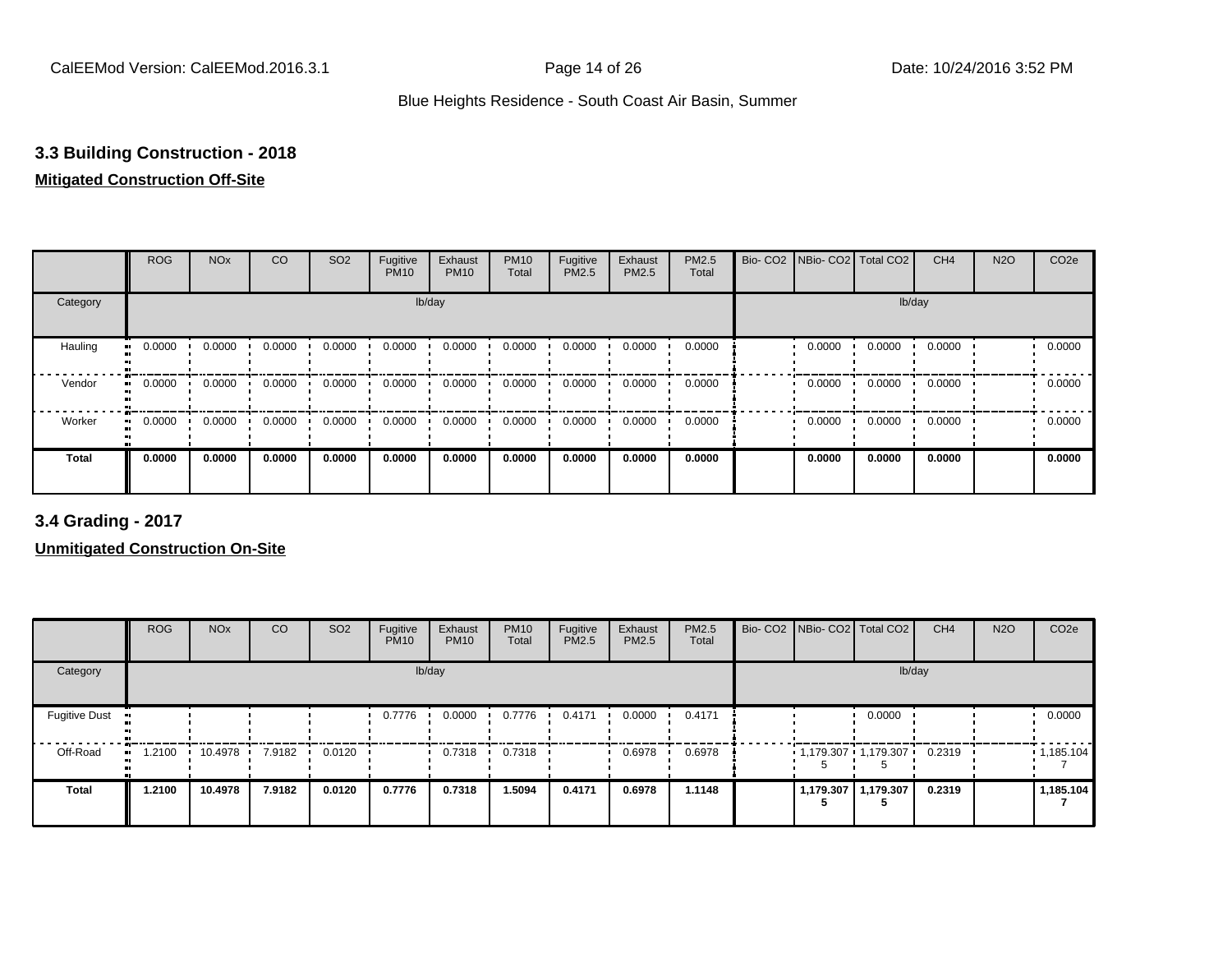# **3.4 Grading - 2017**

# **Unmitigated Construction Off-Site**

|                             | <b>ROG</b> | <b>NO<sub>x</sub></b> | CO     | SO <sub>2</sub> | Fugitive<br><b>PM10</b> | Exhaust<br><b>PM10</b> | <b>PM10</b><br>Total | Fugitive<br>PM2.5 | Exhaust<br>PM2.5 | PM2.5<br>Total | Bio- CO2   NBio- CO2   Total CO2 |                            | CH <sub>4</sub> | <b>N2O</b> | CO <sub>2e</sub> |
|-----------------------------|------------|-----------------------|--------|-----------------|-------------------------|------------------------|----------------------|-------------------|------------------|----------------|----------------------------------|----------------------------|-----------------|------------|------------------|
| Category                    |            |                       |        |                 |                         | lb/day                 |                      |                   |                  |                |                                  |                            | lb/day          |            |                  |
| Hauling<br>$\bullet\bullet$ | 0.2239     | 6.9014                | 1.3951 | 0.0181          | 0.4190                  | 0.0431                 | 0.4621               | 0.1148            | 0.0412           | 0.1560         | 1,951.243 1,951.243              |                            | 0.1260          |            | 1,954.392        |
| Vendor<br>$\bullet\bullet$  | 0.0000     | 0.0000                | 0.0000 | 0.0000          | 0.0000                  | 0.0000                 | 0.0000               | 0.0000            | 0.0000           | 0.0000         | 0.0000                           | 0.0000                     | 0.0000          |            | 0.0000           |
| Worker<br>$\bullet\bullet$  | 0.0601     | 0.0442                | 0.5682 | 1.2600e-<br>003 | 0.1118                  | 9.3000e-<br>004        | 0.1127               | 0.0296            | 8.6000e-<br>004  | 0.0305         |                                  | 125.3679 125.3679 4.7300e- | 003             |            | 125.4862         |
| Total                       | 0.2839     | 6.9456                | 1.9634 | 0.0193          | 0.5307                  | 0.0440                 | 0.5748               | 0.1444            | 0.0421           | 0.1865         | 2,076.611                        | 2,076.611                  | 0.1307          |            | 2,079.878        |

|                      | <b>ROG</b>           | <b>NO<sub>x</sub></b> | <b>CO</b> | SO <sub>2</sub> | Fugitive<br><b>PM10</b> | Exhaust<br><b>PM10</b> | <b>PM10</b><br>Total | Fugitive<br>PM2.5 | Exhaust<br><b>PM2.5</b> | PM2.5<br>Total |        | Bio- CO2 NBio- CO2 Total CO2 | CH <sub>4</sub> | <b>N2O</b> | CO <sub>2e</sub> |
|----------------------|----------------------|-----------------------|-----------|-----------------|-------------------------|------------------------|----------------------|-------------------|-------------------------|----------------|--------|------------------------------|-----------------|------------|------------------|
| Category             |                      |                       |           |                 |                         | lb/day                 |                      |                   |                         |                |        | lb/day                       |                 |            |                  |
| <b>Fugitive Dust</b> |                      |                       |           |                 | 0.3033                  | 0.0000                 | 0.3033               | 0.1627            | 0.0000                  | 0.1627         |        | 0.0000                       |                 |            | 0.0000           |
| Off-Road             | 1.2100<br><b>ALC</b> | 10.4978 7.9182        |           | 0.0120          |                         | 0.7318                 | 0.7318               |                   | 0.6978                  | 0.6978         | 0.0000 | 1,179.307 1,179.307          | 0.2319          |            | 1,185.104        |
| Total                | 1.2100               | 10.4978               | 7.9182    | 0.0120          | 0.3033                  | 0.7318                 | .0350                | 0.1627            | 0.6978                  | 0.8604         | 0.0000 | 1,179.307   1,179.307        | 0.2319          |            | 1,185.104        |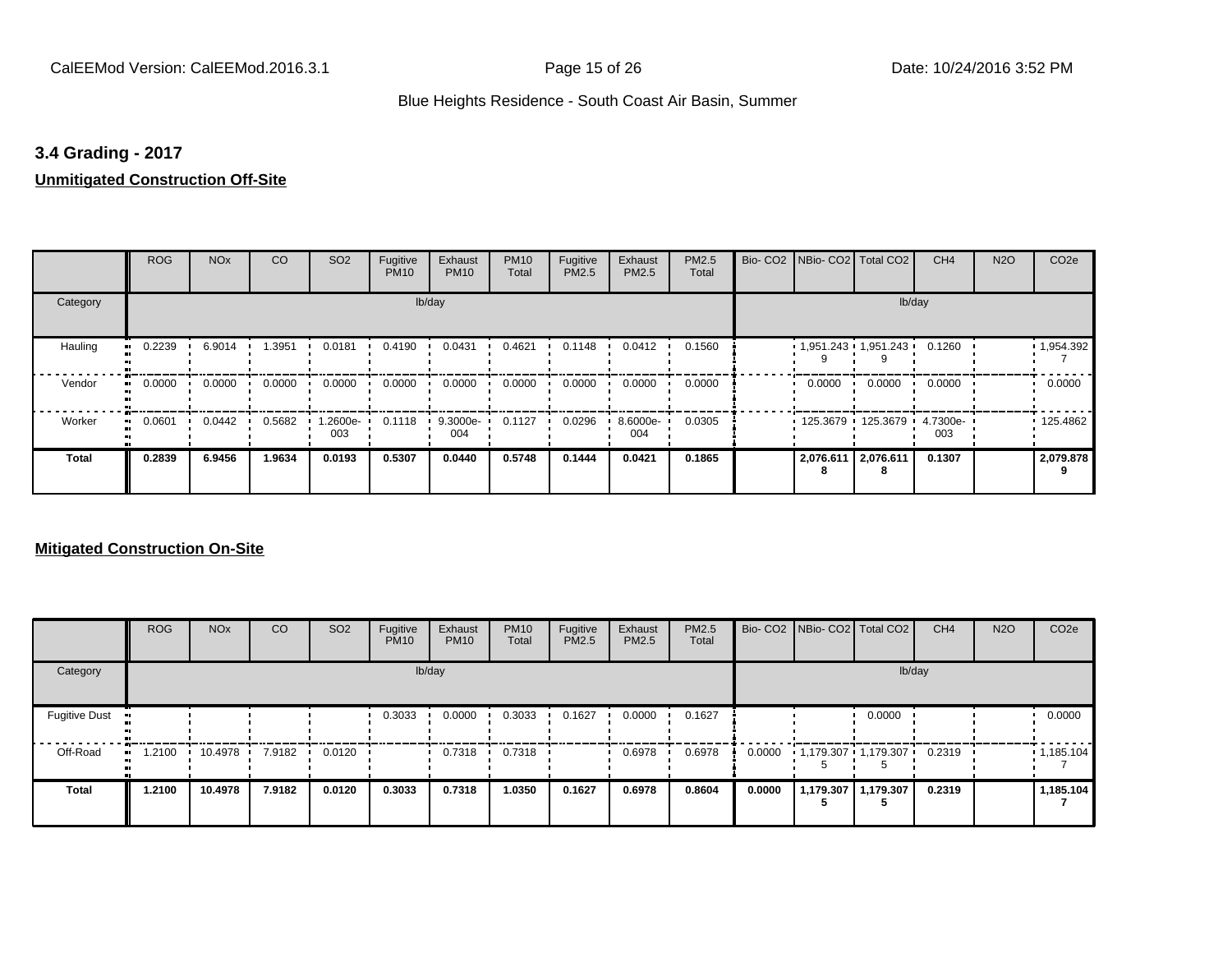# **3.4 Grading - 2017**

## **Mitigated Construction Off-Site**

|                            | <b>ROG</b>   | <b>NO<sub>x</sub></b> | CO     | SO <sub>2</sub> | Fugitive<br><b>PM10</b> | Exhaust<br><b>PM10</b> | <b>PM10</b><br>Total | Fugitive<br>PM2.5 | Exhaust<br>PM2.5 | PM2.5<br>Total | Bio- CO2   NBio- CO2   Total CO2 |           | CH <sub>4</sub> | <b>N2O</b> | CO <sub>2e</sub> |
|----------------------------|--------------|-----------------------|--------|-----------------|-------------------------|------------------------|----------------------|-------------------|------------------|----------------|----------------------------------|-----------|-----------------|------------|------------------|
| Category                   |              |                       |        |                 |                         | lb/day                 |                      |                   |                  |                |                                  |           | lb/day          |            |                  |
| Hauling                    | 0.2239<br>ш. | 6.9014                | 1.3951 | 0.0181          | 0.4190                  | 0.0431                 | 0.4621               | 0.1148            | 0.0412           | 0.1560         | $1,951.243$ $1,951.243$          |           | 0.1260          |            | 1,954.392        |
| Vendor<br>$\bullet$        | 0.0000       | 0.0000                | 0.0000 | 0.0000          | 0.0000                  | 0.0000                 | 0.0000               | 0.0000            | 0.0000           | 0.0000         | 0.0000                           | 0.0000    | 0.0000          |            | 0.0000           |
| Worker<br>$\bullet\bullet$ | 0.0601       | 0.0442                | 0.5682 | 1.2600e-<br>003 | 0.1118                  | 9.3000e-<br>004        | 0.1127               | 0.0296            | 8.6000e-<br>004  | 0.0305         | 125.3679 125.3679                |           | 4.7300e-<br>003 |            | 125.4862         |
| <b>Total</b>               | 0.2839       | 6.9456                | 1.9634 | 0.0193          | 0.5307                  | 0.0440                 | 0.5748               | 0.1444            | 0.0421           | 0.1865         | 2,076.611                        | 2,076.611 | 0.1307          |            | 2,079.878        |

**3.5 Paving - 2018**

|              | <b>ROG</b> | <b>NO<sub>x</sub></b> | CO     | SO <sub>2</sub> | Fugitive<br><b>PM10</b> | Exhaust<br><b>PM10</b> | <b>PM10</b><br>Total | Fugitive<br><b>PM2.5</b> | Exhaust<br>PM2.5 | <b>PM2.5</b><br>Total |           | Bio- CO2   NBio- CO2   Total CO2 | CH <sub>4</sub> | <b>N2O</b> | CO <sub>2e</sub> |
|--------------|------------|-----------------------|--------|-----------------|-------------------------|------------------------|----------------------|--------------------------|------------------|-----------------------|-----------|----------------------------------|-----------------|------------|------------------|
| Category     |            |                       |        |                 |                         | lb/day                 |                      |                          |                  |                       |           | lb/day                           |                 |            |                  |
| Off-Road     | 0.9202     | 8.7447                | 7.2240 | 0.0113          |                         | 0.5109                 | 0.5109               |                          | 0.4735           | 0.4735                |           | $1,070.137$ $1,070.137$ $\cdot$  | 0.3017          |            | 1,077.679<br>8   |
| Paving       | 0.0000     |                       |        |                 |                         | 0.0000                 | 0.0000               |                          | 0.0000           | 0.0000                |           | 0.0000                           |                 |            | 0.0000           |
| <b>Total</b> | 0.9202     | 8.7447                | 7.2240 | 0.0113          |                         | 0.5109                 | 0.5109               |                          | 0.4735           | 0.4735                | 1,070.137 | 1,070.137                        | 0.3017          |            | 1,077.679<br>8   |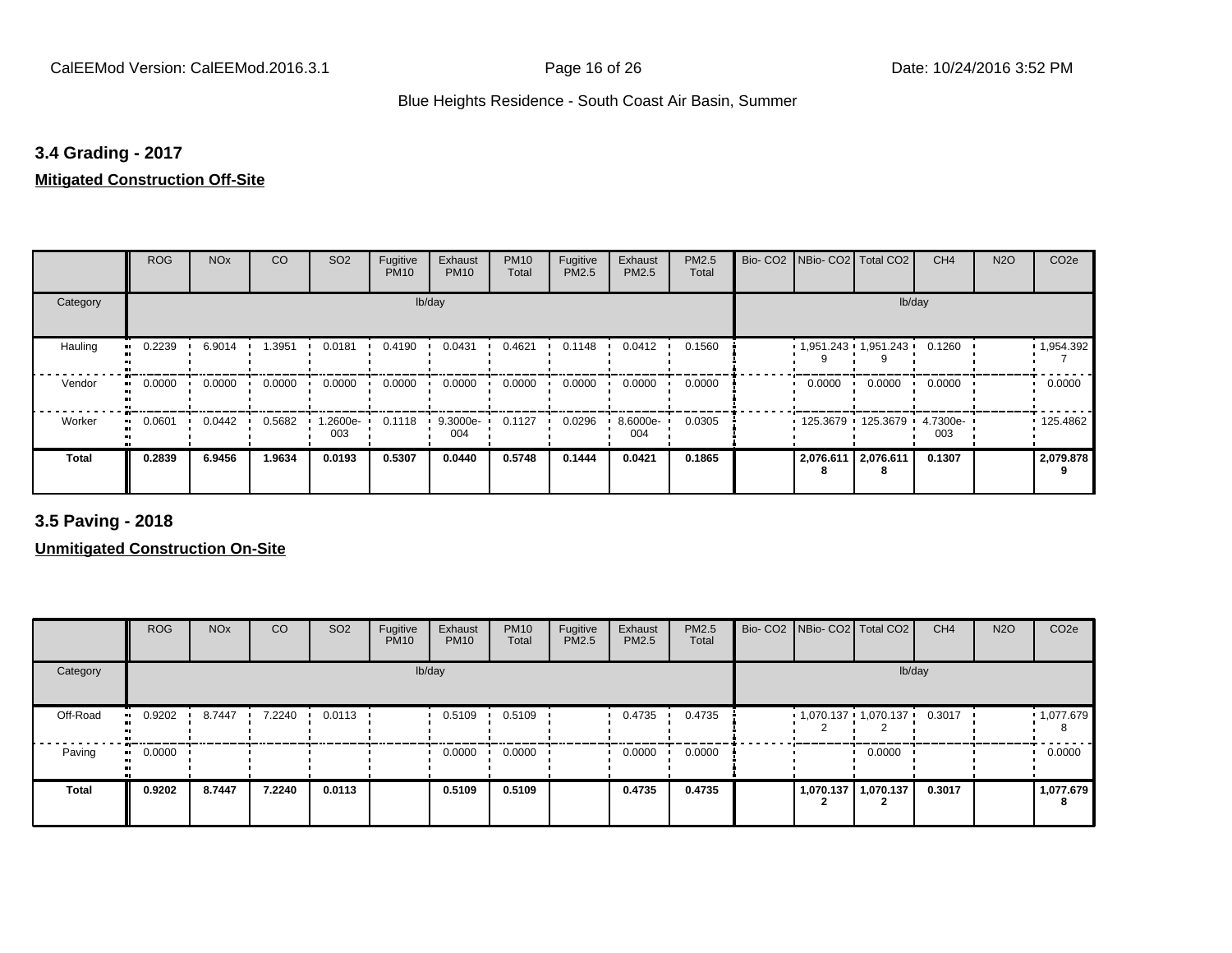# **3.5 Paving - 2018**

#### **Unmitigated Construction Off-Site**

|                      | <b>ROG</b>                 | <b>NO<sub>x</sub></b> | CO     | SO <sub>2</sub> | Fugitive<br><b>PM10</b> | Exhaust<br><b>PM10</b> | <b>PM10</b><br>Total | Fugitive<br>PM2.5 | Exhaust<br>PM2.5 | PM2.5<br>Total | Bio- CO2   NBio- CO2   Total CO2 |                   | CH <sub>4</sub> | <b>N2O</b> | CO <sub>2e</sub> |
|----------------------|----------------------------|-----------------------|--------|-----------------|-------------------------|------------------------|----------------------|-------------------|------------------|----------------|----------------------------------|-------------------|-----------------|------------|------------------|
| Category             |                            |                       |        |                 |                         | lb/day                 |                      |                   |                  |                |                                  |                   | lb/day          |            |                  |
| Hauling<br>$\bullet$ | 0.0000                     | 0.0000                | 0.0000 | 0.0000          | 0.0000                  | 0.0000                 | 0.0000               | 0.0000            | 0.0000           | 0.0000         | 0.0000                           | 0.0000            | 0.0000          |            | 0.0000           |
| Vendor               | 0.0000<br>$\bullet$        | 0.0000                | 0.0000 | 0.0000          | 0.0000                  | 0.0000                 | 0.0000               | 0.0000            | 0.0000           | 0.0000         | 0.0000                           | 0.0000            | 0.0000          |            | 0.0000           |
| Worker               | 0.0962<br>$\bullet\bullet$ | 0.0693                | 0.9006 | 2.2000e-<br>003 | 0.2012                  | 1.6100e-<br>003        | 0.2028               | 0.0534            | .4900e-<br>003   | 0.0549         |                                  | 219.3696 219.3696 | 7.5000e-<br>003 |            | .219.5571        |
| <b>Total</b>         | 0.0962                     | 0.0693                | 0.9006 | 2.2000e-<br>003 | 0.2012                  | 1.6100e-<br>003        | 0.2028               | 0.0534            | -.4900e<br>003   | 0.0549         | 219.3696                         | 219.3696          | 7.5000e-<br>003 |            | 219,5571         |

|              | <b>ROG</b>                 | <b>NO<sub>x</sub></b> | CO     | SO <sub>2</sub> | Fugitive<br><b>PM10</b> | Exhaust<br><b>PM10</b> | <b>PM10</b><br>Total | Fugitive<br><b>PM2.5</b> | Exhaust<br>PM2.5 | PM2.5<br>Total |        |           | Bio- CO2   NBio- CO2   Total CO2 | CH <sub>4</sub> | <b>N2O</b> | CO <sub>2e</sub> |
|--------------|----------------------------|-----------------------|--------|-----------------|-------------------------|------------------------|----------------------|--------------------------|------------------|----------------|--------|-----------|----------------------------------|-----------------|------------|------------------|
| Category     |                            |                       |        |                 |                         | lb/day                 |                      |                          |                  |                |        |           |                                  | lb/day          |            |                  |
| Off-Road     | 0.9202                     | 8.7447                | 7.2240 | 0.0113          |                         | 0.5109                 | 0.5109               |                          | 0.4735           | 0.4735         | 0.0000 |           | 1,070.137 1,070.137 '            | 0.3017          |            | 1,077.679<br>8   |
| Paving       | 0.0000<br>$\bullet\bullet$ |                       |        |                 |                         | 0.0000                 | 0.0000               |                          | 0.0000           | 0.0000         |        |           | 0.0000                           |                 |            | 0.0000           |
| <b>Total</b> | 0.9202                     | 8.7447                | 7.2240 | 0.0113          |                         | 0.5109                 | 0.5109               |                          | 0.4735           | 0.4735         | 0.0000 | 1,070.137 | 1,070.137                        | 0.3017          |            | 1,077.679<br>8   |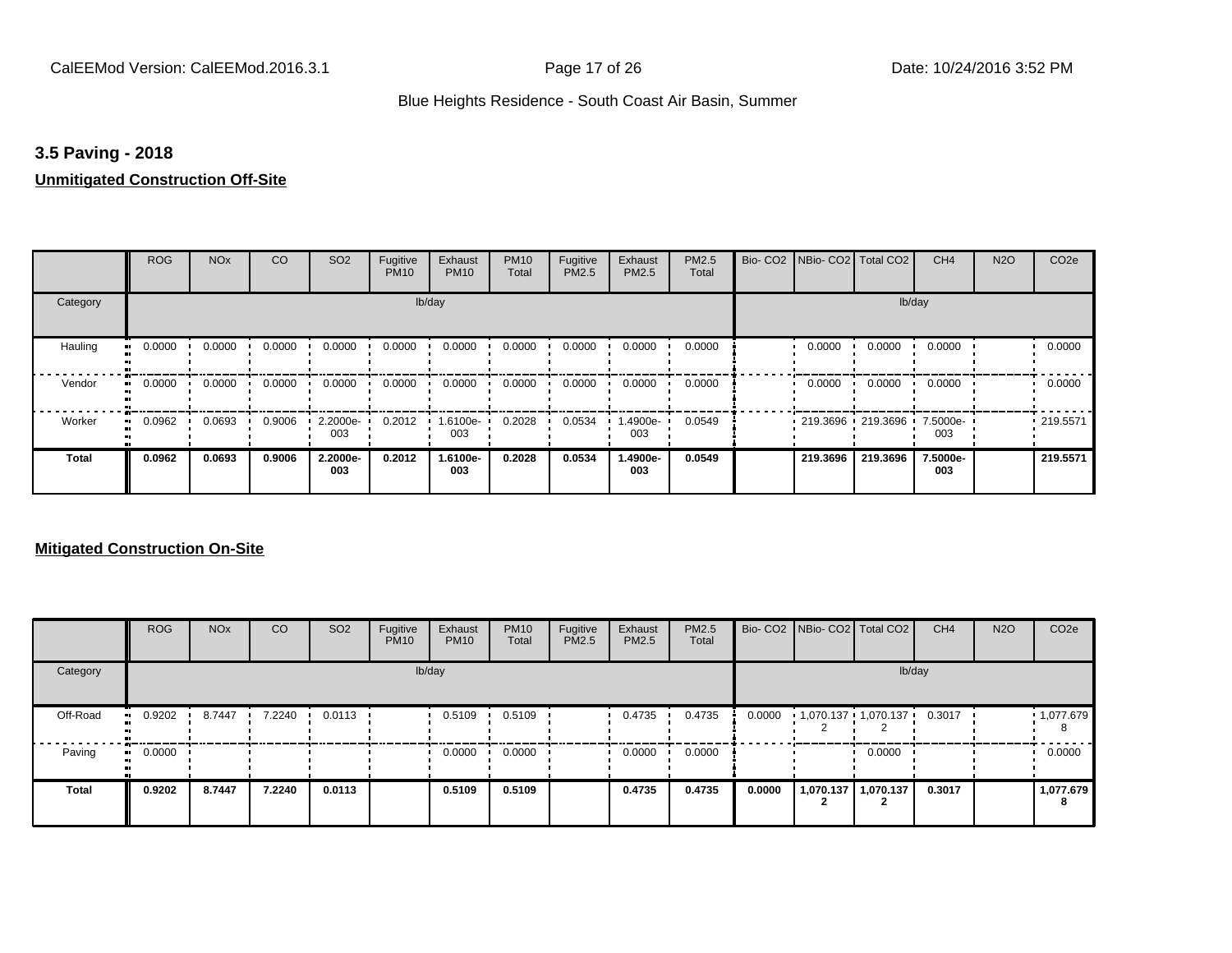# **3.5 Paving - 2018**

#### **Mitigated Construction Off-Site**

|              | <b>ROG</b>          | <b>NO<sub>x</sub></b> | CO     | SO <sub>2</sub> | Fugitive<br><b>PM10</b> | Exhaust<br><b>PM10</b> | <b>PM10</b><br>Total | Fugitive<br>PM2.5 | Exhaust<br>PM2.5 | PM2.5<br>Total | Bio- CO2   NBio- CO2   Total CO2 |          | CH <sub>4</sub> | <b>N2O</b> | CO <sub>2e</sub> |
|--------------|---------------------|-----------------------|--------|-----------------|-------------------------|------------------------|----------------------|-------------------|------------------|----------------|----------------------------------|----------|-----------------|------------|------------------|
| Category     |                     |                       |        |                 | lb/day                  |                        |                      |                   |                  |                |                                  |          | lb/day          |            |                  |
| Hauling      | 0.0000              | 0.0000                | 0.0000 | 0.0000          | 0.0000                  | 0.0000                 | 0.0000               | 0.0000            | 0.0000           | 0.0000         | 0.0000                           | 0.0000   | 0.0000          |            | 0.0000           |
| Vendor       | 0.0000<br>$\bullet$ | 0.0000                | 0.0000 | 0.0000          | 0.0000                  | 0.0000                 | 0.0000               | 0.0000            | 0.0000           | 0.0000         | 0.0000                           | 0.0000   | 0.0000          |            | 0.0000           |
| Worker       | 0.0962              | 0.0693                | 0.9006 | 2.2000e-<br>003 | 0.2012                  | 1.6100e-<br>003        | 0.2028               | 0.0534            | .4900e-<br>003   | 0.0549         | 219.3696 219.3696                |          | 7.5000e-<br>003 |            | .219.5571        |
| <b>Total</b> | 0.0962              | 0.0693                | 0.9006 | 2.2000e-<br>003 | 0.2012                  | 1.6100e-<br>003        | 0.2028               | 0.0534            | 1.4900e-<br>003  | 0.0549         | 219.3696                         | 219.3696 | 7.5000e-<br>003 |            | 219,5571         |

**3.6 Site Preparation - 2017**

|                      | <b>ROG</b>          | <b>NO<sub>x</sub></b> | CO     | SO <sub>2</sub> | Fugitive<br><b>PM10</b> | Exhaust<br><b>PM10</b> | <b>PM10</b><br>Total | Fugitive<br><b>PM2.5</b> | Exhaust<br>PM2.5 | PM2.5<br>Total | Bio- CO2 NBio- CO2 Total CO2 |          | CH <sub>4</sub> | <b>N2O</b> | CO <sub>2e</sub> |
|----------------------|---------------------|-----------------------|--------|-----------------|-------------------------|------------------------|----------------------|--------------------------|------------------|----------------|------------------------------|----------|-----------------|------------|------------------|
| Category             |                     |                       |        |                 |                         | lb/day                 |                      |                          |                  |                |                              | lb/day   |                 |            |                  |
| <b>Fugitive Dust</b> |                     |                       |        |                 | 0.5303                  | 0.0000                 | 0.5303               | 0.0573                   | 0.0000           | 0.0573         |                              | 0.0000   |                 |            | 0.0000           |
| Off-Road             | 0.8524<br>$\bullet$ | 10.5148               | 4.3533 | 9.7700e-<br>003 |                         | 0.4726                 | 0.4726               |                          | 0.4347           | 0.4347         | 999.5201 999.5201            |          | 0.3063          |            | .1,007.176       |
| <b>Total</b>         | 0.8524              | 10.5148               | 4.3533 | 9.7700e-<br>003 | 0.5303                  | 0.4726                 | 1.0028               | 0.0573                   | 0.4347           | 0.4920         | 999.5201                     | 999.5201 | 0.3063          |            | 1,007.176        |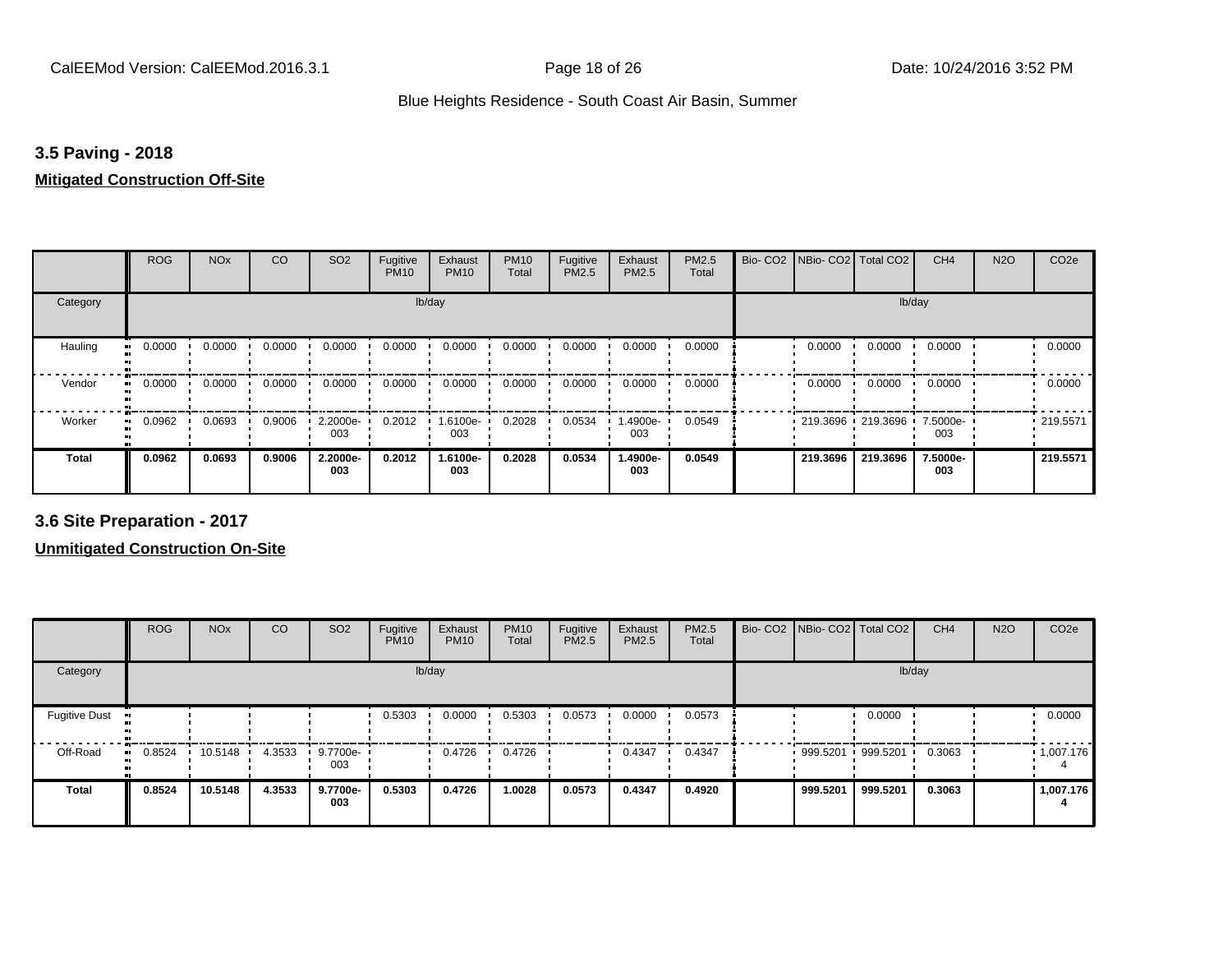# **3.6 Site Preparation - 2017**

# **Unmitigated Construction Off-Site**

|                             | <b>ROG</b> | <b>NO<sub>x</sub></b> | CO     | SO <sub>2</sub> | Fugitive<br><b>PM10</b> | Exhaust<br><b>PM10</b> | <b>PM10</b><br>Total | Fugitive<br>PM2.5 | Exhaust<br>PM2.5 | PM2.5<br>Total | Bio- CO2   NBio- CO2   Total CO2 |         | CH <sub>4</sub> | <b>N2O</b> | CO <sub>2e</sub> |
|-----------------------------|------------|-----------------------|--------|-----------------|-------------------------|------------------------|----------------------|-------------------|------------------|----------------|----------------------------------|---------|-----------------|------------|------------------|
| Category                    |            |                       |        |                 |                         | lb/day                 |                      |                   |                  |                |                                  | lb/day  |                 |            |                  |
| Hauling<br>$\bullet\bullet$ | 0.0000     | 0.0000                | 0.0000 | 0.0000          | 0.0000                  | 0.0000                 | 0.0000               | 0.0000            | 0.0000           | 0.0000         | 0.0000                           | 0.0000  | 0.0000          |            | 0.0000           |
| Vendor<br>$\bullet\bullet$  | 0.0000     | 0.0000                | 0.0000 | 0.0000          | 0.0000                  | 0.0000                 | 0.0000               | 0.0000            | 0.0000           | 0.0000         | 0.0000                           | 0.0000  | 0.0000          |            | 0.0000           |
| Worker<br>$\bullet\bullet$  | 0.0300     | 0.0221                | 0.2841 | 6.3000e-<br>004 | 0.0559                  | 4.6000e-<br>004        | 0.0564               | 0.0148            | 4.3000e-<br>004  | 0.0153         | 62.6840                          | 62.6840 | 2.3700e-<br>003 |            | 62.7431          |
| <b>Total</b>                | 0.0300     | 0.0221                | 0.2841 | 6.3000e-<br>004 | 0.0559                  | 4.6000e-<br>004        | 0.0564               | 0.0148            | 4.3000e-<br>004  | 0.0153         | 62.6840                          | 62.6840 | 2.3700e-<br>003 |            | 62.7431          |

|                      | <b>ROG</b>   | <b>NO<sub>x</sub></b> | CO     | SO <sub>2</sub> | Fugitive<br><b>PM10</b> | Exhaust<br><b>PM10</b> | <b>PM10</b><br>Total | Fugitive<br>PM2.5 | Exhaust<br><b>PM2.5</b> | PM2.5<br>Total |        | Bio- CO2   NBio- CO2   Total CO2 |          | CH <sub>4</sub> | <b>N2O</b> | CO <sub>2e</sub> |
|----------------------|--------------|-----------------------|--------|-----------------|-------------------------|------------------------|----------------------|-------------------|-------------------------|----------------|--------|----------------------------------|----------|-----------------|------------|------------------|
| Category             |              |                       |        |                 |                         | lb/day                 |                      |                   |                         |                |        |                                  | lb/day   |                 |            |                  |
| <b>Fugitive Dust</b> |              |                       |        |                 | 0.2068                  | 0.0000                 | 0.2068               | 0.0223            | 0.0000                  | 0.0223         |        |                                  | 0.0000   |                 |            | 0.0000           |
| Off-Road             | 0.8524<br>ш. | 10.5148               | 4.3533 | 9.7700e-<br>003 |                         | 0.4726                 | 0.4726               |                   | 0.4347                  | 0.4347         | 0.0000 | 999.5201 999.5201                |          | 0.3063          |            | 1,007.176        |
| Total                | 0.8524       | 10.5148               | 4.3533 | 9.7700e-<br>003 | 0.2068                  | 0.4726                 | 0.6794               | 0.0223            | 0.4347                  | 0.4571         | 0.0000 | 999.5201                         | 999.5201 | 0.3063          |            | 1,007.176        |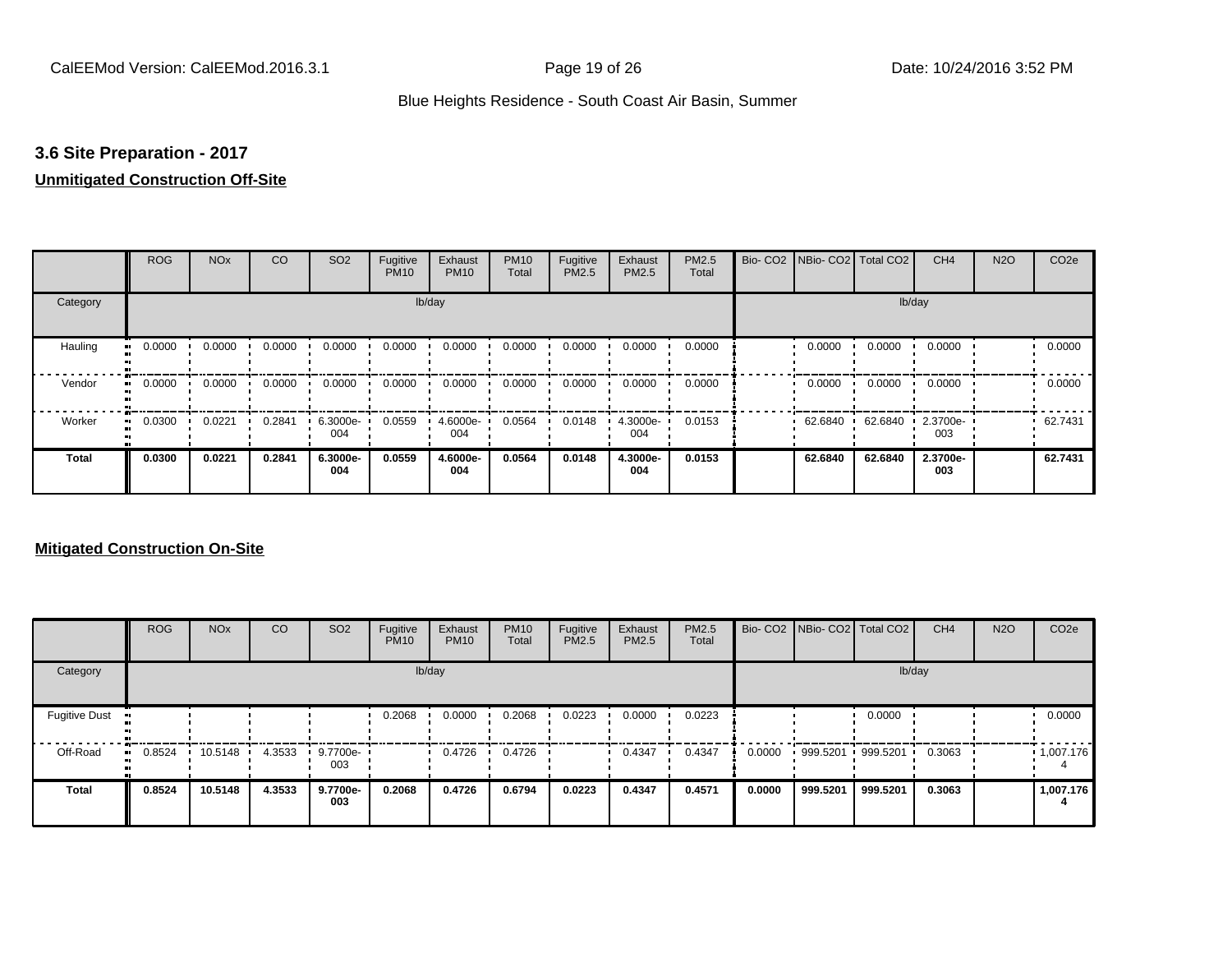# **3.6 Site Preparation - 2017**

#### **Mitigated Construction Off-Site**

|                            | <b>ROG</b>          | <b>NO<sub>x</sub></b> | CO     | SO <sub>2</sub> | Fugitive<br><b>PM10</b> | Exhaust<br><b>PM10</b> | <b>PM10</b><br>Total | Fugitive<br>PM2.5 | Exhaust<br>PM2.5 | PM2.5<br>Total | Bio- CO2   NBio- CO2   Total CO2 |         | CH <sub>4</sub> | <b>N2O</b> | CO <sub>2e</sub> |
|----------------------------|---------------------|-----------------------|--------|-----------------|-------------------------|------------------------|----------------------|-------------------|------------------|----------------|----------------------------------|---------|-----------------|------------|------------------|
| Category                   |                     |                       |        |                 |                         | lb/day                 |                      |                   |                  |                |                                  |         | lb/day          |            |                  |
| Hauling<br>$\bullet$       | 0.0000              | 0.0000                | 0.0000 | 0.0000          | 0.0000                  | 0.0000                 | 0.0000               | 0.0000            | 0.0000           | 0.0000         | 0.0000                           | 0.0000  | 0.0000          |            | 0.0000           |
| Vendor                     | 0.0000<br>$\bullet$ | 0.0000                | 0.0000 | 0.0000          | 0.0000                  | 0.0000                 | 0.0000               | 0.0000            | 0.0000           | 0.0000         | 0.0000                           | 0.0000  | 0.0000          |            | 0.0000           |
| Worker<br>$\bullet\bullet$ | 0.0300              | 0.0221                | 0.2841 | 6.3000e-<br>004 | 0.0559                  | 4.6000e-<br>004        | 0.0564               | 0.0148            | 4.3000e-<br>004  | 0.0153         | 62.6840                          | 62.6840 | 2.3700e-<br>003 |            | 62.7431          |
| <b>Total</b>               | 0.0300              | 0.0221                | 0.2841 | 6.3000e-<br>004 | 0.0559                  | 4.6000e-<br>004        | 0.0564               | 0.0148            | 4.3000e-<br>004  | 0.0153         | 62.6840                          | 62.6840 | 2.3700e-<br>003 |            | 62.7431          |

# **4.0 Operational Detail - Mobile**

**4.1 Mitigation Measures Mobile**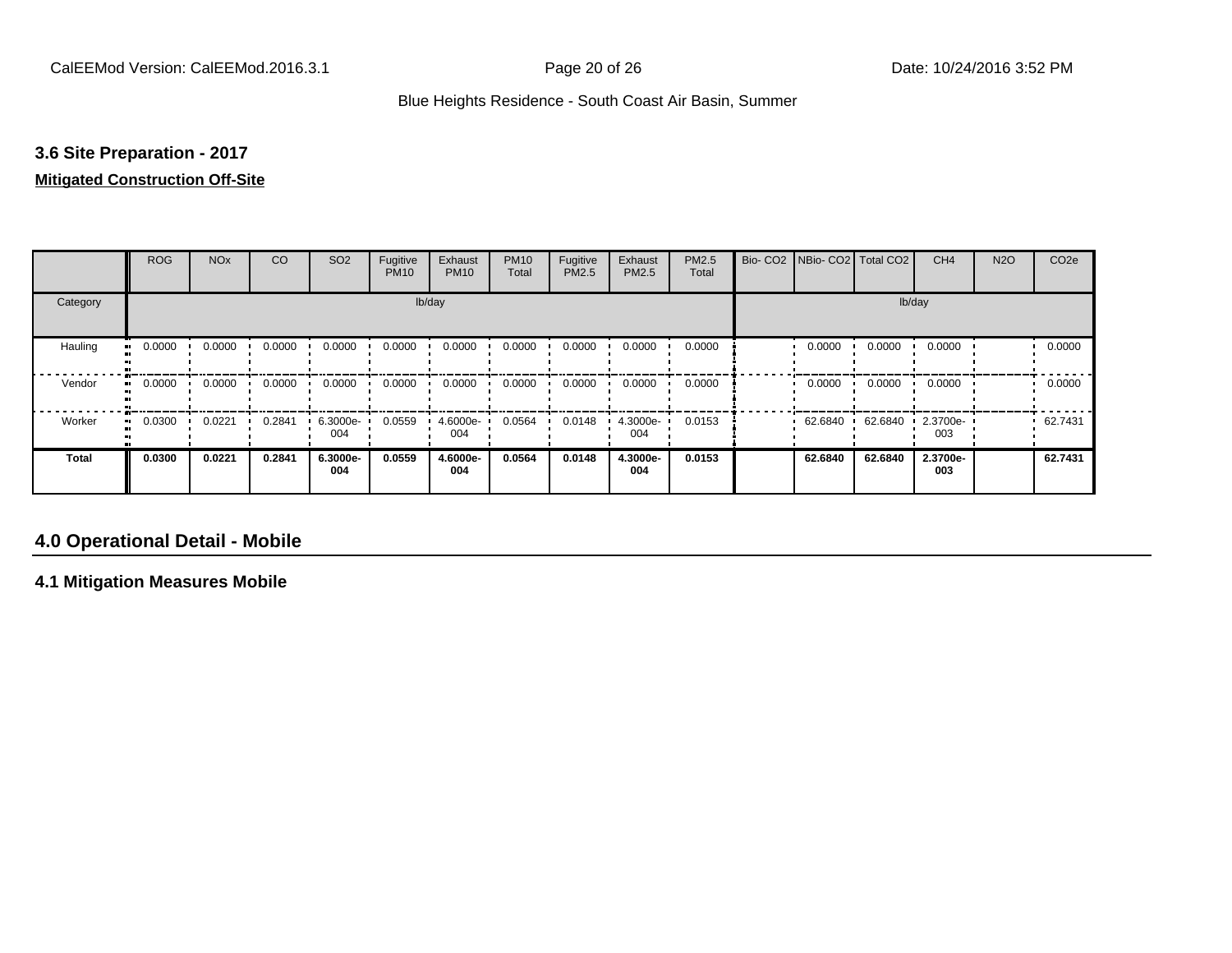|             | <b>ROG</b> | <b>NO<sub>x</sub></b> | CO     | SO <sub>2</sub>  | Fugitive<br><b>PM10</b> | Exhaust<br><b>PM10</b> | <b>PM10</b><br>Total | Fugitive<br><b>PM2.5</b> | Exhaust<br>PM2.5 | <b>PM2.5</b><br>Total | Bio- CO2 NBio- CO2 Total CO2 | CH <sub>4</sub>         | <b>N2O</b> | CO <sub>2e</sub> |
|-------------|------------|-----------------------|--------|------------------|-------------------------|------------------------|----------------------|--------------------------|------------------|-----------------------|------------------------------|-------------------------|------------|------------------|
| Category    |            |                       |        |                  |                         | lb/day                 |                      |                          |                  |                       |                              | lb/day                  |            |                  |
| Mitigated   | 0.0335     | 0.0610                | 0.3697 | 8.5000e-<br>004  | 0.0714                  | 8.2000e-<br>004        | 0.0722               | 0.0190                   | 7.7000e-<br>004  | 0.0198                | 85.1762                      | 85.1762 5.3800e-<br>003 |            | $-85.3108$       |
| Unmitigated | 0.0335     | 0.0610                | 0.3697 | $.5000e-$<br>004 | 0.0714                  | 8.2000e-<br>004        | 0.0722               | 0.0190                   | 7.7000e-<br>004  | 0.0198                | 85.1762                      | 85.1762 5.3800e-<br>003 |            | 85.3108          |

## **4.2 Trip Summary Information**

|                       |         | <b>Average Daily Trip Rate</b> |        | Unmitigated       | Mitigated         |
|-----------------------|---------|--------------------------------|--------|-------------------|-------------------|
| Land Use              | Weekday | Saturday                       | Sunday | <b>Annual VMT</b> | <b>Annual VMT</b> |
| Single Family Housing | 9.52    | 9.91                           | 8.62   | 32,282            | 32,282            |
| Total                 | 9.52    | 9.91                           | 8.62   | 32,282            | 32,282            |

# **4.3 Trip Type Information**

|                       |            | <b>Miles</b>               |                                                     |       | Trip % |       |         | Trip Purpose %  |         |
|-----------------------|------------|----------------------------|-----------------------------------------------------|-------|--------|-------|---------|-----------------|---------|
| Land Use              | H-W or C-W | $H-S$ or $C-C$ $\parallel$ | │ H-O or C-NW ┃H-W or C-W┃ H-S or C-C ┃ H-O or C-NW |       |        |       | Primary | <b>Diverted</b> | Pass-by |
| Single Family Housing | 4.70       | 5.90                       | 8.70                                                | 40.20 | 19.20  | 40.60 | 86      |                 |         |

## **4.4 Fleet Mix**

| Land Use                     | LDA      | LDT1     | LDT <sub>2</sub> | <b>MDV</b> | HD <sup>2</sup> | LHD <sub>2</sub> | AA1<br>MHD | HHD      | OBUS      | <b>UBUS</b> | <b>MCY</b> | <b>SBUS</b> | MH       |
|------------------------------|----------|----------|------------------|------------|-----------------|------------------|------------|----------|-----------|-------------|------------|-------------|----------|
| Single Family I<br>/ Housing | J.555637 | 0.046489 | 0.189274         | .131530    | 0.019327        | 0.005527         | J.013212   | 0.007588 | י0.001170 | 0.000625    | 024698.ر   | 0.000655    | 0.004269 |

# **5.0 Energy Detail**

Historical Energy Use: N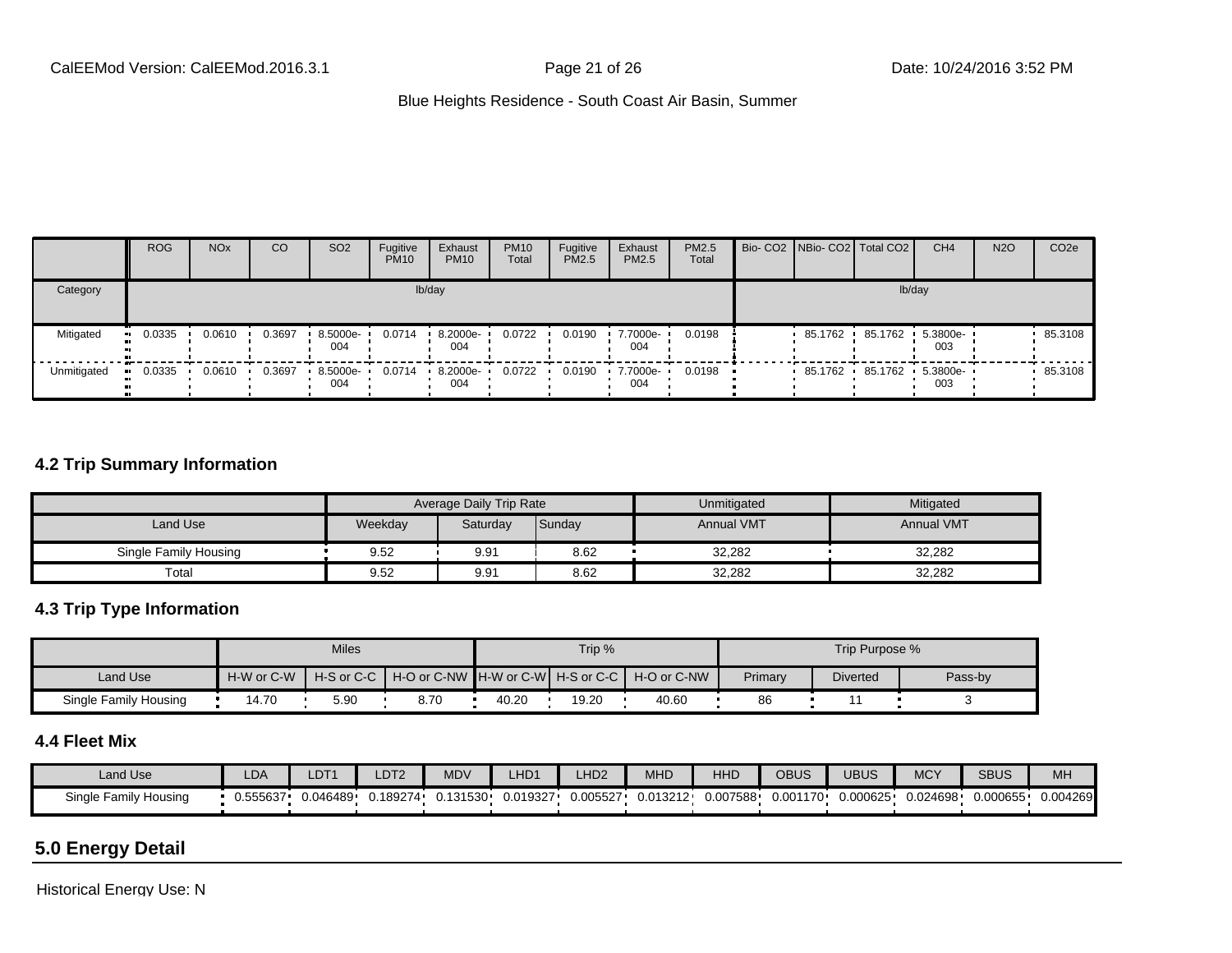## **5.1 Mitigation Measures Energy**

|                           | <b>ROG</b>                         | <b>NO<sub>x</sub></b> | CO  | SO <sub>2</sub>                     | Fugitive<br><b>PM10</b> | Exhaust<br><b>PM10</b> | <b>PM10</b><br>Total | Fugitive<br><b>PM2.5</b> | Exhaust<br><b>PM2.5</b> | <b>PM2.5</b><br>Total | Bio- CO2   NBio- CO2   Total CO2 |         | CH <sub>4</sub> | <b>N2O</b>      | CO <sub>2e</sub> |
|---------------------------|------------------------------------|-----------------------|-----|-------------------------------------|-------------------------|------------------------|----------------------|--------------------------|-------------------------|-----------------------|----------------------------------|---------|-----------------|-----------------|------------------|
| Category                  |                                    |                       |     |                                     |                         | lb/day                 |                      |                          |                         |                       |                                  | lb/day  |                 |                 |                  |
| NaturalGas<br>Mitigated   | $9.9000e-$<br>.<br>004             | 003                   | 003 | 8.4600e- 3.6000e- 5.0000e- 1<br>005 |                         | 6.8000e-<br>004        | 6.8000e-<br>004      |                          | 6.8000e-<br>004         | 6.8000e-<br>004       | 10.8046                          | 10.8046 | 2.1000e-<br>004 | 2.0000e-<br>004 | 10.8688          |
| NaturalGas<br>Unmitigated | $-9.9000e-$<br>004<br>$\mathbf{u}$ | 8.4600e-<br>003       | 003 | 3.6000e- 5.0000e- '<br>005          |                         | 6.8000e-<br>004        | 6.8000e-<br>004      |                          | 6.8000e-<br>004         | 6.8000e-<br>004       | 10.8046                          | 10.8046 | 2.1000e-<br>004 | 2.0000e-<br>004 | 10.8688          |

# **5.2 Energy by Land Use - NaturalGas**

## **Unmitigated**

|                          | <b>NaturalGa</b><br>s Use | <b>ROG</b>        | <b>NO<sub>x</sub></b> | <sub>CO</sub>   | SO <sub>2</sub> | Fugitive<br><b>PM10</b> | Exhaust<br><b>PM10</b> | <b>PM10</b><br>Total | Fugitive<br>PM2.5 | Exhaust<br>PM2.5 | <b>PM2.5</b><br>Total |         | Bio- CO2   NBio- CO2   Total CO2 | CH <sub>4</sub>    | <b>N2O</b>      | CO <sub>2e</sub> |
|--------------------------|---------------------------|-------------------|-----------------------|-----------------|-----------------|-------------------------|------------------------|----------------------|-------------------|------------------|-----------------------|---------|----------------------------------|--------------------|-----------------|------------------|
| <b>Land Use</b>          | kBTU/yr                   |                   |                       |                 |                 |                         | lb/day                 |                      |                   |                  |                       |         | lb/day                           |                    |                 |                  |
| Single Family<br>Housing | 91.8389                   | $9.9000e-$<br>004 | 8.4600e-<br>003       | 3.6000e-<br>003 | 5.0000e-<br>005 |                         | 6.8000e-<br>004        | 6.8000e-<br>004      |                   | 6.8000e-<br>004  | 6.8000e-<br>004       | 10.8046 | 10.8046                          | $-2.1000e-$<br>004 | 2.0000e-<br>004 | 10.8688          |
| <b>Total</b>             |                           | 9.9000e-<br>004   | 8.4600e-<br>003       | 3.6000e-<br>003 | 5.0000e-<br>005 |                         | 6.8000e-<br>004        | 6.8000e-<br>004      |                   | 6.8000e-<br>004  | 6.8000e-<br>004       | 10.8046 | 10.8046                          | 2.1000e-<br>004    | 2.0000e-<br>004 | 10.8688          |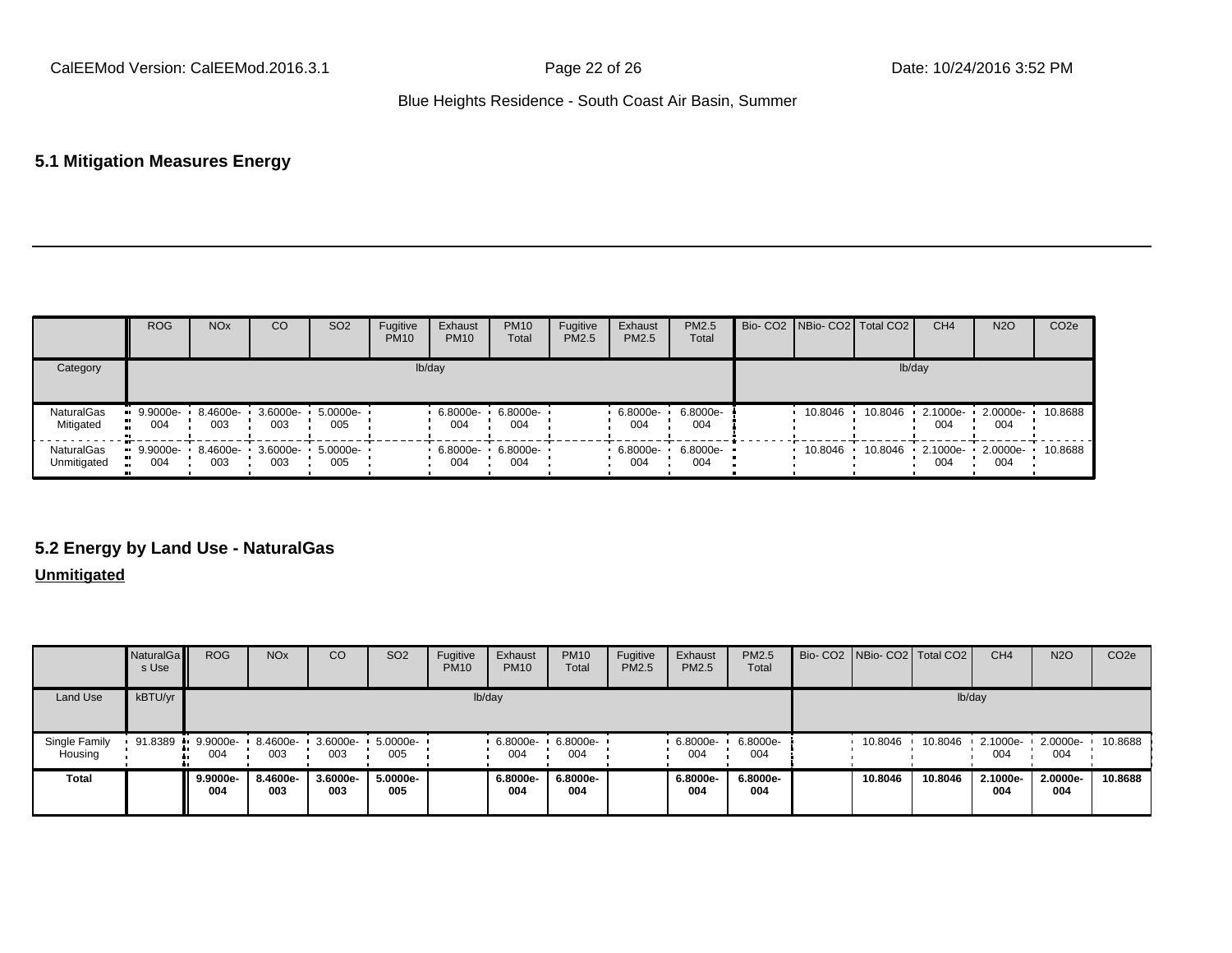#### **5.2 Energy by Land Use - NaturalGas**

**Mitigated**

|                          | NaturalGa<br>s Use | <b>ROG</b>      | <b>NO<sub>x</sub></b> | CO                 | SO <sub>2</sub> | Fugitive<br><b>PM10</b> | Exhaust<br><b>PM10</b> | <b>PM10</b><br>Total | Fugitive<br>PM2.5 | Exhaust<br>PM2.5 | <b>PM2.5</b><br>Total | Bio- CO2 NBio- CO2 Total CO2 |         | CH <sub>4</sub> | <b>N2O</b>        | CO <sub>2</sub> e |
|--------------------------|--------------------|-----------------|-----------------------|--------------------|-----------------|-------------------------|------------------------|----------------------|-------------------|------------------|-----------------------|------------------------------|---------|-----------------|-------------------|-------------------|
| Land Use                 | kBTU/yr            |                 |                       |                    |                 |                         | lb/day                 |                      |                   |                  |                       |                              |         | lb/day          |                   |                   |
| Single Family<br>Housing | 0.0918389          | 9.9000e-<br>004 | 8.4600e ·<br>003      | $3.6000e -$<br>003 | 5.0000e-<br>005 |                         | 6.8000e-<br>004        | 6.8000e-<br>004      |                   | 6.8000e-<br>004  | 6.8000e-<br>004       | 10.8046                      | 10.8046 | 2.1000e-<br>004 | $.20000e-$<br>004 | 10.8688           |
| <b>Total</b>             |                    | 9.9000e-<br>004 | 8.4600e-<br>003       | 3.6000e-<br>003    | 5.0000e-<br>005 |                         | 6.8000e-<br>004        | 6.8000e-<br>004      |                   | 6.8000e-<br>004  | 6.8000e-<br>004       | 10.8046                      | 10.8046 | 2.1000e-<br>004 | 2.0000e-<br>004   | 10.8688           |

# **6.0 Area Detail**

#### **6.1 Mitigation Measures Area**

Use Low VOC Paint - Residential Interior

Use Low VOC Paint - Residential Exterior

Use Low VOC Paint - Non-Residential Interior

Use Low VOC Paint - Non-Residential Exterior

Use only Natural Gas Hearths

Use Low VOC Cleaning Supplies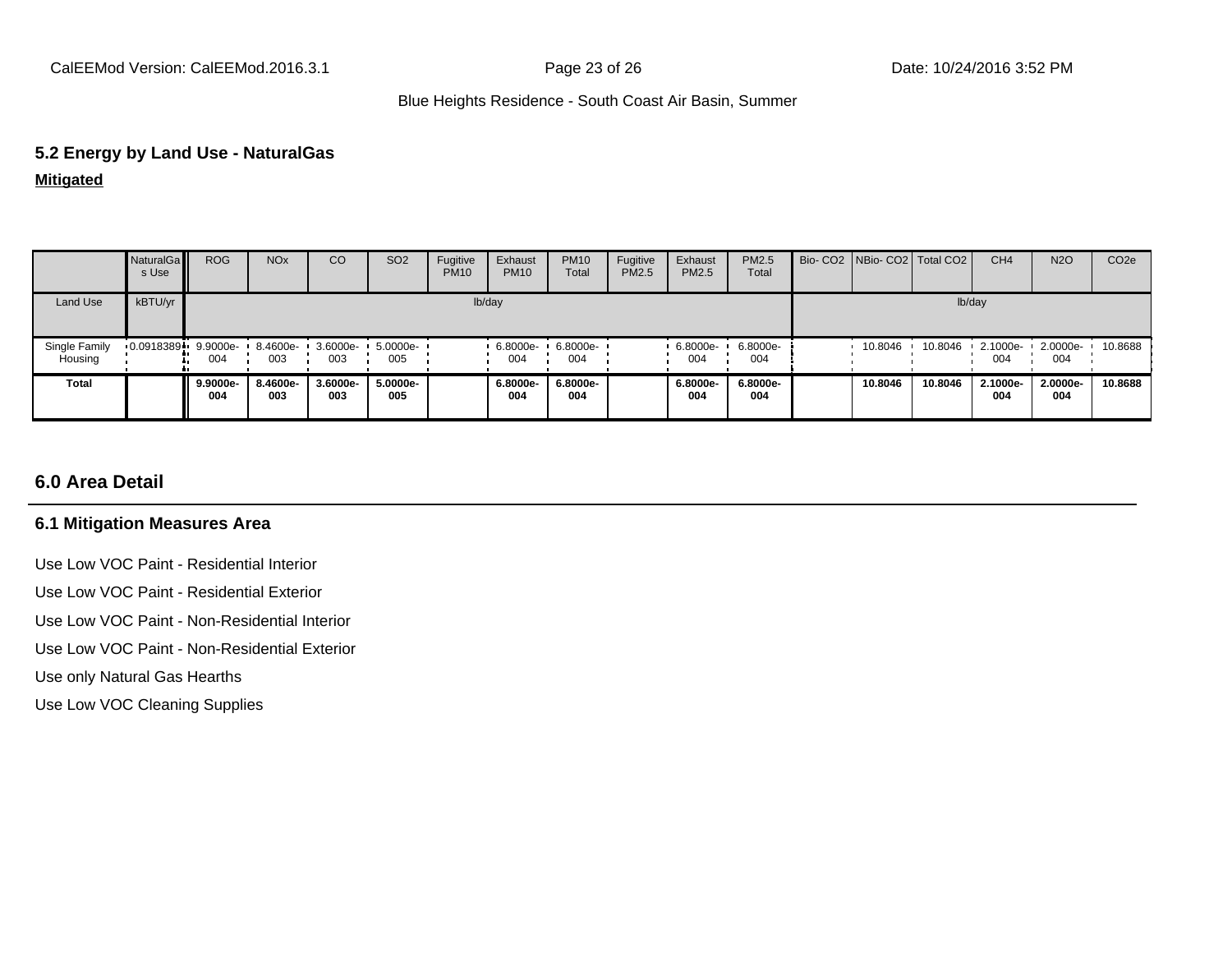|             | <b>ROG</b>            | <b>NO<sub>x</sub></b> | CO     | SO <sub>2</sub> | Fugitive<br><b>PM10</b> | Exhaust<br><b>PM10</b> | <b>PM10</b><br>Total | Fugitive<br>PM2.5 | Exhaust<br>PM2.5 | <b>PM2.5</b><br>Total |        | Bio- CO2   NBio- CO2   Total CO2 |         | CH <sub>4</sub>          | <b>N2O</b>      | CO <sub>2</sub> e |
|-------------|-----------------------|-----------------------|--------|-----------------|-------------------------|------------------------|----------------------|-------------------|------------------|-----------------------|--------|----------------------------------|---------|--------------------------|-----------------|-------------------|
| Category    |                       |                       |        |                 |                         | lb/day                 |                      |                   |                  |                       |        |                                  | lb/day  |                          |                 |                   |
| Mitigated   | $\blacksquare$ 0.3563 | 0.0159                | 0.0893 | 1.0000e-<br>004 |                         | 1.6600e-<br>003        | 1.6600e-<br>003      |                   | 1.6600e-<br>003  | 1.6600e-<br>003       | 0.0000 | 19.2074                          | 19.2074 | 5.1000e-<br>004          | 3.5000e-<br>004 | 19.3243           |
| Unmitigated | 0.5896<br>            | 0.0177                | 0.3464 | 5.0000e-<br>004 |                         | 0.0369                 | 0.0369               |                   | 0.0369           | 0.0369                | 3.4653 | 18.1486 ·                        |         | 21.6138  4.9000e-<br>004 | 6.4000e-<br>004 | ▪ 21.8156         |

# **6.2 Area by SubCategory**

## **Unmitigated**

|                          | <b>ROG</b>      | <b>NO<sub>x</sub></b> | CO     | SO <sub>2</sub> | Fugitive<br><b>PM10</b> | Exhaust<br><b>PM10</b> | <b>PM10</b><br>Total       | Fugitive<br>PM2.5 | Exhaust<br>PM2.5 | PM2.5<br>Total  |        | Bio- CO2   NBio- CO2   Total CO2 |         | CH <sub>4</sub>    | <b>N2O</b>      | CO <sub>2e</sub> |
|--------------------------|-----------------|-----------------------|--------|-----------------|-------------------------|------------------------|----------------------------|-------------------|------------------|-----------------|--------|----------------------------------|---------|--------------------|-----------------|------------------|
| SubCategory              |                 |                       |        |                 |                         | lb/day                 |                            |                   |                  |                 |        |                                  |         | lb/day             |                 |                  |
| Architectural<br>Coating | 0.0281          |                       |        |                 |                         | 0.0000                 | 0.0000                     |                   | 0.0000           | 0.0000          |        |                                  | 0.0000  |                    |                 | 0.0000           |
| Consumer<br>Products     | 0.3239          |                       |        |                 |                         | 0.0000                 | 0.0000                     |                   | 0.0000           | 0.0000          |        |                                  | 0.0000  |                    |                 | 0.0000           |
| Hearth                   | 0.2351          | 0.0168                | 0.2635 | 5.0000e-<br>004 |                         | 0.0364                 | 0.0364                     |                   | 0.0364           | 0.0364          | 3.4653 | 18.0000                          | 21.4653 | $3.4000e -$<br>004 | 6.4000e-<br>004 | 21.6634          |
| Landscaping              | 2.5400e-<br>003 | 9.6000e-<br>004       | 0.0829 | 0.0000          |                         | 004                    | 4.5000e- 1 4.5000e-<br>004 |                   | 4.5000e-<br>004  | 4.5000e-<br>004 |        | 0.1486                           | 0.1486  | 1.5000e-<br>004    |                 | 0.1522           |
| <b>Total</b>             | 0.5896          | 0.0177                | 0.3464 | 5.0000e-<br>004 |                         | 0.0369                 | 0.0369                     |                   | 0.0369           | 0.0369          | 3.4653 | 18.1486                          | 21.6138 | 4.9000e-<br>004    | 6.4000e-<br>004 | 21.8156          |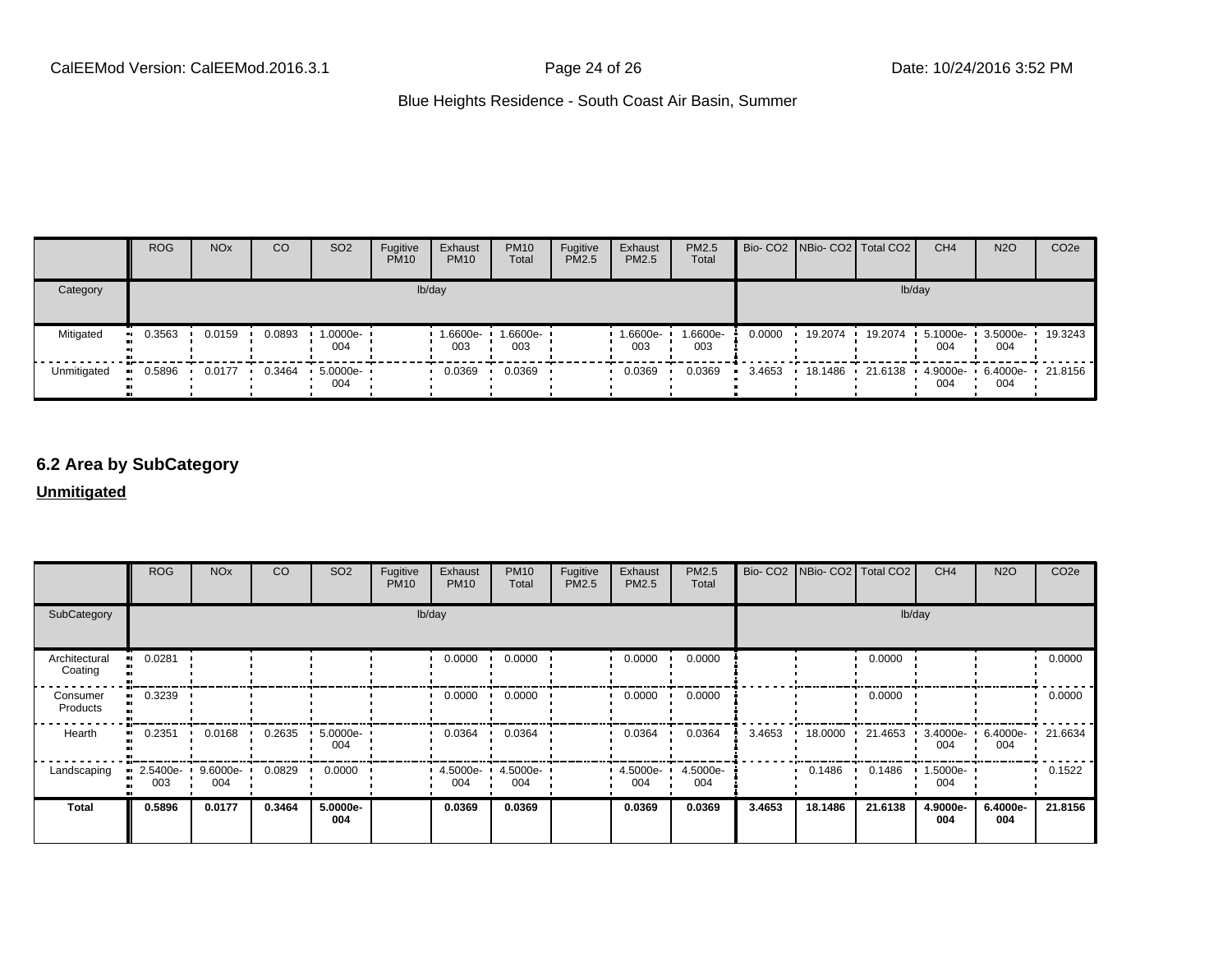#### **6.2 Area by SubCategory**

#### **Mitigated**

|                          | <b>ROG</b>                                    | <b>NO<sub>x</sub></b> | CO              | SO <sub>2</sub> | Fugitive<br><b>PM10</b> | Exhaust<br><b>PM10</b> | <b>PM10</b><br>Total     | Fugitive<br>PM2.5 | Exhaust<br>PM2.5  | <b>PM2.5</b><br>Total |        | Bio- CO2   NBio- CO2   Total CO2 |         | CH <sub>4</sub>    | <b>N2O</b>      | CO <sub>2e</sub> |
|--------------------------|-----------------------------------------------|-----------------------|-----------------|-----------------|-------------------------|------------------------|--------------------------|-------------------|-------------------|-----------------------|--------|----------------------------------|---------|--------------------|-----------------|------------------|
| SubCategory              |                                               |                       |                 |                 |                         | lb/day                 |                          |                   |                   |                       |        |                                  |         | lb/day             |                 |                  |
| Architectural<br>Coating | 0.0281<br>                                    |                       |                 |                 |                         | 0.0000                 | 0.0000                   |                   | 0.0000            | 0.0000                |        |                                  | 0.0000  |                    |                 | 0.0000           |
| Consumer<br>Products     | 0.3239                                        |                       |                 |                 |                         | 0.0000                 | 0.0000                   |                   | 0.0000            | 0.0000                |        |                                  | 0.0000  |                    |                 | 0.0000           |
| Hearth                   | $\blacksquare$ 1.7500e- $\blacksquare$<br>003 | 0.0149                | 6.3500e-<br>003 | --0000e<br>004  |                         | 003                    | 1.2100e- 1.2100e-<br>003 |                   | $.2100e -$<br>003 | 1.2100e-<br>003       | 0.0000 | 19.0588 ·                        | 19.0588 | $3.7000e -$<br>004 | 3.5000e-<br>004 | 19.1721          |
| Landscaping              | 2.5400e- ·<br>003                             | 9.6000e-<br>004       | 0.0829          | 0.0000          |                         | $4.5000e -$<br>004     | 4.5000e-<br>004          |                   | 4.5000e-<br>004   | 4.5000e-<br>004       |        | 0.1486                           | 0.1486  | 1.5000e-<br>004    |                 | 0.1522           |
| <b>Total</b>             | 0.3563                                        | 0.0159                | 0.0893          | -.0000e<br>004  |                         | 1.6600e-<br>003        | 1.6600e-<br>003          |                   | 1.6600e-<br>003   | 1.6600e-<br>003       | 0.0000 | 19.2074                          | 19.2074 | 5.2000e-<br>004    | 3.5000e-<br>004 | 19.3243          |

# **7.0 Water Detail**

## **7.1 Mitigation Measures Water**

Install Low Flow Bathroom Faucet

Install Low Flow Kitchen Faucet

Install Low Flow Toilet

Install Low Flow Shower

Use Water Efficient Irrigation System

## **8.0 Waste Detail**

#### **8.1 Mitigation Measures Waste**

Institute Recycling and Composting Services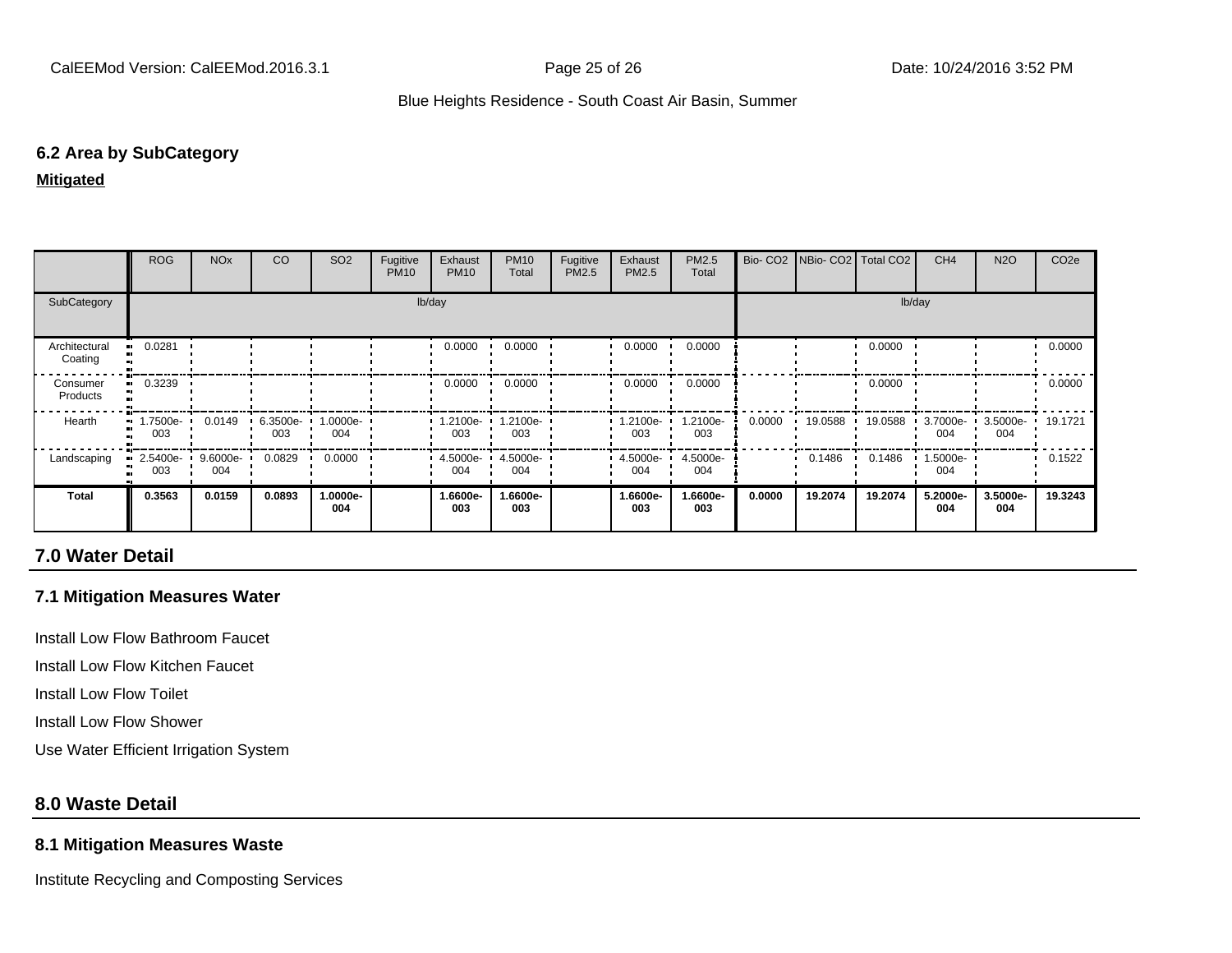# **9.0 Operational Offroad**

| $\epsilon$ quipment Type | Number | Hours/Day | Davs/Year | <b>Horse Power</b> | Load Factor | <b>Fuel Type</b> |
|--------------------------|--------|-----------|-----------|--------------------|-------------|------------------|

# **10.0 Stationary Equipment**

## **Fire Pumps and Emergency Generators**

| <b>Equipment Type</b>         | Number | Hours/Day      | Hours/Year      | <b>Horse Power</b>   | Load Factor | Fuel Type |
|-------------------------------|--------|----------------|-----------------|----------------------|-------------|-----------|
| <b>Boilers</b>                |        |                |                 |                      |             |           |
| <b>Equipment Type</b>         | Number | Heat Input/Day | Heat Input/Year | <b>Boiler Rating</b> | Fuel Type   |           |
| <b>User Defined Equipment</b> |        |                |                 |                      |             |           |
| <b>Equipment Type</b>         | Number |                |                 |                      |             |           |
| <b>11.0 Vegetation</b>        |        |                |                 |                      |             |           |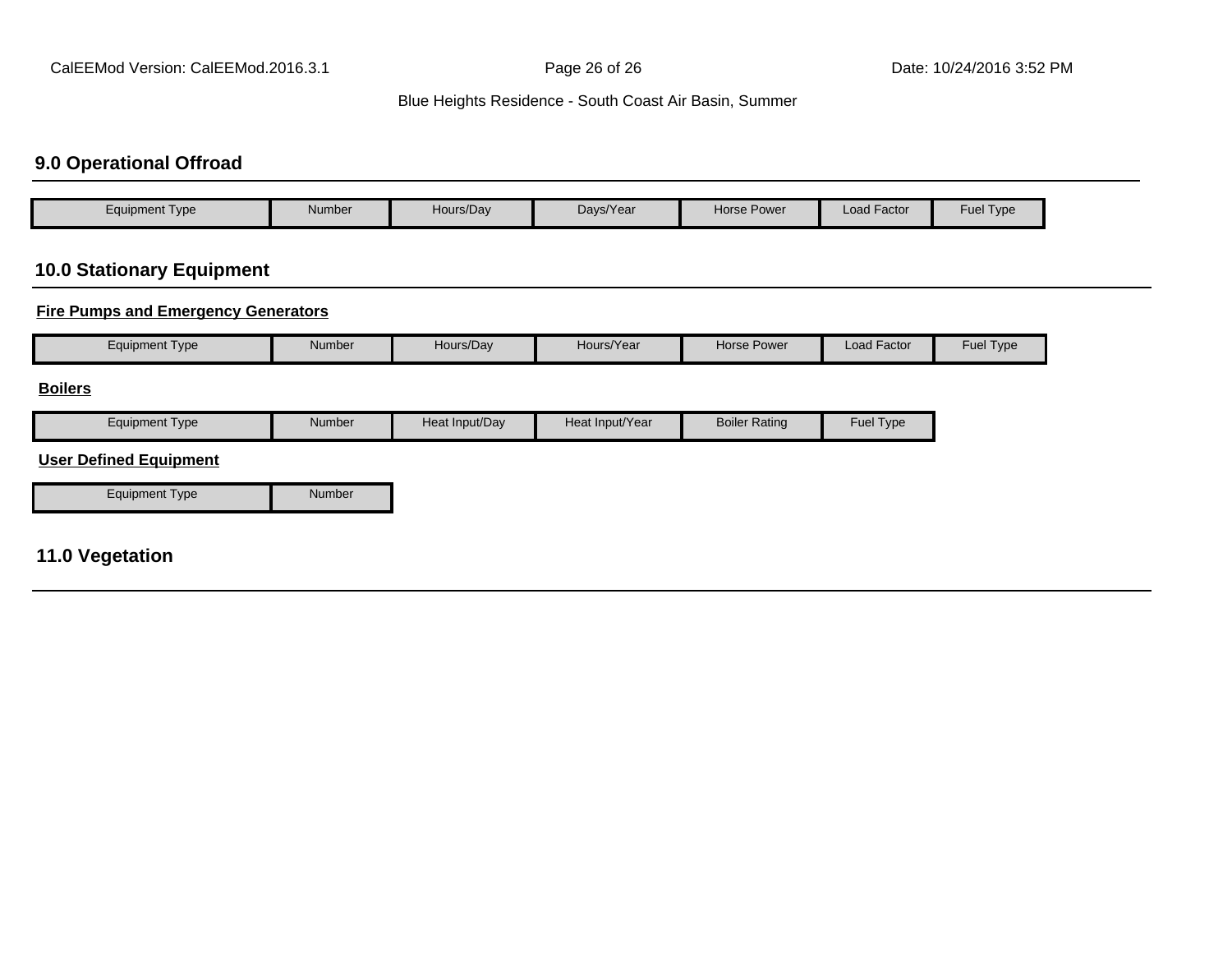# **Blue Heights Residence**

**South Coast Air Basin, Winter**

# **1.0 Project Characteristics**

## **1.1 Land Usage**

| Land Uses             | Size | Metric        | Lot Acreage | Floor Surface Area | Population |
|-----------------------|------|---------------|-------------|--------------------|------------|
| Single Family Housing | 1.00 | Dwelling Unit | 0.85        | 16,360.00          |            |

#### **1.2 Other Project Characteristics**

| <b>Urbanization</b>               | Urban                                   | Wind Speed (m/s)                  | 2.2   | <b>Precipitation Freg (Days)</b>        | 31    |
|-----------------------------------|-----------------------------------------|-----------------------------------|-------|-----------------------------------------|-------|
| <b>Climate Zone</b>               | 11                                      |                                   |       | <b>Operational Year</b>                 | 2019  |
| <b>Utility Company</b>            | Los Angeles Department of Water & Power |                                   |       |                                         |       |
| <b>CO2 Intensity</b><br>(lb/MWhr) | 1227.89                                 | <b>CH4 Intensity</b><br>(lb/MWhr) | 0.029 | N <sub>2</sub> O Intensity<br>(lb/MWhr) | 0.006 |

### **1.3 User Entered Comments & Non-Default Data**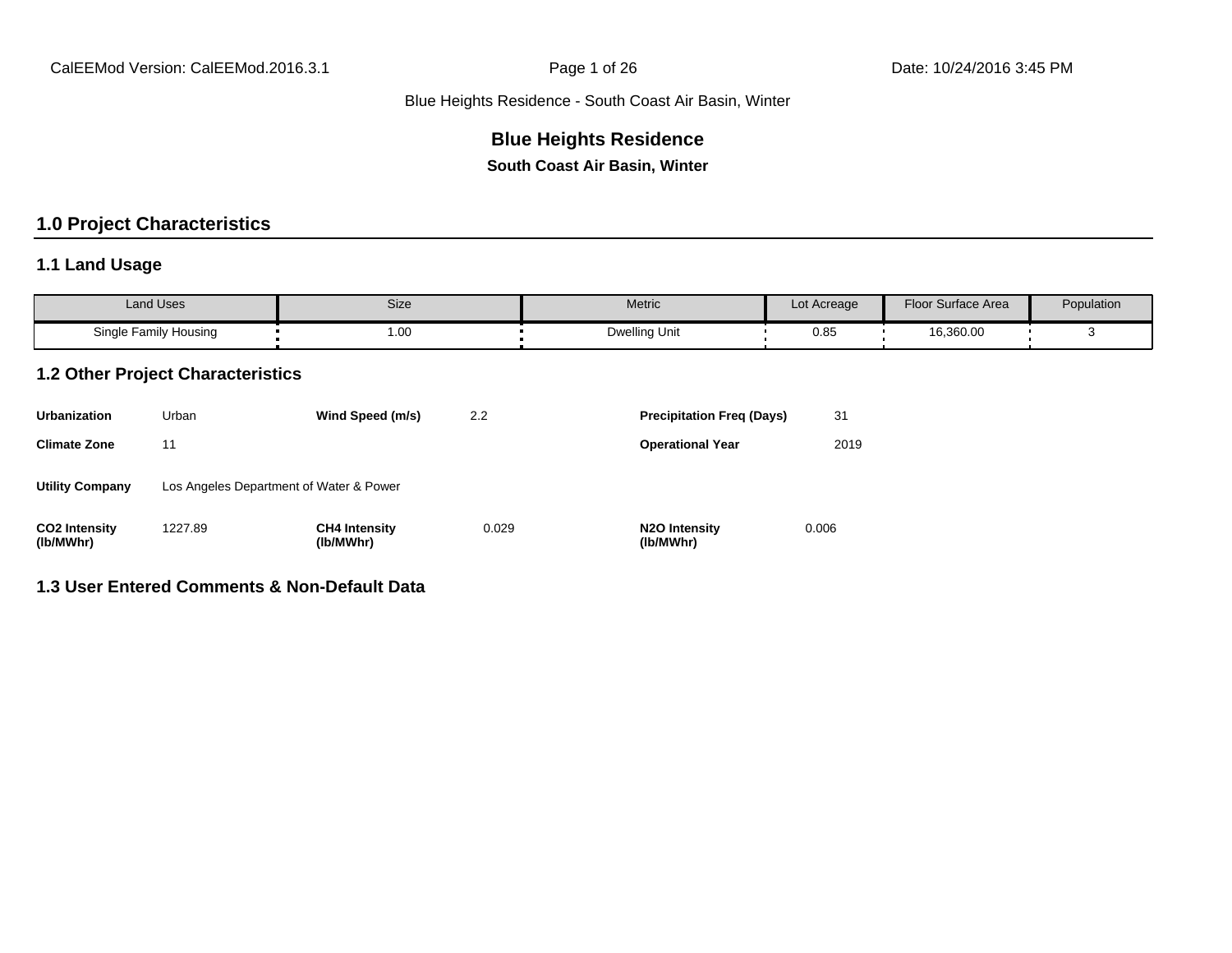Project Characteristics -

Land Use - Lot coverage  $= 14,316$  sq. ft. Lot area  $= 37,056$  sq. ft.

Construction Phase - Export during grading would be limited to 12 truck trips per day with a capacity of 10 cubic yards per truck

Off-road Equipment - No cranes

Grading - 9,586 cy of soil exported offi-site

Trips and VMT - Grading will last approximately 80 days, with 12 truck trips per day with a capacity of 10 cy. Export taken to Scholl Canyon Landfill, 40 miles roundtrip

Woodstoves - No woodstoves

Construction Off-road Equipment Mitigation - Per CARB Title 13 CCR Section 2520-2427, equipment required to be Tier 4 Final for new equipment. For conservative analysis, equipment set to Tier 2.

Area Mitigation -

Water Mitigation -

Waste Mitigation -

| <b>Table Name</b>       | <b>Column Name</b>           | Default Value | <b>New Value</b> |
|-------------------------|------------------------------|---------------|------------------|
| tblAreaMitigation       | UseLowVOCPaintParkingCheck   | False         | True             |
| tblConstDustMitigation  | WaterUnpavedRoadVehicleSpeed | 40            | 15               |
| tblConstEquipMitigation | NumberOfEquipmentMitigated   | 0.00          | 1.00             |
| tblConstEquipMitigation | NumberOfEquipmentMitigated   | 0.00          | 4.00             |
| tblConstEquipMitigation | NumberOfEquipmentMitigated   | 0.00          | 1.00             |
| tblConstEquipMitigation | NumberOfEquipmentMitigated   | 0.00          | 2.00             |
| tblConstEquipMitigation | NumberOfEquipmentMitigated   | 0.00          | 1.00             |
| tblConstEquipMitigation | NumberOfEquipmentMitigated   | 0.00          | 1.00             |
| tblConstEquipMitigation | NumberOfEquipmentMitigated   | 0.00          | 1.00             |
| tblConstEquipMitigation | NumberOfEquipmentMitigated   | 0.00          | 1.00             |
| tblConstEquipMitigation | NumberOfEquipmentMitigated   | 0.00          | 6.00             |
| tblConstructionPhase    | <b>NumDays</b>               | 2.00          | 80.00            |
| tblConstructionPhase    | PhaseEndDate                 | 7/31/2017     | 4/24/2018        |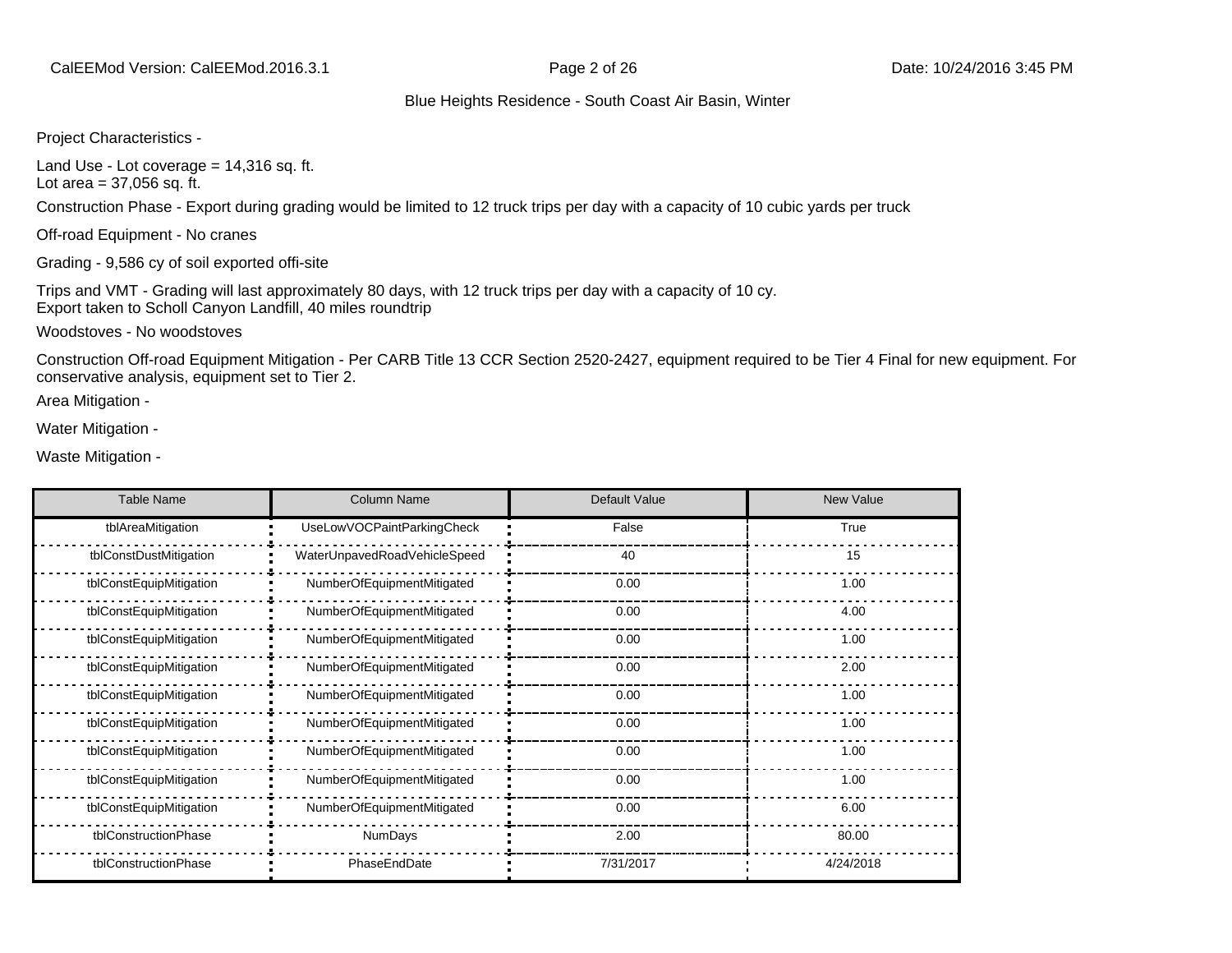| tblConstructionPhase      | PhaseEndDate                   | 7/31/2017 | 4/10/2018  |
|---------------------------|--------------------------------|-----------|------------|
| tblConstructionPhase      | PhaseEndDate                   | 7/31/2017 | 11/21/2017 |
| tblConstructionPhase      | PhaseEndDate                   | 7/31/2017 | 4/17/2018  |
| tblConstructionPhase      | PhaseEndDate                   | 7/31/2017 | 8/1/2017   |
| tblConstructionPhase      | PhaseStartDate                 | 8/1/2017  | 4/18/2018  |
| tblConstructionPhase      | PhaseStartDate                 | 8/1/2017  | 11/22/2017 |
| tblConstructionPhase      | PhaseStartDate                 | 8/1/2017  | 8/2/2017   |
| tblConstructionPhase      | PhaseStartDate                 | 8/1/2017  | 4/11/2018  |
| tblGrading                | AcresOfGrading                 | 0.00      | 0.85       |
| tblGrading                | MaterialExported               | 0.00      | 9,586.00   |
| tblLandUse                | <b>BuildingSpaceSquareFeet</b> | 1,800.00  | 16,360.00  |
| tblLandUse                | LandUseSquareFeet              | 1,800.00  | 16,360.00  |
| tblLandUse                | LotAcreage                     | 0.32      | 0.85       |
| tblProjectCharacteristics | OperationalYear                | 2018      | 2019       |
| tblTripsAndVMT            | HaulingTripLength              | 20.00     | 40.00      |
| tblTripsAndVMT            | HaulingTripNumber              | 1,198.00  | 960.00     |
| tblWoodstoves             | NumberCatalytic                | 0.05      | 0.00       |
| tblWoodstoves             | NumberNoncatalytic             | 0.05      | 0.00       |
| tblWoodstoves             | WoodstoveDayYear               | 25.00     | 0.00       |
| tblWoodstoves             | WoodstoveWoodMass              | 999.60    | 0.00       |

# **2.0 Emissions Summary**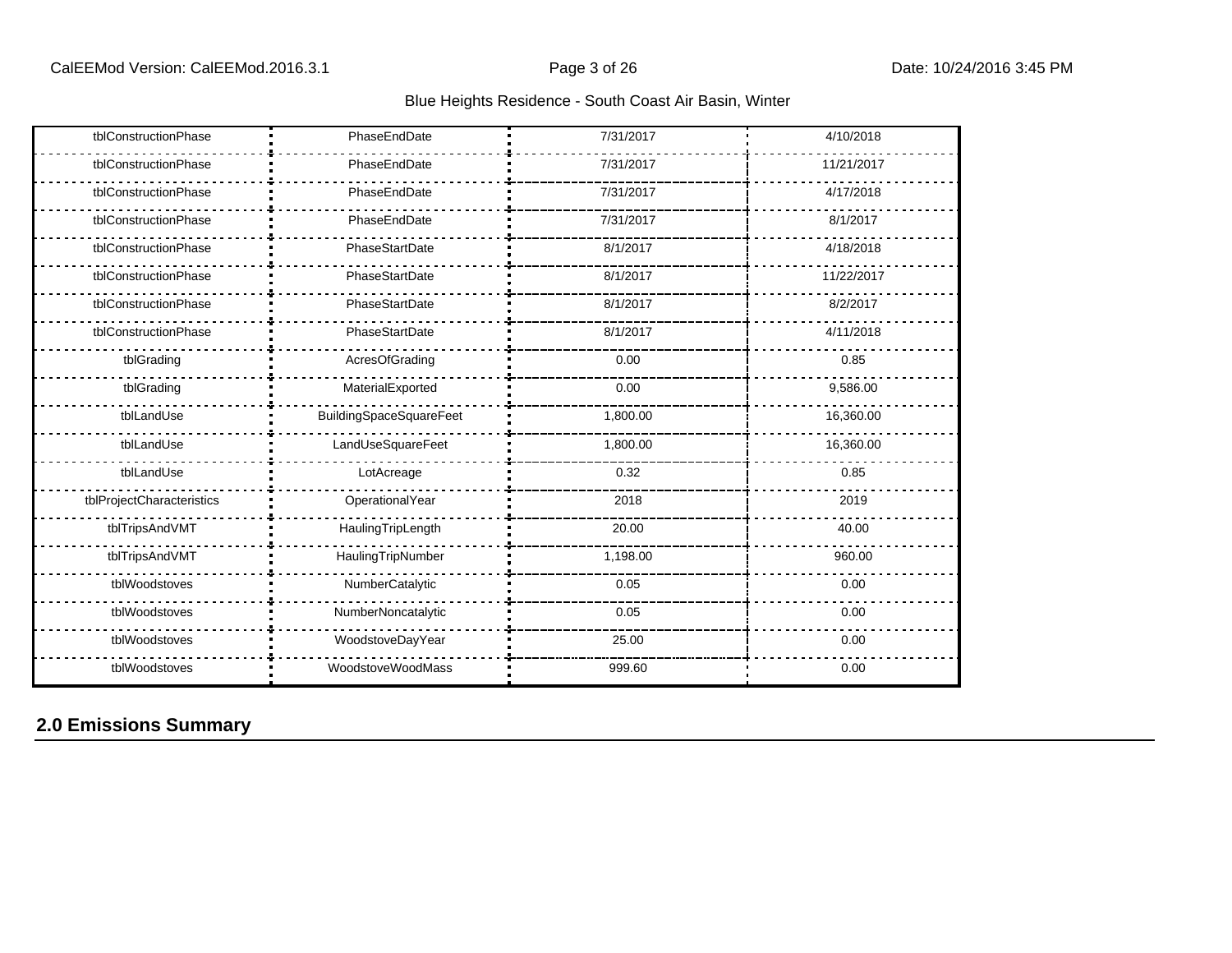## **2.1 Overall Construction (Maximum Daily Emission)**

**Unmitigated Construction**

|                | <b>ROG</b>                                                   | <b>NO<sub>x</sub></b> | CO     | SO <sub>2</sub> | Fugitive<br><b>PM10</b> | Exhaust<br><b>PM10</b> | <b>PM10</b><br>Total | Fugitive<br><b>PM2.5</b> | Exhaust<br>PM2.5 | PM2.5<br>Total |        | Bio- CO2   NBio- CO2   Total CO2 | CH <sub>4</sub> | <b>N2O</b> | CO <sub>2e</sub>  |
|----------------|--------------------------------------------------------------|-----------------------|--------|-----------------|-------------------------|------------------------|----------------------|--------------------------|------------------|----------------|--------|----------------------------------|-----------------|------------|-------------------|
| Year           |                                                              |                       |        |                 |                         | lb/day                 |                      |                          |                  |                |        | lb/day                           |                 |            |                   |
| 2017           | 1.5028<br>ш.                                                 | 17.6226               | 9.8894 | 0.0311          | 1.3083                  | 0.8591                 | 2.0845               | 0.5615                   | 0.7904           | 1.3016         | 0.0000 | $-3,231.432 - 3,231.432$         | 0.3655          | 0.0000     | $\cdot$ 3,240.568 |
| 2018           | $\blacksquare$ 20.7724 $\blacksquare$ 11.0316 $\blacksquare$ |                       | 8.0447 | 0.0133          | 0.2012                  | 0.7087                 | 0.7137               | 0.0534                   | 0.6520           | 0.6520         | 0.0000 | $1,275.922$ $1,275.922$          | 0.3569          | 0.0000     | $\cdot$ 1,283.641 |
| <b>Maximum</b> | 20.7724                                                      | 17.6226               | 9.8894 | 0.0311          | 1.3083                  | 0.8591                 | 2.0845               | 0.5615                   | 0.7904           | 1.3016         | 0.0000 | 3,231.432 3,231.432              | 0.3655          | 0.0000     | 3,240.568         |

#### **Mitigated Construction**

|                             | <b>ROG</b> | <b>NO<sub>x</sub></b> | CO        | SO <sub>2</sub> | Fugitive<br><b>PM10</b>        | Exhaust<br><b>PM10</b>        | <b>PM10</b><br>Total | Fugitive<br>PM2.5        | Exhaust<br><b>PM2.5</b>        | PM2.5<br>Total               |                                 | Bio- CO2 NBio- CO2 Total CO2 |                     | CH <sub>4</sub> | <b>N2O</b> | CO <sub>2</sub> e |
|-----------------------------|------------|-----------------------|-----------|-----------------|--------------------------------|-------------------------------|----------------------|--------------------------|--------------------------------|------------------------------|---------------------------------|------------------------------|---------------------|-----------------|------------|-------------------|
| Year                        |            |                       |           |                 |                                | lb/day                        |                      |                          |                                |                              |                                 |                              |                     | lb/day          |            |                   |
| 2017                        | 1.5028     | 17.6226               | 9.8894    | 0.0311          | 0.8340                         | 0.8591                        | 1.6101               | 0.3071                   | 0.7904                         | 1.0472                       | 0.0000                          | $-3,231.432 - 3,231.432$     |                     | 0.3655          | 0.0000     | $\cdot$ 3,240.568 |
| 2018                        |            | 20.7724 11.0316       | 8.0447    | 0.0133          | 0.2012                         | 0.7087                        | 0.7137               | 0.0534                   | 0.6520                         | 0.6520                       | 0.0000                          | $1,275.922$ $1,275.922$      |                     | 0.3569          | 0.0000     | 1,283.641         |
| <b>Maximum</b>              | 20.7724    | 17.6226               | 9.8894    | 0.0311          | 0.8340                         | 0.8591                        | 1.6101               | 0.3071                   | 0.7904                         | 1.0472                       | 0.0000                          |                              | 3,231.432 3,231.432 | 0.3655          | 0.0000     | 3,240.568         |
|                             | <b>ROG</b> | <b>NO<sub>x</sub></b> | <b>CO</b> | <b>SO2</b>      | <b>Fugitive</b><br><b>PM10</b> | <b>Exhaust</b><br><b>PM10</b> | <b>PM10</b><br>Total | Fugitive<br><b>PM2.5</b> | <b>Exhaust</b><br><b>PM2.5</b> | <b>PM2.5</b><br><b>Total</b> | Bio- CO2   NBio-CO2   Total CO2 |                              |                     | CH <sub>4</sub> | <b>N20</b> | CO <sub>2e</sub>  |
| Percent<br><b>Reduction</b> | 0.00       | 0.00                  | 0.00      | 0.00            | 31.42                          | 0.00                          | 16.95                | 41.38                    | 0.00                           | 13.02                        | 0.00                            | 0.00                         | 0.00                | 0.00            | 0.00       | 0.00              |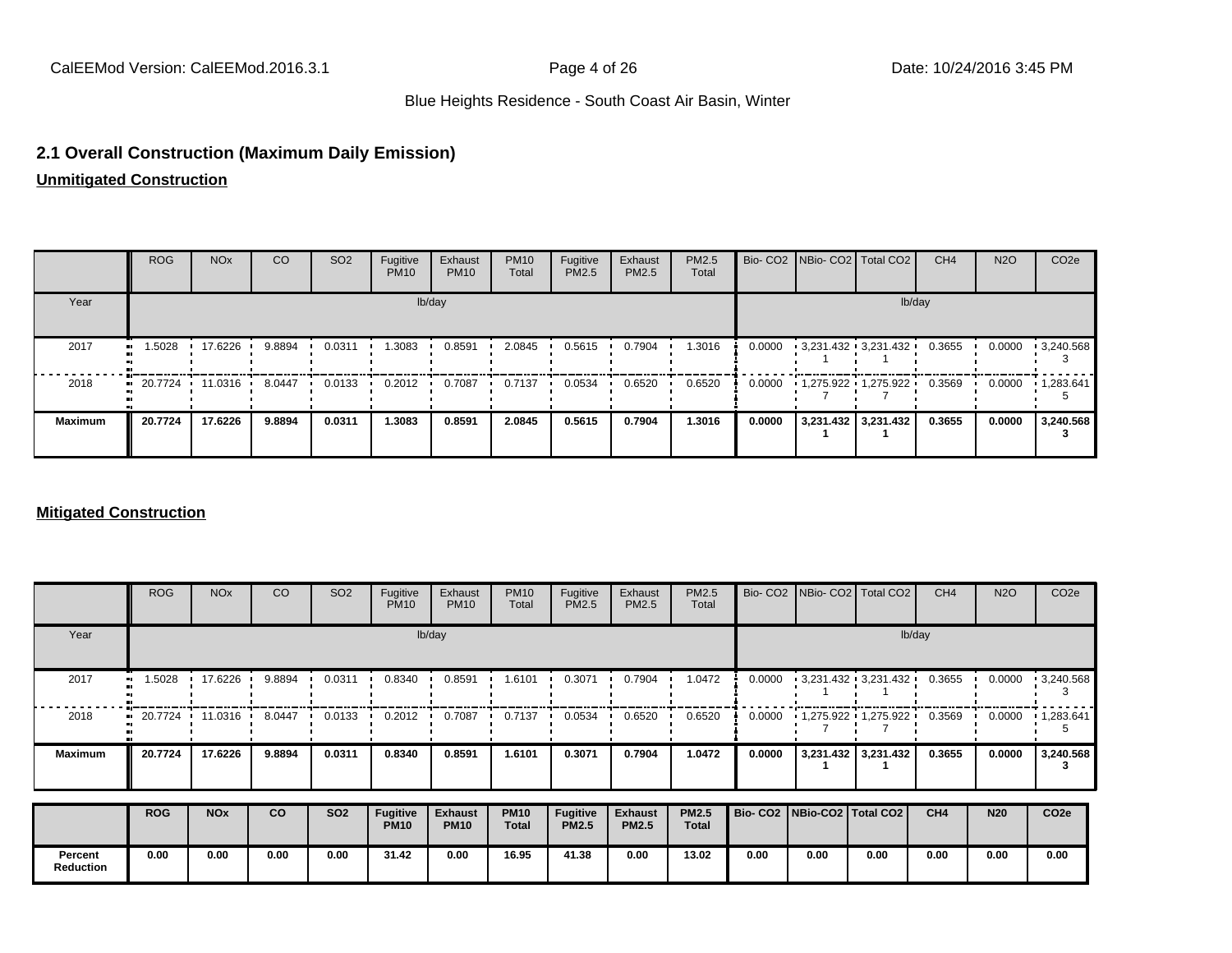# **2.2 Overall Operational**

# **Unmitigated Operational**

|              | <b>ROG</b>      | <b>NO<sub>x</sub></b> | CO                       | SO <sub>2</sub>  | Fugitive<br><b>PM10</b> | Exhaust<br><b>PM10</b> | <b>PM10</b><br>Total | Fugitive<br>PM2.5 | Exhaust<br>PM2.5   | PM2.5<br>Total  |        | Bio- CO2   NBio- CO2   Total CO2 |          | CH <sub>4</sub>    | <b>N2O</b>      | CO <sub>2e</sub> |
|--------------|-----------------|-----------------------|--------------------------|------------------|-------------------------|------------------------|----------------------|-------------------|--------------------|-----------------|--------|----------------------------------|----------|--------------------|-----------------|------------------|
| Category     |                 | lb/day                |                          |                  |                         |                        |                      |                   |                    |                 |        |                                  | lb/day   |                    |                 |                  |
| Area         | 0.5896          | 0.0177                | 0.3464                   | 5.0000e-<br>004  |                         | 0.0369                 | 0.0369               |                   | 0.0369             | 0.0369          | 3.4653 | 18.1486 ·                        | 21.6138  | 4.9000e-<br>004    | 6.4000e-<br>004 | 21.8156          |
| Energy       | 9.9000e-<br>004 | 003                   | 8.4600e- 3.6000e-<br>003 | 5.0000e ·<br>005 |                         | 6.8000e- '<br>004      | 6.8000e-<br>004      |                   | $6.8000e -$<br>004 | 6.8000e-<br>004 |        | $10.8046$ $\cdot$                | 10.8046  | $2.1000e -$<br>004 | 2.0000e-<br>004 | 10.8688          |
| Mobile       | 0.0327          | 0.0642                | 0.3545                   | 8.0000e-<br>004  | 0.0714                  | 8.2000e-<br>004        | 0.0722               | 0.0190            | 7.7000e-<br>004    | 0.0198          |        | 80.5574                          | 80.5574  | $5.3600e -$<br>003 |                 | 80.6913          |
| <b>Total</b> | 0.6232          | 0.0904                | 0.7045                   | 1.3500e-<br>003  | 0.0714                  | 0.0384                 | 0.1098               | 0.0190            | 0.0383             | 0.0573          | 3.4653 | 109.5105                         | 112.9758 | 6.0600e-<br>003    | 8.4000e-<br>004 | 113,3757         |

# **Mitigated Operational**

|              | <b>ROG</b>         | <b>NO<sub>x</sub></b> | CO     | SO <sub>2</sub>          | Fugitive<br><b>PM10</b> | Exhaust<br><b>PM10</b> | <b>PM10</b><br>Total | Fugitive<br>PM2.5 | Exhaust<br>PM2.5   | PM2.5<br>Total  |        |          | Bio- CO2 NBio- CO2 Total CO2 | CH <sub>4</sub> | <b>N2O</b>      | CO <sub>2e</sub> |
|--------------|--------------------|-----------------------|--------|--------------------------|-------------------------|------------------------|----------------------|-------------------|--------------------|-----------------|--------|----------|------------------------------|-----------------|-----------------|------------------|
| Category     |                    |                       |        |                          |                         | lb/day                 |                      |                   |                    |                 |        |          | lb/day                       |                 |                 |                  |
| Area         | 0.3563<br>         | 0.0159                | 0.0893 | 1.0000e-<br>004          |                         | 1.6600e-<br>003        | 1.6600e-<br>003      |                   | $1.6600e -$<br>003 | 1.6600e-<br>003 | 0.0000 | 19.2074  | 19.2074                      | 5.1000e-<br>004 | 3.5000e-<br>004 | 19.3243          |
| Energy       | $-9.9000e-$<br>004 | 8.4600e-<br>003       | 003    | 3.6000e- 5.0000e-<br>005 |                         | ∪ 6.8000e- ∪<br>004    | 6.8000e-<br>004      |                   | 6.8000e-<br>004    | 6.8000e-<br>004 |        | 10.8046  | 10.8046                      | 2.1000e-<br>004 | 2.0000e-<br>004 | 10.8688          |
| Mobile       | 0.0327             | 0.0642                | 0.3545 | 8.0000e-<br>004          | 0.0714                  | 8.2000e-<br>004        | 0.0722               | 0.0190            | 7.7000e-<br>004    | 0.0198          |        | 80.5574  | 80.5574                      | 5.3600e-<br>003 |                 | 80.6913          |
| <b>Total</b> | 0.3899             | 0.0886                | 0.4474 | $9.5000e-$<br>004        | 0.0714                  | 3.1600e-<br>003        | 0.0746               | 0.0190            | 3.1100e-<br>003    | 0.0221          | 0.0000 | 110.5694 | 110.5694                     | 6.0800e-<br>003 | 5.5000e-<br>004 | 110.8844         |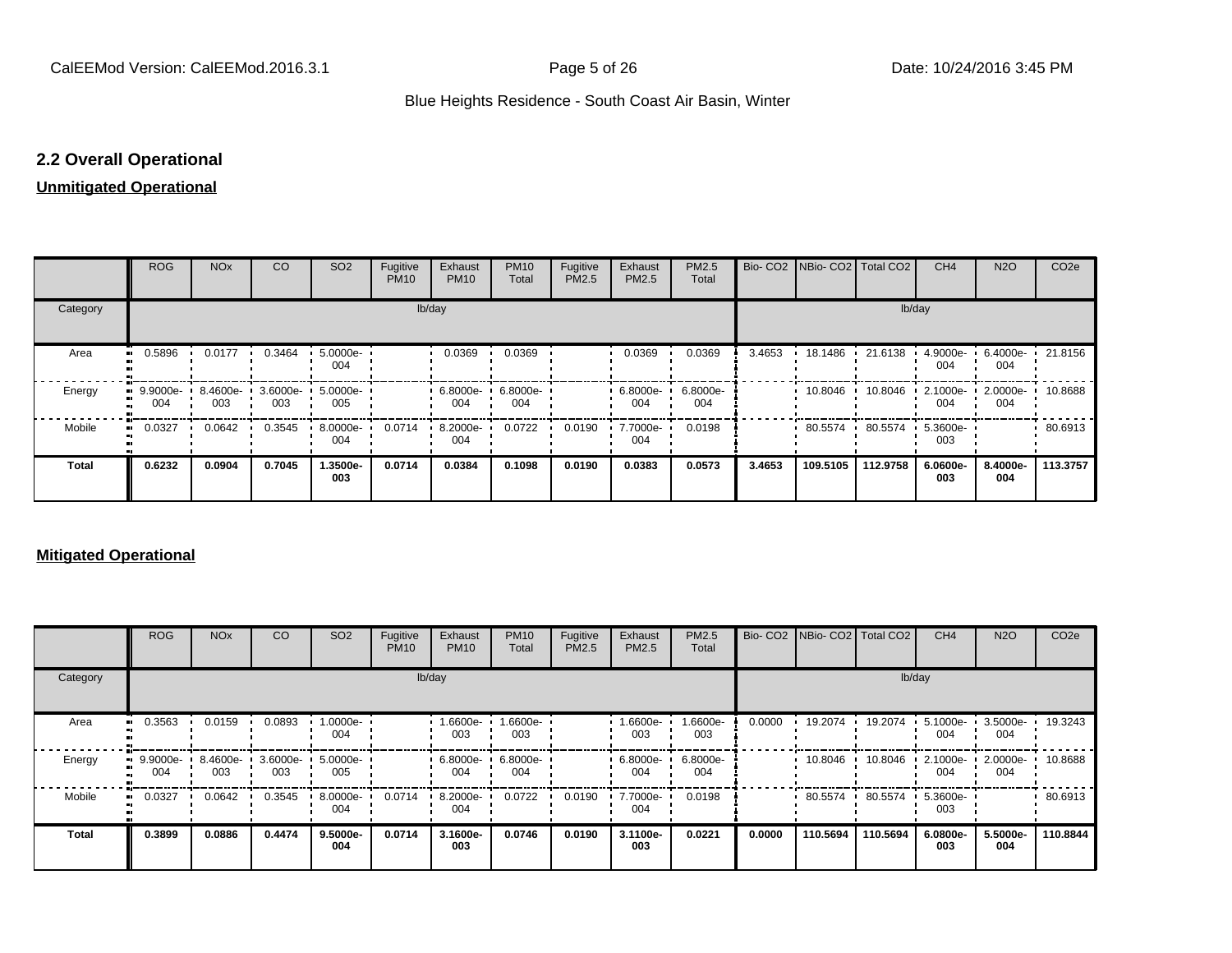|                      | <b>ROG</b> | <b>NO<sub>x</sub></b> | <b>CO</b> | <b>SO2</b> | <b>Fugitive</b><br><b>PM10</b> | <b>Exhaust</b><br><b>PM10</b> | <b>PM10</b><br><b>Total</b> | <b>Fugitive</b><br><b>PM2.5</b> | <b>Exhaust</b><br><b>PM2.5</b> | <b>PM2.5</b><br><b>Total</b> |        |         | Bio-CO2   NBio-CO2   Total CO2 | CH <sub>4</sub> | <b>N20</b> | CO <sub>2e</sub> |
|----------------------|------------|-----------------------|-----------|------------|--------------------------------|-------------------------------|-----------------------------|---------------------------------|--------------------------------|------------------------------|--------|---------|--------------------------------|-----------------|------------|------------------|
| Percent<br>Reduction | 37.43      | 2.01                  | 36.49     | 29.63      | 0.00                           | 91.76                         | 32.07                       | 0.00                            | 91.88                          | 61.39                        | 100.00 | $-0.97$ | 2.13                           | $-0.33$         | 34.52      | 2.20             |

# **3.0 Construction Detail**

#### **Construction Phase**

| Phase<br><b>Number</b> | <b>Phase Name</b>            | Phase Type                    | <b>Start Date</b> | <b>End Date</b>  | Num Days<br>Week | Num Days | <b>Phase Description</b> |
|------------------------|------------------------------|-------------------------------|-------------------|------------------|------------------|----------|--------------------------|
|                        | • Architectural Coating      | Architectural Coating         | 14/18/2018        | !4/24/2018       |                  |          |                          |
|                        | <b>Building Construction</b> | <b>•Building Construction</b> | 11/22/2017        | !4/10/2018       |                  | 100!     |                          |
|                        | •Grading                     | •Grading                      | 18/2/2017         | !11/21/2017      |                  | 80       |                          |
|                        | • Paving                     | • Paving                      | 14/11/2018        | !4/17/2018       |                  |          |                          |
|                        | Site Preparation             | • Site Preparation            | .8/1/2017         | $\cdot$ 8/1/2017 |                  |          |                          |

**Acres of Grading (Site Preparation Phase): 0.5**

**Acres of Grading (Grading Phase): 0.85**

**Acres of Paving: 0**

**Residential Indoor: 33,129; Residential Outdoor: 11,043; Non-Residential Indoor: 0; Non-Residential Outdoor: 0; Striped Parking Area: 0 (Architectural Coating – sqft)**

**OffRoad Equipment**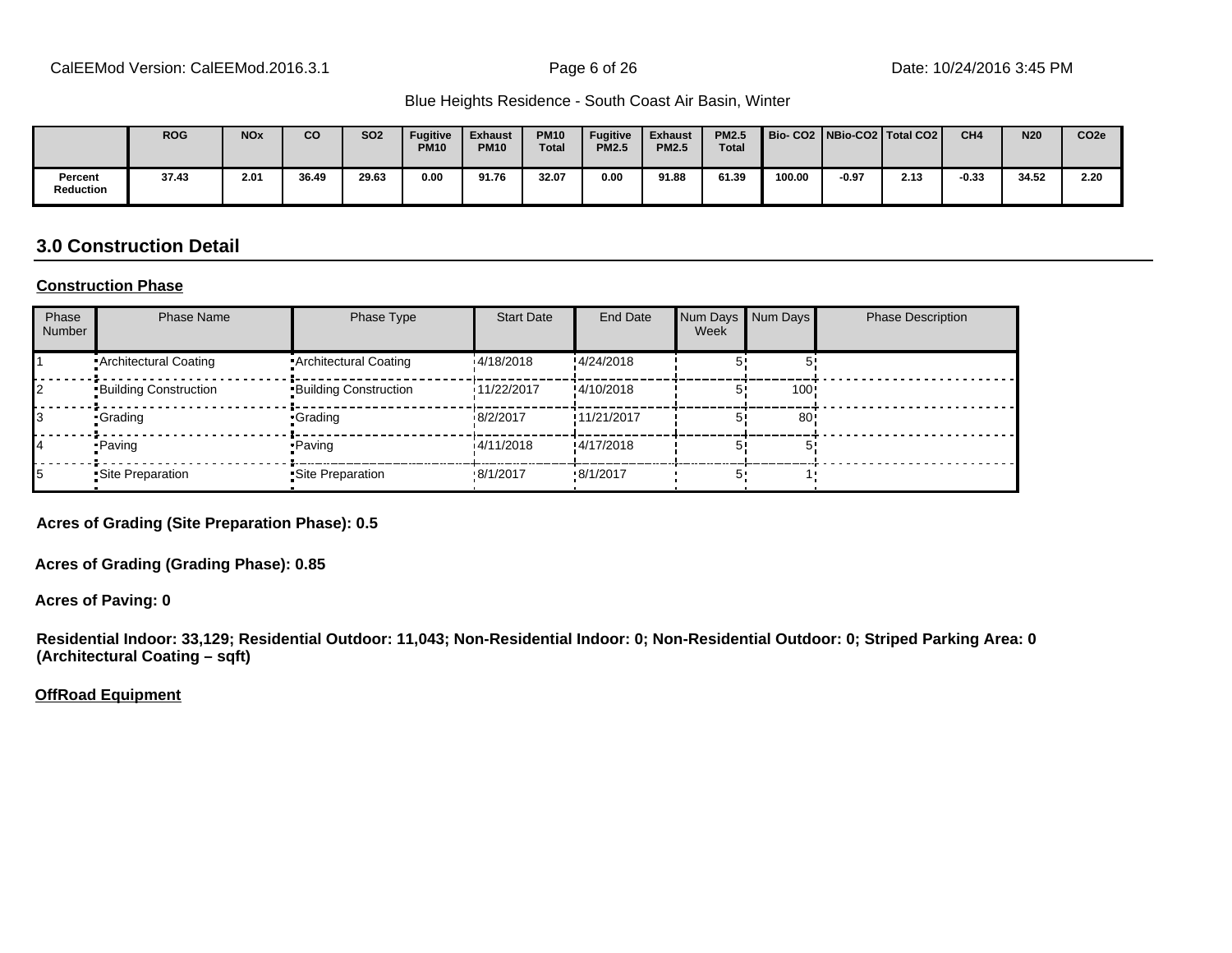| <b>Phase Name</b>            | Offroad Equipment Type     | Amount | <b>Usage Hours</b> | <b>Horse Power</b> | Load Factor |
|------------------------------|----------------------------|--------|--------------------|--------------------|-------------|
| <b>Architectural Coating</b> | Air Compressors            |        | $6.00 -$           | 78!                | 0.48        |
| Paving                       | Cement and Mortar Mixers   |        | 6.00               | 9'                 | 0.56        |
| <b>Building Construction</b> | •Cranes                    |        | $4.00 -$           | 231                | 0.29        |
| Grading                      | *Concrete/Industrial Saws  |        | $8.00 -$           | 81'                | 0.73        |
| <b>Building Construction</b> | •Forklifts                 |        | 6.00               | 89                 | 0.20        |
| <b>Site Preparation</b>      | •Graders                   |        | $8.00 -$           | 187!               | 0.41        |
| Paving                       | ·Pavers                    |        | $7.00 \cdot$       | 130!               | 0.42        |
| Paving                       | <b>Rollers</b>             |        | $7.00 \cdot$       | 80                 | 0.38        |
| Grading                      | Rubber Tired Dozers        |        | $1.00 -$           | 247!               | 0.40        |
| <b>Building Construction</b> | -Tractors/Loaders/Backhoes |        | $8.00 -$           | 97'                | 0.37        |
| Grading                      | Tractors/Loaders/Backhoes  |        | $6.00 -$           | 97'                | 0.37        |
| Paving                       | "Tractors/Loaders/Backhoes |        | $7.00 \cdot$       | 97'                | 0.37        |
| Site Preparation             | *Tractors/Loaders/Backhoes |        | $8.00 -$           | 97'                | 0.37        |

# **Trips and VMT**

| <b>Phase Name</b>            | <b>Offroad Equipment</b><br>Count | <b>Worker Trip</b><br><b>Number</b> | Vendor Trip<br><b>Number</b> | <b>Hauling Trip</b><br><b>Number</b> | <b>Worker Trip</b><br>Length | Vendor Trip<br>Length | <b>Hauling Trip</b><br>Length | <b>Worker Vehicle</b><br>Class           | Vendor         | Hauling<br>Vehicle Class Vehicle Class |
|------------------------------|-----------------------------------|-------------------------------------|------------------------------|--------------------------------------|------------------------------|-----------------------|-------------------------------|------------------------------------------|----------------|----------------------------------------|
| <b>Architectural Coating</b> |                                   | 0.00 <sub>1</sub>                   | 0.00                         | $0.00 \cdot$                         | 14.70i                       | 6.90!                 |                               | 20.00 LD Mix                             | <b>HDT Mix</b> | !HHDT                                  |
| <b>Building Construction</b> |                                   | 0.00 <sub>1</sub>                   | 0.00                         | $0.00 \cdot$                         | 14.70i                       | 6.90!                 |                               | 20.00 LD Mix                             | <b>HDT Mix</b> | ! ННОТ                                 |
| Grading                      |                                   | 10.00                               | 0.00                         | 960.00                               | 14.70i                       | 6.90!                 |                               | $40.00$ <sup><math>i</math></sup> LD Mix | <b>HDT Mix</b> | !HHDT                                  |
| Paving                       |                                   | 18.00                               | 0.00                         | 0.00                                 | 14.70i                       | 6.90!                 |                               | 20.00 LD Mix                             | <b>HDT Mix</b> | !HHDT                                  |
| Site Preparation             |                                   | $5.00 -$                            | $0.00 \cdot$                 | $0.00 \cdot$                         | 14.70                        | $6.90 \cdot$          |                               | 20.00 LD Mix                             | <b>HDT Mix</b> | <b>HHDT</b>                            |

# **3.1 Mitigation Measures Construction**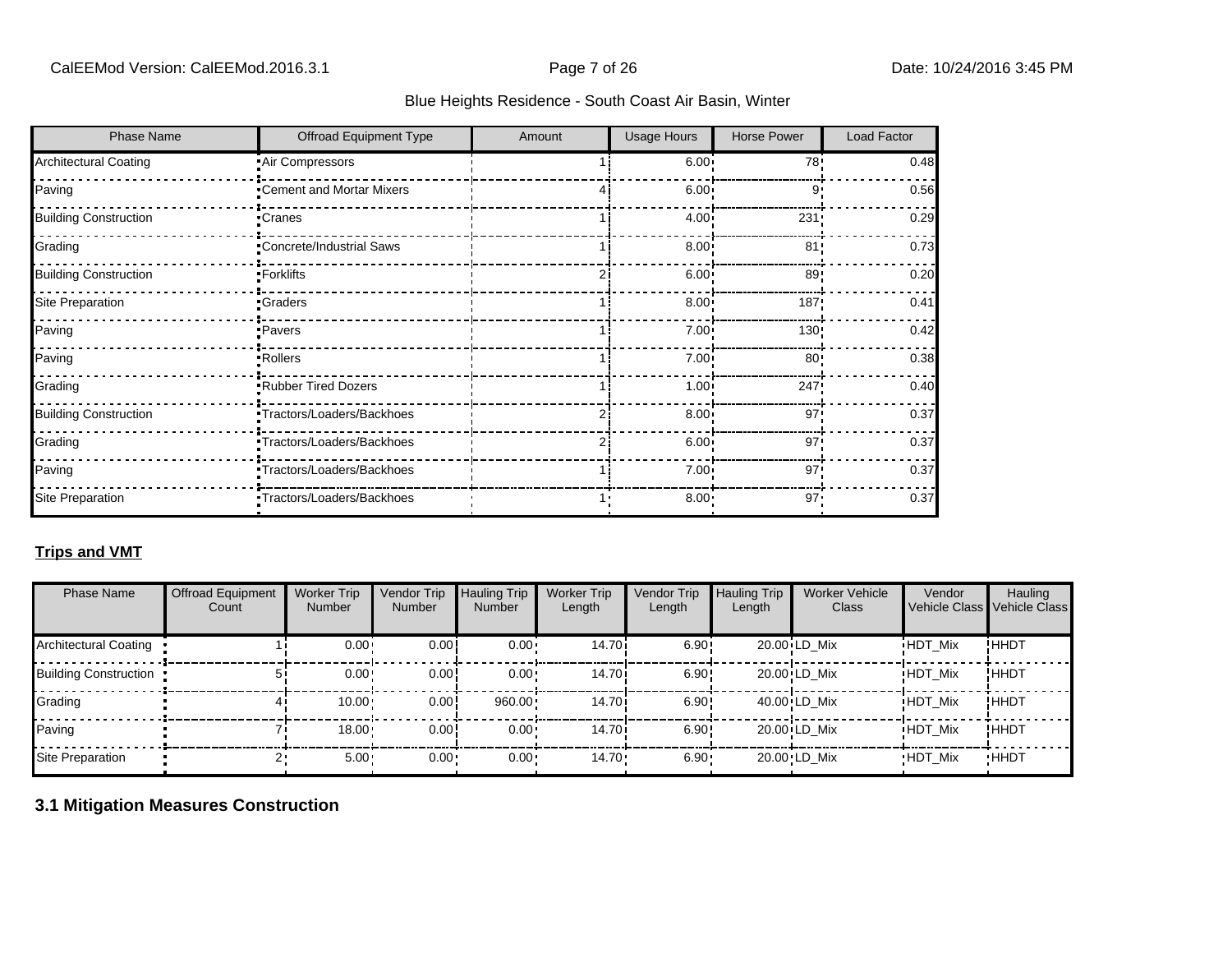CalEEMod Version: CalEEMod.2016.3.1 Page 8 of 26 Date: 10/24/2016 3:45 PM

#### Blue Heights Residence - South Coast Air Basin, Winter

Water Exposed Area

Reduce Vehicle Speed on Unpaved Roads

Clean Paved Roads

# **3.2 Architectural Coating - 2018**

|                 | <b>ROG</b> | <b>NO<sub>x</sub></b> | CO     | SO <sub>2</sub>    | Fugitive<br><b>PM10</b> | Exhaust<br><b>PM10</b> | <b>PM10</b><br>Total | Fugitive<br>PM2.5 | Exhaust<br>PM2.5 | PM2.5<br>Total |  | Bio- CO2 NBio- CO2 Total CO2 |          | CH <sub>4</sub> | <b>N2O</b> | CO <sub>2e</sub> |  |  |
|-----------------|------------|-----------------------|--------|--------------------|-------------------------|------------------------|----------------------|-------------------|------------------|----------------|--|------------------------------|----------|-----------------|------------|------------------|--|--|
| Category        | lb/day     |                       |        |                    |                         |                        |                      |                   |                  |                |  | lb/day                       |          |                 |            |                  |  |  |
| Archit. Coating | 20.4737    |                       |        |                    |                         | 0.0000                 | 0.0000               |                   | 0.0000           | 0.0000         |  |                              | 0.0000   |                 |            | 0.0000           |  |  |
| Off-Road        | 0.2986     | 2.0058                | 1.8542 | $-2.9700e-$<br>003 |                         | 0.1506                 | 0.1506               |                   | 0.1506           | 0.1506         |  | $-281.4485 - 281.4485$       |          | 0.0267          |            | 282.1171         |  |  |
| <b>Total</b>    | 20.7724    | 2.0058                | 1.8542 | 2.9700e-<br>003    |                         | 0.1506                 | 0.1506               |                   | 0.1506           | 0.1506         |  | 281.4485                     | 281.4485 | 0.0267          |            | 282.1171         |  |  |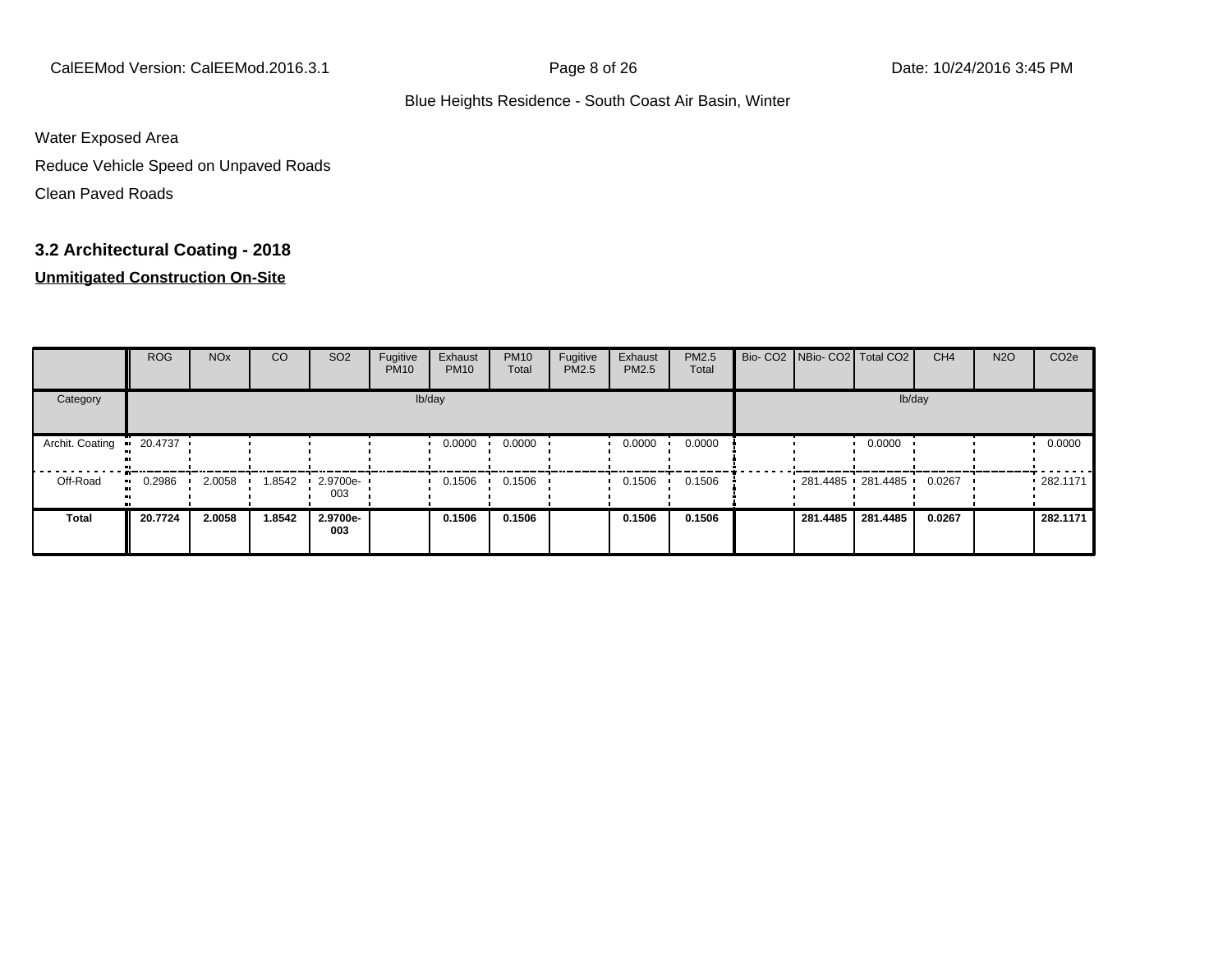# **3.2 Architectural Coating - 2018**

# **Unmitigated Construction Off-Site**

|                             | <b>ROG</b> | <b>NO<sub>x</sub></b> | CO     | SO <sub>2</sub> | Fugitive<br><b>PM10</b> | Exhaust<br><b>PM10</b> | <b>PM10</b><br>Total | Fugitive<br><b>PM2.5</b> | Exhaust<br>PM2.5 | <b>PM2.5</b><br>Total | Bio- CO2   NBio- CO2   Total CO2 |        | CH <sub>4</sub> | <b>N2O</b> | CO <sub>2e</sub> |
|-----------------------------|------------|-----------------------|--------|-----------------|-------------------------|------------------------|----------------------|--------------------------|------------------|-----------------------|----------------------------------|--------|-----------------|------------|------------------|
| Category                    |            |                       |        |                 | lb/day                  |                        |                      |                          |                  |                       |                                  |        |                 |            |                  |
| Hauling<br>$\bullet\bullet$ | 0.0000     | 0.0000                | 0.0000 | 0.0000          | 0.0000                  | 0.0000                 | 0.0000               | 0.0000                   | 0.0000           | 0.0000                | 0.0000                           | 0.0000 | 0.0000          |            | 0.0000           |
| Vendor<br>$\bullet\bullet$  | 0.0000     | 0.0000                | 0.0000 | 0.0000          | 0.0000                  | 0.0000                 | 0.0000               | 0.0000                   | 0.0000           | 0.0000                | 0.0000                           | 0.0000 | 0.0000          |            | 0.0000           |
| Worker<br>$\bullet\bullet$  | 0.0000     | 0.0000                | 0.0000 | 0.0000          | 0.0000                  | 0.0000                 | 0.0000               | 0.0000                   | 0.0000           | 0.0000                | 0.0000                           | 0.0000 | 0.0000          |            | 0.0000           |
| Total                       | 0.0000     | 0.0000                | 0.0000 | 0.0000          | 0.0000                  | 0.0000                 | 0.0000               | 0.0000                   | 0.0000           | 0.0000                | 0.0000                           | 0.0000 | 0.0000          |            | 0.0000           |

|                 | <b>ROG</b> | <b>NO<sub>x</sub></b> | CO     | SO <sub>2</sub>                 | Fugitive<br><b>PM10</b> | Exhaust<br><b>PM10</b> | <b>PM10</b><br>Total | Fugitive<br><b>PM2.5</b> | Exhaust<br><b>PM2.5</b> | PM2.5<br>Total |        |          | Bio- CO2   NBio- CO2   Total CO2 | CH <sub>4</sub> | <b>N2O</b> | CO <sub>2e</sub> |
|-----------------|------------|-----------------------|--------|---------------------------------|-------------------------|------------------------|----------------------|--------------------------|-------------------------|----------------|--------|----------|----------------------------------|-----------------|------------|------------------|
| Category        |            |                       |        |                                 |                         | lb/day                 |                      |                          |                         |                |        |          | lb/day                           |                 |            |                  |
| Archit. Coating | 20.4737    |                       |        |                                 |                         | 0.0000                 | 0.0000               |                          | 0.0000                  | 0.0000         |        |          | 0.0000                           |                 |            | 0.0000           |
| Off-Road        | 0.2986     | 2.0058                | 1.8542 | $\cdot$ 2.9700e- $\cdot$<br>003 |                         | 0.1506                 | 0.1506               |                          | 0.1506                  | 0.1506         | 0.0000 |          | 281.4485 281.4485                | 0.0267          |            | .282.1171        |
| Total           | 20.7724    | 2.0058                | 1.8542 | 2.9700e-<br>003                 |                         | 0.1506                 | 0.1506               |                          | 0.1506                  | 0.1506         | 0.0000 | 281.4485 | 281.4485                         | 0.0267          |            | 282.1171         |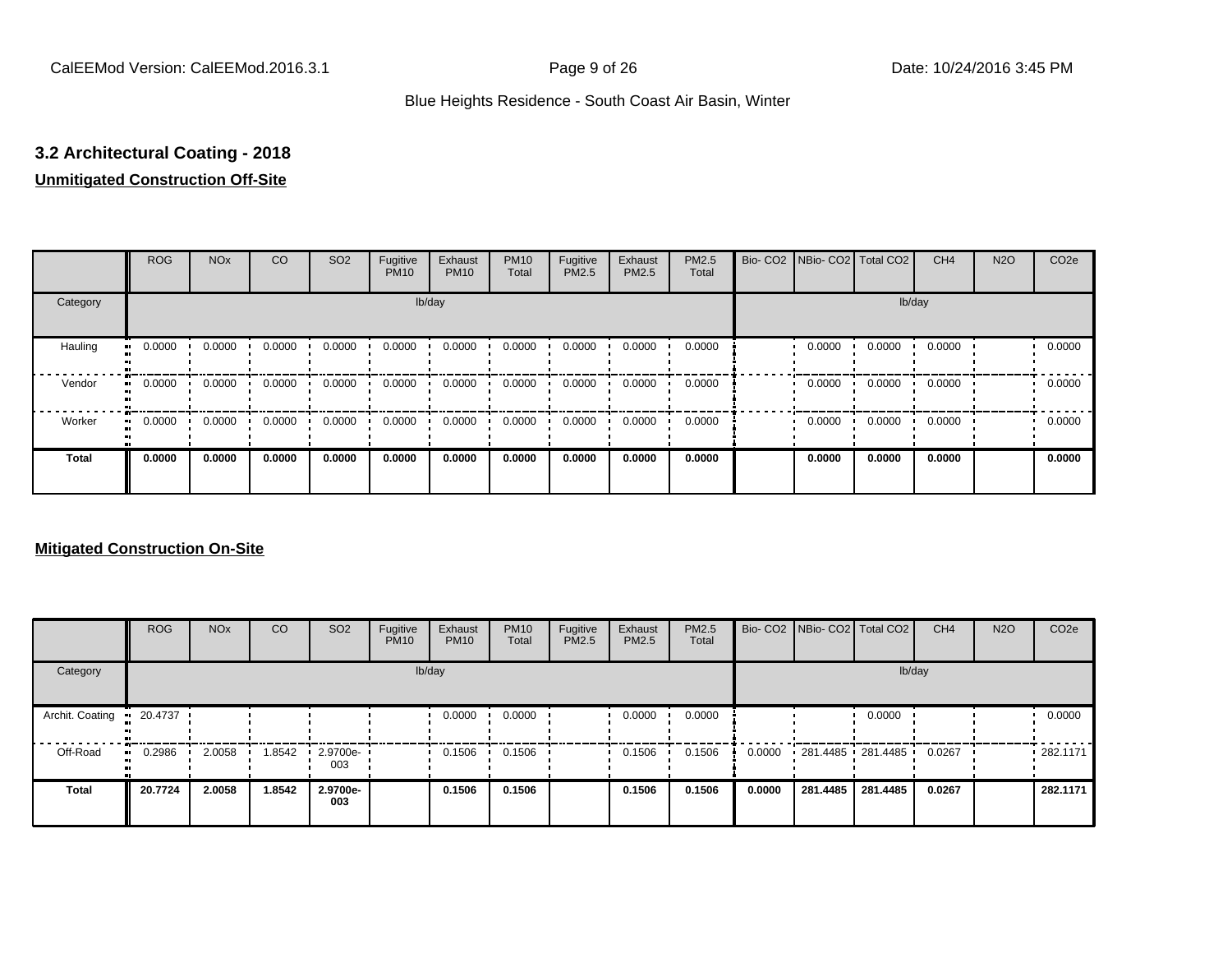# **3.2 Architectural Coating - 2018**

#### **Mitigated Construction Off-Site**

|                             | <b>ROG</b>                 | <b>NO<sub>x</sub></b> | CO     | SO <sub>2</sub> | Fugitive<br><b>PM10</b> | Exhaust<br><b>PM10</b> | <b>PM10</b><br>Total | Fugitive<br>PM2.5 | Exhaust<br>PM2.5 | PM2.5<br>Total |  | Bio- CO2   NBio- CO2   Total CO2 |        | CH <sub>4</sub> | <b>N2O</b> | CO <sub>2e</sub> |
|-----------------------------|----------------------------|-----------------------|--------|-----------------|-------------------------|------------------------|----------------------|-------------------|------------------|----------------|--|----------------------------------|--------|-----------------|------------|------------------|
| Category                    |                            |                       |        |                 | lb/day                  | lb/day                 |                      |                   |                  |                |  |                                  |        |                 |            |                  |
| Hauling<br>$\bullet\bullet$ | 0.0000                     | 0.0000                | 0.0000 | 0.0000          | 0.0000                  | 0.0000                 | 0.0000               | 0.0000            | 0.0000           | 0.0000         |  | 0.0000                           | 0.0000 | 0.0000          |            | 0.0000           |
| Vendor                      | 0.0000<br>$\bullet\bullet$ | 0.0000                | 0.0000 | 0.0000          | 0.0000                  | 0.0000                 | 0.0000               | 0.0000            | 0.0000           | 0.0000         |  | 0.0000                           | 0.0000 | 0.0000          |            | 0.0000           |
| Worker                      | 0.0000<br>$\bullet\bullet$ | 0.0000                | 0.0000 | 0.0000          | 0.0000                  | 0.0000                 | 0.0000               | 0.0000            | 0.0000           | 0.0000         |  | 0.0000                           | 0.0000 | 0.0000          |            | 0.0000           |
| <b>Total</b>                | 0.0000                     | 0.0000                | 0.0000 | 0.0000          | 0.0000                  | 0.0000                 | 0.0000               | 0.0000            | 0.0000           | 0.0000         |  | 0.0000                           | 0.0000 | 0.0000          |            | 0.0000           |

**3.3 Building Construction - 2017**

|              | <b>ROG</b>   | <b>NO<sub>x</sub></b> | <b>CO</b> | SO <sub>2</sub>  | Fugitive<br><b>PM10</b> | Exhaust<br><b>PM10</b> | <b>PM10</b><br>Total | Fugitive<br><b>PM2.5</b> | Exhaust<br>PM2.5 | <b>PM2.5</b><br>Total |  |  | Bio- CO2 NBio- CO2 Total CO2 | CH <sub>4</sub> | <b>N2O</b> | CO <sub>2e</sub> |
|--------------|--------------|-----------------------|-----------|------------------|-------------------------|------------------------|----------------------|--------------------------|------------------|-----------------------|--|--|------------------------------|-----------------|------------|------------------|
| Category     |              | lb/day                |           |                  |                         |                        |                      |                          |                  |                       |  |  | lb/day                       |                 |            |                  |
| Off-Road     | 1.2812<br>ш. | 12.7589               | 8.0700    | $0.0114$ $\cdot$ |                         | 0.8591                 | 0.8591               |                          | 0.7904           | 0.7904                |  |  | $1,165.916$ $1,165.916$      | 0.3572          |            | 1,174.847        |
| <b>Total</b> | 1.2812       | 12.7589               | 8.0700    | 0.0114           |                         | 0.8591                 | 0.8591               |                          | 0.7904           | 0.7904                |  |  | 1,165.916   1,165.916        | 0.3572          |            | 1,174.847        |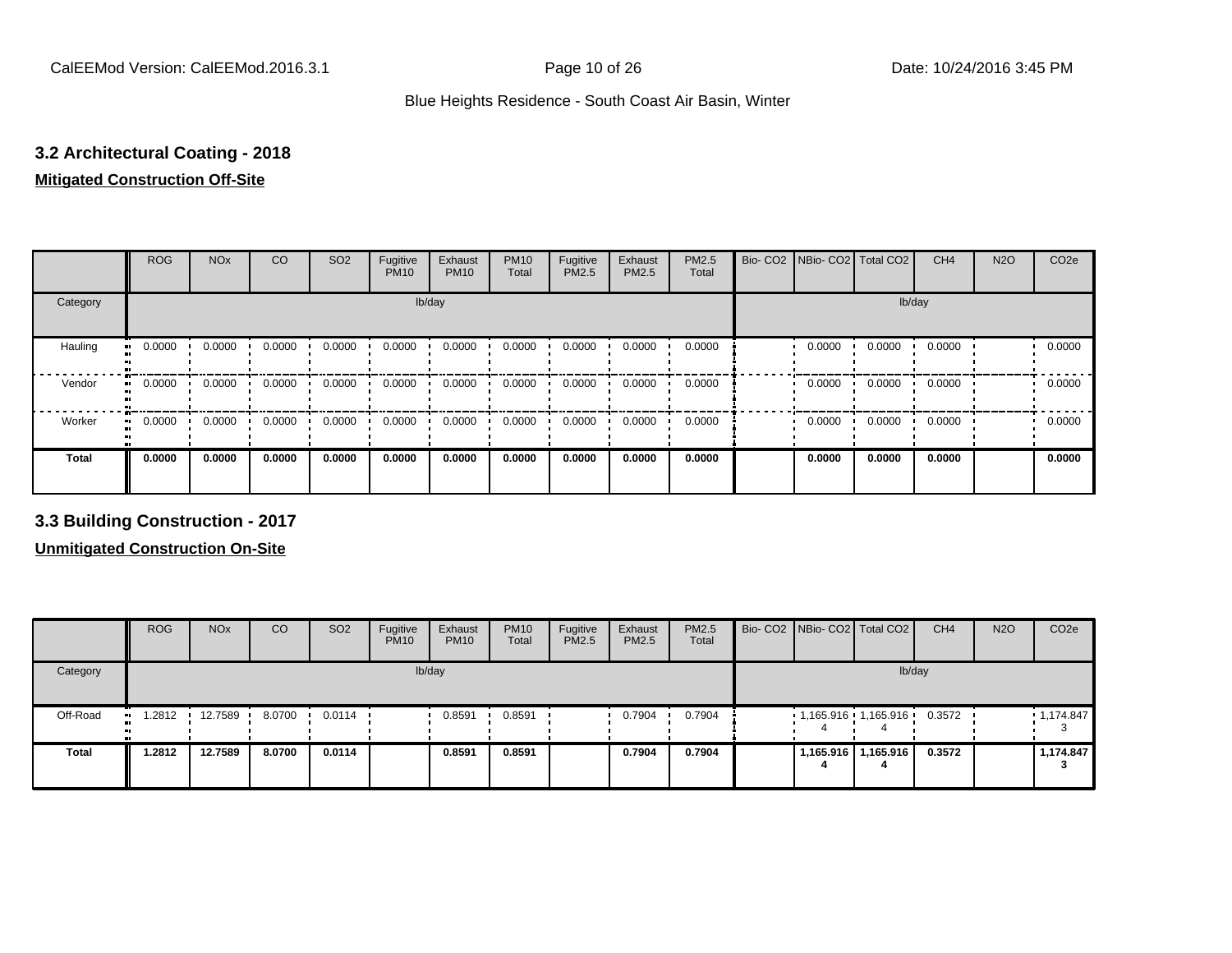## **3.3 Building Construction - 2017**

## **Unmitigated Construction Off-Site**

|                             | <b>ROG</b>                 | <b>NO<sub>x</sub></b> | CO     | SO <sub>2</sub> | Fugitive<br><b>PM10</b> | Exhaust<br><b>PM10</b> | <b>PM10</b><br>Total | Fugitive<br><b>PM2.5</b> | Exhaust<br>PM2.5 | <b>PM2.5</b><br>Total | Bio- CO2   NBio- CO2   Total CO2 |        | CH <sub>4</sub> | <b>N2O</b> | CO <sub>2e</sub> |
|-----------------------------|----------------------------|-----------------------|--------|-----------------|-------------------------|------------------------|----------------------|--------------------------|------------------|-----------------------|----------------------------------|--------|-----------------|------------|------------------|
| Category                    |                            |                       |        |                 | lb/day                  |                        |                      |                          |                  |                       |                                  | lb/day |                 |            |                  |
| Hauling<br>$\bullet\bullet$ | 0.0000                     | 0.0000                | 0.0000 | 0.0000          | 0.0000                  | 0.0000                 | 0.0000               | 0.0000                   | 0.0000           | 0.0000                | 0.0000                           | 0.0000 | 0.0000          |            | 0.0000           |
| Vendor                      | 0.0000<br>$\bullet\bullet$ | 0.0000                | 0.0000 | 0.0000          | 0.0000                  | 0.0000                 | 0.0000               | 0.0000                   | 0.0000           | 0.0000                | 0.0000                           | 0.0000 | 0.0000          |            | 0.0000           |
| Worker                      | 0.0000<br>$\bullet$        | 0.0000                | 0.0000 | 0.0000          | 0.0000                  | 0.0000                 | 0.0000               | 0.0000                   | 0.0000           | 0.0000                | 0.0000                           | 0.0000 | 0.0000          |            | 0.0000           |
| Total                       | 0.0000                     | 0.0000                | 0.0000 | 0.0000          | 0.0000                  | 0.0000                 | 0.0000               | 0.0000                   | 0.0000           | 0.0000                | 0.0000                           | 0.0000 | 0.0000          |            | 0.0000           |

|              | <b>ROG</b>          | <b>NO<sub>x</sub></b> | CO     | SO <sub>2</sub> | Fugitive<br><b>PM10</b> | Exhaust<br><b>PM10</b> | <b>PM10</b><br>Total | Fugitive<br><b>PM2.5</b> | Exhaust<br><b>PM2.5</b> | <b>PM2.5</b><br>Total |        | Bio- CO2 NBio- CO2 Total CO2 | CH <sub>4</sub> | <b>N2O</b> | CO <sub>2e</sub> |
|--------------|---------------------|-----------------------|--------|-----------------|-------------------------|------------------------|----------------------|--------------------------|-------------------------|-----------------------|--------|------------------------------|-----------------|------------|------------------|
| Category     |                     |                       |        |                 |                         | lb/day                 |                      |                          |                         |                       |        |                              | lb/day          |            |                  |
| Off-Road     | 1.2812<br>$\bullet$ | 12.7589               | 8.0700 | 0.0114          |                         | 0.8591                 | 0.8591               |                          | 0.7904                  | 0.7904                | 0.0000 | 1,165.916 1,165.916          | 0.3572          |            | 1,174.847        |
| <b>Total</b> | 1.2812              | 12.7589               | 8.0700 | 0.0114          |                         | 0.8591                 | 0.8591               |                          | 0.7904                  | 0.7904                | 0.0000 | 1,165.916   1,165.916        | 0.3572          |            | 1,174.847        |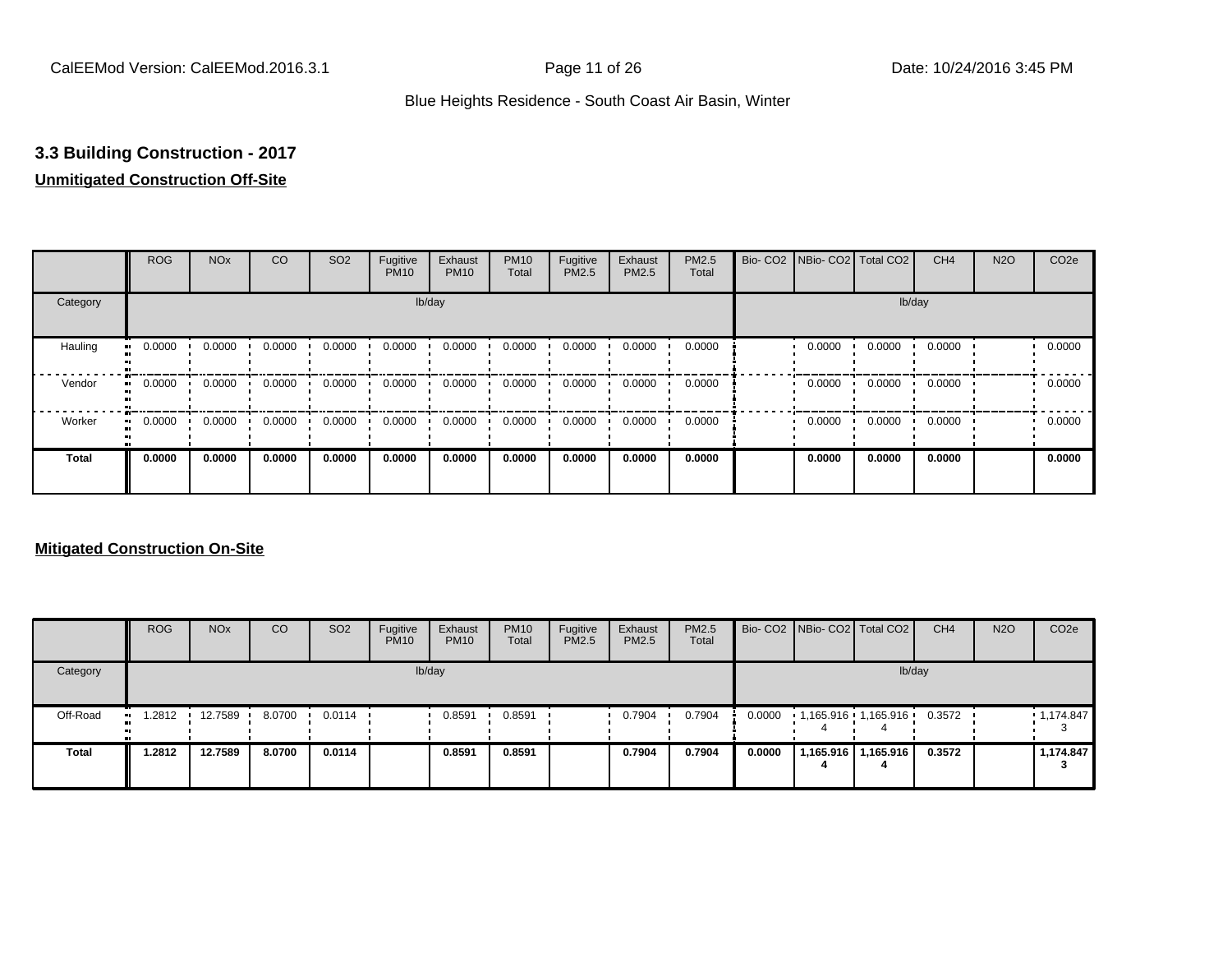## **3.3 Building Construction - 2017**

#### **Mitigated Construction Off-Site**

|              | <b>ROG</b>          | <b>NO<sub>x</sub></b> | CO     | SO <sub>2</sub> | Fugitive<br><b>PM10</b> | Exhaust<br><b>PM10</b> | <b>PM10</b><br>Total | Fugitive<br>PM2.5 | Exhaust<br>PM2.5 | PM2.5<br>Total | Bio- CO2   NBio- CO2   Total CO2 |        | CH <sub>4</sub> | <b>N2O</b> | CO <sub>2e</sub> |
|--------------|---------------------|-----------------------|--------|-----------------|-------------------------|------------------------|----------------------|-------------------|------------------|----------------|----------------------------------|--------|-----------------|------------|------------------|
| Category     |                     |                       |        |                 | lb/day                  |                        |                      |                   |                  |                |                                  | lb/day |                 |            |                  |
| Hauling      | 0.0000<br>ш.        | 0.0000                | 0.0000 | 0.0000          | 0.0000                  | 0.0000                 | 0.0000               | 0.0000            | 0.0000           | 0.0000         | 0.0000                           | 0.0000 | 0.0000          |            | 0.0000           |
| Vendor       | 0.0000<br>$\bullet$ | 0.0000                | 0.0000 | 0.0000          | 0.0000                  | 0.0000                 | 0.0000               | 0.0000            | 0.0000           | 0.0000         | 0.0000                           | 0.0000 | 0.0000          |            | 0.0000           |
| Worker       | 0.0000<br>ш.        | 0.0000                | 0.0000 | 0.0000          | 0.0000                  | 0.0000                 | 0.0000               | 0.0000            | 0.0000           | 0.0000         | 0.0000                           | 0.0000 | 0.0000          |            | 0.0000           |
| <b>Total</b> | 0.0000              | 0.0000                | 0.0000 | 0.0000          | 0.0000                  | 0.0000                 | 0.0000               | 0.0000            | 0.0000           | 0.0000         | 0.0000                           | 0.0000 | 0.0000          |            | 0.0000           |

**3.3 Building Construction - 2018**

|              | <b>ROG</b>   | <b>NO<sub>x</sub></b> | <b>CO</b> | SO <sub>2</sub> | Fugitive<br><b>PM10</b> | Exhaust<br><b>PM10</b> | <b>PM10</b><br>Total | Fugitive<br>PM2.5 | Exhaust<br>PM2.5 | <b>PM2.5</b><br>Total | Bio- CO2 NBio- CO2 Total CO2 |                     | CH <sub>4</sub> | <b>N2O</b> | CO <sub>2e</sub> |
|--------------|--------------|-----------------------|-----------|-----------------|-------------------------|------------------------|----------------------|-------------------|------------------|-----------------------|------------------------------|---------------------|-----------------|------------|------------------|
| Category     |              |                       |           |                 |                         | lb/day                 |                      |                   |                  |                       |                              | lb/day              |                 |            |                  |
| Off-Road     | 1.0848<br>ш. | 11.0316               | 7.7512    | 0.0114          |                         | 0.7087                 | 0.7087               |                   | 0.6520           | 0.6520                | $1,146.532$ $1,146.532$      |                     | 0.3569          |            | 1,155.455        |
| <b>Total</b> | 1.0848       | 11.0316               | 7.7512    | 0.0114          |                         | 0.7087                 | 0.7087               |                   | 0.6520           | 0.6520                |                              | 1,146.532 1,146.532 | 0.3569          |            | 1,155.455        |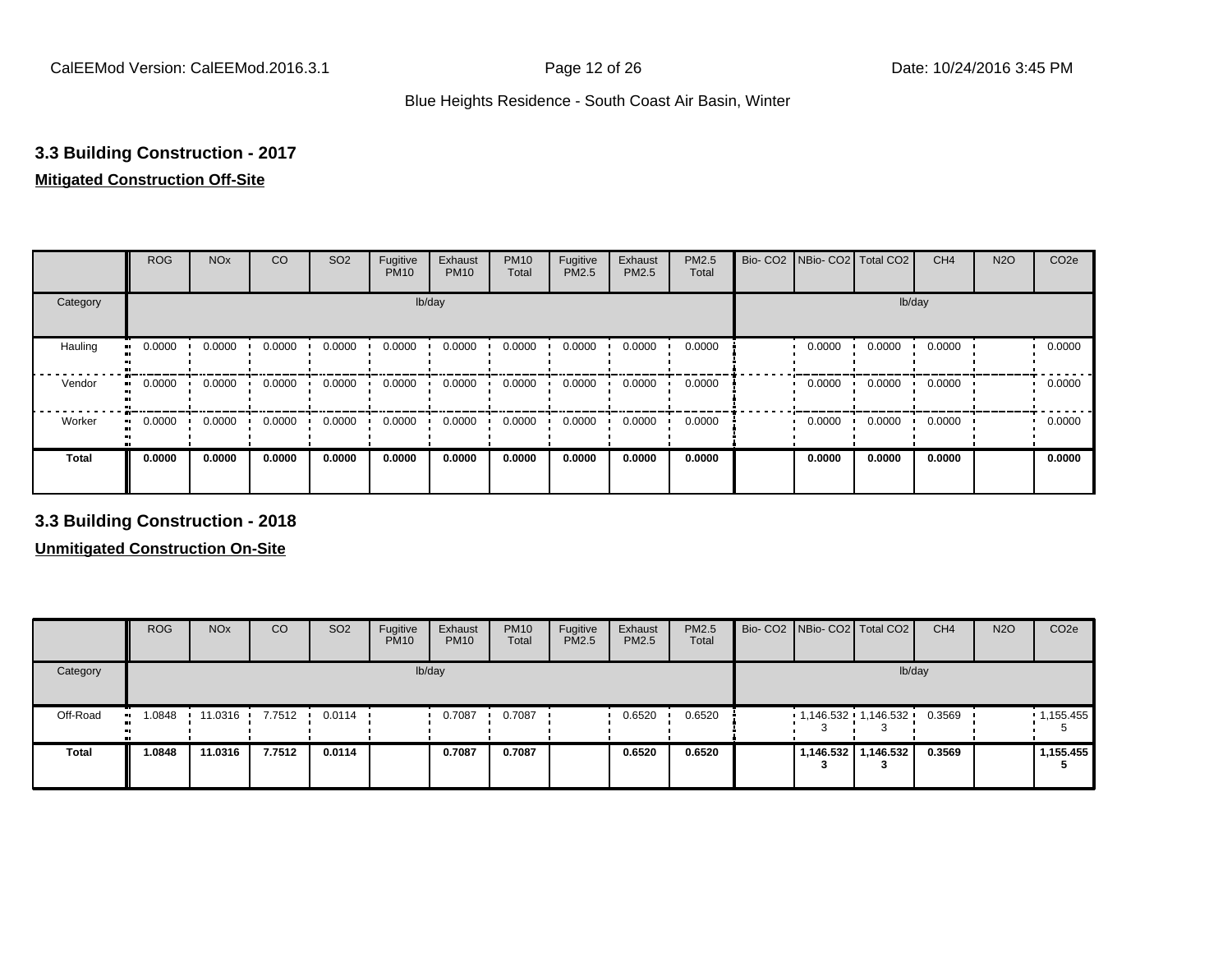## **3.3 Building Construction - 2018**

## **Unmitigated Construction Off-Site**

|                      | <b>ROG</b>          | <b>NO<sub>x</sub></b> | CO     | SO <sub>2</sub> | Fugitive<br><b>PM10</b> | Exhaust<br><b>PM10</b> | <b>PM10</b><br>Total | Fugitive<br><b>PM2.5</b> | Exhaust<br>PM2.5 | PM2.5<br>Total | Bio- CO2   NBio- CO2   Total CO2 |        | CH <sub>4</sub> | <b>N2O</b> | CO <sub>2e</sub> |
|----------------------|---------------------|-----------------------|--------|-----------------|-------------------------|------------------------|----------------------|--------------------------|------------------|----------------|----------------------------------|--------|-----------------|------------|------------------|
| Category             |                     |                       |        |                 |                         | lb/day                 |                      |                          |                  |                |                                  |        | lb/day          |            |                  |
| Hauling<br>$\bullet$ | 0.0000              | 0.0000                | 0.0000 | 0.0000          | 0.0000                  | 0.0000                 | 0.0000               | 0.0000                   | 0.0000           | 0.0000         | 0.0000                           | 0.0000 | 0.0000          |            | 0.0000           |
| Vendor               | 0.0000<br>$\bullet$ | 0.0000                | 0.0000 | 0.0000          | 0.0000                  | 0.0000                 | 0.0000               | 0.0000                   | 0.0000           | 0.0000         | 0.0000                           | 0.0000 | 0.0000          |            | 0.0000           |
| Worker<br>$\bullet$  | 0.0000              | 0.0000                | 0.0000 | 0.0000          | 0.0000                  | 0.0000                 | 0.0000               | 0.0000                   | 0.0000           | 0.0000         | 0.0000                           | 0.0000 | 0.0000          |            | 0.0000           |
| Total                | 0.0000              | 0.0000                | 0.0000 | 0.0000          | 0.0000                  | 0.0000                 | 0.0000               | 0.0000                   | 0.0000           | 0.0000         | 0.0000                           | 0.0000 | 0.0000          |            | 0.0000           |

|              | <b>ROG</b> | <b>NO<sub>x</sub></b> | CO               | SO <sub>2</sub>  | Fugitive<br><b>PM10</b> | Exhaust<br><b>PM10</b> | <b>PM10</b><br>Total | Fugitive<br>PM2.5 | Exhaust<br><b>PM2.5</b> | <b>PM2.5</b><br>Total |        | Bio- CO2 NBio- CO2 Total CO2 | CH <sub>4</sub> | <b>N2O</b> | CO <sub>2e</sub> |
|--------------|------------|-----------------------|------------------|------------------|-------------------------|------------------------|----------------------|-------------------|-------------------------|-----------------------|--------|------------------------------|-----------------|------------|------------------|
| Category     |            |                       |                  |                  |                         | lb/day                 |                      |                   |                         |                       |        | lb/day                       |                 |            |                  |
| Off-Road     | 1.0848     | 11.0316               | $7.7512$ $\cdot$ | $0.0114$ $\cdot$ |                         | 0.7087                 | 0.7087               |                   | 0.6520                  | 0.6520                | 0.0000 | 1,146.532 1,146.532          | 0.3569          |            | 1,155.455        |
| <b>Total</b> | 1.0848     | 11.0316               | 7.7512           | 0.0114           |                         | 0.7087                 | 0.7087               |                   | 0.6520                  | 0.6520                | 0.0000 | 1,146.532   1,146.532        | 0.3569          |            | 1.155.455        |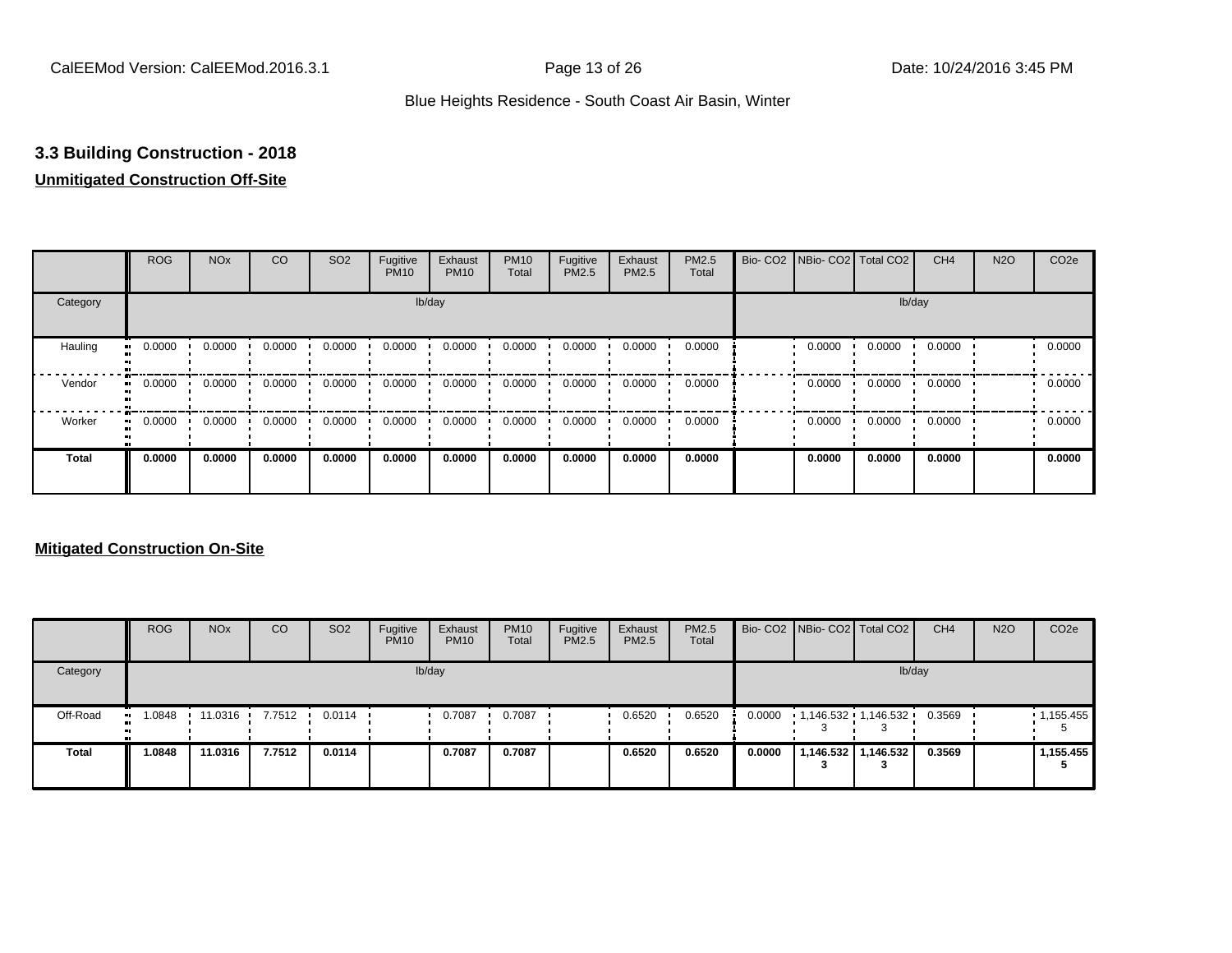## **3.3 Building Construction - 2018**

## **Mitigated Construction Off-Site**

|              | <b>ROG</b>                 | <b>NO<sub>x</sub></b> | CO     | SO <sub>2</sub> | Fugitive<br><b>PM10</b> | Exhaust<br><b>PM10</b> | <b>PM10</b><br>Total | Fugitive<br>PM2.5 | Exhaust<br>PM2.5 | PM2.5<br>Total | Bio- CO2   NBio- CO2   Total CO2 |        | CH <sub>4</sub> | <b>N2O</b> | CO <sub>2e</sub> |
|--------------|----------------------------|-----------------------|--------|-----------------|-------------------------|------------------------|----------------------|-------------------|------------------|----------------|----------------------------------|--------|-----------------|------------|------------------|
| Category     |                            |                       |        |                 | lb/day                  |                        |                      |                   |                  |                |                                  |        | lb/day          |            |                  |
| Hauling      | 0.0000<br>$\bullet\bullet$ | 0.0000                | 0.0000 | 0.0000          | 0.0000                  | 0.0000                 | 0.0000               | 0.0000            | 0.0000           | 0.0000         | 0.0000                           | 0.0000 | 0.0000          |            | 0.0000           |
| Vendor       | 0.0000<br>$\bullet\bullet$ | 0.0000                | 0.0000 | 0.0000          | 0.0000                  | 0.0000                 | 0.0000               | 0.0000            | 0.0000           | 0.0000         | 0.0000                           | 0.0000 | 0.0000          |            | 0.0000           |
| Worker       | 0.0000<br>$\bullet$        | 0.0000                | 0.0000 | 0.0000          | 0.0000                  | 0.0000                 | 0.0000               | 0.0000            | 0.0000           | 0.0000         | 0.0000                           | 0.0000 | 0.0000          |            | 0.0000           |
| <b>Total</b> | 0.0000                     | 0.0000                | 0.0000 | 0.0000          | 0.0000                  | 0.0000                 | 0.0000               | 0.0000            | 0.0000           | 0.0000         | 0.0000                           | 0.0000 | 0.0000          |            | 0.0000           |

**3.4 Grading - 2017**

|                      | <b>ROG</b>       | <b>NO<sub>x</sub></b> | CO     | SO <sub>2</sub> | Fugitive<br><b>PM10</b> | Exhaust<br><b>PM10</b> | <b>PM10</b><br>Total | Fugitive<br>PM2.5 | Exhaust<br><b>PM2.5</b> | <b>PM2.5</b><br>Total |  | Bio- CO2 NBio- CO2 Total CO2 | CH <sub>4</sub> | <b>N2O</b> | CO <sub>2e</sub> |
|----------------------|------------------|-----------------------|--------|-----------------|-------------------------|------------------------|----------------------|-------------------|-------------------------|-----------------------|--|------------------------------|-----------------|------------|------------------|
| Category             |                  |                       |        |                 |                         | lb/day                 |                      |                   |                         |                       |  | lb/day                       |                 |            |                  |
| <b>Fugitive Dust</b> | $\bullet\bullet$ |                       |        |                 | 0.7776                  | 0.0000                 | 0.7776               | 0.4171            | 0.0000                  | 0.4171                |  | 0.0000                       |                 |            | 0.0000           |
| Off-Road             | 1.2100<br>ш.     | 10.4978 ·             | 7.9182 | 0.0120          |                         | 0.7318                 | 0.7318               |                   | 0.6978                  | 0.6978                |  | 1,179.307 1,179.307 0.2319   |                 |            | 1,185.104        |
| <b>Total</b>         | 1.2100           | 10.4978               | 7.9182 | 0.0120          | 0.7776                  | 0.7318                 | 1.5094               | 0.4171            | 0.6978                  | 1.1148                |  | 1,179.307   1,179.307        | 0.2319          |            | 1,185.104        |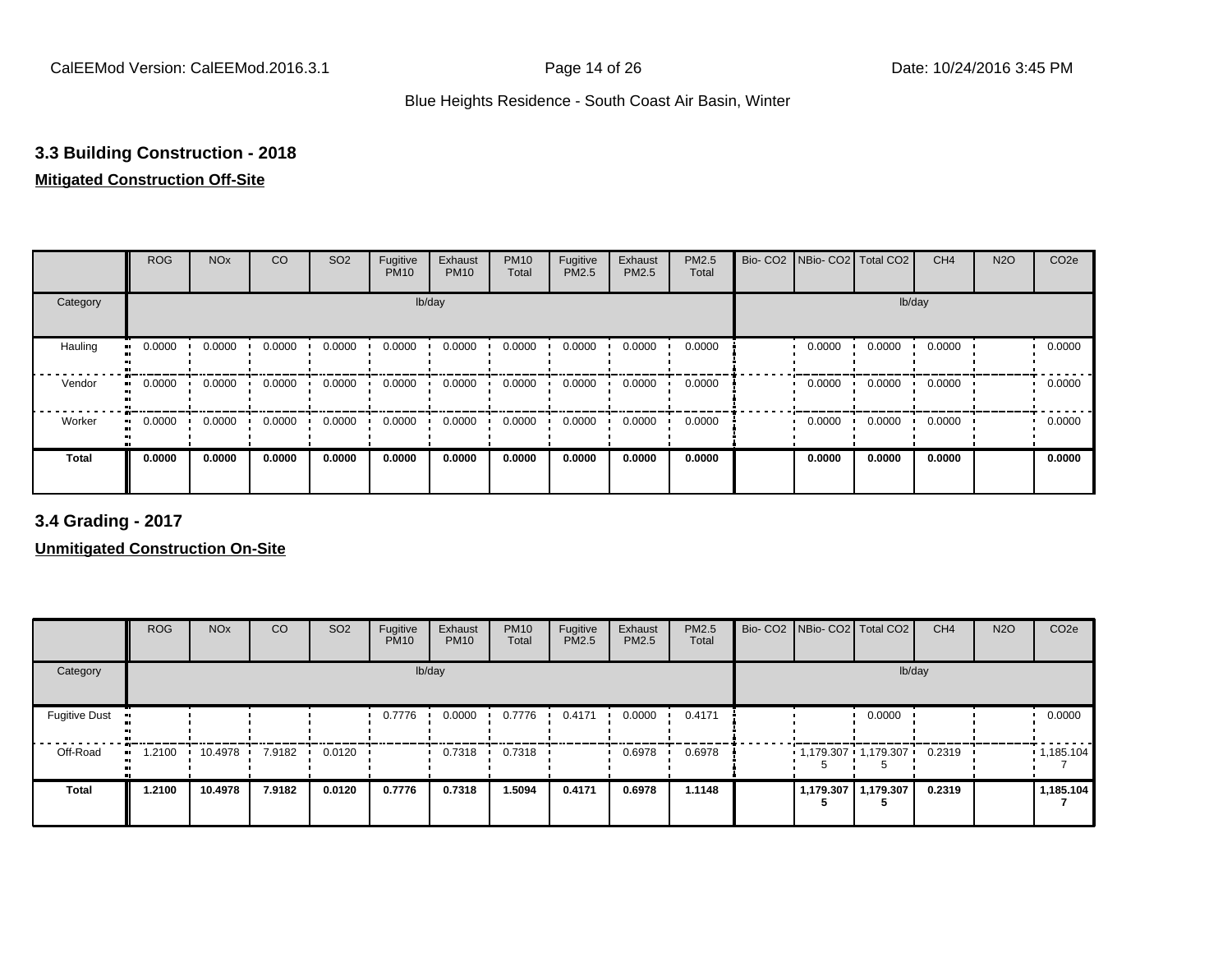## **3.4 Grading - 2017**

## **Unmitigated Construction Off-Site**

|              | <b>ROG</b>                 | <b>NO<sub>x</sub></b> | CO     | SO <sub>2</sub> | Fugitive<br><b>PM10</b> | Exhaust<br><b>PM10</b> | <b>PM10</b><br>Total | Fugitive<br>PM2.5 | Exhaust<br>PM2.5 | PM2.5<br>Total | Bio- CO2   NBio- CO2   Total CO2 |        | CH <sub>4</sub> | <b>N2O</b> | CO <sub>2e</sub> |
|--------------|----------------------------|-----------------------|--------|-----------------|-------------------------|------------------------|----------------------|-------------------|------------------|----------------|----------------------------------|--------|-----------------|------------|------------------|
| Category     |                            |                       |        |                 |                         | lb/day                 |                      |                   |                  |                |                                  |        | lb/day          |            |                  |
| Hauling      | 0.2271<br>$\bullet\bullet$ | 7.0762                | 1.4509 | 0.0179          | 0.4190                  | 0.0434                 | 0.4624               | 0.1148            | 0.0416           | 0.1563         | $1,934.500$ $1,934.500$          |        | 0.1291          |            | 1,937.728        |
| Vendor       | 0.0000<br>$\bullet\bullet$ | 0.0000                | 0.0000 | 0.0000          | 0.0000                  | 0.0000                 | 0.0000               | 0.0000            | 0.0000           | 0.0000         | 0.0000                           | 0.0000 | 0.0000          |            | 0.0000           |
| Worker       | 0.0658<br>$\bullet\bullet$ | 0.0486                | 0.5203 | 1.1800e-<br>003 | 0.1118                  | 9.3000e-<br>004        | 0.1127               | 0.0296            | 8.6000e-<br>004  | 0.0305         | $117.6240$ 117.6240              |        | 4.4600e-<br>003 |            | $+117.7355$      |
| <b>Total</b> | 0.2928                     | 7.1248                | 1.9712 | 0.0191          | 0.5307                  | 0.0444                 | 0.5751               | 0.1444            | 0.0424           | 0.1868         | 2,052.124 2,052.124              |        | 0.1336          |            | 2,055.463        |

|                      | <b>ROG</b>  | <b>NO<sub>x</sub></b> | CO     | SO <sub>2</sub> | Fugitive<br><b>PM10</b> | Exhaust<br><b>PM10</b> | <b>PM10</b><br>Total | Fugitive<br>PM2.5 | Exhaust<br>PM2.5 | PM2.5<br>Total |        | Bio- CO2   NBio- CO2   Total CO2 |                     | CH <sub>4</sub> | <b>N2O</b> | CO <sub>2e</sub> |
|----------------------|-------------|-----------------------|--------|-----------------|-------------------------|------------------------|----------------------|-------------------|------------------|----------------|--------|----------------------------------|---------------------|-----------------|------------|------------------|
| Category             |             |                       |        |                 |                         | lb/day                 |                      |                   |                  |                |        |                                  | lb/day              |                 |            |                  |
| <b>Fugitive Dust</b> |             |                       |        |                 | 0.3033                  | 0.0000                 | 0.3033               | 0.1627            | 0.0000           | 0.1627         |        |                                  | 0.0000              |                 |            | 0.0000           |
| Off-Road             | .2100<br>ш. | 10.4978               | 7.9182 | 0.0120          |                         | 0.7318                 | 0.7318               |                   | 0.6978           | 0.6978         | 0.0000 | 1,179.307 1,179.307              |                     | 0.2319          |            | 1,185.104        |
| Total                | 1.2100      | 10.4978               | 7.9182 | 0.0120          | 0.3033                  | 0.7318                 | 1.0350               | 0.1627            | 0.6978           | 0.8604         | 0.0000 |                                  | 1,179.307 1,179.307 | 0.2319          |            | 1,185.104        |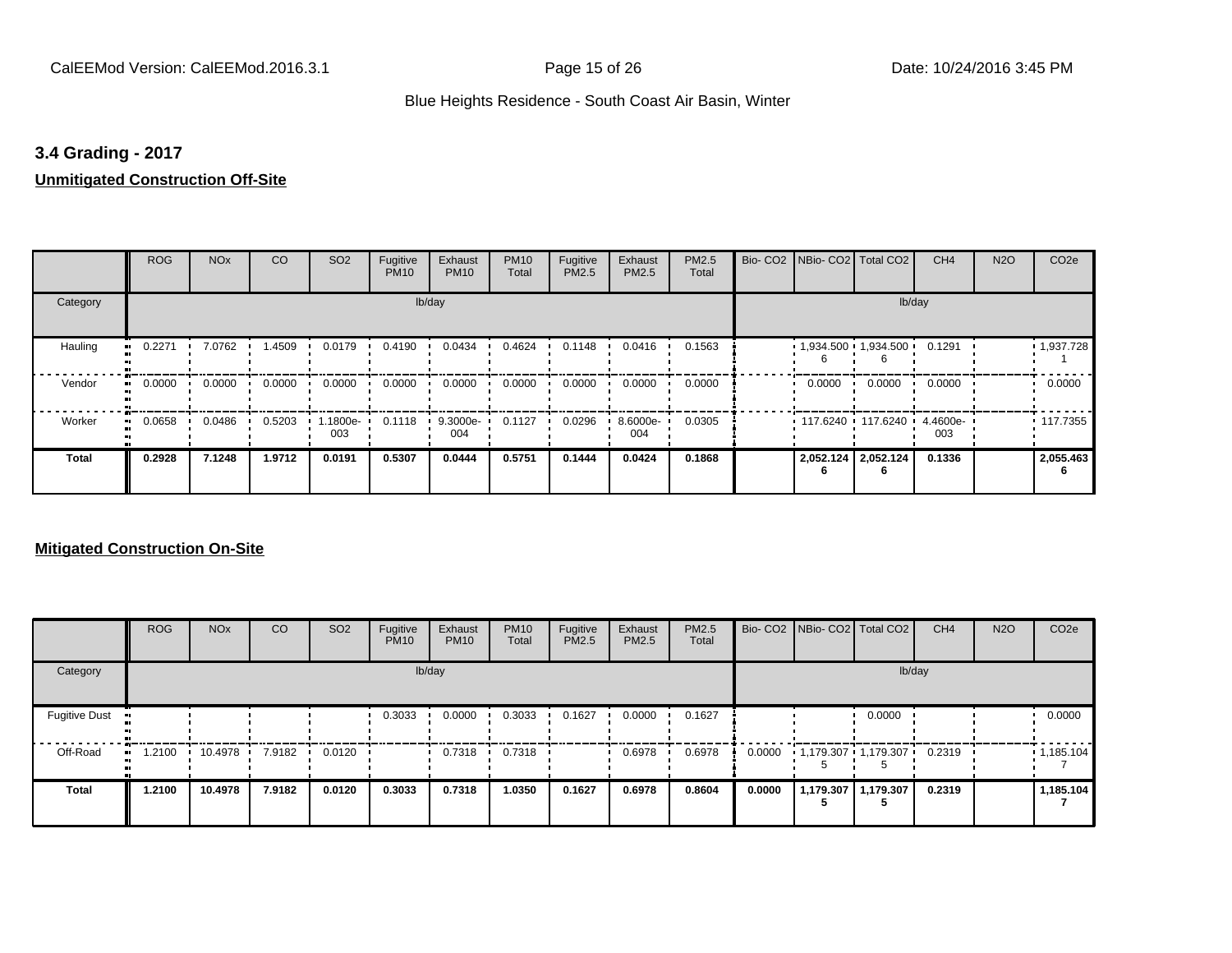## **3.4 Grading - 2017**

### **Mitigated Construction Off-Site**

|                            | <b>ROG</b> | <b>NO<sub>x</sub></b> | CO     | SO <sub>2</sub> | Fugitive<br><b>PM10</b> | Exhaust<br><b>PM10</b> | <b>PM10</b><br>Total | Fugitive<br>PM2.5 | Exhaust<br>PM2.5 | PM2.5<br>Total | Bio- CO2   NBio- CO2   Total CO2 |                     | CH <sub>4</sub> | <b>N2O</b> | CO <sub>2e</sub> |
|----------------------------|------------|-----------------------|--------|-----------------|-------------------------|------------------------|----------------------|-------------------|------------------|----------------|----------------------------------|---------------------|-----------------|------------|------------------|
| Category                   |            |                       |        |                 |                         | lb/day                 |                      |                   |                  |                |                                  |                     | lb/day          |            |                  |
| Hauling<br>$\bullet$       | 0.2271     | 7.0762                | 1.4509 | 0.0179          | 0.4190                  | 0.0434                 | 0.4624               | 0.1148            | 0.0416           | 0.1563         | $1,934.500$ 1,934.500            |                     | 0.1291          |            | 1,937.728        |
| Vendor<br>$\bullet$        | 0.0000     | 0.0000                | 0.0000 | 0.0000          | 0.0000                  | 0.0000                 | 0.0000               | 0.0000            | 0.0000           | 0.0000         | 0.0000                           | 0.0000              | 0.0000          |            | 0.0000           |
| Worker<br>$\bullet\bullet$ | 0.0658     | 0.0486                | 0.5203 | 1.1800e-<br>003 | 0.1118                  | 9.3000e-<br>004        | 0.1127               | 0.0296            | 8.6000e-<br>004  | 0.0305         | 117.6240 117.6240                |                     | 4.4600e-<br>003 |            | $+117.7355$      |
| <b>Total</b>               | 0.2928     | 7.1248                | 1.9712 | 0.0191          | 0.5307                  | 0.0444                 | 0.5751               | 0.1444            | 0.0424           | 0.1868         |                                  | 2,052.124 2,052.124 | 0.1336          |            | 2,055.463        |

**3.5 Paving - 2018**

|              | <b>ROG</b> | <b>NO<sub>x</sub></b> | CO     | SO <sub>2</sub> | Fugitive<br><b>PM10</b> | Exhaust<br><b>PM10</b> | <b>PM10</b><br>Total | Fugitive<br>PM2.5 | Exhaust<br><b>PM2.5</b> | PM2.5<br>Total | Bio- CO2 NBio- CO2 Total CO2   |                       | CH <sub>4</sub> | <b>N2O</b> | CO <sub>2e</sub> |
|--------------|------------|-----------------------|--------|-----------------|-------------------------|------------------------|----------------------|-------------------|-------------------------|----------------|--------------------------------|-----------------------|-----------------|------------|------------------|
| Category     |            |                       |        |                 |                         | lb/day                 |                      |                   |                         |                |                                | lb/day                |                 |            |                  |
| Off-Road     | 0.9202     | 8.7447                | 7.2240 | 0.0113          |                         | 0.5109                 | 0.5109               |                   | 0.4735                  | 0.4735         | $1,070.137$ $1,070.137$ 0.3017 |                       |                 |            | • 1,077.679      |
| Paving       | 0.0000     |                       |        |                 |                         | 0.0000                 | 0.0000               |                   | 0.0000                  | 0.0000         |                                | 0.0000                |                 |            | 0.0000           |
| <b>Total</b> | 0.9202     | 8.7447                | 7.2240 | 0.0113          |                         | 0.5109                 | 0.5109               |                   | 0.4735                  | 0.4735         |                                | 1,070.137   1,070.137 | 0.3017          |            | 1,077.679        |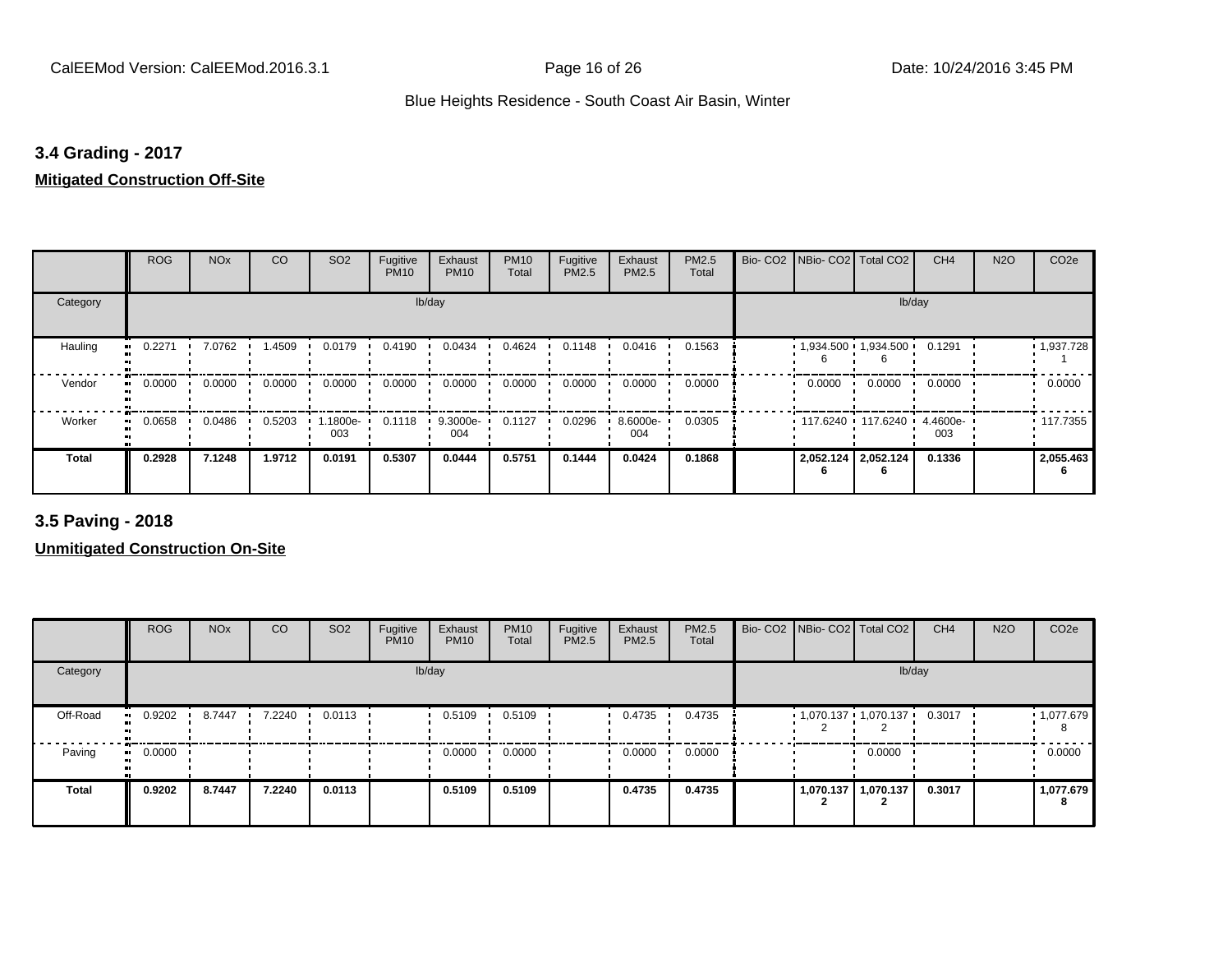## **3.5 Paving - 2018**

#### **Unmitigated Construction Off-Site**

|          | <b>ROG</b>                 | <b>NO<sub>x</sub></b> | CO     | SO <sub>2</sub> | Fugitive<br><b>PM10</b> | Exhaust<br><b>PM10</b> | <b>PM10</b><br>Total | Fugitive<br>PM2.5 | Exhaust<br>PM2.5 | PM2.5<br>Total | Bio- CO2   NBio- CO2   Total CO2 |          | CH <sub>4</sub> | <b>N2O</b> | CO <sub>2e</sub> |
|----------|----------------------------|-----------------------|--------|-----------------|-------------------------|------------------------|----------------------|-------------------|------------------|----------------|----------------------------------|----------|-----------------|------------|------------------|
| Category |                            |                       |        |                 |                         | lb/day                 |                      |                   |                  |                |                                  |          | lb/day          |            |                  |
| Hauling  | 0.0000<br>$\bullet\bullet$ | 0.0000                | 0.0000 | 0.0000          | 0.0000                  | 0.0000                 | 0.0000               | 0.0000            | 0.0000           | 0.0000         | 0.0000                           | 0.0000   | 0.0000          |            | 0.0000           |
| Vendor   | 0.0000<br>$\bullet\bullet$ | 0.0000                | 0.0000 | 0.0000          | 0.0000                  | 0.0000                 | 0.0000               | 0.0000            | 0.0000           | 0.0000         | 0.0000                           | 0.0000   | 0.0000          |            | 0.0000           |
| Worker   | 0.1055<br>$\bullet$        | 0.0762                | 0.8206 | 2.0700e-<br>003 | 0.2012                  | 1.6100e-<br>003        | 0.2028               | 0.0534            | .4900e-<br>003   | 0.0549         | $-205.7855 - 205.7855 - 7.0500e$ |          | 003             |            | .205.9616        |
| Total    | 0.1055                     | 0.0762                | 0.8206 | 2.0700e-<br>003 | 0.2012                  | 1.6100e-<br>003        | 0.2028               | 0.0534            | 1.4900e-<br>003  | 0.0549         | 205.7855                         | 205.7855 | 7.0500e-<br>003 |            | 205.9616         |

|          | <b>ROG</b>   | <b>NO<sub>x</sub></b> | CO     | SO <sub>2</sub> | Fugitive<br><b>PM10</b> | Exhaust<br><b>PM10</b> | <b>PM10</b><br>Total | Fugitive<br>PM2.5 | Exhaust<br><b>PM2.5</b> | PM2.5<br>Total |        | Bio- CO2 NBio- CO2 Total CO2 |           | CH <sub>4</sub> | <b>N2O</b> | CO <sub>2e</sub> |
|----------|--------------|-----------------------|--------|-----------------|-------------------------|------------------------|----------------------|-------------------|-------------------------|----------------|--------|------------------------------|-----------|-----------------|------------|------------------|
| Category |              |                       |        |                 |                         | lb/day                 |                      |                   |                         |                |        |                              |           | lb/day          |            |                  |
| Off-Road | 0.9202<br>ш. | 8.7447                | 7.2240 | 0.0113          |                         | 0.5109                 | 0.5109               |                   | 0.4735                  | 0.4735         | 0.0000 | 1,070.137 1,070.137          |           | 0.3017          |            | 1,077.679<br>-8  |
| Paving   | 0.0000<br>ш. |                       |        |                 |                         | 0.0000                 | 0.0000               |                   | 0.0000                  | 0.0000         |        |                              | 0.0000    |                 |            | 0.0000           |
| Total    | 0.9202       | 8.7447                | 7.2240 | 0.0113          |                         | 0.5109                 | 0.5109               |                   | 0.4735                  | 0.4735         | 0.0000 | 1,070.137                    | 1,070.137 | 0.3017          |            | 1,077.679<br>8   |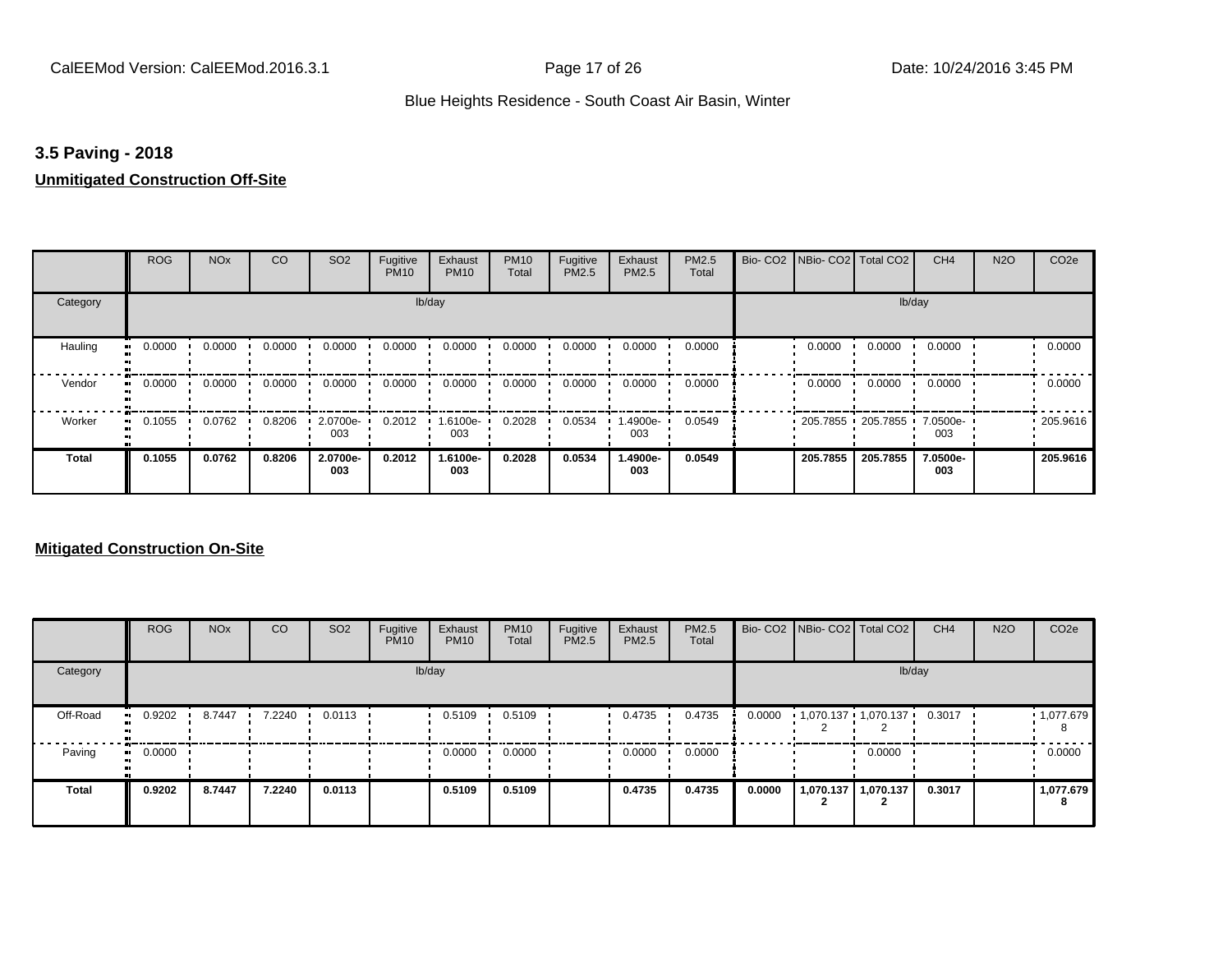## **3.5 Paving - 2018**

#### **Mitigated Construction Off-Site**

|                     | <b>ROG</b> | <b>NO<sub>x</sub></b> | CO     | SO <sub>2</sub> | Fugitive<br><b>PM10</b> | Exhaust<br><b>PM10</b> | <b>PM10</b><br>Total | Fugitive<br>PM2.5 | Exhaust<br>PM2.5 | PM2.5<br>Total | Bio- CO2   NBio- CO2   Total CO2 |          | CH <sub>4</sub> | <b>N2O</b> | CO <sub>2e</sub> |
|---------------------|------------|-----------------------|--------|-----------------|-------------------------|------------------------|----------------------|-------------------|------------------|----------------|----------------------------------|----------|-----------------|------------|------------------|
| Category            |            |                       |        |                 | lb/day                  |                        |                      |                   |                  |                |                                  | lb/day   |                 |            |                  |
| Hauling             | 0.0000     | 0.0000                | 0.0000 | 0.0000          | 0.0000                  | 0.0000                 | 0.0000               | 0.0000            | 0.0000           | 0.0000         | 0.0000                           | 0.0000   | 0.0000          |            | 0.0000           |
| Vendor<br>$\bullet$ | 0.0000     | 0.0000                | 0.0000 | 0.0000          | 0.0000                  | 0.0000                 | 0.0000               | 0.0000            | 0.0000           | 0.0000         | 0.0000                           | 0.0000   | 0.0000          |            | 0.0000           |
| Worker              | 0.1055     | 0.0762                | 0.8206 | 2.0700e-<br>003 | 0.2012                  | 1.6100e-<br>003        | 0.2028               | 0.0534            | .4900e-<br>003   | 0.0549         | 205.7855 205.7855                |          | 7.0500e-<br>003 |            | .205.9616        |
| <b>Total</b>        | 0.1055     | 0.0762                | 0.8206 | 2.0700e-<br>003 | 0.2012                  | 1.6100e-<br>003        | 0.2028               | 0.0534            | 1.4900e-<br>003  | 0.0549         | 205.7855                         | 205.7855 | 7.0500e-<br>003 |            | 205.9616         |

**3.6 Site Preparation - 2017**

|                      | <b>ROG</b>          | <b>NO<sub>x</sub></b> | CO     | SO <sub>2</sub> | Fugitive<br><b>PM10</b> | Exhaust<br><b>PM10</b> | <b>PM10</b><br>Total | Fugitive<br><b>PM2.5</b> | Exhaust<br>PM2.5 | PM2.5<br>Total | Bio- CO2 NBio- CO2 Total CO2 |          | CH <sub>4</sub> | <b>N2O</b> | CO <sub>2e</sub> |
|----------------------|---------------------|-----------------------|--------|-----------------|-------------------------|------------------------|----------------------|--------------------------|------------------|----------------|------------------------------|----------|-----------------|------------|------------------|
| Category             |                     |                       |        |                 |                         | lb/day                 |                      |                          |                  |                |                              | lb/day   |                 |            |                  |
| <b>Fugitive Dust</b> |                     |                       |        |                 | 0.5303                  | 0.0000                 | 0.5303               | 0.0573                   | 0.0000           | 0.0573         |                              | 0.0000   |                 |            | 0.0000           |
| Off-Road             | 0.8524<br>$\bullet$ | 10.5148               | 4.3533 | 9.7700e-<br>003 |                         | 0.4726                 | 0.4726               |                          | 0.4347           | 0.4347         | 999.5201 999.5201            |          | 0.3063          |            | .1,007.176       |
| <b>Total</b>         | 0.8524              | 10.5148               | 4.3533 | 9.7700e-<br>003 | 0.5303                  | 0.4726                 | 1.0028               | 0.0573                   | 0.4347           | 0.4920         | 999.5201                     | 999.5201 | 0.3063          |            | 1,007.176        |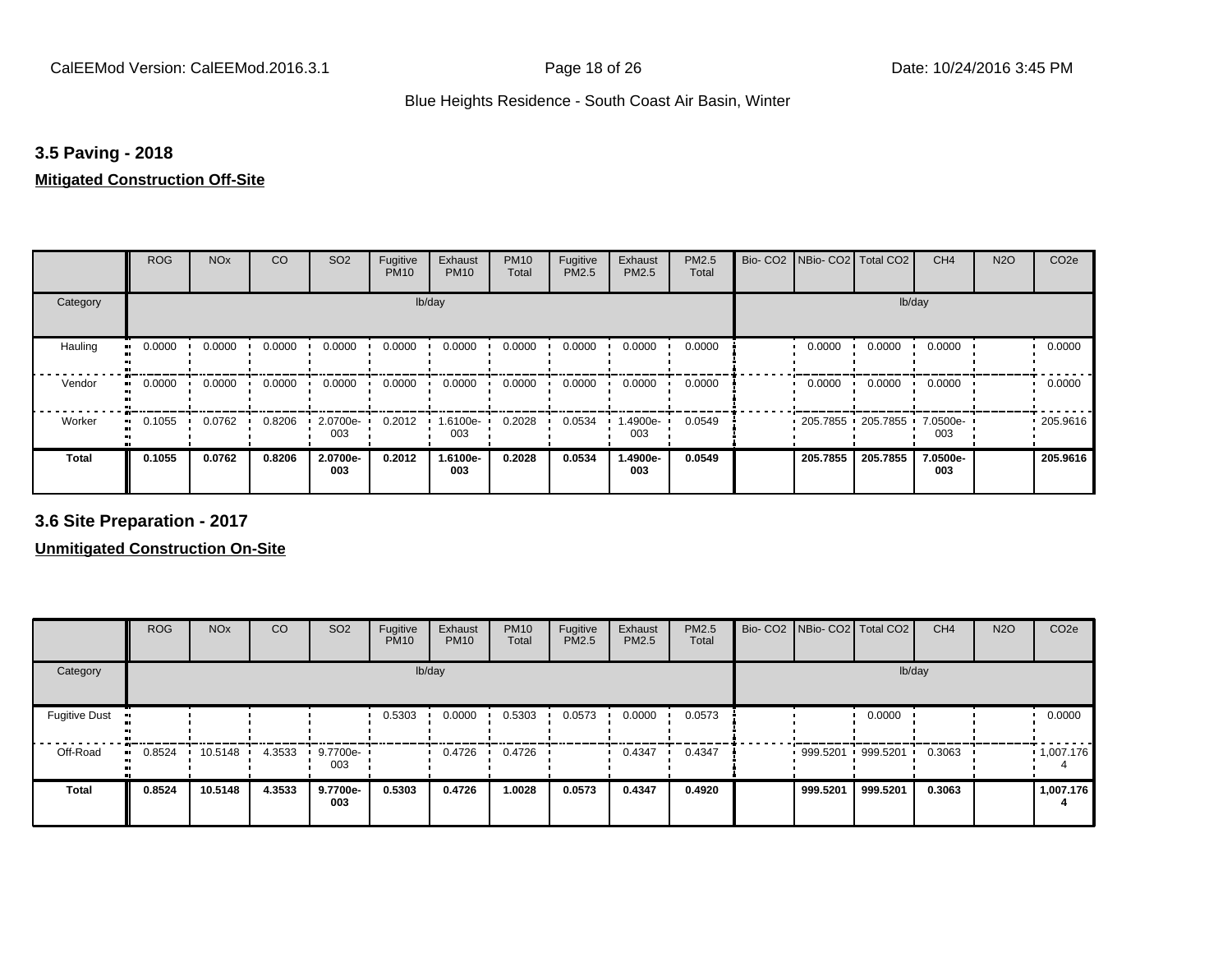## **3.6 Site Preparation - 2017**

## **Unmitigated Construction Off-Site**

|                            | <b>ROG</b> | <b>NO<sub>x</sub></b> | CO     | SO <sub>2</sub> | Fugitive<br><b>PM10</b> | Exhaust<br><b>PM10</b> | <b>PM10</b><br>Total | Fugitive<br>PM2.5 | Exhaust<br>PM2.5 | PM2.5<br>Total | Bio- CO2   NBio- CO2   Total CO2 |         | CH <sub>4</sub> | <b>N2O</b> | CO <sub>2e</sub> |
|----------------------------|------------|-----------------------|--------|-----------------|-------------------------|------------------------|----------------------|-------------------|------------------|----------------|----------------------------------|---------|-----------------|------------|------------------|
| Category                   |            |                       |        |                 |                         | lb/day                 |                      |                   |                  |                |                                  |         | lb/day          |            |                  |
| Hauling<br>$\bullet$       | 0.0000     | 0.0000                | 0.0000 | 0.0000          | 0.0000                  | 0.0000                 | 0.0000               | 0.0000            | 0.0000           | 0.0000         | 0.0000                           | 0.0000  | 0.0000          |            | 0.0000           |
| Vendor<br>$\bullet\bullet$ | 0.0000     | 0.0000                | 0.0000 | 0.0000          | 0.0000                  | 0.0000                 | 0.0000               | 0.0000            | 0.0000           | 0.0000         | 0.0000                           | 0.0000  | 0.0000          |            | 0.0000           |
| Worker<br>$\bullet\bullet$ | 0.0329     | 0.0243                | 0.2602 | 5.9000e-<br>004 | 0.0559                  | 4.6000e-<br>004        | 0.0564               | 0.0148            | 4.3000e-<br>004  | 0.0153         | 58.8120                          | 58.8120 | 2.2300e-<br>003 |            | 58.8678          |
| <b>Total</b>               | 0.0329     | 0.0243                | 0.2602 | 5.9000e-<br>004 | 0.0559                  | 4.6000e-<br>004        | 0.0564               | 0.0148            | 4.3000e-<br>004  | 0.0153         | 58.8120                          | 58.8120 | 2.2300e-<br>003 |            | 58,8678          |

|                      | <b>ROG</b>   | <b>NO<sub>x</sub></b> | <b>CO</b> | SO <sub>2</sub> | Fugitive<br><b>PM10</b> | Exhaust<br><b>PM10</b> | <b>PM10</b><br>Total | Fugitive<br>PM2.5 | Exhaust<br><b>PM2.5</b> | PM2.5<br>Total |        |                   | Bio- CO2   NBio- CO2   Total CO2 | CH <sub>4</sub> | <b>N2O</b> | CO <sub>2e</sub> |
|----------------------|--------------|-----------------------|-----------|-----------------|-------------------------|------------------------|----------------------|-------------------|-------------------------|----------------|--------|-------------------|----------------------------------|-----------------|------------|------------------|
| Category             |              |                       |           |                 |                         | lb/day                 |                      |                   |                         |                |        |                   | lb/day                           |                 |            |                  |
| <b>Fugitive Dust</b> |              |                       |           |                 | 0.2068                  | 0.0000                 | 0.2068               | 0.0223            | 0.0000                  | 0.0223         |        |                   | 0.0000                           |                 |            | 0.0000           |
| Off-Road             | 0.8524<br>ш. | 10.5148               | 4.3533    | 9.7700e-<br>003 |                         | 0.4726                 | 0.4726               |                   | 0.4347                  | 0.4347         | 0.0000 | 999.5201 999.5201 |                                  | 0.3063          |            | 1,007.176        |
| Total                | 0.8524       | 10.5148               | 4.3533    | 9.7700e-<br>003 | 0.2068                  | 0.4726                 | 0.6794               | 0.0223            | 0.4347                  | 0.4571         | 0.0000 | 999.5201          | 999.5201                         | 0.3063          |            | 1,007.176        |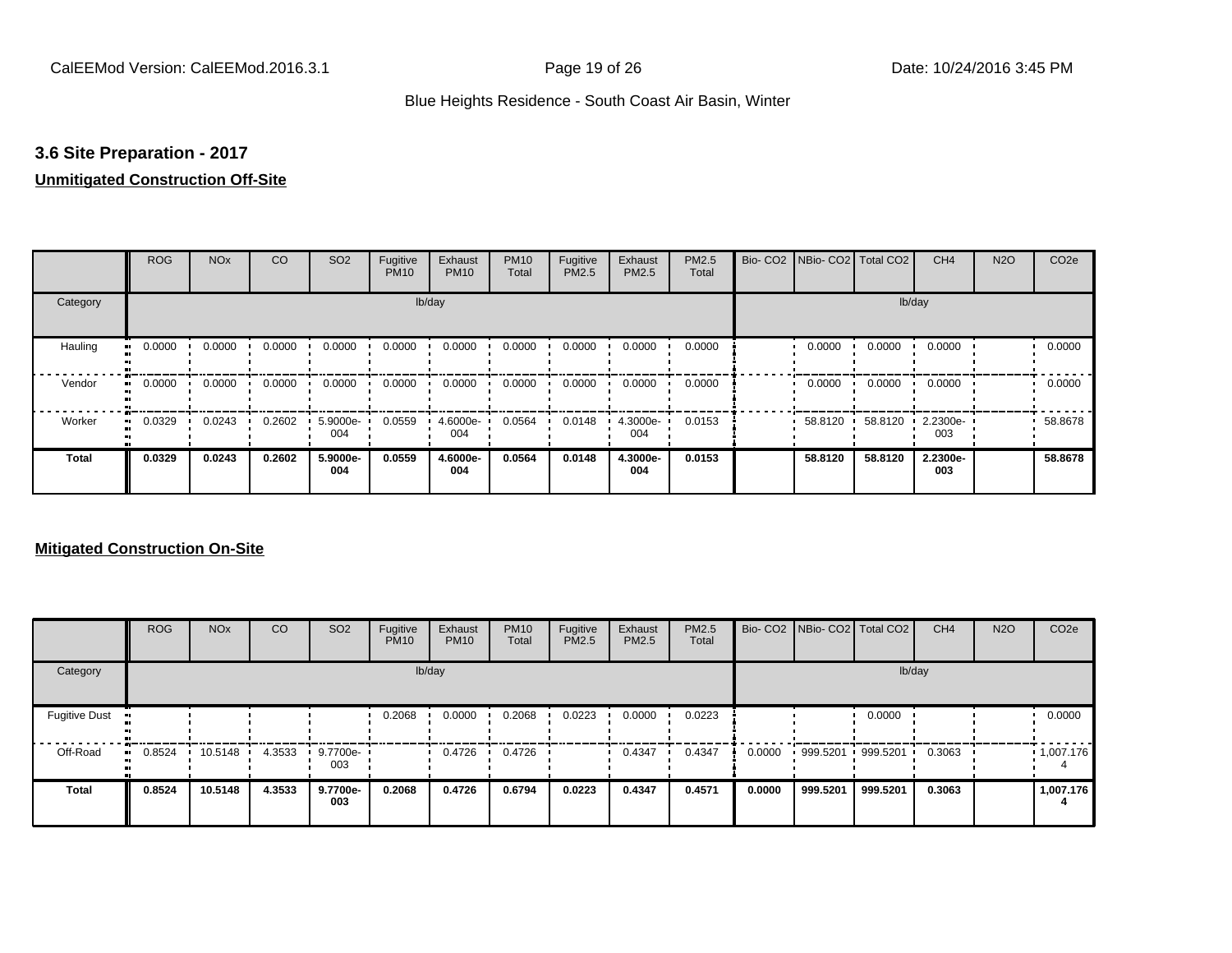## **3.6 Site Preparation - 2017**

#### **Mitigated Construction Off-Site**

|                            | <b>ROG</b>          | <b>NO<sub>x</sub></b> | CO     | SO <sub>2</sub> | Fugitive<br><b>PM10</b> | Exhaust<br><b>PM10</b> | <b>PM10</b><br>Total | Fugitive<br>PM2.5 | Exhaust<br>PM2.5 | PM2.5<br>Total | Bio- CO2   NBio- CO2   Total CO2 |         | CH <sub>4</sub> | <b>N2O</b> | CO <sub>2e</sub> |
|----------------------------|---------------------|-----------------------|--------|-----------------|-------------------------|------------------------|----------------------|-------------------|------------------|----------------|----------------------------------|---------|-----------------|------------|------------------|
| Category                   |                     |                       |        |                 |                         | lb/day                 |                      |                   |                  |                |                                  |         | lb/day          |            |                  |
| Hauling<br>$\bullet$       | 0.0000              | 0.0000                | 0.0000 | 0.0000          | 0.0000                  | 0.0000                 | 0.0000               | 0.0000            | 0.0000           | 0.0000         | 0.0000                           | 0.0000  | 0.0000          |            | 0.0000           |
| Vendor                     | 0.0000<br>$\bullet$ | 0.0000                | 0.0000 | 0.0000          | 0.0000                  | 0.0000                 | 0.0000               | 0.0000            | 0.0000           | 0.0000         | 0.0000                           | 0.0000  | 0.0000          |            | 0.0000           |
| Worker<br>$\bullet\bullet$ | 0.0329              | 0.0243                | 0.2602 | 5.9000e-<br>004 | 0.0559                  | 4.6000e-<br>004        | 0.0564               | 0.0148            | 4.3000e-<br>004  | 0.0153         | 58.8120 ·                        | 58.8120 | 2.2300e-<br>003 |            | 58.8678          |
| <b>Total</b>               | 0.0329              | 0.0243                | 0.2602 | 5.9000e-<br>004 | 0.0559                  | 4.6000e-<br>004        | 0.0564               | 0.0148            | 4.3000e-<br>004  | 0.0153         | 58.8120                          | 58.8120 | 2.2300e-<br>003 |            | 58.8678          |

## **4.0 Operational Detail - Mobile**

**4.1 Mitigation Measures Mobile**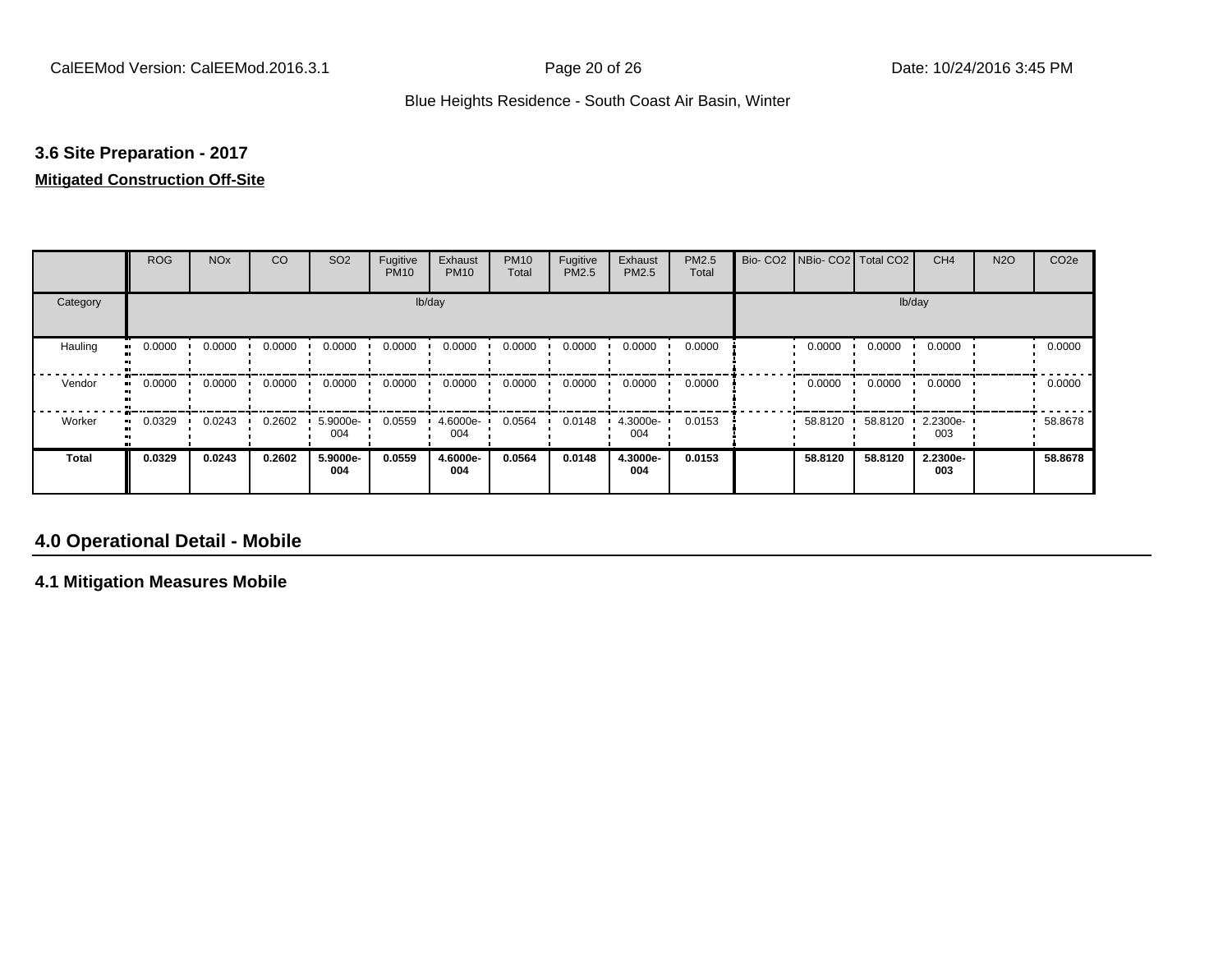|                  | <b>ROG</b>           | <b>NO<sub>x</sub></b> | CO     | SO <sub>2</sub> | Fugitive<br><b>PM10</b> | Exhaust<br><b>PM10</b> | <b>PM10</b><br>Total | Fugitive<br><b>PM2.5</b> | Exhaust<br>PM2.5 | <b>PM2.5</b><br>Total | Bio- CO2 NBio- CO2 Total CO2 |         | CH <sub>4</sub>         | <b>N2O</b> | CO <sub>2e</sub> |
|------------------|----------------------|-----------------------|--------|-----------------|-------------------------|------------------------|----------------------|--------------------------|------------------|-----------------------|------------------------------|---------|-------------------------|------------|------------------|
| Category         |                      |                       |        |                 |                         | lb/day                 |                      |                          |                  |                       |                              |         | lb/day                  |            |                  |
| Mitigated        | 0.0327<br><b>ALC</b> | 0.0642                | 0.3545 | 8.0000e-<br>004 | 0.0714                  | 8.2000e-<br>004        | 0.0722               | 0.0190                   | 7.7000e-<br>004  | 0.0198                | 80.5574                      | 80.5574 | 5.3600e-<br>003         |            | 80.6913          |
| Unmitigated<br>ш | 0.0327               | 0.0642                | 0.3545 | 8.0000e-<br>004 | 0.0714                  | 8.2000e-<br>004        | 0.0722               | 0.0190                   | 7.7000e-<br>004  | 0.0198                | 80.5574                      | 80.5574 | $+ 5.3600e^{-1}$<br>003 |            | 80.6913          |

## **4.2 Trip Summary Information**

|                       |         | <b>Average Daily Trip Rate</b> |        | Unmitigated       | Mitigated         |
|-----------------------|---------|--------------------------------|--------|-------------------|-------------------|
| Land Use              | Weekday | Saturday                       | Sunday | <b>Annual VMT</b> | <b>Annual VMT</b> |
| Single Family Housing | 9.52    | 9.91                           | 8.62   | 32,282            | 32,282            |
| Total                 | 9.52    | 9.91                           | 8.62   | 32,282            | 32,282            |

## **4.3 Trip Type Information**

|                       |            | <b>Miles</b>               |                                                     |       | Trip % |       |         | Trip Purpose %  |         |
|-----------------------|------------|----------------------------|-----------------------------------------------------|-------|--------|-------|---------|-----------------|---------|
| Land Use              | H-W or C-W | $H-S$ or $C-C$ $\parallel$ | │ H-O or C-NW ┃H-W or C-W┃ H-S or C-C ┃ H-O or C-NW |       |        |       | Primary | <b>Diverted</b> | Pass-by |
| Single Family Housing | 4.70       | 5.90                       | 8.70                                                | 40.20 | 19.20  | 40.60 | 86      |                 |         |

#### **4.4 Fleet Mix**

| Land Use                     | LDA      | LDT1     | LDT <sub>2</sub> | <b>MDV</b> | HD <sup>2</sup> | LHD <sub>2</sub> | AA1<br>MHD | HHD      | OBUS      | <b>UBUS</b> | <b>MCY</b> | <b>SBUS</b> | MH       |
|------------------------------|----------|----------|------------------|------------|-----------------|------------------|------------|----------|-----------|-------------|------------|-------------|----------|
| Single Family I<br>/ Housing | J.555637 | 0.046489 | 0.189274         | .131530    | 0.019327        | 0.005527         | J.013212   | 0.007588 | י0.001170 | 0.000625    | 024698.ر   | 0.000655    | 0.004269 |

# **5.0 Energy Detail**

Historical Energy Use: N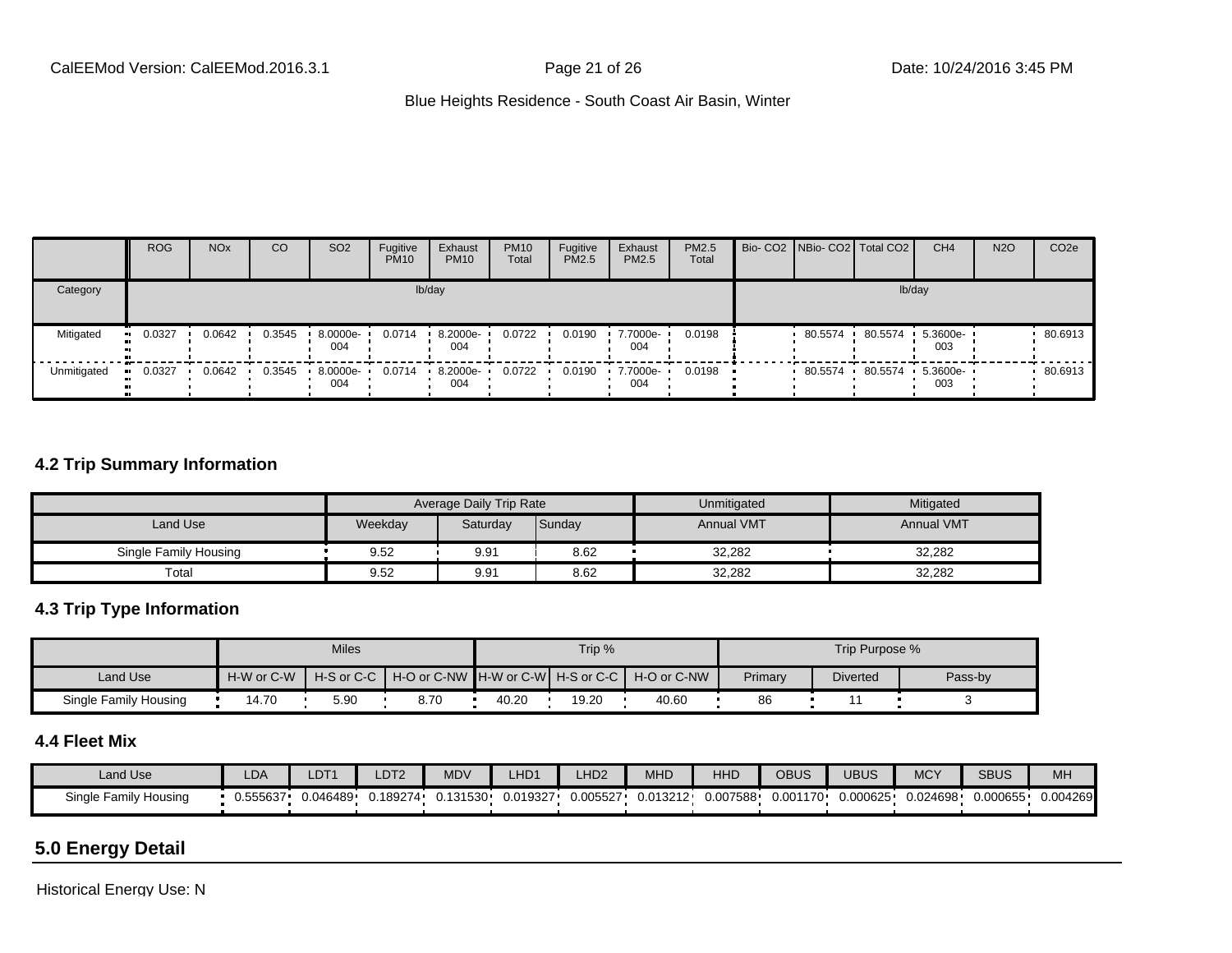## **5.1 Mitigation Measures Energy**

|                                  | <b>ROG</b>         | <b>NO<sub>x</sub></b> | CO  | SO <sub>2</sub>                   | Fugitive<br><b>PM10</b> | Exhaust<br><b>PM10</b> | <b>PM10</b><br>Total | Fugitive<br><b>PM2.5</b> | Exhaust<br>PM2.5 | <b>PM2.5</b><br>Total | Bio- CO2 NBio- CO2 Total CO2 |         | CH <sub>4</sub> | <b>N2O</b>              | CO <sub>2e</sub> |
|----------------------------------|--------------------|-----------------------|-----|-----------------------------------|-------------------------|------------------------|----------------------|--------------------------|------------------|-----------------------|------------------------------|---------|-----------------|-------------------------|------------------|
| Category                         |                    |                       |     |                                   |                         | lb/day                 |                      |                          |                  |                       |                              | lb/day  |                 |                         |                  |
| <b>NaturalGas</b><br>Mitigated   | $9.9000e-$<br>004  | 003                   | 003 | 8.4600e- 3.6000e- 5.0000e-<br>005 |                         | 6.8000e-<br>004        | 6.8000e-<br>004      |                          | 6.8000e-<br>004  | 6.8000e-<br>004       | 10.8046                      | 10.8046 | 2.1000e-<br>004 | $\cdot$ 2.0000e-<br>004 | 10.8688          |
| <b>NaturalGas</b><br>Unmitigated | $-9.9000e-$<br>004 | 8.4600e-<br>003       | 003 | 3.6000e- 5.0000e-<br>005          |                         | 6.8000e-<br>004        | 6.8000e-<br>004      |                          | 6.8000e-<br>004  | $6.8000e-$<br>004     | 10.8046                      | 10.8046 | 2.1000e-<br>004 | $\cdot$ 2.0000e-<br>004 | 10.8688          |

## **5.2 Energy by Land Use - NaturalGas**

### **Unmitigated**

|                          | <b>NaturalGa</b><br>s Use | <b>ROG</b>        | <b>NO<sub>x</sub></b> | <sub>CO</sub>   | SO <sub>2</sub> | Fugitive<br><b>PM10</b> | Exhaust<br><b>PM10</b> | <b>PM10</b><br>Total | Fugitive<br>PM2.5 | Exhaust<br>PM2.5 | <b>PM2.5</b><br>Total |         | Bio- CO2   NBio- CO2   Total CO2 | CH <sub>4</sub>    | <b>N2O</b>      | CO <sub>2e</sub> |
|--------------------------|---------------------------|-------------------|-----------------------|-----------------|-----------------|-------------------------|------------------------|----------------------|-------------------|------------------|-----------------------|---------|----------------------------------|--------------------|-----------------|------------------|
| <b>Land Use</b>          | kBTU/yr                   |                   |                       |                 |                 |                         | lb/day                 |                      |                   |                  |                       |         | lb/day                           |                    |                 |                  |
| Single Family<br>Housing | 91.8389                   | $9.9000e-$<br>004 | 8.4600e-<br>003       | 3.6000e-<br>003 | 5.0000e-<br>005 |                         | 6.8000e-<br>004        | 6.8000e-<br>004      |                   | 6.8000e-<br>004  | 6.8000e-<br>004       | 10.8046 | 10.8046                          | $-2.1000e-$<br>004 | 2.0000e-<br>004 | 10.8688          |
| <b>Total</b>             |                           | 9.9000e-<br>004   | 8.4600e-<br>003       | 3.6000e-<br>003 | 5.0000e-<br>005 |                         | 6.8000e-<br>004        | 6.8000e-<br>004      |                   | 6.8000e-<br>004  | 6.8000e-<br>004       | 10.8046 | 10.8046                          | 2.1000e-<br>004    | 2.0000e-<br>004 | 10.8688          |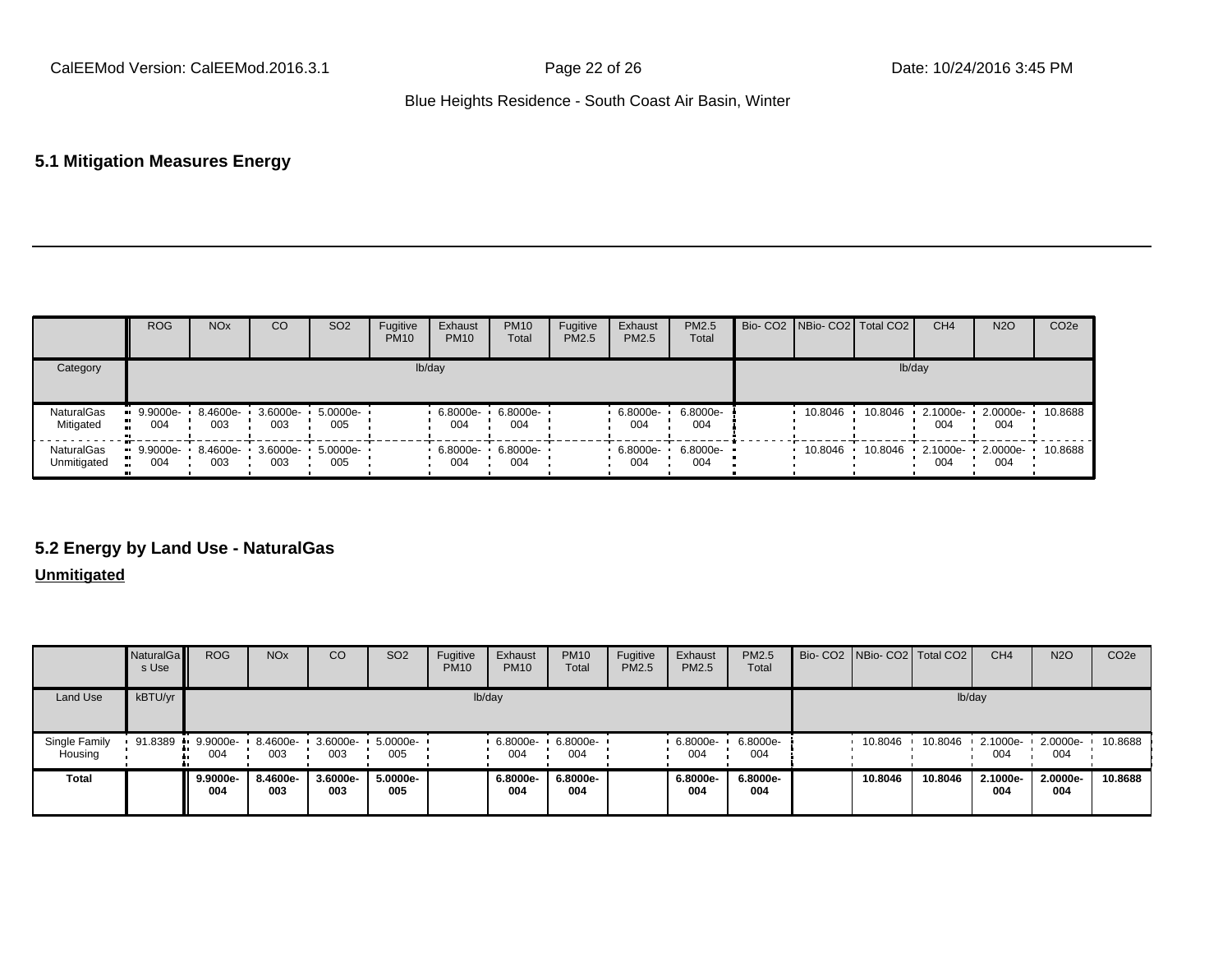#### **5.2 Energy by Land Use - NaturalGas**

**Mitigated**

|                          | NaturalGa<br>s Use | <b>ROG</b>      | <b>NO<sub>x</sub></b> | CO                   | SO <sub>2</sub> | Fugitive<br><b>PM10</b> | Exhaust<br><b>PM10</b> | <b>PM10</b><br>Total | Fugitive<br>PM2.5 | Exhaust<br>PM2.5 | PM2.5<br>Total  | Bio-CO2 NBio-CO2 Total CO2 |         | CH <sub>4</sub> | <b>N2O</b>         | CO <sub>2</sub> e |
|--------------------------|--------------------|-----------------|-----------------------|----------------------|-----------------|-------------------------|------------------------|----------------------|-------------------|------------------|-----------------|----------------------------|---------|-----------------|--------------------|-------------------|
| Land Use                 | kBTU/yr            |                 |                       |                      |                 |                         | lb/day                 |                      |                   |                  |                 |                            |         | lb/day          |                    |                   |
| Single Family<br>Housing | 0.0918389          | 9.9000e-<br>004 | 8.4600e-<br>003       | $3.6000e - 1$<br>003 | 5.0000e-<br>005 |                         | 6.8000e-<br>004        | 6.8000e-<br>004      |                   | 6.8000e-<br>004  | 6.8000e-<br>004 | 10.8046                    | 10.8046 | 2.1000e-<br>004 | $2.0000e -$<br>004 | 10.8688           |
| Total                    |                    | 9.9000e-<br>004 | 8.4600e-<br>003       | 3.6000e-<br>003      | 5.0000e-<br>005 |                         | 6.8000e-<br>004        | 6.8000e-<br>004      |                   | 6.8000e-<br>004  | 6.8000e-<br>004 | 10.8046                    | 10.8046 | 2.1000e-<br>004 | 2.0000e-<br>004    | 10.8688           |

## **6.0 Area Detail**

#### **6.1 Mitigation Measures Area**

Use Low VOC Paint - Residential Interior

Use Low VOC Paint - Residential Exterior

Use Low VOC Paint - Non-Residential Interior

Use Low VOC Paint - Non-Residential Exterior

Use only Natural Gas Hearths

Use Low VOC Cleaning Supplies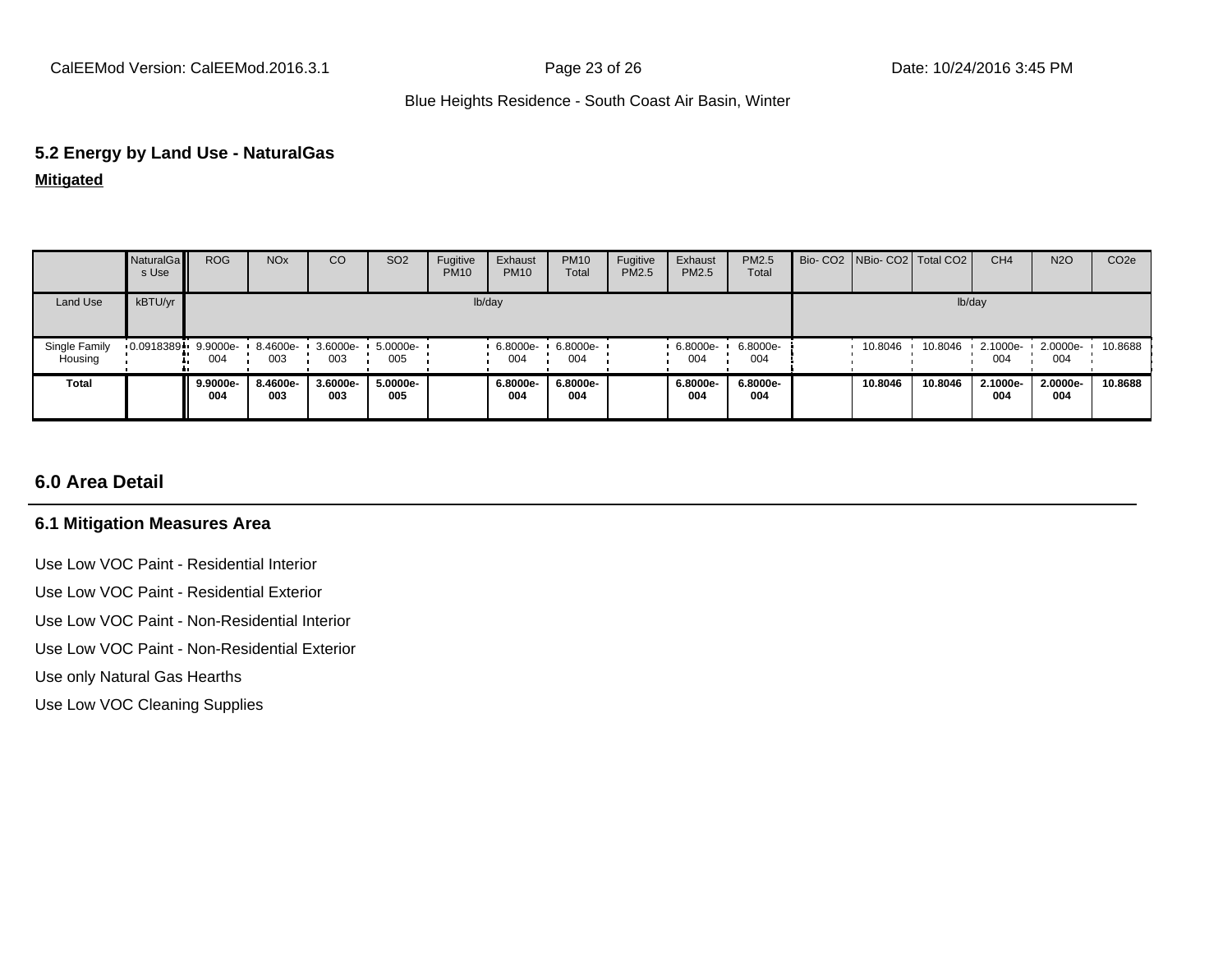|             | <b>ROG</b>            | <b>NO<sub>x</sub></b> | CO     | SO <sub>2</sub>    | Fugitive<br><b>PM10</b> | Exhaust<br><b>PM10</b> | <b>PM10</b><br>Total | Fugitive<br>PM2.5 | Exhaust<br>PM2.5 | <b>PM2.5</b><br>Total |        | Bio- CO2   NBio- CO2   Total CO2 |         | CH <sub>4</sub> | <b>N2O</b>               | CO <sub>2e</sub> |
|-------------|-----------------------|-----------------------|--------|--------------------|-------------------------|------------------------|----------------------|-------------------|------------------|-----------------------|--------|----------------------------------|---------|-----------------|--------------------------|------------------|
| Category    |                       |                       |        |                    |                         | lb/day                 |                      |                   |                  |                       |        |                                  |         | lb/day          |                          |                  |
| Mitigated   | $\blacksquare$ 0.3563 | 0.0159                | 0.0893 | 1.0000e-<br>004    |                         | 1.6600e-<br>003        | 1.6600e-<br>003      |                   | 1.6600e-<br>003  | 1.6600e-<br>003       | 0.0000 | 19.2074                          | 19.2074 | 5.1000e-<br>004 | 3.5000e-<br>004          | 19.3243          |
| Unmitigated | $\blacksquare$ 0.5896 | 0.0177                | 0.3464 | $5.0000e -$<br>004 |                         | 0.0369                 | 0.0369               |                   | 0.0369           | 0.0369                | 3.4653 | 18.1486 •                        | 21.6138 | 004             | 4.9000e- 6.4000e-<br>004 | • 21.8156        |

# **6.2 Area by SubCategory**

### **Unmitigated**

|                          | <b>ROG</b>      | <b>NO<sub>x</sub></b> | CO     | SO <sub>2</sub> | Fugitive<br><b>PM10</b> | Exhaust<br><b>PM10</b> | <b>PM10</b><br>Total       | Fugitive<br>PM2.5 | Exhaust<br>PM2.5 | PM2.5<br>Total  |        | Bio- CO2   NBio- CO2   Total CO2 |         | CH <sub>4</sub>    | <b>N2O</b>      | CO <sub>2e</sub> |
|--------------------------|-----------------|-----------------------|--------|-----------------|-------------------------|------------------------|----------------------------|-------------------|------------------|-----------------|--------|----------------------------------|---------|--------------------|-----------------|------------------|
| SubCategory              |                 |                       |        |                 |                         | lb/day                 |                            |                   |                  |                 |        |                                  |         | lb/day             |                 |                  |
| Architectural<br>Coating | 0.0281          |                       |        |                 |                         | 0.0000                 | 0.0000                     |                   | 0.0000           | 0.0000          |        |                                  | 0.0000  |                    |                 | 0.0000           |
| Consumer<br>Products     | 0.3239          |                       |        |                 |                         | 0.0000                 | 0.0000                     |                   | 0.0000           | 0.0000          |        |                                  | 0.0000  |                    |                 | 0.0000           |
| Hearth                   | 0.2351          | 0.0168                | 0.2635 | 5.0000e-<br>004 |                         | 0.0364                 | 0.0364                     |                   | 0.0364           | 0.0364          | 3.4653 | 18.0000                          | 21.4653 | $3.4000e -$<br>004 | 6.4000e-<br>004 | 21.6634          |
| Landscaping              | 2.5400e-<br>003 | 9.6000e-<br>004       | 0.0829 | 0.0000          |                         | 004                    | 4.5000e- 1 4.5000e-<br>004 |                   | 4.5000e-<br>004  | 4.5000e-<br>004 |        | 0.1486                           | 0.1486  | 1.5000e-<br>004    |                 | 0.1522           |
| <b>Total</b>             | 0.5896          | 0.0177                | 0.3464 | 5.0000e-<br>004 |                         | 0.0369                 | 0.0369                     |                   | 0.0369           | 0.0369          | 3.4653 | 18.1486                          | 21.6138 | 4.9000e-<br>004    | 6.4000e-<br>004 | 21.8156          |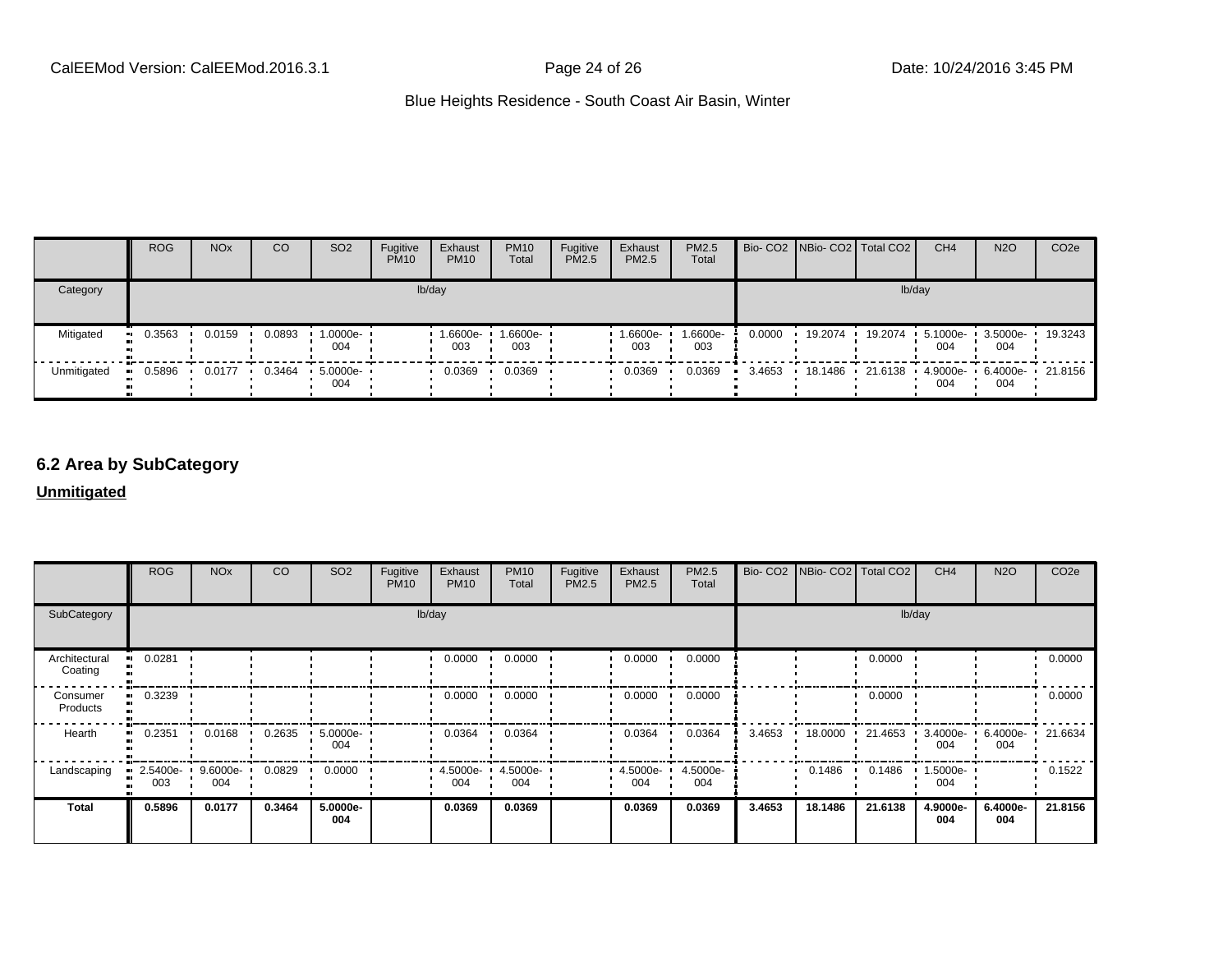#### **6.2 Area by SubCategory**

#### **Mitigated**

|                          | <b>ROG</b>                                    | NO <sub>x</sub>          | CO                 | SO <sub>2</sub> | Fugitive<br><b>PM10</b> | Exhaust<br><b>PM10</b> | <b>PM10</b><br>Total       | Fugitive<br>PM2.5 | Exhaust<br>PM2.5  | PM2.5<br>Total  |        | Bio- CO2   NBio- CO2   Total CO2 |           | CH <sub>4</sub>          | <b>N2O</b>      | CO <sub>2e</sub> |
|--------------------------|-----------------------------------------------|--------------------------|--------------------|-----------------|-------------------------|------------------------|----------------------------|-------------------|-------------------|-----------------|--------|----------------------------------|-----------|--------------------------|-----------------|------------------|
| SubCategory              |                                               |                          |                    |                 |                         | lb/day                 |                            |                   |                   |                 |        |                                  |           | lb/day                   |                 |                  |
| Architectural<br>Coating | 0.0281<br>                                    |                          |                    |                 |                         | 0.0000                 | 0.0000                     |                   | 0.0000            | 0.0000          |        |                                  | 0.0000    |                          |                 | 0.0000           |
| Consumer<br>Products     | 0.3239                                        |                          |                    |                 |                         | 0.0000                 | 0.0000                     |                   | 0.0000            | 0.0000          |        |                                  | 0.0000    |                          |                 | 0.0000           |
| Hearth                   | $\blacksquare$ 1.7500e- $\blacksquare$<br>003 | 0.0149                   | $6.3500e -$<br>003 | 1.0000e-<br>004 |                         | 003                    | 1.2100e- 1.2100e-<br>003   |                   | $.2100e -$<br>003 | 1.2100e-<br>003 | 0.0000 | 19.0588 •                        | 19.0588 · | 3.7000e- 3.5000e-<br>004 | 004             | 19.1721          |
| Landscaping              | 003                                           | 2.5400e- 9.6000e-<br>004 | 0.0829             | 0.0000          |                         | 004                    | 4.5000e- 1 4.5000e-<br>004 |                   | 4.5000e-<br>004   | 4.5000e-<br>004 |        | 0.1486                           | 0.1486    | 1.5000e-<br>004          |                 | 0.1522           |
| <b>Total</b>             | 0.3563                                        | 0.0159                   | 0.0893             | -.0000e<br>004  |                         | 1.6600e-<br>003        | 1.6600e-<br>003            |                   | 1.6600e-<br>003   | 1.6600e-<br>003 | 0.0000 | 19.2074                          | 19.2074   | 5.2000e-<br>004          | 3.5000e-<br>004 | 19.3243          |

## **7.0 Water Detail**

### **7.1 Mitigation Measures Water**

Install Low Flow Bathroom Faucet

Install Low Flow Kitchen Faucet

Install Low Flow Toilet

Install Low Flow Shower

Use Water Efficient Irrigation System

### **8.0 Waste Detail**

#### **8.1 Mitigation Measures Waste**

Institute Recycling and Composting Services